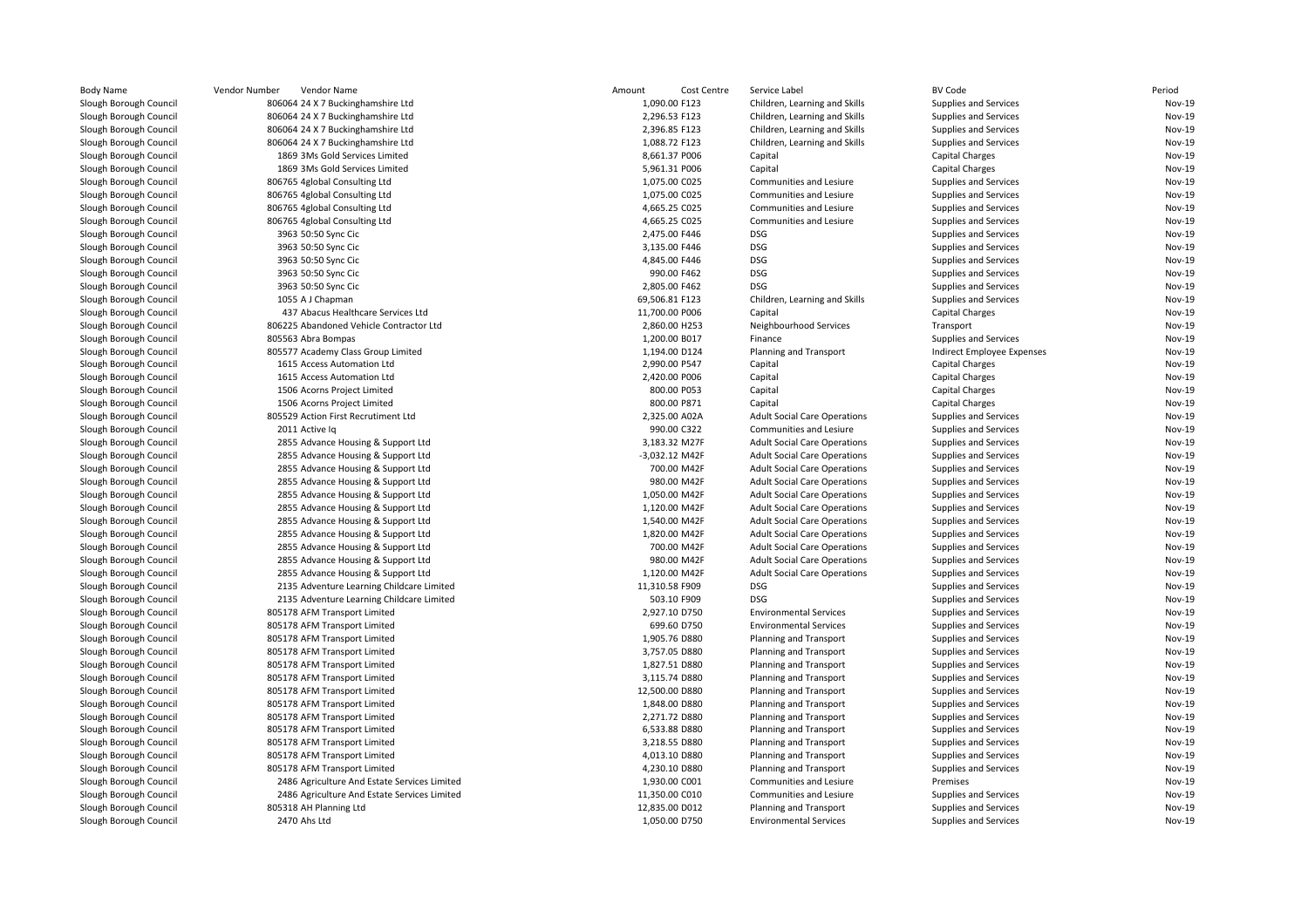| Slough Borough Council | 1976 Alex Murray                                      | 1,575.00 C322                 | Communities and Lesiure             | <b>Supplies and Services</b> | Nov-19                         |
|------------------------|-------------------------------------------------------|-------------------------------|-------------------------------------|------------------------------|--------------------------------|
| Slough Borough Council | 805334 Ali Kubba                                      | 1,798.00 C322                 | Communities and Lesiure             | Supplies and Services        | <b>Nov-19</b>                  |
| Slough Borough Council | 2197 Altwood Housing Ltd                              | 528.00 H205                   | <b>Strategic Housing Services</b>   | Supplies and Services        | <b>Nov-19</b>                  |
| Slough Borough Council | 2197 Altwood Housing Ltd                              | 585.00 H205                   | <b>Strategic Housing Services</b>   | Supplies and Services        | <b>Nov-19</b>                  |
| Slough Borough Council | 2197 Altwood Housing Ltd                              | 600.00 H205                   | <b>Strategic Housing Services</b>   | Supplies and Services        | <b>Nov-19</b>                  |
| Slough Borough Council | 2197 Altwood Housing Ltd                              | 600.00 H205                   | <b>Strategic Housing Services</b>   | Supplies and Services        | <b>Nov-19</b>                  |
| Slough Borough Council | 2197 Altwood Housing Ltd                              | 690.00 H205                   | <b>Strategic Housing Services</b>   | Supplies and Services        | <b>Nov-19</b>                  |
| Slough Borough Council | 2197 Altwood Housing Ltd                              | 744.00 H205                   | <b>Strategic Housing Services</b>   | <b>Supplies and Services</b> | <b>Nov-19</b>                  |
| Slough Borough Council | 2197 Altwood Housing Ltd                              | 744.00 H205                   | <b>Strategic Housing Services</b>   | Supplies and Services        | <b>Nov-19</b>                  |
| Slough Borough Council | 2197 Altwood Housing Ltd                              | 825.00 H205                   | <b>Strategic Housing Services</b>   | Supplies and Services        | <b>Nov-19</b>                  |
| Slough Borough Council | 2197 Altwood Housing Ltd                              | 930.00 H205                   | <b>Strategic Housing Services</b>   | Supplies and Services        | <b>Nov-19</b>                  |
| Slough Borough Council | 2197 Altwood Housing Ltd                              | 930.00 H205                   | <b>Strategic Housing Services</b>   | Supplies and Services        | <b>Nov-19</b>                  |
| Slough Borough Council | 2197 Altwood Housing Ltd                              | 930.00 H205                   | <b>Strategic Housing Services</b>   | Supplies and Services        | <b>Nov-19</b>                  |
| Slough Borough Council | 2197 Altwood Housing Ltd                              | 930.00 H205                   | <b>Strategic Housing Services</b>   | Supplies and Services        | <b>Nov-19</b>                  |
| Slough Borough Council | 2197 Altwood Housing Ltd                              | 930.00 H205                   | <b>Strategic Housing Services</b>   | Supplies and Services        | <b>Nov-19</b>                  |
| Slough Borough Council | 2197 Altwood Housing Ltd                              | 930.00 H205                   | <b>Strategic Housing Services</b>   | Supplies and Services        | <b>Nov-19</b>                  |
| Slough Borough Council | 2197 Altwood Housing Ltd                              | 930.00 H205                   | <b>Strategic Housing Services</b>   | Supplies and Services        | Nov-19                         |
| Slough Borough Council | 2197 Altwood Housing Ltd                              | 930.00 H205                   | <b>Strategic Housing Services</b>   | Supplies and Services        | <b>Nov-19</b>                  |
| Slough Borough Council | 2197 Altwood Housing Ltd                              | 930.00 H205                   | <b>Strategic Housing Services</b>   | Supplies and Services        | Nov-19                         |
| Slough Borough Council | 2197 Altwood Housing Ltd                              | 1,705.00 H205                 | <b>Strategic Housing Services</b>   | Supplies and Services        | <b>Nov-19</b>                  |
| Slough Borough Council | 2197 Altwood Housing Ltd                              | 2,325.00 H205                 | <b>Strategic Housing Services</b>   | Supplies and Services        | <b>Nov-19</b>                  |
| Slough Borough Council | 2197 Altwood Housing Ltd                              | 510.00 H205                   | <b>Strategic Housing Services</b>   | Supplies and Services        | <b>Nov-19</b>                  |
| Slough Borough Council | 2197 Altwood Housing Ltd                              | 744.00 H205                   | <b>Strategic Housing Services</b>   | Supplies and Services        | <b>Nov-19</b>                  |
| Slough Borough Council | 2197 Altwood Housing Ltd                              | 900.00 H205                   | <b>Strategic Housing Services</b>   | Supplies and Services        | <b>Nov-19</b>                  |
| Slough Borough Council | 2197 Altwood Housing Ltd                              | 930.00 H205                   | <b>Strategic Housing Services</b>   | Supplies and Services        | <b>Nov-19</b>                  |
| Slough Borough Council | 2197 Altwood Housing Ltd                              | 930.00 H205                   | <b>Strategic Housing Services</b>   | Supplies and Services        | <b>Nov-19</b>                  |
| Slough Borough Council | 2197 Altwood Housing Ltd                              | 930.00 H205                   | <b>Strategic Housing Services</b>   | Supplies and Services        | Nov-19                         |
| Slough Borough Council | 2197 Altwood Housing Ltd                              | 930.00 H205                   | <b>Strategic Housing Services</b>   | Supplies and Services        | <b>Nov-19</b>                  |
| Slough Borough Council | 2197 Altwood Housing Ltd                              | 1,260.00 H205                 | <b>Strategic Housing Services</b>   | Supplies and Services        | <b>Nov-19</b>                  |
| Slough Borough Council | 2197 Altwood Housing Ltd                              | 1,302.00 H205                 | <b>Strategic Housing Services</b>   | Supplies and Services        | <b>Nov-19</b>                  |
| Slough Borough Council | 2197 Altwood Housing Ltd                              | 1,495.00 H205                 | <b>Strategic Housing Services</b>   | Supplies and Services        | <b>Nov-19</b>                  |
| Slough Borough Council |                                                       |                               |                                     |                              | <b>Nov-19</b>                  |
|                        | 2197 Altwood Housing Ltd                              | 1,860.00 H205                 | <b>Strategic Housing Services</b>   | Supplies and Services        | <b>Nov-19</b>                  |
| Slough Borough Council | 2197 Altwood Housing Ltd                              | 1,860.00 H205                 | <b>Strategic Housing Services</b>   | Supplies and Services        |                                |
| Slough Borough Council | 2197 Altwood Housing Ltd<br>86 Altwood Properties Ltd | 744.00 A01P<br>63,293.10 H205 | Public Health                       | Supplies and Services        | <b>Nov-19</b><br><b>Nov-19</b> |
| Slough Borough Council |                                                       |                               | <b>Strategic Housing Services</b>   | Premises                     |                                |
| Slough Borough Council | 803110 Amber Langis Limited                           | 696.50 D500                   | Planning and Transport              | Supplies and Services        | Nov-19<br><b>Nov-19</b>        |
| Slough Borough Council | 806792 Anchor Hanover Group                           | 1,068.72 A05F                 | <b>Adult Social Care Operations</b> | Supplies and Services        |                                |
| Slough Borough Council | 806792 Anchor Hanover Group                           | 1,115.08 A05F                 | <b>Adult Social Care Operations</b> | Supplies and Services        | <b>Nov-19</b>                  |
| Slough Borough Council | 806613 ANS Group Global Ltd                           | 775.00 P193                   | Capital                             | Capital Charges              | <b>Nov-19</b>                  |
| Slough Borough Council | 806613 ANS Group Global Ltd                           | 775.00 P193                   | Capital                             | <b>Capital Charges</b>       | Nov-19                         |
| Slough Borough Council | 3137 Applegarth Care Home Ltd                         | 2,800.00 M25C                 | <b>Adult Social Care Operations</b> | Supplies and Services        | <b>Nov-19</b>                  |
| Slough Borough Council | 3137 Applegarth Care Home Ltd                         | 3,200.00 M25C                 | <b>Adult Social Care Operations</b> | Supplies and Services        | <b>Nov-19</b>                  |
| Slough Borough Council | 3137 Applegarth Care Home Ltd                         | 3,400.00 M25C                 | <b>Adult Social Care Operations</b> | Supplies and Services        | <b>Nov-19</b>                  |
| Slough Borough Council | 3137 Applegarth Care Home Ltd                         | 2,800.00 M25C                 | <b>Adult Social Care Operations</b> | Supplies and Services        | Nov-19                         |
| Slough Borough Council | 3137 Applegarth Care Home Ltd                         | 3,200.00 M25C                 | <b>Adult Social Care Operations</b> | Supplies and Services        | <b>Nov-19</b>                  |
| Slough Borough Council | 3137 Applegarth Care Home Ltd                         | 3,400.00 M25C                 | <b>Adult Social Care Operations</b> | Supplies and Services        | <b>Nov-19</b>                  |
| Slough Borough Council | 3137 Applegarth Care Home Ltd                         | 2,860.00 M27C                 | <b>Adult Social Care Operations</b> | Supplies and Services        | <b>Nov-19</b>                  |
| Slough Borough Council | 3137 Applegarth Care Home Ltd                         | 3,000.00 M27C                 | <b>Adult Social Care Operations</b> | Supplies and Services        | <b>Nov-19</b>                  |
| Slough Borough Council | 3137 Applegarth Care Home Ltd                         | 2,860.00 M27C                 | <b>Adult Social Care Operations</b> | Supplies and Services        | <b>Nov-19</b>                  |
| Slough Borough Council | 3137 Applegarth Care Home Ltd                         | 3,000.00 M27C                 | <b>Adult Social Care Operations</b> | Supplies and Services        | Nov-19                         |
| Slough Borough Council | 805234 Aquam Water Services Limited                   | 980.00 D620                   | <b>Environmental Services</b>       | Supplies and Services        | <b>Nov-19</b>                  |
| Slough Borough Council | 805234 Aquam Water Services Limited                   | 1,586.62 D620                 | <b>Environmental Services</b>       | Supplies and Services        | <b>Nov-19</b>                  |
| Slough Borough Council | 3350 Arbour Vale School                               | 572,157.22 E509               | DSG                                 | Supplies and Services        | Nov-19                         |
| Slough Borough Council | 806299 ARC Group London Limited                       | 82,532.95 P577                | Capital                             | <b>Capital Charges</b>       | Nov-19                         |
| Slough Borough Council | 2073 Arc Preschool                                    | 9,786.10 F909                 | <b>DSG</b>                          | Supplies and Services        | <b>Nov-19</b>                  |
| Slough Borough Council | 818 Arco Ltd                                          | 1,150.00 D880                 | Planning and Transport              | Supplies and Services        | Nov-19                         |
| Slough Borough Council | 831 Argos Business Solutions Ltd                      | 569.16 D305                   | <b>Customer and Communications</b>  | Supplies and Services        | <b>Nov-19</b>                  |
|                        |                                                       |                               |                                     |                              |                                |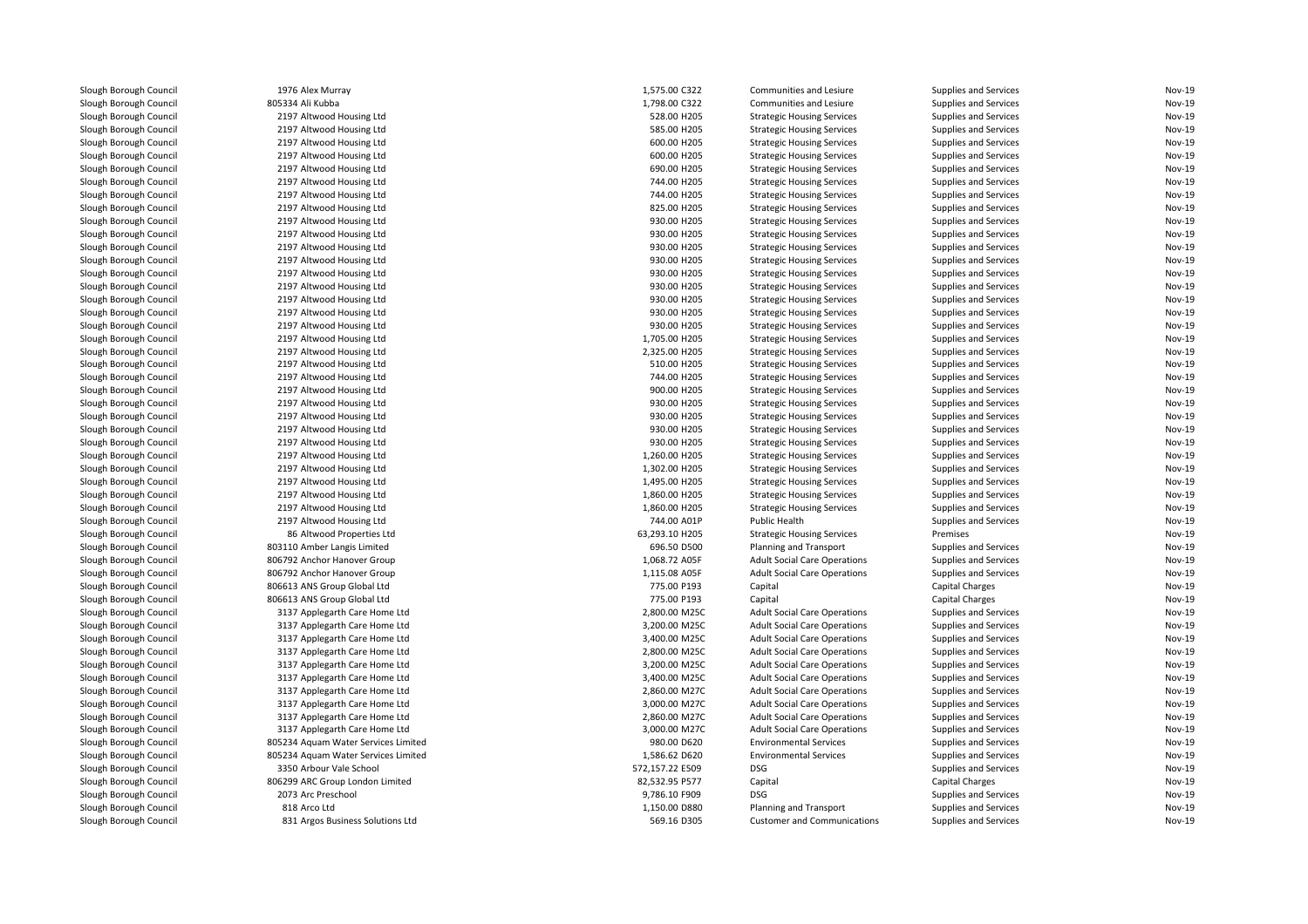| Slough Borough Council | 831 Argos Business Solutions Ltd             | 553.97 D305     | <b>Customer and Communications</b>  | <b>Supplies and Services</b> | Nov-19        |
|------------------------|----------------------------------------------|-----------------|-------------------------------------|------------------------------|---------------|
| Slough Borough Council | 1166 Art Beyond Belief                       | 4,000.00 A07M   | <b>Adult Social Care Operations</b> | Supplies and Services        | Nov-19        |
| Slough Borough Council | 1166 Art Beyond Belief                       | 4,160.00 A07M   | <b>Adult Social Care Operations</b> | Supplies and Services        | Nov-19        |
| Slough Borough Council | 1826 Arvato Public Sector Services Ltd       | 1,058.36 B039   | <b>Customer and Communications</b>  | Supplies and Services        | <b>Nov-19</b> |
| Slough Borough Council | 1826 Arvato Public Sector Services Ltd       | 2,589.00 B039   | <b>Customer and Communications</b>  | Supplies and Services        | Nov-19        |
| Slough Borough Council | 1826 Arvato Public Sector Services Ltd       | 9,367.64 B039   | <b>Customer and Communications</b>  | Supplies and Services        | <b>Nov-19</b> |
| Slough Borough Council | 1826 Arvato Public Sector Services Ltd       | 1,692.09 B014   | <b>Customer and Communications</b>  | Supplies and Services        | Nov-19        |
| Slough Borough Council | 1985 Ascentis                                | 910.00 F210     | Communities and Lesiure             | Supplies and Services        | <b>Nov-19</b> |
| Slough Borough Council | 1985 Ascentis                                | 735.00 F210     | Communities and Lesiure             | Supplies and Services        | Nov-19        |
| Slough Borough Council | 420 Ashburn Estate Agents                    | 128,920.00 H205 | <b>Strategic Housing Services</b>   | Premises                     | Nov-19        |
| Slough Borough Council | 803552 Askews and Holts Library Services Ltd | 610.18 C104     | Communities and Lesiure             | Supplies and Services        | Nov-19        |
| Slough Borough Council | 803552 Askews and Holts Library Services Ltd | 1,979.25 C104   | Communities and Lesiure             | Supplies and Services        | <b>Nov-19</b> |
| Slough Borough Council | 803552 Askews and Holts Library Services Ltd | 1,135.55 C104   | Communities and Lesiure             | Supplies and Services        | Nov-19        |
| Slough Borough Council | 803552 Askews and Holts Library Services Ltd | 1,381.87 C104   | Communities and Lesiure             | Supplies and Services        | <b>Nov-19</b> |
| Slough Borough Council | 803552 Askews and Holts Library Services Ltd | 850.74 C104     | Communities and Lesiure             | Supplies and Services        | Nov-19        |
| Slough Borough Council | 803552 Askews and Holts Library Services Ltd | 2,503.27 C104   | Communities and Lesiure             | Supplies and Services        | Nov-19        |
| Slough Borough Council | 803552 Askews and Holts Library Services Ltd | 962.49 C104     | Communities and Lesiure             |                              | Nov-19        |
|                        |                                              | 982.27 C104     |                                     | Supplies and Services        | <b>Nov-19</b> |
| Slough Borough Council | 803552 Askews and Holts Library Services Ltd |                 | Communities and Lesiure             | Supplies and Services        |               |
| Slough Borough Council | 3666 Assisted Living South West              | 3,130.28 M26E   | <b>Adult Social Care Operations</b> | Supplies and Services        | Nov-19        |
| Slough Borough Council | 804324 Astoria Healthcare                    | 4,207.01 M27F   | <b>Adult Social Care Operations</b> | Supplies and Services        | Nov-19        |
| Slough Borough Council | 570 Atkins Limited                           | 12,100.00 P053  | Capital                             | <b>Capital Charges</b>       | Nov-19        |
| Slough Borough Council | 570 Atkins Limited                           | 15,400.00 P053  | Capital                             | Capital Charges              | <b>Nov-19</b> |
| Slough Borough Council | 827 B & M Care                               | 3,214.29 M25C   | <b>Adult Social Care Operations</b> | Supplies and Services        | Nov-19        |
| Slough Borough Council | 803123 Barcham Trees PLC                     | 1,004.00 P053   | Capital                             | <b>Capital Charges</b>       | Nov-19        |
| Slough Borough Council | 1339 Basil And Crew                          | 920.00 C043     | <b>Customer and Communications</b>  | Supplies and Services        | Nov-19        |
| Slough Borough Council | 1973 Bates Office Services Limited           | 1,188.00 B068   | <b>Building Management</b>          | Supplies and Services        | <b>Nov-19</b> |
| Slough Borough Council | 1973 Bates Office Services Limited           | 25,665.65 B068  | <b>Building Management</b>          | <b>Supplies and Services</b> | Nov-19        |
| Slough Borough Council | 1973 Bates Office Services Limited           | 1,406.40 P193   | Capital                             | <b>Capital Charges</b>       | Nov-19        |
| Slough Borough Council | 1973 Bates Office Services Limited           | 1,531.45 P193   | Capital                             | <b>Capital Charges</b>       | Nov-19        |
| Slough Borough Council | 1973 Bates Office Services Limited           | 1,702.40 P193   | Capital                             | <b>Capital Charges</b>       | <b>Nov-19</b> |
| Slough Borough Council | 1973 Bates Office Services Limited           | 2,690.00 P193   | Capital                             | <b>Capital Charges</b>       | Nov-19        |
| Slough Borough Council | 1973 Bates Office Services Limited           | 3,564.00 P193   | Capital                             | <b>Capital Charges</b>       | <b>Nov-19</b> |
| Slough Borough Council | 1973 Bates Office Services Limited           | 8,070.00 P193   | Capital                             | <b>Capital Charges</b>       | Nov-19        |
| Slough Borough Council | 1973 Bates Office Services Limited           | 10.690.70 P193  | Capital                             | <b>Capital Charges</b>       | <b>Nov-19</b> |
| Slough Borough Council | 1973 Bates Office Services Limited           | 12,712.00 P193  | Capital                             | <b>Capital Charges</b>       | Nov-19        |
| Slough Borough Council | 1973 Bates Office Services Limited           | 122,401.20 P193 | Capital                             | Capital Charges              | <b>Nov-19</b> |
| Slough Borough Council | 1973 Bates Office Services Limited           | 662.75 P193     | Capital                             | <b>Capital Charges</b>       | Nov-19        |
| Slough Borough Council | 1973 Bates Office Services Limited           | 952.40 P193     | Capital                             | <b>Capital Charges</b>       | Nov-19        |
| Slough Borough Council | 1973 Bates Office Services Limited           | 3,248.60 P193   | Capital                             | <b>Capital Charges</b>       | Nov-19        |
| Slough Borough Council | 1973 Bates Office Services Limited           | 4,390.00 P193   | Capital                             | <b>Capital Charges</b>       | <b>Nov-19</b> |
|                        | 1973 Bates Office Services Limited           |                 |                                     |                              | Nov-19        |
| Slough Borough Council |                                              | 1,417.60 P193   | Capital                             | <b>Capital Charges</b>       | Nov-19        |
| Slough Borough Council | 3370 Baylis Court School                     | 2,000.00 E709   | DSG                                 | Supplies and Services        |               |
| Slough Borough Council | 1681 Bcq                                     | 9,269.00 B240   | Governance                          | Supplies and Services        | Nov-19        |
| Slough Borough Council | 1681 Bcq                                     | 13,358.00 B240  | Governance                          | Supplies and Services        | <b>Nov-19</b> |
| Slough Borough Council | 1681 Bcq                                     | 919.00 B246     | Governance                          | Supplies and Services        | Nov-19        |
| Slough Borough Council | 1681 Bcg                                     | 693.00 B246     | Governance                          | Supplies and Services        | Nov-19        |
| Slough Borough Council | 1681 Bcq                                     | 997.00 B246     | Governance                          | Supplies and Services        | Nov-19        |
| Slough Borough Council | 1681 Bcq                                     | 693.00 B246     | Governance                          | Supplies and Services        | <b>Nov-19</b> |
| Slough Borough Council | 1681 Bcq                                     | 26,711.00 B240  | Governance                          | Supplies and Services        | Nov-19        |
| Slough Borough Council | 1681 Bcq                                     | 721.00 B246     | Governance                          | Supplies and Services        | Nov-19        |
| Slough Borough Council | 1681 Bcq                                     | 815.00 B246     | Governance                          | Supplies and Services        | Nov-19        |
| Slough Borough Council | 1681 Bcg                                     | 610.00 D610     | <b>Environmental Services</b>       | <b>Supplies and Services</b> | <b>Nov-19</b> |
| Slough Borough Council | 3208 Be Happy Pre School                     | 7,245.42 F909   | DSG                                 | Supplies and Services        | Nov-19        |
| Slough Borough Council | 3208 Be Happy Pre School                     | 9,006.63 F909   | DSG                                 | <b>Supplies and Services</b> | Nov-19        |
| Slough Borough Council | 3208 Be Happy Pre School                     | 1,068.00 F909   | DSG                                 | Supplies and Services        | Nov-19        |
| Slough Borough Council | 3208 Be Happy Pre School                     | 1.884.90 F909   | <b>DSG</b>                          | <b>Supplies and Services</b> | Nov-19        |
| Slough Borough Council | 805539 Beech Haven Ltd                       | 22,622.86 M27C  | <b>Adult Social Care Operations</b> | Supplies and Services        | Nov-19        |
|                        |                                              |                 |                                     |                              |               |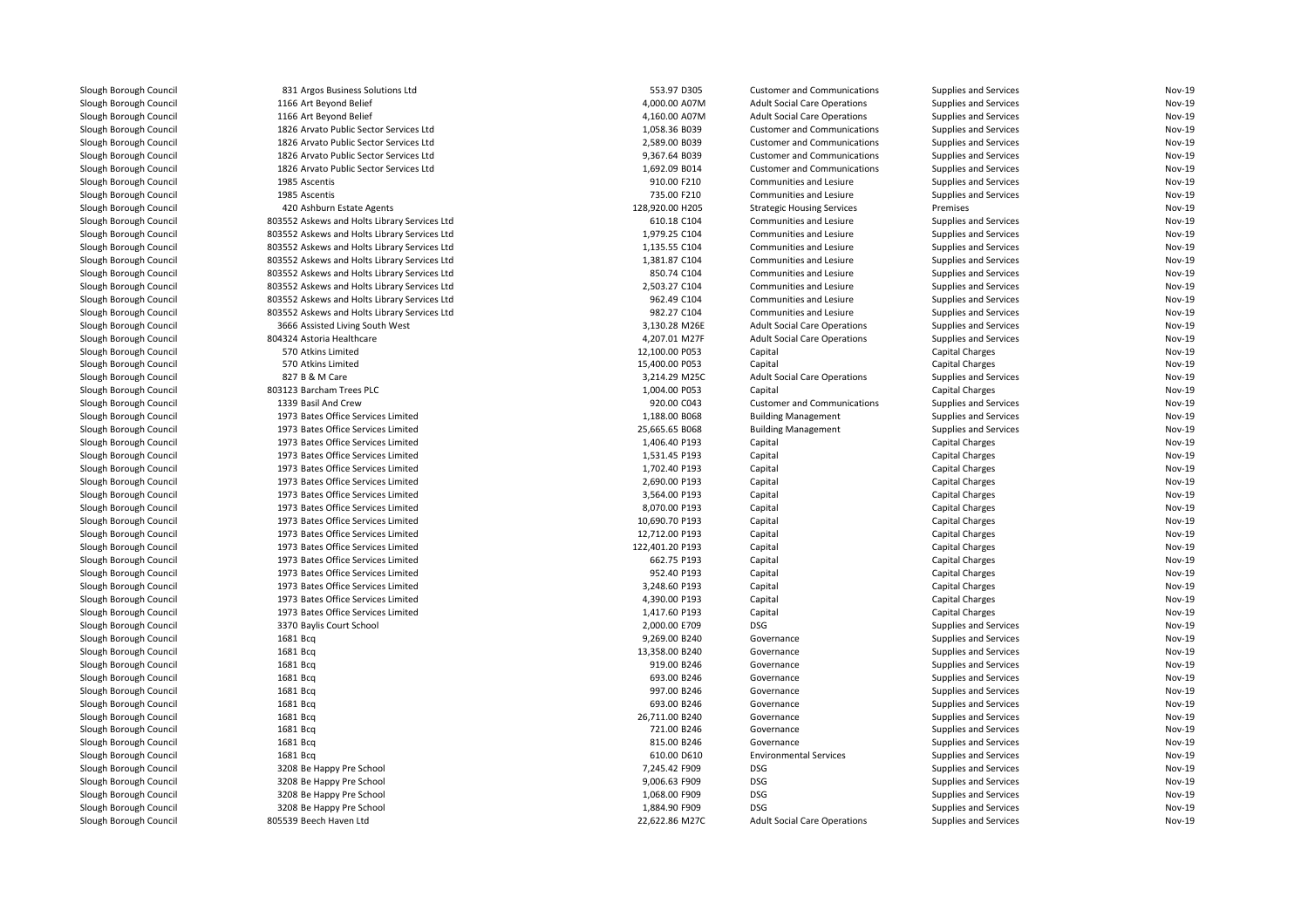| Slough Borough Council | 804471 Beech Lodge School Ltd                                  | 8,565.00 F462  | DSG                                    | Supplies and Services        | Nov-19        |
|------------------------|----------------------------------------------------------------|----------------|----------------------------------------|------------------------------|---------------|
| Slough Borough Council | 804471 Beech Lodge School Ltd                                  | 11,015.00 F462 | <b>DSG</b>                             | Supplies and Services        | Nov-19        |
| Slough Borough Council | 804471 Beech Lodge School Ltd                                  | 19,434.00 F462 | <b>DSG</b>                             | <b>Supplies and Services</b> | Nov-19        |
| Slough Borough Council | 609 Beechwood Secondary School                                 | 6,666.67 E519  | <b>DSG</b>                             | <b>Supplies and Services</b> | <b>Nov-19</b> |
| Slough Borough Council | 610 Bentons Office Supplies                                    | 1,043.00 A07M  | <b>Adult Social Care Operations</b>    | <b>Supplies and Services</b> | <b>Nov-19</b> |
| Slough Borough Council | 612 Berkshire Healthcare Nhs Foundation Trust                  | 2,500.00 A07M  | <b>Adult Social Care Operations</b>    | <b>Agency Staff</b>          | Nov-19        |
| Slough Borough Council | 612 Berkshire Healthcare Nhs Foundation Trust                  | 4,045.96 A07M  | <b>Adult Social Care Operations</b>    | <b>Agency Staff</b>          | <b>Nov-19</b> |
| Slough Borough Council | 612 Berkshire Healthcare Nhs Foundation Trust                  | 4,277.33 A07M  | <b>Adult Social Care Operations</b>    | Agency Staff                 | Nov-19        |
| Slough Borough Council | 612 Berkshire Healthcare Nhs Foundation Trust                  | 8,833.33 A07M  | <b>Adult Social Care Operations</b>    | <b>Agency Staff</b>          | Nov-19        |
| Slough Borough Council | 612 Berkshire Healthcare Nhs Foundation Trust                  | 6,582.00 A07R  | <b>Adult Social Care Operations</b>    | <b>Supplies and Services</b> | <b>Nov-19</b> |
| Slough Borough Council | 612 Berkshire Healthcare Nhs Foundation Trust                  | 4,620.00 F550  | <b>DSG</b>                             | <b>Supplies and Services</b> | <b>Nov-19</b> |
| Slough Borough Council | 612 Berkshire Healthcare Nhs Foundation Trust                  | 10,159.50 A06C | Adult Social Care Commissioning        | Supplies and Services        | Nov-19        |
| Slough Borough Council | 612 Berkshire Healthcare Nhs Foundation Trust                  | 50,795.50 A06C | <b>Adult Social Care Commissioning</b> | <b>Supplies and Services</b> | <b>Nov-19</b> |
| Slough Borough Council | 2308 Bespoke Supportive Tenancies Ltd                          | 1,357.48 A04L  | <b>Adult Social Care Operations</b>    | <b>Supplies and Services</b> | <b>Nov-19</b> |
| Slough Borough Council | 1736 Bevan Brittan Llp                                         | 1,110.00 M01A  | Children, Learning and Skills          | <b>Supplies and Services</b> | Nov-19        |
| Slough Borough Council | 1736 Bevan Brittan Llp                                         | 1,560.50 M01A  | Children, Learning and Skills          | Supplies and Services        | <b>Nov-19</b> |
| Slough Borough Council | 1736 Bevan Brittan Llp                                         | 1,891.50 P172  | Capital                                | Capital Charges              | Nov-19        |
| Slough Borough Council | 1736 Bevan Brittan Llp                                         | 37,439.00 P172 | Capital                                | Capital Charges              | Nov-19        |
| Slough Borough Council | 806780 Big Blue Door Ltd                                       | 600.00 M01A    | Children, Learning and Skills          | <b>Supplies and Services</b> | <b>Nov-19</b> |
| Slough Borough Council | 1224 Big Yellow Self Storage                                   | 2,838.60 F253  | Children, Learning and Skills          | Premises                     | Nov-19        |
| Slough Borough Council | 1224 Big Yellow Self Storage                                   | 1,138.28 F253  | Children, Learning and Skills          | Premises                     | Nov-19        |
|                        |                                                                |                |                                        |                              | <b>Nov-19</b> |
| Slough Borough Council | 1224 Big Yellow Self Storage                                   | 5,050.20 A07R  | <b>Adult Social Care Operations</b>    | <b>Supplies and Services</b> |               |
| Slough Borough Council | 3611 Birch Assist Ltd T/A Bluebird Care (South Bucks & Slough) | 2,462.25 M44C  | <b>Adult Social Care Operations</b>    | Supplies and Services        | Nov-19        |
| Slough Borough Council | 3611 Birch Assist Ltd T/A Bluebird Care (South Bucks & Slough) | 2,257.50 M44D  | <b>Adult Social Care Operations</b>    | <b>Supplies and Services</b> | Nov-19        |
| Slough Borough Council | 804965 Blair Tookey                                            | 1,452.50 C322  | <b>Communities and Lesiure</b>         | <b>Supplies and Services</b> | <b>Nov-19</b> |
| Slough Borough Council | 806373 Bloom Procurement Services LTD (Accounts)               | 17,975.00 B014 | <b>Customer and Communications</b>     | Supplies and Services        | Nov-19        |
| Slough Borough Council | 803828 Blue Willow Day Nursery Ltd                             | 4,200.00 F550  | <b>DSG</b>                             | Supplies and Services        | Nov-19        |
| Slough Borough Council | 803828 Blue Willow Day Nursery Ltd                             | 11,544.20 F909 | <b>DSG</b>                             | <b>Supplies and Services</b> | <b>Nov-19</b> |
| Slough Borough Council | 803828 Blue Willow Day Nursery Ltd                             | 2,914.56 F909  | <b>DSG</b>                             | <b>Supplies and Services</b> | Nov-19        |
| Slough Borough Council | 803982 BODY SHOP 2 LTD                                         | 4,097.82 M50A  | Planning and Transport                 | Transport                    | <b>Nov-19</b> |
| Slough Borough Council | 1815 Botanica Nurseries Ltd                                    | 1,836.00 B064  | <b>Building Management</b>             | Supplies and Services        | Nov-19        |
| Slough Borough Council | 1815 Botanica Nurseries Ltd                                    | 1,305.00 P193  | Capital                                | Capital Charges              | Nov-19        |
| Slough Borough Council | 1815 Botanica Nurseries Ltd                                    | 2,080.00 P193  | Capital                                | Capital Charges              | Nov-19        |
| Slough Borough Council | 806917 Boulters Lock                                           | 1,100.00 M27F  | <b>Adult Social Care Operations</b>    | Supplies and Services        | <b>Nov-19</b> |
| Slough Borough Council | 806917 Boulters Lock                                           | 4,714.29 M27F  | <b>Adult Social Care Operations</b>    | <b>Supplies and Services</b> | Nov-19        |
| Slough Borough Council | 805160 Bouygues E&S FM UK Limited                              | 33,586.52 K522 | <b>Building Management</b>             | Premises                     | Nov-19        |
| Slough Borough Council | 805160 Bouygues E&S FM UK Limited                              | 33,562.85 K522 | <b>Building Management</b>             | Premises                     | <b>Nov-19</b> |
| Slough Borough Council | 805160 Bouygues E&S FM UK Limited                              | 19,038.00 K521 | <b>Building Management</b>             | Premises                     | Nov-19        |
| Slough Borough Council | 805160 Bouygues E&S FM UK Limited                              | 43,946.86 K521 | <b>Building Management</b>             | Premises                     | Nov-19        |
| Slough Borough Council | 805160 Bouygues E&S FM UK Limited                              | 68,958.66 K521 | <b>Building Management</b>             | Premises                     | <b>Nov-19</b> |
| Slough Borough Council | 805160 Bouygues E&S FM UK Limited                              | 39,359.77 K523 | <b>Building Management</b>             | Premises                     | Nov-19        |
| Slough Borough Council | 805160 Bouygues E&S FM UK Limited                              | 39,359.77 K523 | <b>Building Management</b>             | Premises                     | Nov-19        |
| Slough Borough Council | 805160 Bouygues E&S FM UK Limited                              | 1,226.37 K525  | <b>Building Management</b>             | Premises                     | <b>Nov-19</b> |
| Slough Borough Council | 805160 Bouygues E&S FM UK Limited                              | 1,226.37 K525  | <b>Building Management</b>             | Premises                     | <b>Nov-19</b> |
| Slough Borough Council | 805160 Bouygues E&S FM UK Limited                              | 6,079.94 K522  | <b>Building Management</b>             | <b>Supplies and Services</b> | Nov-19        |
| Slough Borough Council | 805160 Bouygues E&S FM UK Limited                              | 6,079.94 K522  | <b>Building Management</b>             | <b>Supplies and Services</b> | <b>Nov-19</b> |
| Slough Borough Council | 805160 Bouygues E&S FM UK Limited                              | 6,079.94 K522  | <b>Building Management</b>             | <b>Supplies and Services</b> | Nov-19        |
| Slough Borough Council | 805160 Bouygues E&S FM UK Limited                              | 5,256.11 B060  | <b>Building Management</b>             | Transport                    | Nov-19        |
| Slough Borough Council | 805160 Bouygues E&S FM UK Limited                              | 5,256.11 B060  | <b>Building Management</b>             | Transport                    | <b>Nov-19</b> |
| Slough Borough Council | 805160 Bouygues E&S FM UK Limited                              | 5,902.38 P191  | Capital                                | Capital Charges              | Nov-19        |
| Slough Borough Council | 2856 Brain Injury Rehabilitation Trust                         | 5,151.43 M26E  | <b>Adult Social Care Operations</b>    | <b>Supplies and Services</b> | <b>Nov-19</b> |
| Slough Borough Council | 2856 Brain Injury Rehabilitation Trust                         | 6,891.43 M27C  | <b>Adult Social Care Operations</b>    | <b>Supplies and Services</b> | Nov-19        |
| Slough Borough Council | 805179 Braywood Tree Surgery Ltd                               | 704.06 D760    | <b>Environmental Services</b>          | <b>Supplies and Services</b> | Nov-19        |
| Slough Borough Council | 805179 Braywood Tree Surgery Ltd                               | 1,651.20 D760  | <b>Environmental Services</b>          | <b>Supplies and Services</b> | Nov-19        |
| Slough Borough Council | 805179 Braywood Tree Surgery Ltd                               | 3,000.00 D760  | <b>Environmental Services</b>          | <b>Supplies and Services</b> | Nov-19        |
| Slough Borough Council | 805179 Braywood Tree Surgery Ltd                               | 560.00 D880    | Planning and Transport                 | Supplies and Services        | Nov-19        |
| Slough Borough Council | 805179 Braywood Tree Surgery Ltd                               | 590.00 D880    | Planning and Transport                 | Supplies and Services        | Nov-19        |
|                        |                                                                |                |                                        |                              |               |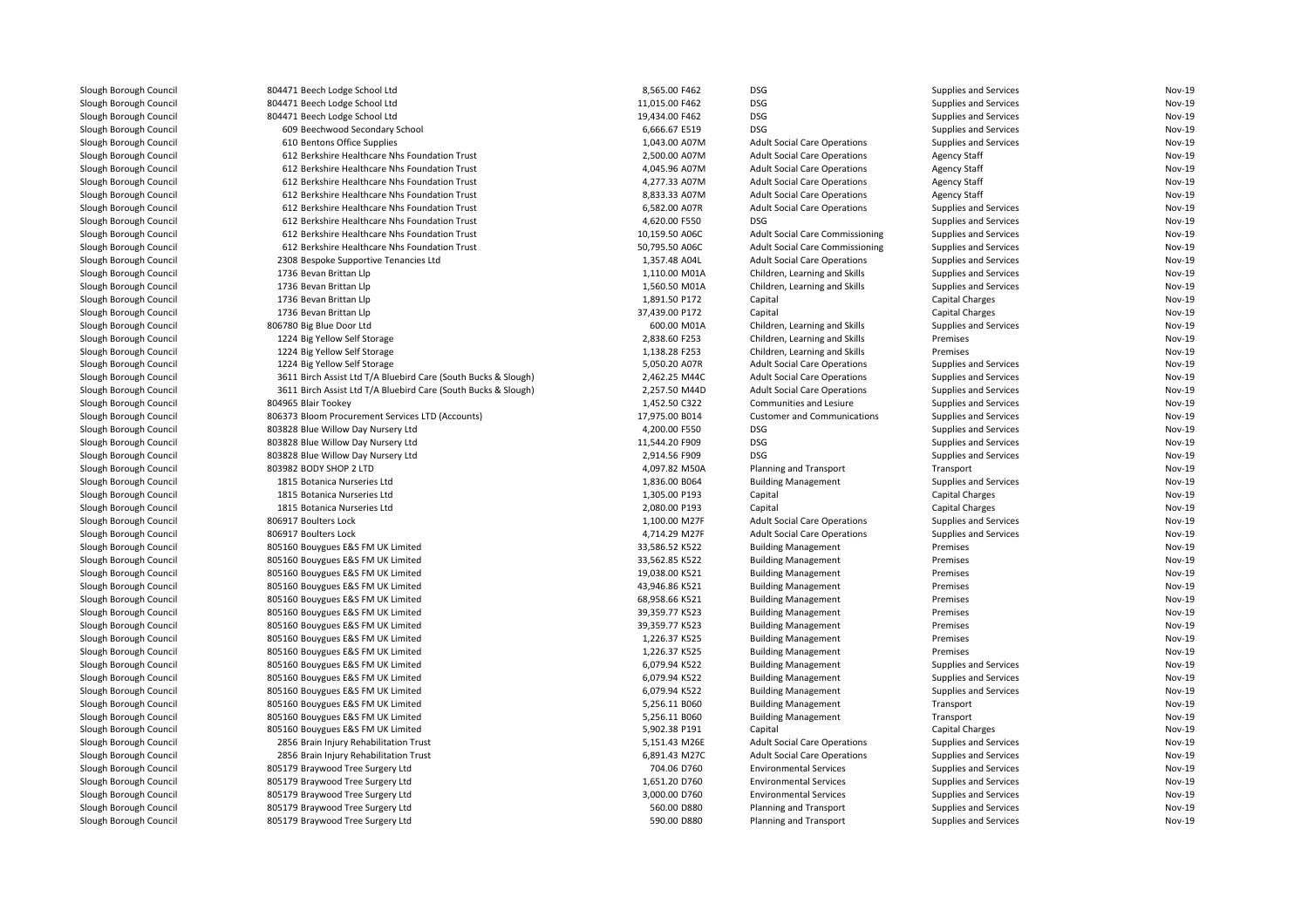| Slough Borough Council | 805179 Braywood Tree Surgery Ltd             | 10,390.00 D880               | Planning and Transport              | Supplies and Services        | Nov-19           |
|------------------------|----------------------------------------------|------------------------------|-------------------------------------|------------------------------|------------------|
| Slough Borough Council | 805817 Bright World Nurseries                | 7,521.44 F909                | <b>DSG</b>                          | Supplies and Services        | Nov-19           |
| Slough Borough Council | 504 Britwell Baptist Pre School              | 5,166.19 F909                | <b>DSG</b>                          | Supplies and Services        | Nov-19           |
| Slough Borough Council | 504 Britwell Baptist Pre School              | 754.65 F909                  | <b>DSG</b>                          | Supplies and Services        | Nov-19           |
| Slough Borough Council | 252 Brookfields School                       | 7,521.00 F551                | <b>DSG</b>                          | Supplies and Services        | Nov-19           |
| Slough Borough Council | 805881 Browns Community Services CIC         | 32,500.00 H235               | <b>Regulatory Services</b>          | Supplies and Services        | Nov-19           |
| Slough Borough Council | 803873 Buckinghamshire County Council        | -12,008.75 F551              | <b>DSG</b>                          | Supplies and Services        | Nov-19           |
| Slough Borough Council | 803873 Buckinghamshire County Council        | -6,331.50 F551               | <b>DSG</b>                          | Supplies and Services        | Nov-19           |
| Slough Borough Council | 803873 Buckinghamshire County Council        | 134,210.00 F551              | <b>DSG</b>                          | Supplies and Services        | Nov-19           |
| Slough Borough Council | 803873 Buckinghamshire County Council        | 169,536.47 F552              | <b>DSG</b>                          | Supplies and Services        | Nov-19           |
| Slough Borough Council | 805935 Buffets4business                      | 1,108.00 C400                | Communities and Lesiure             | Supplies and Services        | Nov-19           |
| Slough Borough Council | 805404 Building Futures Together             | 4,500.00 F210                | Communities and Lesiure             | TP-Other Bodies              | Nov-19           |
| Slough Borough Council | 2850 Bullseye Awards & Garments Ltd          | 639.29 C400                  | Communities and Lesiure             | Supplies and Services        | Nov-19           |
| Slough Borough Council | 741 Bunnies Pre-School                       | 4,114.38 F909                | <b>DSG</b>                          | Supplies and Services        | Nov-19           |
| Slough Borough Council | 803553 BUPA CARE HOME (CFH CARE)             | 2,867.86 M25D                | <b>Adult Social Care Operations</b> | Supplies and Services        | Nov-19           |
| Slough Borough Council | 804448 Bupa Care Homes (ANS) Ltd             | 5,473.71 M15D                | <b>Adult Social Care Operations</b> | Supplies and Services        | Nov-19           |
| Slough Borough Council | 804448 Bupa Care Homes (ANS) Ltd             | 5,978.57 M18C                | <b>Adult Social Care Operations</b> | Supplies and Services        | Nov-19           |
| Slough Borough Council | 2675 Burnham Lodge Ltd                       | 2,334.29 M18C                | <b>Adult Social Care Operations</b> | Supplies and Services        | Nov-19           |
| Slough Borough Council | 2675 Burnham Lodge Ltd                       | 3,317.14 M28C                | <b>Adult Social Care Operations</b> | Supplies and Services        | Nov-19           |
| Slough Borough Council | 2675 Burnham Lodge Ltd                       | 3,685.71 M28C                | <b>Adult Social Care Operations</b> | Supplies and Services        | Nov-19           |
| Slough Borough Council | 2675 Burnham Lodge Ltd                       | 3,808.57 M28C                | <b>Adult Social Care Operations</b> | Supplies and Services        | Nov-19           |
| Slough Borough Council | 2675 Burnham Lodge Ltd                       | 3,808.57 M28C                | <b>Adult Social Care Operations</b> | Supplies and Services        | Nov-19           |
|                        |                                              |                              |                                     |                              | Nov-19           |
| Slough Borough Council | 2675 Burnham Lodge Ltd                       | 1,351.42 M28C                | <b>Adult Social Care Operations</b> | Supplies and Services        | Nov-19           |
| Slough Borough Council | 805591 Business Solutions in Construction    | 725.00 P101                  | Capital                             | <b>Capital Charges</b>       |                  |
| Slough Borough Council | 806806 Bymead House                          | 3,800.00 M18C<br>800.00 P107 | <b>Adult Social Care Operations</b> | Supplies and Services        | Nov-19<br>Nov-19 |
| Slough Borough Council | 2177 C F Roberts (Electrical Contractors)Plc |                              | Capital                             | <b>Capital Charges</b>       |                  |
| Slough Borough Council | 2177 C F Roberts (Electrical Contractors)Plc | 64,964.84 P180               | Capital                             | <b>Capital Charges</b>       | Nov-19           |
| Slough Borough Council | 2177 C F Roberts (Electrical Contractors)Plc | 181,806.34 P180              | Capital                             | <b>Capital Charges</b>       | Nov-19           |
| Slough Borough Council | 629 C.H.O.I.C.E Limited                      | 7,887.46 M26E                | <b>Adult Social Care Operations</b> | Supplies and Services        | Nov-19           |
| Slough Borough Council | 629 C.H.O.I.C.E Limited                      | 9,000.00 M26E                | <b>Adult Social Care Operations</b> | <b>Supplies and Services</b> | Nov-19           |
| Slough Borough Council | 629 C.H.O.I.C.E Limited                      | 9,482.23 M26E                | <b>Adult Social Care Operations</b> | Supplies and Services        | Nov-19           |
| Slough Borough Council | 629 C.H.O.I.C.E Limited                      | 10,090.89 M26E               | <b>Adult Social Care Operations</b> | Supplies and Services        | Nov-19           |
| Slough Borough Council | 629 C.H.O.I.C.E Limited                      | 10,409.83 M26E               | <b>Adult Social Care Operations</b> | Supplies and Services        | Nov-19           |
| Slough Borough Council | 629 C.H.O.I.C.E Limited                      | 10,409.83 M26E               | <b>Adult Social Care Operations</b> | Supplies and Services        | Nov-19           |
| Slough Borough Council | 629 C.H.O.I.C.E Limited                      | 10,642.89 M26E               | <b>Adult Social Care Operations</b> | Supplies and Services        | Nov-19           |
| Slough Borough Council | 629 C.H.O.I.C.E Limited                      | 11,078.13 M26E               | <b>Adult Social Care Operations</b> | Supplies and Services        | Nov-19           |
| Slough Borough Council | 629 C.H.O.I.C.E Limited                      | 8,456.61 M42E                | <b>Adult Social Care Operations</b> | Supplies and Services        | Nov-19           |
| Slough Borough Council | 629 C.H.O.I.C.E Limited                      | 1,071.43 M42E                | <b>Adult Social Care Operations</b> | Supplies and Services        | Nov-19           |
| Slough Borough Council | 629 C.H.O.I.C.E Limited                      | 5,474.61 M42E                | <b>Adult Social Care Operations</b> | Supplies and Services        | Nov-19           |
| Slough Borough Council | 629 C.H.O.I.C.E Limited                      | 5,903.40 M42E                | <b>Adult Social Care Operations</b> | Supplies and Services        | Nov-19           |
| Slough Borough Council | 629 C.H.O.I.C.E Limited                      | 5,947.11 M42E                | <b>Adult Social Care Operations</b> | Supplies and Services        | Nov-19           |
| Slough Borough Council | 629 C.H.O.I.C.E Limited                      | 6,033.90 M42E                | <b>Adult Social Care Operations</b> | <b>Supplies and Services</b> | Nov-19           |
| Slough Borough Council | 805177 CAET                                  | 596.68 B015                  | Finance                             | Indirect Employee Expenses   | Nov-19           |
| Slough Borough Council | 806902 Cambridge Marketing Limited           | 560.00 B079                  | Regeneration                        | Supplies and Services        | Nov-19           |
| Slough Borough Council | 806455 Cambridge Online Education Ltd        | 2,000.00 F446                | <b>DSG</b>                          | Supplies and Services        | Nov-19           |
| Slough Borough Council | 806459 Cambridgeshire County Council         | 6,714.00 F552                | <b>DSG</b>                          | Supplies and Services        | Nov-19           |
| Slough Borough Council | 805883 Camelot Care Homes Ltd                | 3,000.00 M17C                | <b>Adult Social Care Operations</b> | Supplies and Services        | Nov-19           |
| Slough Borough Council | 805997 Campbell Tickell Limited              | 11,694.38 H228               | <b>Strategic Housing Services</b>   | Supplies and Services        | Nov-19           |
| Slough Borough Council | 804861 Care Management Group Ltd             | 13,279.78 M26E               | <b>Adult Social Care Operations</b> | Supplies and Services        | Nov-19           |
| Slough Borough Council | 804861 Care Management Group Ltd             | 13,897.61 M26E               | <b>Adult Social Care Operations</b> | Supplies and Services        | Nov-19           |
| Slough Borough Council | 805621 Care Staff Services                   | 576.00 M44C                  | <b>Adult Social Care Operations</b> | Supplies and Services        | Nov-19           |
| Slough Borough Council | 805621 Care Staff Services                   | 756.00 M44C                  | <b>Adult Social Care Operations</b> | Supplies and Services        | Nov-19           |
| Slough Borough Council | 805621 Care Staff Services                   | 801.00 M44C                  | <b>Adult Social Care Operations</b> | Supplies and Services        | Nov-19           |
| Slough Borough Council | 805621 Care Staff Services                   | 846.30 M44C                  | <b>Adult Social Care Operations</b> | Supplies and Services        | Nov-19           |
| Slough Borough Council | 805621 Care Staff Services                   | 882.00 M44C                  | <b>Adult Social Care Operations</b> | Supplies and Services        | Nov-19           |
| Slough Borough Council | 805621 Care Staff Services                   | 882.00 M44C                  | <b>Adult Social Care Operations</b> | Supplies and Services        | Nov-19           |
| Slough Borough Council | 805621 Care Staff Services                   | 1,080.00 M44C                | <b>Adult Social Care Operations</b> | Supplies and Services        | Nov-19           |
|                        |                                              |                              |                                     |                              |                  |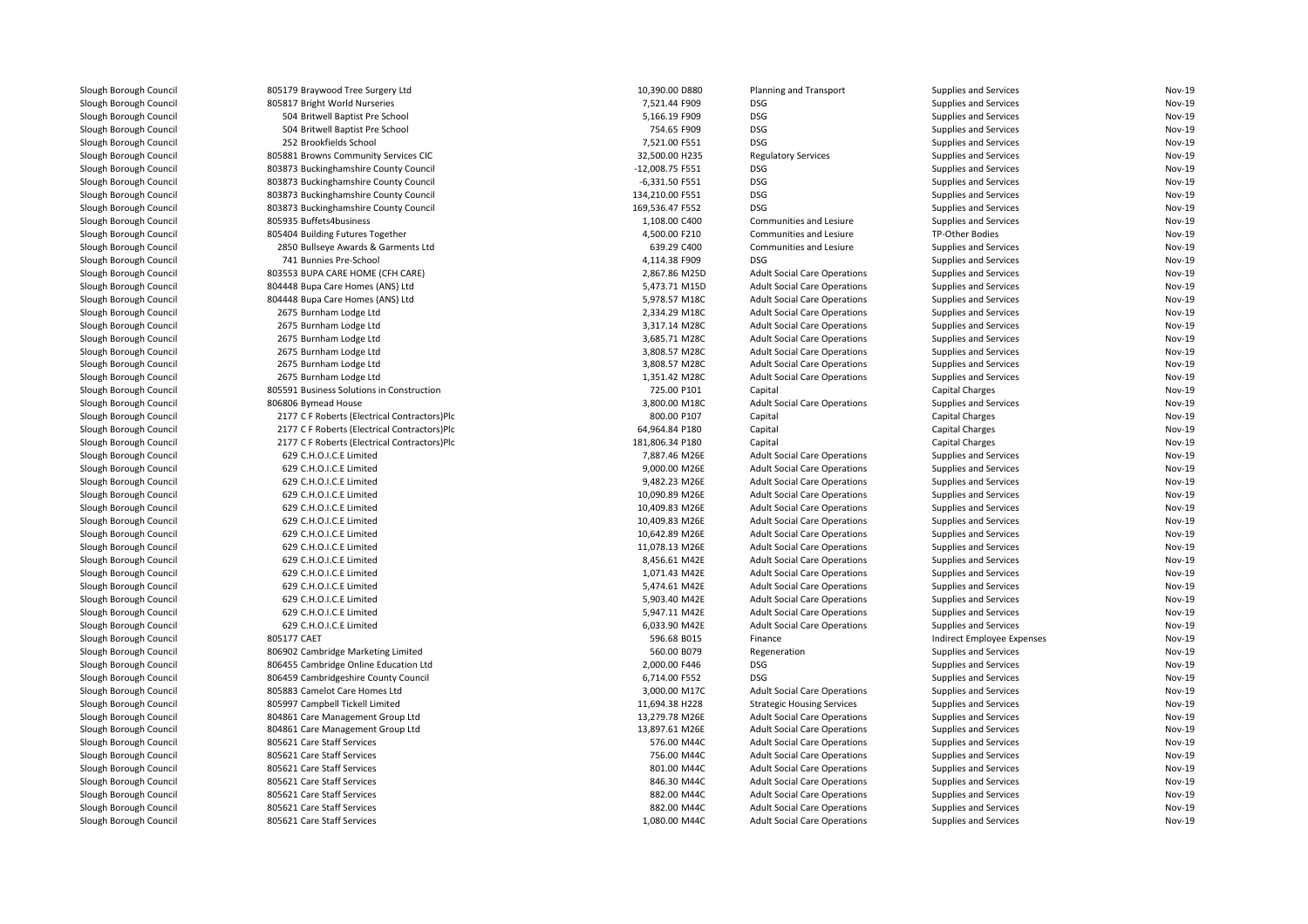| Slough Borough Council | 805621 Care Staff Services             | 1,134.00 M44C   | <b>Adult Social Care Operations</b> | Supplies and Services | Nov-19 |
|------------------------|----------------------------------------|-----------------|-------------------------------------|-----------------------|--------|
| Slough Borough Council | 805621 Care Staff Services             | 1.134.00 M44C   | <b>Adult Social Care Operations</b> | Supplies and Services | Nov-19 |
| Slough Borough Council | 805621 Care Staff Services             | 1,242.00 M44C   | <b>Adult Social Care Operations</b> | Supplies and Services | Nov-19 |
| Slough Borough Council | 805621 Care Staff Services             | 1,242.00 M44C   | <b>Adult Social Care Operations</b> | Supplies and Services | Nov-19 |
| Slough Borough Council | 805621 Care Staff Services             | 1,301.40 M44C   | <b>Adult Social Care Operations</b> | Supplies and Services | Nov-19 |
| Slough Borough Council | 805621 Care Staff Services             | 1,512.30 M44C   | <b>Adult Social Care Operations</b> | Supplies and Services | Nov-19 |
| Slough Borough Council | 805621 Care Staff Services             | 1,764.30 M44C   | <b>Adult Social Care Operations</b> | Supplies and Services | Nov-19 |
| Slough Borough Council | 805621 Care Staff Services             | 1,170.00 M44C   | <b>Adult Social Care Operations</b> | Supplies and Services | Nov-19 |
| Slough Borough Council | 805621 Care Staff Services             | 1,260.30 M44C   | <b>Adult Social Care Operations</b> | Supplies and Services | Nov-19 |
| Slough Borough Council | 805621 Care Staff Services             | 1,777.50 M44C   | <b>Adult Social Care Operations</b> | Supplies and Services | Nov-19 |
| Slough Borough Council | 805621 Care Staff Services             | 760.50 M44D     | <b>Adult Social Care Operations</b> | Supplies and Services | Nov-19 |
| Slough Borough Council | 805621 Care Staff Services             | 882.30 M44D     | <b>Adult Social Care Operations</b> | Supplies and Services | Nov-19 |
| Slough Borough Council | 805621 Care Staff Services             | 2,268.30 M44D   | <b>Adult Social Care Operations</b> | Supplies and Services | Nov-19 |
| Slough Borough Council | 805621 Care Staff Services             | 765.00 M44D     | <b>Adult Social Care Operations</b> | Supplies and Services | Nov-19 |
| Slough Borough Council | 805621 Care Staff Services             | 2,270.10 M44D   | <b>Adult Social Care Operations</b> | Supplies and Services | Nov-19 |
| Slough Borough Council | 805621 Care Staff Services             | 1,008.00 M44E   | <b>Adult Social Care Operations</b> | Supplies and Services | Nov-19 |
| Slough Borough Council | 805621 Care Staff Services             | 864.00 M44F     | <b>Adult Social Care Operations</b> | Supplies and Services | Nov-19 |
| Slough Borough Council | 805621 Care Staff Services             | 1,764.00 M48C   | <b>Adult Social Care Operations</b> | Supplies and Services | Nov-19 |
| Slough Borough Council | 1162 Care Uk Community Partnership Ltd | 2,736.00 M15D   | <b>Adult Social Care Operations</b> | Supplies and Services | Nov-19 |
| Slough Borough Council | 1162 Care Uk Community Partnership Ltd | -10,396.20 M15D | <b>Adult Social Care Operations</b> | Supplies and Services | Nov-19 |
| Slough Borough Council | 1162 Care Uk Community Partnership Ltd | 3,465.40 M15D   | <b>Adult Social Care Operations</b> | Supplies and Services | Nov-19 |
| Slough Borough Council | 1162 Care Uk Community Partnership Ltd | 3,465.40 M15D   | <b>Adult Social Care Operations</b> | Supplies and Services | Nov-19 |
| Slough Borough Council | 1162 Care Uk Community Partnership Ltd | 3,465.40 M15D   | <b>Adult Social Care Operations</b> | Supplies and Services | Nov-19 |
| Slough Borough Council | 1162 Care Uk Community Partnership Ltd | 1,808.64 M17C   | <b>Adult Social Care Operations</b> | Supplies and Services | Nov-19 |
| Slough Borough Council | 1162 Care Uk Community Partnership Ltd | 3,465.40 M17C   | <b>Adult Social Care Operations</b> | Supplies and Services | Nov-19 |
| Slough Borough Council | 1162 Care Uk Community Partnership Ltd | 3,465.40 M17C   | <b>Adult Social Care Operations</b> | Supplies and Services | Nov-19 |
| Slough Borough Council | 1162 Care Uk Community Partnership Ltd | 3,465.40 M17C   | <b>Adult Social Care Operations</b> | Supplies and Services | Nov-19 |
| Slough Borough Council | 1162 Care Uk Community Partnership Ltd | 3,465.40 M17C   | <b>Adult Social Care Operations</b> | Supplies and Services | Nov-19 |
| Slough Borough Council | 1162 Care Uk Community Partnership Ltd | 3,617.28 M17C   | <b>Adult Social Care Operations</b> | Supplies and Services | Nov-19 |
| Slough Borough Council | 1162 Care Uk Community Partnership Ltd | 3,617.28 M17C   | <b>Adult Social Care Operations</b> | Supplies and Services | Nov-19 |
| Slough Borough Council | 1162 Care Uk Community Partnership Ltd | 3,617.28 M17C   | <b>Adult Social Care Operations</b> | Supplies and Services | Nov-19 |
| Slough Borough Council | 1162 Care Uk Community Partnership Ltd | 3,617.28 M17C   | <b>Adult Social Care Operations</b> | Supplies and Services | Nov-19 |
| Slough Borough Council | 1162 Care Uk Community Partnership Ltd | 3,617.28 M17C   | <b>Adult Social Care Operations</b> | Supplies and Services | Nov-19 |
| Slough Borough Council | 1162 Care Uk Community Partnership Ltd | 3,617.28 M17C   | <b>Adult Social Care Operations</b> | Supplies and Services | Nov-19 |
| Slough Borough Council | 1162 Care Uk Community Partnership Ltd | 10,851.84 M17C  | <b>Adult Social Care Operations</b> | Supplies and Services | Nov-19 |
| Slough Borough Council | 1162 Care Uk Community Partnership Ltd | 1,804.64 M18C   | <b>Adult Social Care Operations</b> | Supplies and Services | Nov-19 |
| Slough Borough Council | 1162 Care Uk Community Partnership Ltd | 3,465.40 M18C   | <b>Adult Social Care Operations</b> | Supplies and Services | Nov-19 |
| Slough Borough Council | 1162 Care Uk Community Partnership Ltd | 3,465.40 M18C   | <b>Adult Social Care Operations</b> | Supplies and Services | Nov-19 |
| Slough Borough Council | 1162 Care Uk Community Partnership Ltd | 3,465.40 M18C   | <b>Adult Social Care Operations</b> | Supplies and Services | Nov-19 |
| Slough Borough Council | 1162 Care Uk Community Partnership Ltd | 3,465.40 M18C   | <b>Adult Social Care Operations</b> | Supplies and Services | Nov-19 |
| Slough Borough Council | 1162 Care Uk Community Partnership Ltd | 3.465.40 M18C   | <b>Adult Social Care Operations</b> | Supplies and Services | Nov-19 |
| Slough Borough Council | 1162 Care Uk Community Partnership Ltd | 3,465.40 M18C   | <b>Adult Social Care Operations</b> | Supplies and Services | Nov-19 |
| Slough Borough Council | 1162 Care Uk Community Partnership Ltd | 3,465.40 M18C   | <b>Adult Social Care Operations</b> | Supplies and Services | Nov-19 |
| Slough Borough Council | 1162 Care Uk Community Partnership Ltd | 3,465.40 M18C   | <b>Adult Social Care Operations</b> | Supplies and Services | Nov-19 |
| Slough Borough Council | 1162 Care Uk Community Partnership Ltd | 3,465.40 M18C   | <b>Adult Social Care Operations</b> | Supplies and Services | Nov-19 |
| Slough Borough Council | 1162 Care Uk Community Partnership Ltd | 3,465.40 M18C   | <b>Adult Social Care Operations</b> | Supplies and Services | Nov-19 |
| Slough Borough Council | 1162 Care Uk Community Partnership Ltd | 3,465.40 M18C   | <b>Adult Social Care Operations</b> | Supplies and Services | Nov-19 |
| Slough Borough Council | 1162 Care Uk Community Partnership Ltd | 3,465.40 M18C   | <b>Adult Social Care Operations</b> | Supplies and Services | Nov-19 |
| Slough Borough Council | 1162 Care Uk Community Partnership Ltd | 3,465.40 M18C   | <b>Adult Social Care Operations</b> | Supplies and Services | Nov-19 |
| Slough Borough Council | 1162 Care Uk Community Partnership Ltd | 3,465.40 M18C   | <b>Adult Social Care Operations</b> | Supplies and Services | Nov-19 |
| Slough Borough Council | 1162 Care Uk Community Partnership Ltd | 3,465.40 M18C   | <b>Adult Social Care Operations</b> | Supplies and Services | Nov-19 |
| Slough Borough Council | 1162 Care Uk Community Partnership Ltd | 3,465.40 M18C   | <b>Adult Social Care Operations</b> | Supplies and Services | Nov-19 |
| Slough Borough Council | 1162 Care Uk Community Partnership Ltd | 3,617.28 M18C   | <b>Adult Social Care Operations</b> | Supplies and Services | Nov-19 |
| Slough Borough Council | 1162 Care Uk Community Partnership Ltd | 3,617.28 M18C   | <b>Adult Social Care Operations</b> | Supplies and Services | Nov-19 |
| Slough Borough Council | 1162 Care Uk Community Partnership Ltd | 3,617.28 M18C   | <b>Adult Social Care Operations</b> | Supplies and Services | Nov-19 |
| Slough Borough Council | 1162 Care Uk Community Partnership Ltd | 3,617.28 M18C   | <b>Adult Social Care Operations</b> | Supplies and Services | Nov-19 |
| Slough Borough Council | 1162 Care Uk Community Partnership Ltd | 3,617.28 M18C   | <b>Adult Social Care Operations</b> | Supplies and Services | Nov-19 |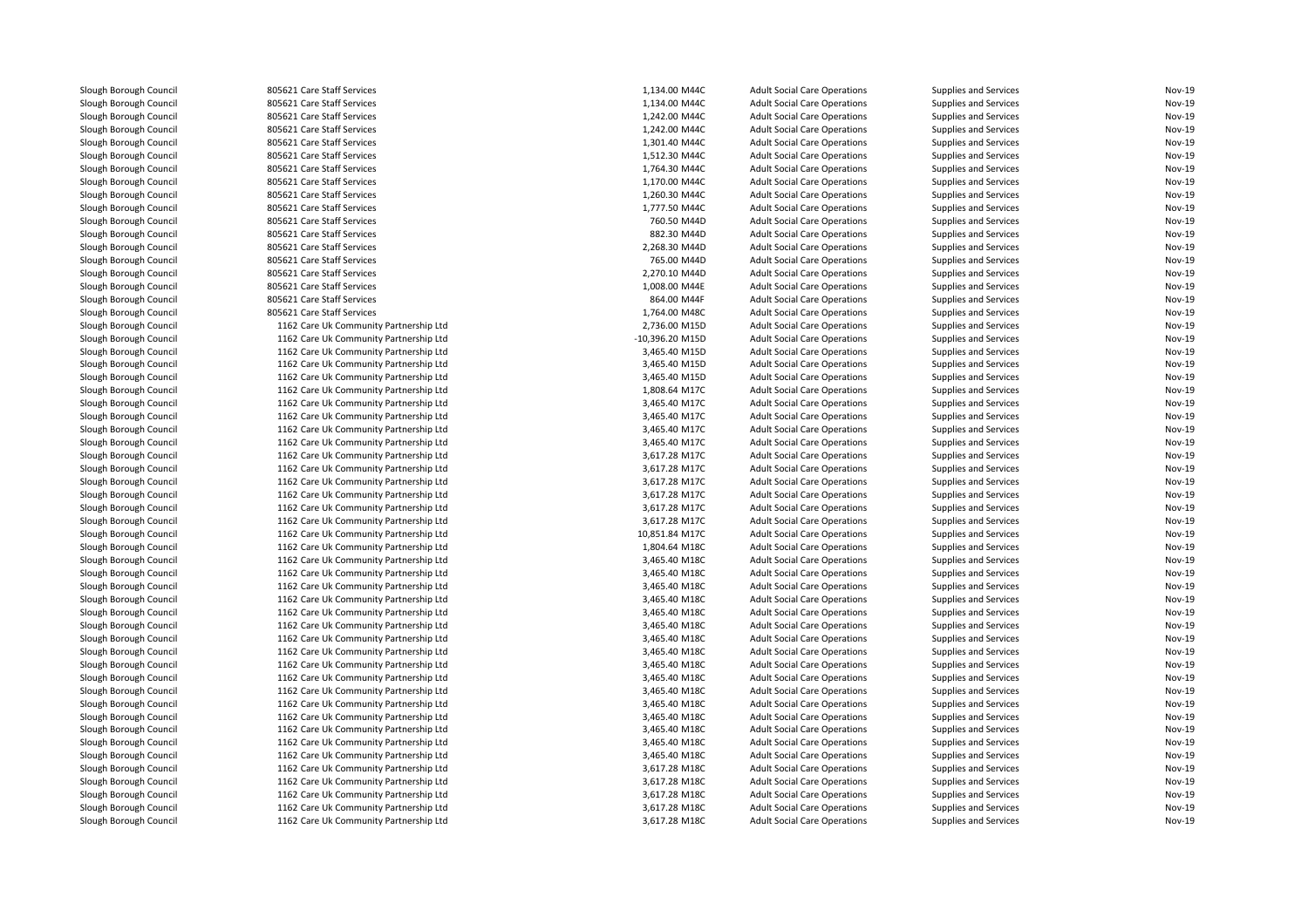| Slough Borough Council | 1162 Care Uk Community Partnership Ltd                     | 31,188.60 M18C | <b>Adult Social Care Operations</b>                      | Supplies and Services  | Nov-19        |
|------------------------|------------------------------------------------------------|----------------|----------------------------------------------------------|------------------------|---------------|
| Slough Borough Council | 1162 Care Uk Community Partnership Ltd                     | 2,898.96 M25C  | <b>Adult Social Care Operations</b>                      | Supplies and Services  | Nov-19        |
| Slough Borough Council | 1162 Care Uk Community Partnership Ltd                     | 3,175.20 M25C  | <b>Adult Social Care Operations</b>                      | Supplies and Services  | Nov-19        |
| Slough Borough Council | 1162 Care Uk Community Partnership Ltd                     | 3,175.20 M25C  | <b>Adult Social Care Operations</b>                      | Supplies and Services  | Nov-19        |
| Slough Borough Council | 1162 Care Uk Community Partnership Ltd                     | 3,175.20 M25C  | <b>Adult Social Care Operations</b>                      | Supplies and Services  | Nov-19        |
| Slough Borough Council | 1162 Care Uk Community Partnership Ltd                     | 3,175.20 M25C  | <b>Adult Social Care Operations</b>                      | Supplies and Services  | <b>Nov-19</b> |
| Slough Borough Council | 1162 Care Uk Community Partnership Ltd                     | 3,175.20 M25C  | <b>Adult Social Care Operations</b>                      | Supplies and Services  | Nov-19        |
| Slough Borough Council | 1162 Care Uk Community Partnership Ltd                     | 53,978.40 M25C | <b>Adult Social Care Operations</b>                      | Supplies and Services  | <b>Nov-19</b> |
| Slough Borough Council | 1162 Care Uk Community Partnership Ltd                     | 2,898.96 M25D  | <b>Adult Social Care Operations</b>                      | Supplies and Services  | <b>Nov-19</b> |
| Slough Borough Council | 1162 Care Uk Community Partnership Ltd                     | 3,465.40 M26E  | <b>Adult Social Care Operations</b>                      | Supplies and Services  | <b>Nov-19</b> |
| Slough Borough Council | 1162 Care Uk Community Partnership Ltd                     | -9,387.72 M27C | <b>Adult Social Care Operations</b>                      | Supplies and Services  | Nov-19        |
| Slough Borough Council | 1162 Care Uk Community Partnership Ltd                     | 1,242.41 M27C  | <b>Adult Social Care Operations</b>                      | Supplies and Services  | Nov-19        |
| Slough Borough Council | 1162 Care Uk Community Partnership Ltd                     | 2,898.96 M27C  | <b>Adult Social Care Operations</b>                      | Supplies and Services  | Nov-19        |
| Slough Borough Council | 1162 Care Uk Community Partnership Ltd                     | 2,898.96 M27C  | <b>Adult Social Care Operations</b>                      | Supplies and Services  | Nov-19        |
| Slough Borough Council | 1162 Care Uk Community Partnership Ltd                     | 2,898.96 M27C  | <b>Adult Social Care Operations</b>                      | Supplies and Services  | Nov-19        |
| Slough Borough Council | 1162 Care Uk Community Partnership Ltd                     | 2,898.96 M27C  | <b>Adult Social Care Operations</b>                      | Supplies and Services  | Nov-19        |
| Slough Borough Council | 1162 Care Uk Community Partnership Ltd                     | 2,898.96 M27C  | <b>Adult Social Care Operations</b>                      | Supplies and Services  | Nov-19        |
| Slough Borough Council | 1162 Care Uk Community Partnership Ltd                     | 2,898.96 M27C  | <b>Adult Social Care Operations</b>                      | Supplies and Services  | Nov-19        |
| Slough Borough Council | 1162 Care Uk Community Partnership Ltd                     | 3,175.20 M27C  | <b>Adult Social Care Operations</b>                      | Supplies and Services  | <b>Nov-19</b> |
| Slough Borough Council | 1162 Care Uk Community Partnership Ltd                     | 3,175.20 M27C  | <b>Adult Social Care Operations</b>                      | Supplies and Services  | Nov-19        |
| Slough Borough Council | 1162 Care Uk Community Partnership Ltd                     | 3,175.20 M27C  | <b>Adult Social Care Operations</b>                      | Supplies and Services  | <b>Nov-19</b> |
| Slough Borough Council | 1162 Care Uk Community Partnership Ltd                     | 3,175.20 M27C  | <b>Adult Social Care Operations</b>                      | Supplies and Services  | Nov-19        |
| Slough Borough Council | 1162 Care Uk Community Partnership Ltd                     | 3,175.20 M27C  | <b>Adult Social Care Operations</b>                      | Supplies and Services  | Nov-19        |
| Slough Borough Council | 1162 Care Uk Community Partnership Ltd                     | 3,175.20 M27C  | <b>Adult Social Care Operations</b>                      | Supplies and Services  | <b>Nov-19</b> |
| Slough Borough Council | 1162 Care Uk Community Partnership Ltd                     | 3,175.20 M27C  | <b>Adult Social Care Operations</b>                      | Supplies and Services  | Nov-19        |
| Slough Borough Council | 1162 Care Uk Community Partnership Ltd                     | 3,175.20 M27C  | <b>Adult Social Care Operations</b>                      | Supplies and Services  | Nov-19        |
| Slough Borough Council | 1162 Care Uk Community Partnership Ltd                     | 3,175.20 M27C  | <b>Adult Social Care Operations</b>                      | Supplies and Services  | Nov-19        |
| Slough Borough Council | 1162 Care Uk Community Partnership Ltd                     | 3,216.00 M27C  | <b>Adult Social Care Operations</b>                      | Supplies and Services  | <b>Nov-19</b> |
| Slough Borough Council | 1162 Care Uk Community Partnership Ltd                     | 24,848.23 M27C | <b>Adult Social Care Operations</b>                      | Supplies and Services  | <b>Nov-19</b> |
| Slough Borough Council | 1621 Carlisle Security Services Limited                    | 17,626.70 P405 | Capital                                                  | <b>Capital Charges</b> | Nov-19        |
| Slough Borough Council | 1497 Caroline Bridges                                      | 616.00 C322    | Communities and Lesiure                                  | Supplies and Services  | Nov-19        |
| Slough Borough Council | 34 Castle Gate Legal And Commercial Ltd                    | 4,301.48 F868  | Children, Learning and Skills                            | Supplies and Services  | Nov-19        |
| Slough Borough Council | 804413 Castle Water                                        | 1,316.93 B068  | <b>Building Management</b>                               | Premises               | Nov-19        |
|                        | 804413 Castle Water                                        | 568.38 B149    |                                                          |                        | Nov-19        |
| Slough Borough Council | 804413 Castle Water                                        | 502.83 B177    | <b>Building Management</b><br><b>Building Management</b> | Premises<br>Premises   | Nov-19        |
| Slough Borough Council | 804413 Castle Water                                        | 640.21 C019    |                                                          |                        | Nov-19        |
| Slough Borough Council | 804413 Castle Water                                        | 847.28 H111    | Communities and Lesiure                                  | Premises               | <b>Nov-19</b> |
| Slough Borough Council |                                                            |                | Neighbourhood Services                                   | Premises               | Nov-19        |
| Slough Borough Council | 418 Castleview School                                      | 40,216.63 E239 | <b>DSG</b>                                               | Supplies and Services  | <b>Nov-19</b> |
| Slough Borough Council | 803208 CBRE LTD                                            | 50,473.50 A107 | <b>Building Management</b>                               | Premises               |               |
| Slough Borough Council | 803208 CBRE LTD                                            | 77,233.20 A107 | <b>Building Management</b>                               | Premises               | Nov-19        |
| Slough Borough Council | 803208 CBRE LTD                                            | 12,052.49 A107 | <b>Building Management</b>                               | Premises               | Nov-19        |
| Slough Borough Council | 803208 CBRE LTD                                            | 29,153.71 A107 | <b>Building Management</b>                               | Premises               | Nov-19        |
| Slough Borough Council | 803560 Centennial Property Limited T/A Rent Connect        | 17,661.00 H205 | <b>Strategic Housing Services</b>                        | Premises               | Nov-19        |
| Slough Borough Council | 805619 Centennial Property Limited T/A The Housing Network | 31,070.00 H205 | <b>Strategic Housing Services</b>                        | Premises               | <b>Nov-19</b> |
| Slough Borough Council | 3609 Centurion Healthcare Ltd                              | 5,837.10 M26E  | <b>Adult Social Care Operations</b>                      | Supplies and Services  | Nov-19        |
| Slough Borough Council | 805174 Certas Energy                                       | 10,159.00 D910 | <b>Environmental Services</b>                            | Supplies and Services  | <b>Nov-19</b> |
| Slough Borough Council | 805174 Certas Energy                                       | 10,225.02 D910 | <b>Environmental Services</b>                            | Supplies and Services  | Nov-19        |
| Slough Borough Council | 805174 Certas Energy                                       | 520.26 D910    | <b>Environmental Services</b>                            | Supplies and Services  | Nov-19        |
| Slough Borough Council | 805174 Certas Energy                                       | 549.70 D910    | <b>Environmental Services</b>                            | Supplies and Services  | Nov-19        |
| Slough Borough Council | 805174 Certas Energy                                       | 826.75 D910    | <b>Environmental Services</b>                            | Supplies and Services  | <b>Nov-19</b> |
| Slough Borough Council | 2892 Chalfont Lodge                                        | 5,785.71 M15D  | <b>Adult Social Care Operations</b>                      | Supplies and Services  | Nov-19        |
| Slough Borough Council | 2892 Chalfont Lodge                                        | 8,571.43 M15F  | <b>Adult Social Care Operations</b>                      | Supplies and Services  | <b>Nov-19</b> |
| Slough Borough Council | 2892 Chalfont Lodge                                        | 5,785.71 M26E  | <b>Adult Social Care Operations</b>                      | Supplies and Services  | Nov-19        |
| Slough Borough Council | 2608 Chandos Lodge Nursing Home                            | 3,200.00 M17C  | <b>Adult Social Care Operations</b>                      | Supplies and Services  | <b>Nov-19</b> |
| Slough Borough Council | 2608 Chandos Lodge Nursing Home                            | 3,200.00 M17C  | <b>Adult Social Care Operations</b>                      | Supplies and Services  | Nov-19        |
| Slough Borough Council | 2608 Chandos Lodge Nursing Home                            | 3,000.00 M18C  | <b>Adult Social Care Operations</b>                      | Supplies and Services  | Nov-19        |
| Slough Borough Council | 2608 Chandos Lodge Nursing Home                            | 3,600.00 M18C  | <b>Adult Social Care Operations</b>                      | Supplies and Services  | <b>Nov-19</b> |
|                        |                                                            |                |                                                          |                        |               |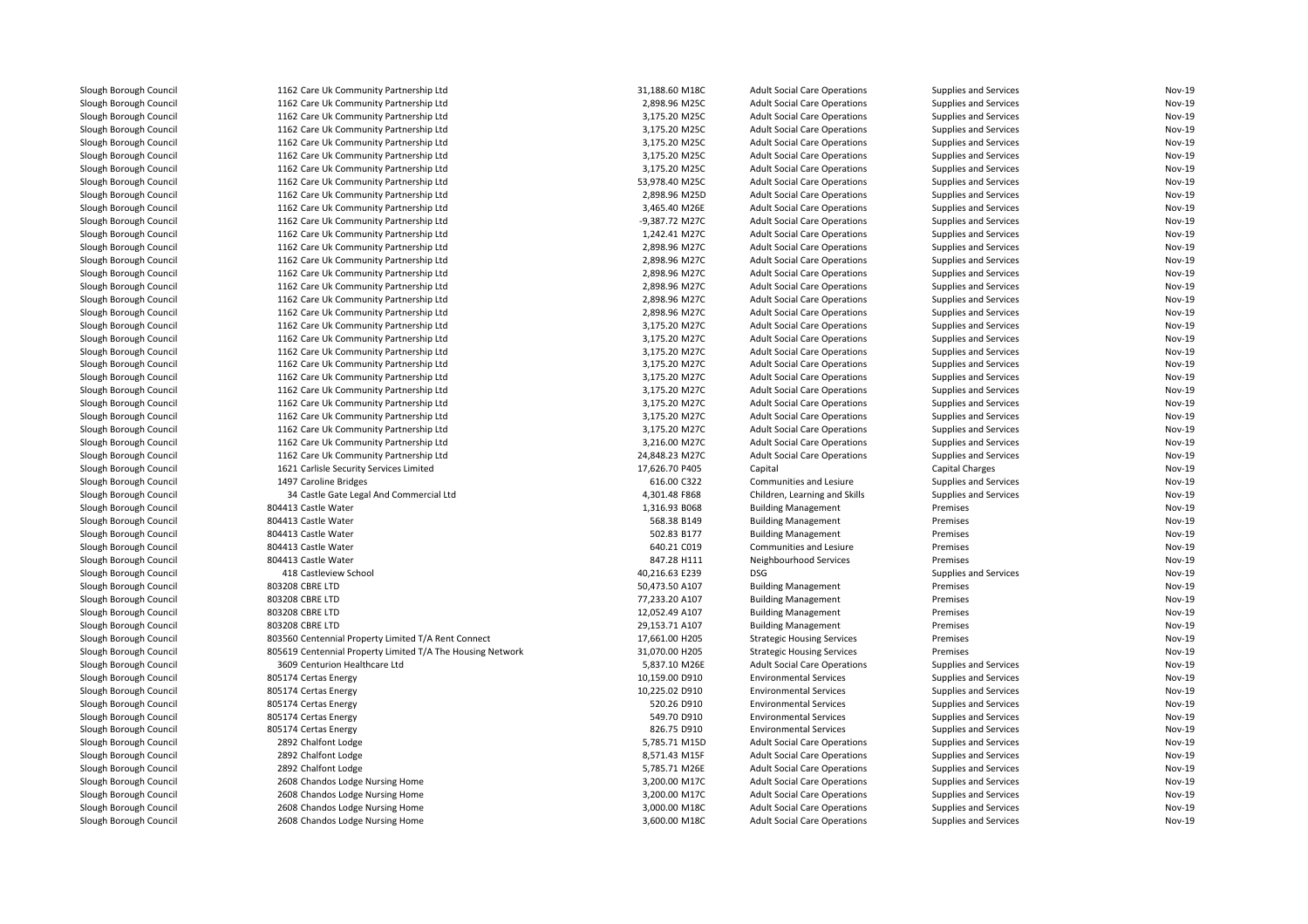| Slough Borough Council                           | 2608 Chandos Lodge Nursing Home    | 3,000.00 M18C  | <b>Adult Social Care Operations</b> | Supplies and Services        | Nov-19 |
|--------------------------------------------------|------------------------------------|----------------|-------------------------------------|------------------------------|--------|
| Slough Borough Council                           | 2608 Chandos Lodge Nursing Home    | 3,600.00 M18C  | <b>Adult Social Care Operations</b> | Supplies and Services        | Nov-19 |
| Slough Borough Council                           | 2608 Chandos Lodge Nursing Home    | 3,000.00 M28C  | <b>Adult Social Care Operations</b> | Supplies and Services        | Nov-19 |
| Slough Borough Council                           | 1877 Chelsie Innes                 | 2,255.50 C322  | Communities and Lesiure             | Supplies and Services        | Nov-19 |
| Slough Borough Council                           | 3114 Cherry Trees Day Nursery      | 28,131.89 F909 | <b>DSG</b>                          | Supplies and Services        | Nov-19 |
| Slough Borough Council                           | 2871 Cherry Trees Residential Care | 3,642.86 M27F  | <b>Adult Social Care Operations</b> | Supplies and Services        | Nov-19 |
| Slough Borough Council                           | 803495 Christchurch Court Ltd      | 8,324.40 M15D  | <b>Adult Social Care Operations</b> | <b>Supplies and Services</b> | Nov-19 |
| Slough Borough Council                           | 2561 Christies Care Ltd            | 4,404.00 M44D  | <b>Adult Social Care Operations</b> | Supplies and Services        | Nov-19 |
| Slough Borough Council                           | 2561 Christies Care Ltd            | 4,404.00 M44D  | <b>Adult Social Care Operations</b> | Supplies and Services        | Nov-19 |
| Slough Borough Council                           | 4000 Christopher Craig             | 1,335.00 C322  | Communities and Lesiure             | Supplies and Services        | Nov-19 |
| Slough Borough Council                           | 4000 Christopher Craig             | 1,125.00 C322  | Communities and Lesiure             | Supplies and Services        | Nov-19 |
| Slough Borough Council                           | 3752 Chrome Tree Ltd               | 563.89 M44C    | <b>Adult Social Care Operations</b> | Supplies and Services        | Nov-19 |
| Slough Borough Council                           | 3752 Chrome Tree Ltd               | 569.86 M44C    | <b>Adult Social Care Operations</b> | Supplies and Services        | Nov-19 |
| Slough Borough Council                           | 3752 Chrome Tree Ltd               | 693.18 M44C    | <b>Adult Social Care Operations</b> | Supplies and Services        | Nov-19 |
| Slough Borough Council                           | 3752 Chrome Tree Ltd               | 698.81 M44C    | <b>Adult Social Care Operations</b> | Supplies and Services        | Nov-19 |
| Slough Borough Council                           | 3752 Chrome Tree Ltd               | 699.81 M44C    | <b>Adult Social Care Operations</b> | Supplies and Services        | Nov-19 |
| Slough Borough Council                           | 3752 Chrome Tree Ltd               | 732.96 M44C    | <b>Adult Social Care Operations</b> | Supplies and Services        | Nov-19 |
| Slough Borough Council                           | 3752 Chrome Tree Ltd               | 900.36 M44C    | <b>Adult Social Care Operations</b> | Supplies and Services        | Nov-19 |
|                                                  |                                    | 1,041.92 M44C  |                                     |                              | Nov-19 |
| Slough Borough Council<br>Slough Borough Council | 3752 Chrome Tree Ltd               |                | <b>Adult Social Care Operations</b> | Supplies and Services        | Nov-19 |
|                                                  | 3752 Chrome Tree Ltd               | 1,118.15 M44C  | <b>Adult Social Care Operations</b> | Supplies and Services        | Nov-19 |
| Slough Borough Council                           | 3752 Chrome Tree Ltd               | 1,254.41 M44C  | <b>Adult Social Care Operations</b> | Supplies and Services        |        |
| Slough Borough Council                           | 3752 Chrome Tree Ltd               | 1,963.17 M44C  | <b>Adult Social Care Operations</b> | Supplies and Services        | Nov-19 |
| Slough Borough Council                           | 3752 Chrome Tree Ltd               | 2,029.15 M44C  | <b>Adult Social Care Operations</b> | Supplies and Services        | Nov-19 |
| Slough Borough Council                           | 3752 Chrome Tree Ltd               | 3,091.94 M44C  | <b>Adult Social Care Operations</b> | Supplies and Services        | Nov-19 |
| Slough Borough Council                           | 3752 Chrome Tree Ltd               | 2,252.25 M44C  | <b>Adult Social Care Operations</b> | Supplies and Services        | Nov-19 |
| Slough Borough Council                           | 3752 Chrome Tree Ltd               | 3,093.30 M44C  | <b>Adult Social Care Operations</b> | Supplies and Services        | Nov-19 |
| Slough Borough Council                           | 3752 Chrome Tree Ltd               | 3,358.80 M44C  | <b>Adult Social Care Operations</b> | Supplies and Services        | Nov-19 |
| Slough Borough Council                           | 3752 Chrome Tree Ltd               | 558.91 M44C    | <b>Adult Social Care Operations</b> | <b>Supplies and Services</b> | Nov-19 |
| Slough Borough Council                           | 3752 Chrome Tree Ltd               | 594.06 M44C    | <b>Adult Social Care Operations</b> | Supplies and Services        | Nov-19 |
| Slough Borough Council                           | 3752 Chrome Tree Ltd               | 648.76 M44C    | <b>Adult Social Care Operations</b> | Supplies and Services        | Nov-19 |
| Slough Borough Council                           | 3752 Chrome Tree Ltd               | 696.80 M44C    | <b>Adult Social Care Operations</b> | Supplies and Services        | Nov-19 |
| Slough Borough Council                           | 3752 Chrome Tree Ltd               | 698.15 M44C    | <b>Adult Social Care Operations</b> | Supplies and Services        | Nov-19 |
| Slough Borough Council                           | 3752 Chrome Tree Ltd               | 778.71 M44C    | <b>Adult Social Care Operations</b> | Supplies and Services        | Nov-19 |
| Slough Borough Council                           | 3752 Chrome Tree Ltd               | 795.62 M44C    | <b>Adult Social Care Operations</b> | Supplies and Services        | Nov-19 |
| Slough Borough Council                           | 3752 Chrome Tree Ltd               | 837.38 M44C    | <b>Adult Social Care Operations</b> | Supplies and Services        | Nov-19 |
| Slough Borough Council                           | 3752 Chrome Tree Ltd               | 905.33 M44C    | <b>Adult Social Care Operations</b> | Supplies and Services        | Nov-19 |
| Slough Borough Council                           | 3752 Chrome Tree Ltd               | 978.27 M44C    | <b>Adult Social Care Operations</b> | Supplies and Services        | Nov-19 |
| Slough Borough Council                           | 3752 Chrome Tree Ltd               | 1,016.73 M44C  | <b>Adult Social Care Operations</b> | Supplies and Services        | Nov-19 |
| Slough Borough Council                           | 3752 Chrome Tree Ltd               | 1,104.90 M44C  | <b>Adult Social Care Operations</b> | Supplies and Services        | Nov-19 |
| Slough Borough Council                           | 3752 Chrome Tree Ltd               | 1,108.55 M44C  | <b>Adult Social Care Operations</b> | Supplies and Services        | Nov-19 |
| Slough Borough Council                           | 3752 Chrome Tree Ltd               | 1,117.16 M44C  | <b>Adult Social Care Operations</b> | Supplies and Services        | Nov-19 |
| Slough Borough Council                           | 3752 Chrome Tree Ltd               | 1,208.67 M44C  | <b>Adult Social Care Operations</b> | Supplies and Services        | Nov-19 |
| Slough Borough Council                           | 3752 Chrome Tree Ltd               | 1,241.49 M44C  | <b>Adult Social Care Operations</b> | Supplies and Services        | Nov-19 |
| Slough Borough Council                           | 3752 Chrome Tree Ltd               | 1,250.43 M44C  | <b>Adult Social Care Operations</b> | Supplies and Services        | Nov-19 |
| Slough Borough Council                           | 3752 Chrome Tree Ltd               | 1,389.00 M44C  | <b>Adult Social Care Operations</b> | Supplies and Services        | Nov-19 |
| Slough Borough Council                           | 3752 Chrome Tree Ltd               | 1,407.24 M44C  | <b>Adult Social Care Operations</b> | Supplies and Services        | Nov-19 |
| Slough Borough Council                           | 3752 Chrome Tree Ltd               | 1,486.25 M44C  | <b>Adult Social Care Operations</b> | Supplies and Services        | Nov-19 |
| Slough Borough Council                           | 3752 Chrome Tree Ltd               | 2,205.50 M44C  | <b>Adult Social Care Operations</b> | Supplies and Services        | Nov-19 |
| Slough Borough Council                           | 3752 Chrome Tree Ltd               | 2,230.72 M44C  | <b>Adult Social Care Operations</b> | Supplies and Services        | Nov-19 |
| Slough Borough Council                           | 3752 Chrome Tree Ltd               | 2,499.90 M44C  | <b>Adult Social Care Operations</b> | Supplies and Services        | Nov-19 |
| Slough Borough Council                           | 3752 Chrome Tree Ltd               | 2,523.08 M44C  | <b>Adult Social Care Operations</b> | Supplies and Services        | Nov-19 |
| Slough Borough Council                           | 3752 Chrome Tree Ltd               | 2,817.44 M44C  | <b>Adult Social Care Operations</b> | Supplies and Services        | Nov-19 |
| Slough Borough Council                           | 3752 Chrome Tree Ltd               | 3,063.10 M44C  | <b>Adult Social Care Operations</b> | Supplies and Services        | Nov-19 |
| Slough Borough Council                           | 3752 Chrome Tree Ltd               | 3,308.40 M44C  | <b>Adult Social Care Operations</b> | Supplies and Services        | Nov-19 |
| Slough Borough Council                           | 3752 Chrome Tree Ltd               | 1,252.09 M44D  | <b>Adult Social Care Operations</b> | Supplies and Services        | Nov-19 |
| Slough Borough Council                           | 3752 Chrome Tree Ltd               | 656.04 M44F    | <b>Adult Social Care Operations</b> | Supplies and Services        | Nov-19 |
| Slough Borough Council                           | 3752 Chrome Tree Ltd               | 666.65 M44F    | <b>Adult Social Care Operations</b> | Supplies and Services        | Nov-19 |
|                                                  |                                    |                |                                     |                              |        |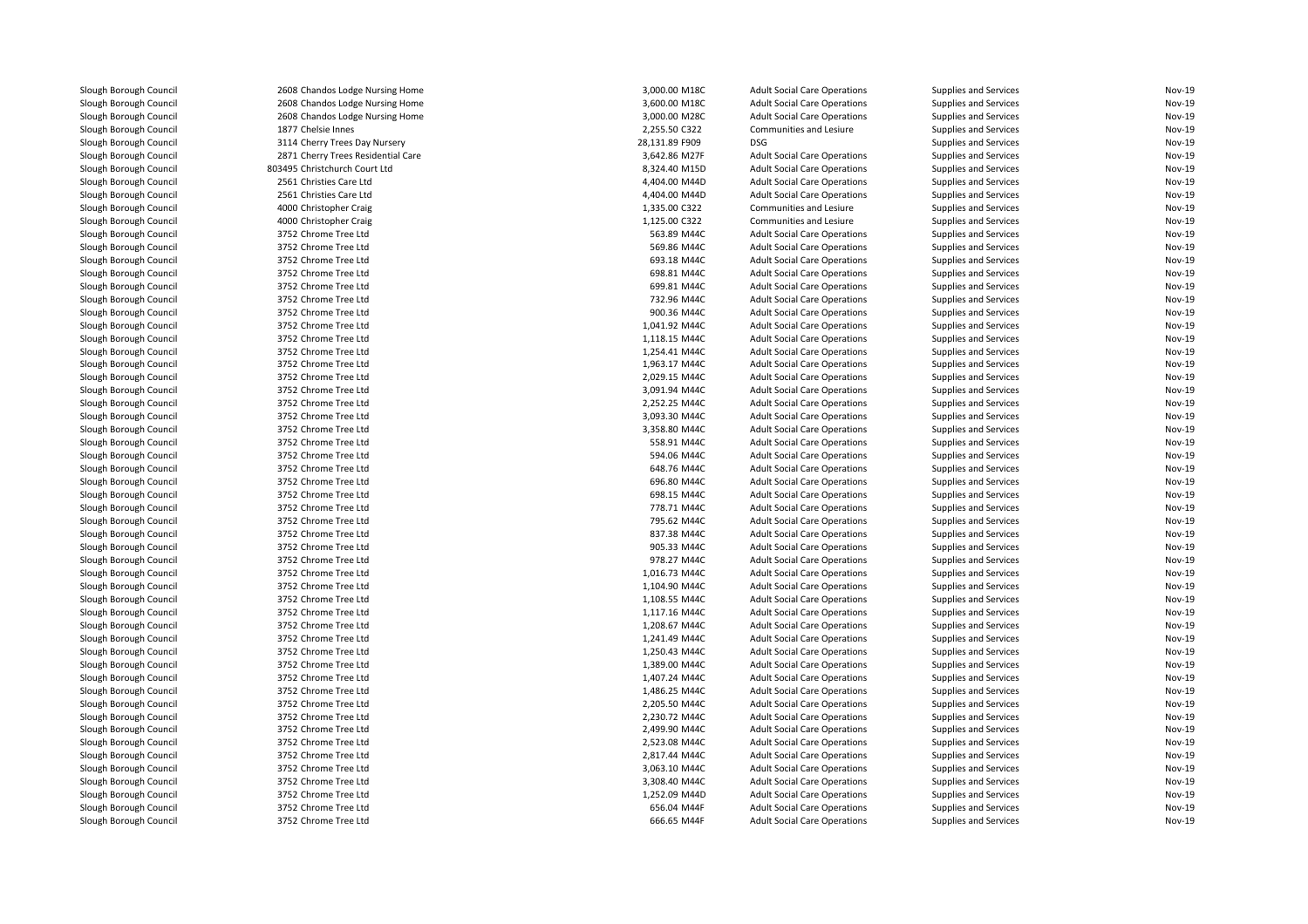| Slough Borough Council                           | 3752 Chrome Tree Ltd                | 638.14 M44F     | <b>Adult Social Care Operations</b> | <b>Supplies and Services</b> | <b>Nov-19</b> |
|--------------------------------------------------|-------------------------------------|-----------------|-------------------------------------|------------------------------|---------------|
| Slough Borough Council                           | 3752 Chrome Tree Ltd                | 2,267.71 M44F   | <b>Adult Social Care Operations</b> | <b>Supplies and Services</b> | Nov-19        |
| Slough Borough Council                           | 3752 Chrome Tree Ltd                | 2,915.55 M44F   | <b>Adult Social Care Operations</b> | Supplies and Services        | <b>Nov-19</b> |
| Slough Borough Council                           | 3752 Chrome Tree Ltd                | 543.34 M48C     | <b>Adult Social Care Operations</b> | Supplies and Services        | Nov-19        |
| Slough Borough Council                           | 3752 Chrome Tree Ltd                | 1,393.65 M48C   | <b>Adult Social Care Operations</b> | Supplies and Services        | <b>Nov-19</b> |
| Slough Borough Council                           | 3752 Chrome Tree Ltd                | 2,281.07 M48C   | <b>Adult Social Care Operations</b> | Supplies and Services        | Nov-19        |
| Slough Borough Council                           | 3752 Chrome Tree Ltd                | 567.53 M48C     | <b>Adult Social Care Operations</b> | <b>Supplies and Services</b> | Nov-19        |
| Slough Borough Council                           | 3752 Chrome Tree Ltd                | 890.42 M48C     | <b>Adult Social Care Operations</b> | Supplies and Services        | Nov-19        |
| Slough Borough Council                           | 3752 Chrome Tree Ltd                | 908.99 M48C     | <b>Adult Social Care Operations</b> | <b>Supplies and Services</b> | Nov-19        |
| Slough Borough Council                           | 3752 Chrome Tree Ltd                | 1,241.70 M48C   | <b>Adult Social Care Operations</b> | Supplies and Services        | <b>Nov-19</b> |
| Slough Borough Council                           | 3752 Chrome Tree Ltd                | 1,243.48 M48C   | <b>Adult Social Care Operations</b> | Supplies and Services        | Nov-19        |
| Slough Borough Council                           | 3752 Chrome Tree Ltd                | 1,377.74 M48C   | <b>Adult Social Care Operations</b> | Supplies and Services        | <b>Nov-19</b> |
| Slough Borough Council                           | 2674 Cippenham Baptist Pre-School   | 8,157.38 F909   | DSG                                 | Supplies and Services        | Nov-19        |
| Slough Borough Council                           | 2674 Cippenham Baptist Pre-School   | 855.27 F909     | DSG                                 | Supplies and Services        | Nov-19        |
|                                                  | 767 Cippenham Infants School        | 6,933.90 E249   | DSG                                 | Supplies and Services        | <b>Nov-19</b> |
| Slough Borough Council<br>Slough Borough Council | 631 Cippenham Primary School        | 7,056.51 E729   | <b>DSG</b>                          | Supplies and Services        | Nov-19        |
|                                                  |                                     |                 |                                     |                              |               |
| Slough Borough Council                           | 806364 City Furniture Hire Ltd      | 1,576.60 B240   | Governance                          | Supplies and Services        | <b>Nov-19</b> |
| Slough Borough Council                           | 806550 City Homecare Ltd            | 553.70 M44C     | <b>Adult Social Care Operations</b> | Supplies and Services        | Nov-19        |
| Slough Borough Council                           | 806550 City Homecare Ltd            | 569.52 M44C     | <b>Adult Social Care Operations</b> | Supplies and Services        | Nov-19        |
| Slough Borough Council                           | 806550 City Homecare Ltd            | 664.44 M44C     | <b>Adult Social Care Operations</b> | Supplies and Services        | Nov-19        |
| Slough Borough Council                           | 806550 City Homecare Ltd            | 885.92 M44C     | <b>Adult Social Care Operations</b> | Supplies and Services        | <b>Nov-19</b> |
| Slough Borough Council                           | 806550 City Homecare Ltd            | 1.977.50 M44C   | <b>Adult Social Care Operations</b> | <b>Supplies and Services</b> | <b>Nov-19</b> |
| Slough Borough Council                           | 806550 City Homecare Ltd            | 1,993.32 M44C   | <b>Adult Social Care Operations</b> | Supplies and Services        | Nov-19        |
| Slough Borough Council                           | 806550 City Homecare Ltd            | -784.21 M44C    | <b>Adult Social Care Operations</b> | <b>Supplies and Services</b> | <b>Nov-19</b> |
| Slough Borough Council                           | 806550 City Homecare Ltd            | 2,399.43 M44C   | <b>Adult Social Care Operations</b> | Supplies and Services        | Nov-19        |
| Slough Borough Council                           | 806550 City Homecare Ltd            | 569.52 M44C     | <b>Adult Social Care Operations</b> | Supplies and Services        | Nov-19        |
| Slough Borough Council                           | 806550 City Homecare Ltd            | 787.83 M44D     | <b>Adult Social Care Operations</b> | Supplies and Services        | Nov-19        |
| Slough Borough Council                           | 806550 City Homecare Ltd            | 601.16 M44D     | <b>Adult Social Care Operations</b> | Supplies and Services        | Nov-19        |
| Slough Borough Council                           | 806550 City Homecare Ltd            | 775.18 M44D     | <b>Adult Social Care Operations</b> | Supplies and Services        | <b>Nov-19</b> |
| Slough Borough Council                           | 806550 City Homecare Ltd            | 664.44 M48C     | <b>Adult Social Care Operations</b> | Supplies and Services        | Nov-19        |
| Slough Borough Council                           | 806550 City Homecare Ltd            | 913.60 M48C     | <b>Adult Social Care Operations</b> | Supplies and Services        | Nov-19        |
| Slough Borough Council                           | 1083 Civica Uk Limited              | 3,188.72 J400   | Housing Revenue Account             | Supplies and Services        | Nov-19        |
| Slough Borough Council                           | 1083 Civica Uk Limited              | 528.00 P193     | Capital                             | <b>Capital Charges</b>       | Nov-19        |
| Slough Borough Council                           | 455 Ci Associates                   | 700.00 F146     | Children, Learning and Skills       | Indirect Employee Expenses   | <b>Nov-19</b> |
| Slough Borough Council                           | 455 Cj Associates                   | 700.00 F146     | Children, Learning and Skills       | Indirect Employee Expenses   | Nov-19        |
| Slough Borough Council                           | 806840 Claires Court Schools Ltd    | 4,526.33 F552   | DSG                                 | Supplies and Services        | Nov-19        |
| Slough Borough Council                           | 806840 Claires Court Schools Ltd    | 4,526.33 F552   | DSG                                 | Supplies and Services        | Nov-19        |
| Slough Borough Council                           | 806840 Claires Court Schools Ltd    | 4,526.33 F552   | DSG                                 | Supplies and Services        | Nov-19        |
| Slough Borough Council                           | 1151 Claycots Primary School        | 4,620.00 F550   | DSG                                 | Supplies and Services        | Nov-19        |
| Slough Borough Council                           | 1151 Claycots Primary School        | 888,122.05 E209 | DSG                                 | Supplies and Services        | Nov-19        |
| Slough Borough Council                           | 803304 CLC Contractors Limited      | 512.00 C001     | Communities and Lesiure             | Premises                     | <b>Nov-19</b> |
| Slough Borough Council                           | 805044 CMS Supatrak Limited         | 1,125.37 P176   | Capital                             | Supplies and Services        | Nov-19        |
| Slough Borough Council                           | 1747 Cms Training Ltd               | 640.00 B409     | People                              | Supplies and Services        | Nov-19        |
| Slough Borough Council                           | 3685 Coghlan Lodges Limited         | 2,586.80 M42E   | <b>Adult Social Care Operations</b> | Supplies and Services        | Nov-19        |
|                                                  |                                     | 1,788.00 M42F   |                                     |                              | Nov-19        |
| Slough Borough Council                           | 3685 Coghlan Lodges Limited         |                 | <b>Adult Social Care Operations</b> | Supplies and Services        | <b>Nov-19</b> |
| Slough Borough Council                           | 3685 Coghlan Lodges Limited         | 2,058.00 M42F   | <b>Adult Social Care Operations</b> | Supplies and Services        |               |
| Slough Borough Council                           | 3685 Coghlan Lodges Limited         | 2,258.00 M42F   | <b>Adult Social Care Operations</b> | Supplies and Services        | Nov-19        |
| Slough Borough Council                           | 3685 Coghlan Lodges Limited         | 2,316.72 M42F   | <b>Adult Social Care Operations</b> | Supplies and Services        | Nov-19        |
| Slough Borough Council                           | 3685 Coghlan Lodges Limited         | 2,316.80 M42F   | <b>Adult Social Care Operations</b> | Supplies and Services        | Nov-19        |
| Slough Borough Council                           | 3685 Coghlan Lodges Limited         | 2,611.60 M42F   | <b>Adult Social Care Operations</b> | Supplies and Services        | <b>Nov-19</b> |
| Slough Borough Council                           | 3685 Coghlan Lodges Limited         | 2,116.04 M44D   | <b>Adult Social Care Operations</b> | Supplies and Services        | Nov-19        |
| Slough Borough Council                           | 3685 Coghlan Lodges Limited         | 2,952.60 M44D   | <b>Adult Social Care Operations</b> | Supplies and Services        | Nov-19        |
| Slough Borough Council                           | 805823 Collaborative Care Solutions | 8,857.14 M42E   | <b>Adult Social Care Operations</b> | Supplies and Services        | <b>Nov-19</b> |
| Slough Borough Council                           | 805823 Collaborative Care Solutions | 5,000.00 M42E   | <b>Adult Social Care Operations</b> | Supplies and Services        | Nov-19        |
| Slough Borough Council                           | 805823 Collaborative Care Solutions | 9,171.42 M42E   | <b>Adult Social Care Operations</b> | <b>Supplies and Services</b> | Nov-19        |
| Slough Borough Council                           | 806524 Colliers International       | 1,200.00 J006   | Housing Revenue Account             | Supplies and Services        | Nov-19        |
| Slough Borough Council                           | 806524 Colliers International       | 3,666.67 J006   | Housing Revenue Account             | Supplies and Services        | Nov-19        |
|                                                  |                                     |                 |                                     |                              |               |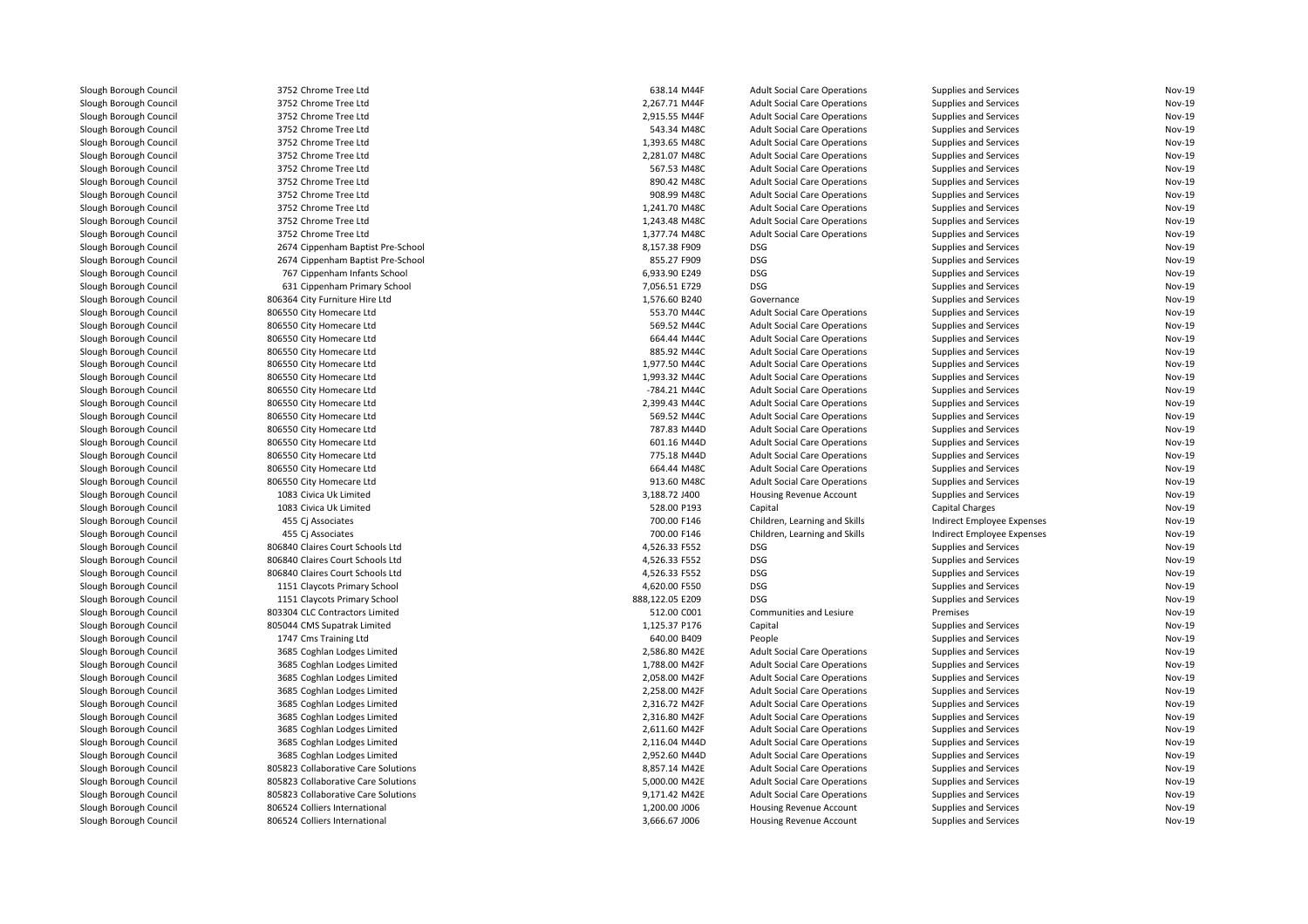| Slough Borough Council | 286 Colnbrook C Of E Primary School | 14,491.67 E219 | <b>DSG</b>                          | Supplies and Services | Nov-19 |
|------------------------|-------------------------------------|----------------|-------------------------------------|-----------------------|--------|
| Slough Borough Council | 2535 Comfort Care Services          | 1,743.75 M26E  | <b>Adult Social Care Operations</b> | Supplies and Services | Nov-19 |
| Slough Borough Council | 2535 Comfort Care Services          | 1,687.50 M26E  | <b>Adult Social Care Operations</b> | Supplies and Services | Nov-19 |
| Slough Borough Council | 2535 Comfort Care Services          | 2,635.00 M27F  | <b>Adult Social Care Operations</b> | Supplies and Services | Nov-19 |
| Slough Borough Council | 2535 Comfort Care Services          | 2,550.00 M27F  | <b>Adult Social Care Operations</b> | Supplies and Services | Nov-19 |
| Slough Borough Council | 2535 Comfort Care Services          | 775.00 M28C    | <b>Adult Social Care Operations</b> | Supplies and Services | Nov-19 |
| Slough Borough Council | 2535 Comfort Care Services          | 750.00 M28C    | <b>Adult Social Care Operations</b> | Supplies and Services | Nov-19 |
| Slough Borough Council | 2535 Comfort Care Services          | 697.50 M42E    | <b>Adult Social Care Operations</b> | Supplies and Services | Nov-19 |
| Slough Borough Council | 2535 Comfort Care Services          | 775.00 M42E    | <b>Adult Social Care Operations</b> | Supplies and Services | Nov-19 |
| Slough Borough Council | 2535 Comfort Care Services          | 775.00 M42E    | <b>Adult Social Care Operations</b> | Supplies and Services | Nov-19 |
| Slough Borough Council | 2535 Comfort Care Services          | 1,558.86 M42E  | <b>Adult Social Care Operations</b> | Supplies and Services | Nov-19 |
| Slough Borough Council | 2535 Comfort Care Services          | 2,247.50 M42E  | <b>Adult Social Care Operations</b> | Supplies and Services | Nov-19 |
| Slough Borough Council | 2535 Comfort Care Services          | 2,325.00 M42E  | <b>Adult Social Care Operations</b> | Supplies and Services | Nov-19 |
| Slough Borough Council | 2535 Comfort Care Services          | 3,192.03 M42E  | <b>Adult Social Care Operations</b> | Supplies and Services | Nov-19 |
| Slough Borough Council | 2535 Comfort Care Services          | 675.00 M42E    | <b>Adult Social Care Operations</b> | Supplies and Services | Nov-19 |
| Slough Borough Council | 2535 Comfort Care Services          | 750.00 M42E    | <b>Adult Social Care Operations</b> | Supplies and Services | Nov-19 |
| Slough Borough Council | 2535 Comfort Care Services          | 750.00 M42E    | <b>Adult Social Care Operations</b> | Supplies and Services | Nov-19 |
| Slough Borough Council | 2535 Comfort Care Services          | 1,508.57 M42E  | <b>Adult Social Care Operations</b> | Supplies and Services | Nov-19 |
| Slough Borough Council | 2535 Comfort Care Services          | 2,250.00 M42E  | <b>Adult Social Care Operations</b> | Supplies and Services | Nov-19 |
| Slough Borough Council | 2535 Comfort Care Services          | 2,550.00 M42E  | <b>Adult Social Care Operations</b> | Supplies and Services | Nov-19 |
| Slough Borough Council | 2535 Comfort Care Services          | 3,089.06 M42E  | <b>Adult Social Care Operations</b> | Supplies and Services | Nov-19 |
| Slough Borough Council | 2535 Comfort Care Services          | 2,847.50 M42F  | <b>Adult Social Care Operations</b> | Supplies and Services | Nov-19 |
| Slough Borough Council | 2535 Comfort Care Services          | 839.21 M42F    | <b>Adult Social Care Operations</b> | Supplies and Services | Nov-19 |
| Slough Borough Council | 2535 Comfort Care Services          | 839.21 M42F    | <b>Adult Social Care Operations</b> | Supplies and Services | Nov-19 |
| Slough Borough Council | 2535 Comfort Care Services          | 839.21 M42F    | <b>Adult Social Care Operations</b> | Supplies and Services | Nov-19 |
| Slough Borough Council | 2535 Comfort Care Services          | 839.21 M42F    | <b>Adult Social Care Operations</b> | Supplies and Services | Nov-19 |
| Slough Borough Council | 2535 Comfort Care Services          | 839.21 M42F    | <b>Adult Social Care Operations</b> | Supplies and Services | Nov-19 |
| Slough Borough Council | 2535 Comfort Care Services          | 1,007.06 M42F  |                                     |                       | Nov-19 |
|                        | 2535 Comfort Care Services          | 1,300.80 M42F  | <b>Adult Social Care Operations</b> | Supplies and Services | Nov-19 |
| Slough Borough Council |                                     |                | <b>Adult Social Care Operations</b> | Supplies and Services | Nov-19 |
| Slough Borough Council | 2535 Comfort Care Services          | 1,300.80 M42F  | <b>Adult Social Care Operations</b> | Supplies and Services | Nov-19 |
| Slough Borough Council | 2535 Comfort Care Services          | 1,300.80 M42F  | <b>Adult Social Care Operations</b> | Supplies and Services |        |
| Slough Borough Council | 2535 Comfort Care Services          | 1,300.80 M42F  | <b>Adult Social Care Operations</b> | Supplies and Services | Nov-19 |
| Slough Borough Council | 2535 Comfort Care Services          | 1,317.50 M42F  | <b>Adult Social Care Operations</b> | Supplies and Services | Nov-19 |
| Slough Borough Council | 2535 Comfort Care Services          | 1,317.50 M42F  | <b>Adult Social Care Operations</b> | Supplies and Services | Nov-19 |
| Slough Borough Council | 2535 Comfort Care Services          | 1,468.60 M42F  | <b>Adult Social Care Operations</b> | Supplies and Services | Nov-19 |
| Slough Borough Council | 2535 Comfort Care Services          | 1,477.99 M42F  | <b>Adult Social Care Operations</b> | Supplies and Services | Nov-19 |
| Slough Borough Council | 2535 Comfort Care Services          | 1,749.29 M42F  | <b>Adult Social Care Operations</b> | Supplies and Services | Nov-19 |
| Slough Borough Council | 2535 Comfort Care Services          | 2,075.80 M42F  | <b>Adult Social Care Operations</b> | Supplies and Services | Nov-19 |
| Slough Borough Council | 2535 Comfort Care Services          | 2,517.64 M42F  | <b>Adult Social Care Operations</b> | Supplies and Services | Nov-19 |
| Slough Borough Council | 2535 Comfort Care Services          | 2,601.56 M42F  | <b>Adult Social Care Operations</b> | Supplies and Services | Nov-19 |
| Slough Borough Council | 2535 Comfort Care Services          | 2,635.00 M42F  | <b>Adult Social Care Operations</b> | Supplies and Services | Nov-19 |
| Slough Borough Council | 2535 Comfort Care Services          | 2,635.00 M42F  | <b>Adult Social Care Operations</b> | Supplies and Services | Nov-19 |
| Slough Borough Council | 2535 Comfort Care Services          | 2,635.00 M42F  | <b>Adult Social Care Operations</b> | Supplies and Services | Nov-19 |
| Slough Borough Council | 2535 Comfort Care Services          | 2,635.00 M42F  | <b>Adult Social Care Operations</b> | Supplies and Services | Nov-19 |
| Slough Borough Council | 2535 Comfort Care Services          | 2,635.00 M42F  | <b>Adult Social Care Operations</b> | Supplies and Services | Nov-19 |
| Slough Borough Council | 2535 Comfort Care Services          | 2,635.00 M42F  | <b>Adult Social Care Operations</b> | Supplies and Services | Nov-19 |
| Slough Borough Council | 2535 Comfort Care Services          | 2,778.71 M42F  | <b>Adult Social Care Operations</b> | Supplies and Services | Nov-19 |
| Slough Borough Council | 2535 Comfort Care Services          | 2,778.71 M42F  | <b>Adult Social Care Operations</b> | Supplies and Services | Nov-19 |
| Slough Borough Council | 2535 Comfort Care Services          | 3,893.82 M42F  | <b>Adult Social Care Operations</b> | Supplies and Services | Nov-19 |
| Slough Borough Council | 2535 Comfort Care Services          | 812.14 M42F    | <b>Adult Social Care Operations</b> | Supplies and Services | Nov-19 |
| Slough Borough Council | 2535 Comfort Care Services          | 812.14 M42F    | <b>Adult Social Care Operations</b> | Supplies and Services | Nov-19 |
| Slough Borough Council | 2535 Comfort Care Services          | 812.14 M42F    | <b>Adult Social Care Operations</b> | Supplies and Services | Nov-19 |
| Slough Borough Council | 2535 Comfort Care Services          | 812.14 M42F    | <b>Adult Social Care Operations</b> | Supplies and Services | Nov-19 |
| Slough Borough Council | 2535 Comfort Care Services          | 812.14 M42F    | <b>Adult Social Care Operations</b> | Supplies and Services | Nov-19 |
| Slough Borough Council | 2535 Comfort Care Services          | 974.57 M42F    | <b>Adult Social Care Operations</b> | Supplies and Services | Nov-19 |
| Slough Borough Council | 2535 Comfort Care Services          | 1,258.84 M42F  | <b>Adult Social Care Operations</b> | Supplies and Services | Nov-19 |
| Slough Borough Council | 2535 Comfort Care Services          | 1,258.84 M42F  | <b>Adult Social Care Operations</b> | Supplies and Services | Nov-19 |
|                        |                                     |                |                                     |                       |        |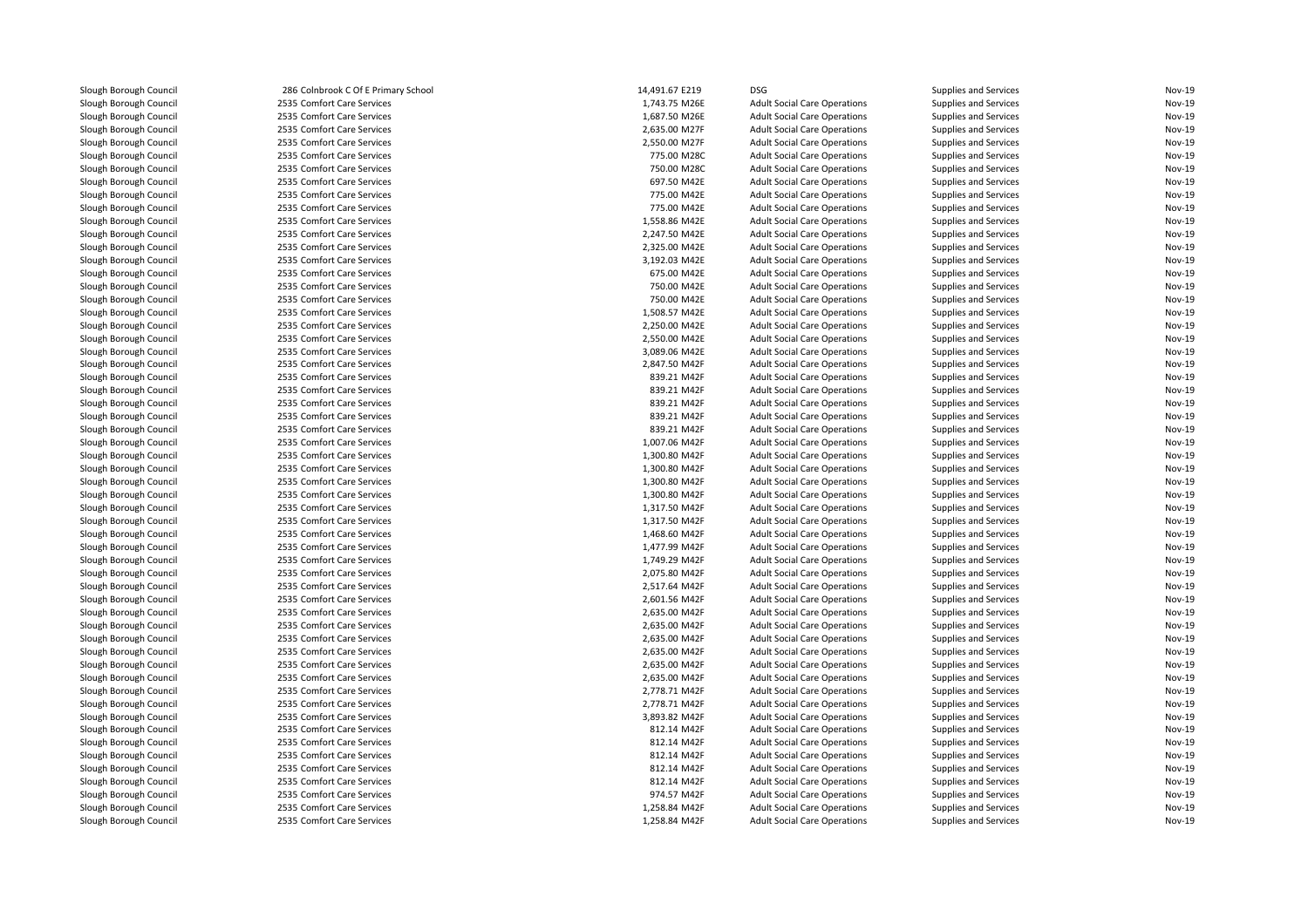| Slough Borough Council                           | 2535 Comfort Care Services                               | 1,258.84 M42F                  | <b>Adult Social Care Operations</b>                                        | <b>Supplies and Services</b>                                 | Nov-19           |
|--------------------------------------------------|----------------------------------------------------------|--------------------------------|----------------------------------------------------------------------------|--------------------------------------------------------------|------------------|
| Slough Borough Council                           | 2535 Comfort Care Services                               | 1,258.84 M42F                  | <b>Adult Social Care Operations</b>                                        | Supplies and Services                                        | Nov-19           |
| Slough Borough Council                           | 2535 Comfort Care Services                               | 1,275.00 M42F                  | <b>Adult Social Care Operations</b>                                        | <b>Supplies and Services</b>                                 | Nov-19           |
| Slough Borough Council                           | 2535 Comfort Care Services                               | 1,275.00 M42F                  | <b>Adult Social Care Operations</b>                                        | Supplies and Services                                        | Nov-19           |
| Slough Borough Council                           | 2535 Comfort Care Services                               | 1,421.23 M42F                  | <b>Adult Social Care Operations</b>                                        | <b>Supplies and Services</b>                                 | Nov-19           |
| Slough Borough Council                           | 2535 Comfort Care Services                               | 1,430.31 M42F                  | <b>Adult Social Care Operations</b>                                        | <b>Supplies and Services</b>                                 | Nov-19           |
| Slough Borough Council                           | 2535 Comfort Care Services                               | 1,692.86 M42F                  | <b>Adult Social Care Operations</b>                                        | Supplies and Services                                        | <b>Nov-19</b>    |
| Slough Borough Council                           | 2535 Comfort Care Services                               | 2,008.84 M42F                  | <b>Adult Social Care Operations</b>                                        | Supplies and Services                                        | Nov-19           |
| Slough Borough Council                           | 2535 Comfort Care Services                               | 2,517.64 M42F                  | <b>Adult Social Care Operations</b>                                        | <b>Supplies and Services</b>                                 | Nov-19           |
| Slough Borough Council                           | 2535 Comfort Care Services                               | 2,550.00 M42F                  | <b>Adult Social Care Operations</b>                                        | <b>Supplies and Services</b>                                 | Nov-19           |
| Slough Borough Council                           | 2535 Comfort Care Services                               | 2,550.00 M42F                  | <b>Adult Social Care Operations</b>                                        | <b>Supplies and Services</b>                                 | Nov-19           |
| Slough Borough Council                           | 2535 Comfort Care Services                               | 2,550.00 M42F                  | <b>Adult Social Care Operations</b>                                        | <b>Supplies and Services</b>                                 | Nov-19           |
| Slough Borough Council                           | 2535 Comfort Care Services                               | 2,550.00 M42F                  | <b>Adult Social Care Operations</b>                                        | Supplies and Services                                        | Nov-19           |
| Slough Borough Council                           | 2535 Comfort Care Services                               | 2,550.00 M42F                  | <b>Adult Social Care Operations</b>                                        | <b>Supplies and Services</b>                                 | Nov-19           |
| Slough Borough Council                           | 2535 Comfort Care Services                               | 2,550.00 M42F                  | <b>Adult Social Care Operations</b>                                        | <b>Supplies and Services</b>                                 | Nov-19           |
| Slough Borough Council                           | 2535 Comfort Care Services                               | 2,689.07 M42F                  | <b>Adult Social Care Operations</b>                                        | <b>Supplies and Services</b>                                 | Nov-19           |
| Slough Borough Council                           | 2535 Comfort Care Services                               | 2,689.07 M42F                  | <b>Adult Social Care Operations</b>                                        | Supplies and Services                                        | Nov-19           |
| Slough Borough Council                           | 2535 Comfort Care Services                               | 3,768.21 M42F                  | <b>Adult Social Care Operations</b>                                        | <b>Supplies and Services</b>                                 | Nov-19           |
| Slough Borough Council                           | 2535 Comfort Care Services                               | 1,306.43 M44C                  | <b>Adult Social Care Operations</b>                                        | <b>Supplies and Services</b>                                 | Nov-19           |
| Slough Borough Council                           | 2535 Comfort Care Services                               | 1,762.35 M44C                  | <b>Adult Social Care Operations</b>                                        | <b>Supplies and Services</b>                                 | Nov-19           |
| Slough Borough Council                           | 2535 Comfort Care Services                               | 1,264.29 M44C                  | <b>Adult Social Care Operations</b>                                        | <b>Supplies and Services</b>                                 | Nov-19           |
|                                                  |                                                          |                                |                                                                            |                                                              | Nov-19           |
| Slough Borough Council<br>Slough Borough Council | 2535 Comfort Care Services<br>2535 Comfort Care Services | 1,705.50 M44C<br>564.20 M44E   | <b>Adult Social Care Operations</b>                                        | Supplies and Services                                        | Nov-19           |
|                                                  |                                                          |                                | <b>Adult Social Care Operations</b>                                        | <b>Supplies and Services</b>                                 |                  |
| Slough Borough Council                           | 2535 Comfort Care Services<br>2535 Comfort Care Services | 1,984.35 M44E<br>2,131.25 M44E | <b>Adult Social Care Operations</b><br><b>Adult Social Care Operations</b> | <b>Supplies and Services</b><br><b>Supplies and Services</b> | Nov-19<br>Nov-19 |
| Slough Borough Council                           |                                                          |                                |                                                                            |                                                              | Nov-19           |
| Slough Borough Council                           | 2535 Comfort Care Services                               | 2,635.00 M44E                  | <b>Adult Social Care Operations</b>                                        | <b>Supplies and Services</b>                                 |                  |
| Slough Borough Council                           | 2535 Comfort Care Services                               | 2,804.53 M44E                  | <b>Adult Social Care Operations</b>                                        | <b>Supplies and Services</b>                                 | Nov-19           |
| Slough Borough Council                           | 2535 Comfort Care Services                               | 4,461.56 M44E                  | <b>Adult Social Care Operations</b>                                        | <b>Supplies and Services</b>                                 | Nov-19           |
| Slough Borough Council                           | 2535 Comfort Care Services                               | 546.00 M44E                    | <b>Adult Social Care Operations</b>                                        | <b>Supplies and Services</b>                                 | <b>Nov-19</b>    |
| Slough Borough Council                           | 2535 Comfort Care Services                               | 2,062.50 M44E                  | <b>Adult Social Care Operations</b>                                        | Supplies and Services                                        | Nov-19           |
| Slough Borough Council                           | 2535 Comfort Care Services                               | 2,550.00 M44E                  | <b>Adult Social Care Operations</b>                                        | Supplies and Services                                        | <b>Nov-19</b>    |
| Slough Borough Council                           | 2535 Comfort Care Services                               | 2,714.06 M44E                  | <b>Adult Social Care Operations</b>                                        | Supplies and Services                                        | Nov-19           |
| Slough Borough Council                           | 2535 Comfort Care Services                               | 4,317.64 M44E                  | <b>Adult Social Care Operations</b>                                        | Supplies and Services                                        | Nov-19           |
| Slough Borough Council                           | 2535 Comfort Care Services                               | -5,100.00 M44F                 | <b>Adult Social Care Operations</b>                                        | <b>Supplies and Services</b>                                 | <b>Nov-19</b>    |
| Slough Borough Council                           | 2535 Comfort Care Services                               | 503.53 M44F                    | <b>Adult Social Care Operations</b>                                        | <b>Supplies and Services</b>                                 | Nov-19           |
| Slough Borough Council                           | 2535 Comfort Care Services                               | 1,317.50 M44F                  | <b>Adult Social Care Operations</b>                                        | Supplies and Services                                        | Nov-19           |
| Slough Borough Council                           | 2535 Comfort Care Services                               | 1,955.00 M44F                  | <b>Adult Social Care Operations</b>                                        | Supplies and Services                                        | Nov-19           |
| Slough Borough Council                           | 2535 Comfort Care Services                               | 2,337.84 M44F                  | <b>Adult Social Care Operations</b>                                        | <b>Supplies and Services</b>                                 | Nov-19           |
| Slough Borough Council                           | 2535 Comfort Care Services                               | 2,577.64 M44F                  | <b>Adult Social Care Operations</b>                                        | <b>Supplies and Services</b>                                 | Nov-19           |
| Slough Borough Council                           | 2535 Comfort Care Services                               | 1,275.00 M44F                  | <b>Adult Social Care Operations</b>                                        | Supplies and Services                                        | <b>Nov-19</b>    |
| Slough Borough Council                           | 2535 Comfort Care Services                               | 2,262.43 M44F                  | <b>Adult Social Care Operations</b>                                        | <b>Supplies and Services</b>                                 | Nov-19           |
| Slough Borough Council                           | 2535 Comfort Care Services                               | 2,550.00 M44F                  | <b>Adult Social Care Operations</b>                                        | <b>Supplies and Services</b>                                 | Nov-19           |
| Slough Borough Council                           | 2535 Comfort Care Services                               | 3,362.14 M44F                  | <b>Adult Social Care Operations</b>                                        | Supplies and Services                                        | Nov-19           |
| Slough Borough Council                           | 2535 Comfort Care Services                               | 1,275.00 M44F                  | <b>Adult Social Care Operations</b>                                        | <b>Supplies and Services</b>                                 | Nov-19           |
| Slough Borough Council                           | 2535 Comfort Care Services                               | 1,275.00 M44F                  | <b>Adult Social Care Operations</b>                                        | <b>Supplies and Services</b>                                 | Nov-19           |
| Slough Borough Council                           | 2535 Comfort Care Services                               | 1,317.50 M44F                  | <b>Adult Social Care Operations</b>                                        | <b>Supplies and Services</b>                                 | Nov-19           |
| Slough Borough Council                           | 2535 Comfort Care Services                               | 2,380.00 M44F                  | <b>Adult Social Care Operations</b>                                        | <b>Supplies and Services</b>                                 | Nov-19           |
| Slough Borough Council                           | 2535 Comfort Care Services                               | 2,550.00 M44F                  | <b>Adult Social Care Operations</b>                                        | <b>Supplies and Services</b>                                 | Nov-19           |
| Slough Borough Council                           | 2535 Comfort Care Services                               | 2,635.00 M44F                  | <b>Adult Social Care Operations</b>                                        | Supplies and Services                                        | <b>Nov-19</b>    |
| Slough Borough Council                           | 2535 Comfort Care Services                               | 2,635.00 M44F                  | <b>Adult Social Care Operations</b>                                        | Supplies and Services                                        | Nov-19           |
| Slough Borough Council                           | 2535 Comfort Care Services                               | 2,890.00 M44F                  | <b>Adult Social Care Operations</b>                                        | <b>Supplies and Services</b>                                 | Nov-19           |
| Slough Borough Council                           | 2535 Comfort Care Services                               | 2,635.00 M81D                  | <b>Adult Social Care Operations</b>                                        | <b>Supplies and Services</b>                                 | Nov-19           |
| Slough Borough Council                           | 2535 Comfort Care Services                               | 2,550.00 M81D                  | <b>Adult Social Care Operations</b>                                        | Supplies and Services                                        | Nov-19           |
| Slough Borough Council                           | 806824 Commtas Itd                                       | 1,890.00 B409                  | People                                                                     | <b>Supplies and Services</b>                                 | Nov-19           |
| Slough Borough Council                           | 3840 Community Housing And Therapy                       | 2,048.21 M80F                  | <b>Adult Social Care Operations</b>                                        | Supplies and Services                                        | Nov-19           |
| Slough Borough Council                           | 805183 Compass Minerals UK Ltd                           | 2,521.49 D880                  | Planning and Transport                                                     | Supplies and Services                                        | Nov-19           |
| Slough Borough Council                           | 1437 Computerised & Digital Security Systems Ltd         | 1,875.00 K089                  | <b>Regulatory Services</b>                                                 | Supplies and Services                                        | Nov-19           |
|                                                  |                                                          |                                |                                                                            |                                                              |                  |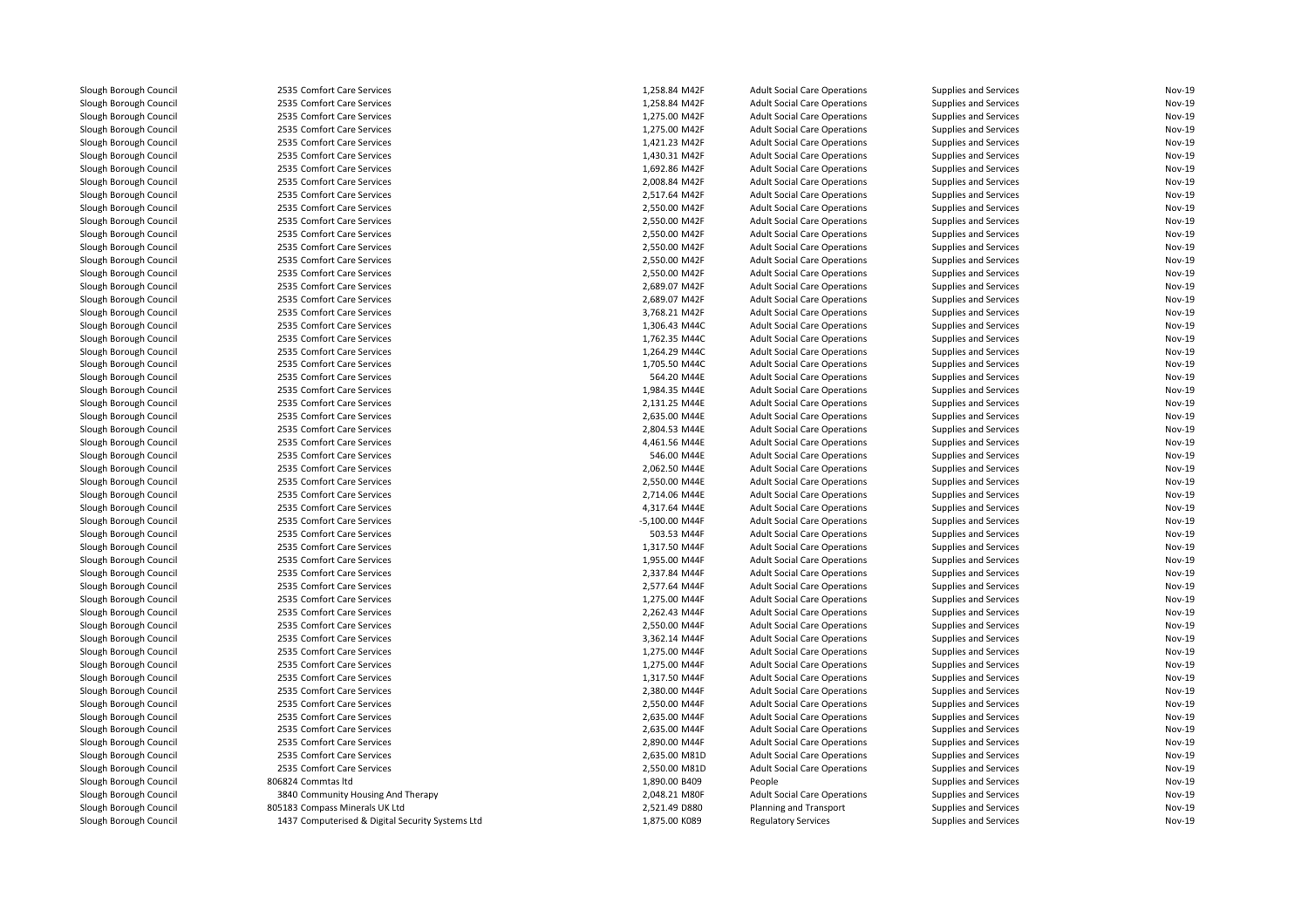| Siougn Borougn Council | 1437 Computerised & Digital Security Systems Ltd         | 4,998.09 P165  | capital                                | Capital Charges            | NOV-15        |
|------------------------|----------------------------------------------------------|----------------|----------------------------------------|----------------------------|---------------|
| Slough Borough Council | 1772 Computershare Voucher Services                      | 5,991.00 B348  | People                                 | Supplies and Services      | Nov-19        |
| Slough Borough Council | 806585 Conflict Management Plus Ltd                      | 5,955.00 B409  | People                                 | Indirect Employee Expenses | Nov-19        |
| Slough Borough Council | 806585 Conflict Management Plus Ltd                      | 12,910.00 B409 | People                                 | Indirect Employee Expenses | Nov-19        |
| Slough Borough Council | 3290 Corporate Collections London Borough Of Hillingdon  | 6,529.60 M26E  | <b>Adult Social Care Operations</b>    | Supplies and Services      | Nov-19        |
| Slough Borough Council | 1809 Cosi Carpets Ltd                                    | 850.00 J018    | <b>Housing Revenue Account</b>         | Supplies and Services      | Nov-19        |
| Slough Borough Council | 806896 Countryside Nurseries (UK) Limited                | 10,000.00 F550 | <b>DSG</b>                             | Supplies and Services      | Nov-19        |
| Slough Borough Council | 805278 Countrystyle Recycling Ltd                        | 1,851.60 D342  | <b>Environmental Services</b>          | Supplies and Services      | Nov-19        |
| Slough Borough Council | 805278 Countrystyle Recycling Ltd                        | 1,857.40 D342  | <b>Environmental Services</b>          | Supplies and Services      | Nov-19        |
| Slough Borough Council | 805278 Countrystyle Recycling Ltd                        | 3,489.15 D342  | <b>Environmental Services</b>          | Supplies and Services      | Nov-19        |
| Slough Borough Council | 167 Courtney Coaches Ltd                                 | 6,024.15 D512  | Planning and Transport                 | Supplies and Services      | Nov-19        |
| Slough Borough Council | 806684 Coxwell Home Ltd                                  | 5,076.17 M17C  | <b>Adult Social Care Operations</b>    | Supplies and Services      | Nov-19        |
| Slough Borough Council | 806684 Coxwell Home Ltd                                  | 7,690.29 M17C  | <b>Adult Social Care Operations</b>    | Supplies and Services      | Nov-19        |
| Slough Borough Council | 806684 Coxwell Home Ltd                                  | 5,470.46 M18C  | <b>Adult Social Care Operations</b>    | Supplies and Services      | Nov-19        |
| Slough Borough Council | 806811 CPS Manufacturing Co LLP                          | 858.50 P193    | Capital                                | <b>Capital Charges</b>     | Nov-19        |
| Slough Borough Council | 3670 Craegmoor Birches Grove Priory                      | 3,622.32 M27F  | <b>Adult Social Care Operations</b>    | Supplies and Services      | Nov-19        |
| Slough Borough Council | 3670 Craegmoor Birches Grove Priory                      | 3.776.84 M27F  | <b>Adult Social Care Operations</b>    | Supplies and Services      | Nov-19        |
| Slough Borough Council | 3670 Craegmoor Birches Grove Priory                      | 3,622.32 M27F  | <b>Adult Social Care Operations</b>    | Supplies and Services      | Nov-19        |
| Slough Borough Council | 3670 Craegmoor Birches Grove Priory                      | 3,776.84 M27F  | <b>Adult Social Care Operations</b>    | Supplies and Services      | Nov-19        |
| Slough Borough Council | 1638 Creative Support Ltd                                | 9,014.04 M42E  | <b>Adult Social Care Operations</b>    | Supplies and Services      | Nov-19        |
| Slough Borough Council | 1638 Creative Support Ltd                                | 8,417.92 A02F  | <b>Adult Social Care Commissioning</b> | Supplies and Services      | Nov-19        |
| Slough Borough Council | 1638 Creative Support Ltd                                | 22,742.48 A02F | <b>Adult Social Care Commissioning</b> | Supplies and Services      | Nov-19        |
| Slough Borough Council | 1638 Creative Support Ltd                                | 1,165.50 M42E  | <b>Adult Social Care Operations</b>    |                            | Nov-19        |
|                        |                                                          |                |                                        | Supplies and Services      |               |
| Slough Borough Council | 1638 Creative Support Ltd                                | 1,431.90 M42E  | <b>Adult Social Care Operations</b>    | Supplies and Services      | Nov-19        |
| Slough Borough Council | 1638 Creative Support Ltd                                | 1,565.10 M42E  | <b>Adult Social Care Operations</b>    | Supplies and Services      | Nov-19        |
| Slough Borough Council | 1638 Creative Support Ltd                                | 627.80 M44E    | <b>Adult Social Care Operations</b>    | Supplies and Services      | Nov-19        |
| Slough Borough Council | 1638 Creative Support Ltd                                | 13,808.22 H211 | <b>Adult Social Care Operations</b>    | Supplies and Services      | Nov-19        |
| Slough Borough Council | 1523 Criminal Records Bureau                             | 1,200.00 D316  | <b>Regulatory Services</b>             | Supplies and Services      | Nov-19        |
| Slough Borough Council | 806542 Cripps LLP t/a Cripps Pemberton Greenish          | 1,534.00 B480  | Regeneration                           | Supplies and Services      | Nov-19        |
| Slough Borough Council | 806063 Cruise Minibuses Ltd                              | 13,775.00 F123 | Children, Learning and Skills          | Supplies and Services      | Nov-19        |
| Slough Borough Council | 804319 Culturemix Arts Ltd                               | 1,611.10 F253  | Children, Learning and Skills          | <b>Agency Staff</b>        | Nov-19        |
| Slough Borough Council | 803771 D&D of Berkshire Ltd t/a The Christmas Decorators | 4,950.00 C043  | <b>Customer and Communications</b>     | Supplies and Services      | <b>Nov-19</b> |
| Slough Borough Council | 803771 D&D of Berkshire Ltd t/a The Christmas Decorators | 10,450.00 C043 | <b>Customer and Communications</b>     | Supplies and Services      | Nov-19        |
| Slough Borough Council | 1492 David Almond Executive Driver                       | 1,967.00 B228  | Governance                             | Transport                  | Nov-19        |
| Slough Borough Council | 48 David Buckley                                         | 790.00 C322    | Communities and Lesiure                | Supplies and Services      | Nov-19        |
| Slough Borough Council | 1840 Davitt Jones Bould Limited                          | 730.10 B082    | Regeneration                           | Supplies and Services      | Nov-19        |
| Slough Borough Council | 1840 Davitt Jones Bould Limited                          | 1,802.90 P156  | Capital                                | Capital Charges            | Nov-19        |
| Slough Borough Council | 1840 Davitt Jones Bould Limited                          | 667.80 P204    | Capital                                | <b>Capital Charges</b>     | Nov-19        |
| Slough Borough Council | 76 Day Lewis Pharmacy                                    | 963.38 A04C    | <b>Adult Social Care Commissioning</b> | Supplies and Services      | Nov-19        |
| Slough Borough Council | 2068 Dds Demolition                                      | 56,631.80 P127 | Capital                                | Capital Charges            | Nov-19        |
| Slough Borough Council | 2068 Dds Demolition                                      | 61,811.14 P127 | Capital                                | <b>Capital Charges</b>     | Nov-19        |
| Slough Borough Council | 804903 Dennis Eagle Limited                              | 13,495.86 D610 | <b>Environmental Services</b>          | Supplies and Services      | Nov-19        |
| Slough Borough Council | 804903 Dennis Eagle Limited                              | 1,273.32 D630  | <b>Environmental Services</b>          | Supplies and Services      | Nov-19        |
| Slough Borough Council | 804903 Dennis Eagle Limited                              | 693.81 D610    | <b>Environmental Services</b>          | Supplies and Services      | Nov-19        |
| Slough Borough Council | 806159 Devon Piatt-Panton                                | 935.00 C322    | Communities and Lesiure                | Supplies and Services      | Nov-19        |
| Slough Borough Council | 806016 Diamond Resourcing T/A Better Healthcare Services | 872.23 M44E    | <b>Adult Social Care Operations</b>    | Supplies and Services      | Nov-19        |
| Slough Borough Council | 806016 Diamond Resourcing T/A Better Healthcare Services | 1.016.53 M44E  | <b>Adult Social Care Operations</b>    | Supplies and Services      | <b>Nov-19</b> |
| Slough Borough Council | 806016 Diamond Resourcing T/A Better Healthcare Services | 779.84 M44E    | <b>Adult Social Care Operations</b>    | Supplies and Services      | Nov-19        |
| Slough Borough Council | 806016 Diamond Resourcing T/A Better Healthcare Services | 1,027.82 M44E  | <b>Adult Social Care Operations</b>    | Supplies and Services      | Nov-19        |
| Slough Borough Council | 806016 Diamond Resourcing T/A Better Healthcare Services | 1,027.82 M44E  | <b>Adult Social Care Operations</b>    | Supplies and Services      | Nov-19        |
| Slough Borough Council | 806016 Diamond Resourcing T/A Better Healthcare Services | 1,027.82 M44E  | <b>Adult Social Care Operations</b>    | Supplies and Services      | Nov-19        |
| Slough Borough Council | 806016 Diamond Resourcing T/A Better Healthcare Services | 1,027.82 M44E  | <b>Adult Social Care Operations</b>    | Supplies and Services      | Nov-19        |
| Slough Borough Council | 806016 Diamond Resourcing T/A Better Healthcare Services | 1,027.82 M44E  | <b>Adult Social Care Operations</b>    | Supplies and Services      | Nov-19        |
| Slough Borough Council | 806016 Diamond Resourcing T/A Better Healthcare Services | 1,040.30 M44E  | <b>Adult Social Care Operations</b>    | Supplies and Services      | Nov-19        |
| Slough Borough Council | 806016 Diamond Resourcing T/A Better Healthcare Services | 1,042.54 M44E  | <b>Adult Social Care Operations</b>    | Supplies and Services      | Nov-19        |
| Slough Borough Council | 806016 Diamond Resourcing T/A Better Healthcare Services | 1,050.40 M44E  | <b>Adult Social Care Operations</b>    | Supplies and Services      | Nov-19        |
| Slough Borough Council | 806016 Diamond Resourcing T/A Better Healthcare Services | 1,053.32 M44E  | <b>Adult Social Care Operations</b>    | Supplies and Services      | Nov-19        |
|                        |                                                          |                |                                        |                            |               |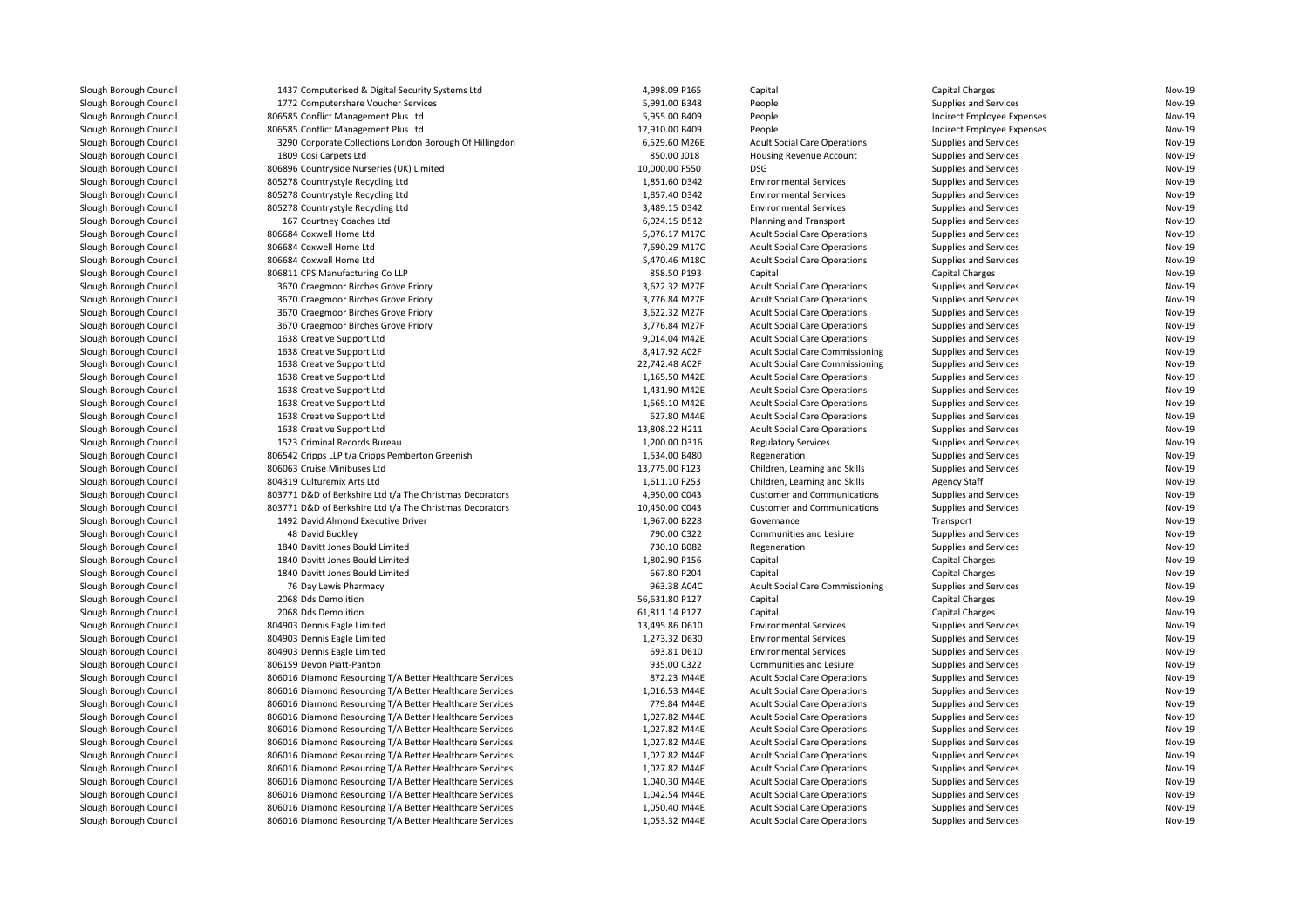| Slough Borough Council | 806016 Diamond Resourcing T/A Better Healthcare Services | 1,101.87 M44E  | <b>Adult Social Care Operations</b> | Supplies and Services  | Nov-19 |
|------------------------|----------------------------------------------------------|----------------|-------------------------------------|------------------------|--------|
| Slough Borough Council | 806016 Diamond Resourcing T/A Better Healthcare Services | 1,015.70 M44E  | <b>Adult Social Care Operations</b> | Supplies and Services  | Nov-19 |
| Slough Borough Council | 3554 Dimensions (Uk) Ltd                                 | 5,227.29 M42E  | <b>Adult Social Care Operations</b> | Supplies and Services  | Nov-19 |
| Slough Borough Council | 3554 Dimensions (Uk) Ltd                                 | 5,465.19 M42E  | <b>Adult Social Care Operations</b> | Supplies and Services  | Nov-19 |
| Slough Borough Council | 3554 Dimensions (Uk) Ltd                                 | 5,792.83 M42E  | <b>Adult Social Care Operations</b> | Supplies and Services  | Nov-19 |
| Slough Borough Council | 3554 Dimensions (Uk) Ltd                                 | 6,019.93 M42E  | <b>Adult Social Care Operations</b> | Supplies and Services  | Nov-19 |
| Slough Borough Council | 3554 Dimensions (Uk) Ltd                                 | 6,380.14 M42E  | <b>Adult Social Care Operations</b> | Supplies and Services  | Nov-19 |
| Slough Borough Council | 3554 Dimensions (Uk) Ltd                                 | 6,516.09 M42E  | <b>Adult Social Care Operations</b> | Supplies and Services  | Nov-19 |
| Slough Borough Council | 3554 Dimensions (Uk) Ltd                                 | 6,681.90 M42E  | <b>Adult Social Care Operations</b> | Supplies and Services  | Nov-19 |
| Slough Borough Council | 3554 Dimensions (Uk) Ltd                                 | 6,692.83 M42E  | <b>Adult Social Care Operations</b> | Supplies and Services  | Nov-19 |
| Slough Borough Council | 3554 Dimensions (Uk) Ltd                                 | 6,953.79 M42E  | <b>Adult Social Care Operations</b> | Supplies and Services  | Nov-19 |
| Slough Borough Council | 3554 Dimensions (Uk) Ltd                                 | 7,005.51 M42E  | <b>Adult Social Care Operations</b> | Supplies and Services  | Nov-19 |
| Slough Borough Council | 805483 Direct Tyre Managenent Ltd                        | 805.34 D610    | <b>Environmental Services</b>       | Transport              | Nov-19 |
| Slough Borough Council | 805483 Direct Tyre Managenent Ltd                        | 774.29 D620    | <b>Environmental Services</b>       | Transport              | Nov-19 |
| Slough Borough Council | 805483 Direct Tyre Managenent Ltd                        | 775.35 D630    | <b>Environmental Services</b>       | Transport              | Nov-19 |
| Slough Borough Council | 803306 Ditton Park Academy                               | 10,916.67 E269 | <b>DSG</b>                          | Supplies and Services  | Nov-19 |
| Slough Borough Council | 805195 Downs View Nurseries Ltd                          | 4,152.90 C001  | Communities and Lesiure             | Premises               | Nov-19 |
| Slough Borough Council | 805195 Downs View Nurseries Ltd                          | 820.00 D320    | <b>Regulatory Services</b>          | Premises               | Nov-19 |
| Slough Borough Council | 1457 Dr Norman Gordon                                    | 2,312.75 D320  | <b>Regulatory Services</b>          | Premises               | Nov-19 |
| Slough Borough Council | 854 Drayton Fencing                                      | 988.00 J607    | Housing Revenue Account             | Premises               | Nov-19 |
| Slough Borough Council | 803314 Dudley Metropolitan Borough Council               | 3,710.00 D500  | Planning and Transport              | Supplies and Services  | Nov-19 |
| Slough Borough Council | 805995 E. Sargeant & Son                                 | 1,625.00 H253  | Neighbourhood Services              | Supplies and Services  | Nov-19 |
| Slough Borough Council | 803177 Early Steps Preschool                             | 6,283.01 F909  | <b>DSG</b>                          | Supplies and Services  | Nov-19 |
| Slough Borough Council | 804924 Econ Engineering Limited                          | 6,722.40 D880  | Planning and Transport              | Transport              | Nov-19 |
| Slough Borough Council | 803301 Eden Girls School                                 | 1,833.33 E279  | <b>DSG</b>                          | Supplies and Services  | Nov-19 |
| Slough Borough Council | 1299 Edf Energy                                          | 77,731.50 K526 | <b>Building Management</b>          | Premises               | Nov-19 |
| Slough Borough Council | 1299 Edf Energy                                          | 6,342.63 P164  | Capital                             | <b>Capital Charges</b> | Nov-19 |
| Slough Borough Council | 1299 Edf Energy                                          | 8,305.06 P164  | Capital                             | <b>Capital Charges</b> | Nov-19 |
| Slough Borough Council | 806044 Egress Software Technologies Ltd                  | 7,088.40 F200  | Children, Learning and Skills       | Supplies and Services  | Nov-19 |
| Slough Borough Council | 805865 Electoral Reform Services                         | 1,776.49 B246  | Governance                          | Supplies and Services  | Nov-19 |
| Slough Borough Council | 806057 Elliott UK                                        | 4,243.75 P101  | Capital                             | <b>Capital Charges</b> | Nov-19 |
| Slough Borough Council | 806605 Elmbridge Borough Council                         | 1,487.50 D012  | Planning and Transport              | Supplies and Services  | Nov-19 |
| Slough Borough Council | 806355 Elysium Healthcare                                | 9,388.66 M26E  | <b>Adult Social Care Operations</b> | Supplies and Services  | Nov-19 |
| Slough Borough Council | 806355 Elysium Healthcare                                | 10,827.99 M26E | <b>Adult Social Care Operations</b> | Supplies and Services  | Nov-19 |
| Slough Borough Council | 803606 Emily's Entertainment                             | 1,250.00 C043  | <b>Customer and Communications</b>  | Supplies and Services  | Nov-19 |
| Slough Borough Council | 805423 Enriched Care                                     | 2,787.00 M44F  | <b>Adult Social Care Operations</b> | Supplies and Services  | Nov-19 |
| Slough Borough Council | 805423 Enriched Care                                     | 1,701.30 M80F  | <b>Adult Social Care Operations</b> | Supplies and Services  | Nov-19 |
| Slough Borough Council | 805423 Enriched Care                                     | 1,594.20 M80F  | <b>Adult Social Care Operations</b> | Supplies and Services  | Nov-19 |
| Slough Borough Council | 805423 Enriched Care                                     | 1,982.10 M80F  | <b>Adult Social Care Operations</b> | Supplies and Services  | Nov-19 |
| Slough Borough Council | 804672 Ensonglopedia                                     | 600.00 C010    | Communities and Lesiure             | Supplies and Services  | Nov-19 |
| Slough Borough Council | 803645 Esotec                                            | 1,713.50 P193  | Capital                             | Supplies and Services  | Nov-19 |
| Slough Borough Council | 803645 Esotec                                            | 5,000.00 C001  | Communities and Lesiure             | Premises               | Nov-19 |
| Slough Borough Council | 803645 Esotec                                            | 1,687.50 P193  | Capital                             | <b>Capital Charges</b> | Nov-19 |
| Slough Borough Council | 803645 Esotec                                            | 29,639.68 P193 | Capital                             | <b>Capital Charges</b> | Nov-19 |
| Slough Borough Council | 803645 Esotec                                            | 15,568.64 P193 | Capital                             | <b>Capital Charges</b> | Nov-19 |
| Slough Borough Council | 803645 Esotec                                            | 4,913.00 P871  | Capital                             | <b>Capital Charges</b> | Nov-19 |
| Slough Borough Council | 803645 Esotec                                            | 4,768.50 P871  | Capital                             | Capital Charges        | Nov-19 |
| Slough Borough Council | 803645 Esotec                                            | 4,768.50 P871  | Capital                             | <b>Capital Charges</b> | Nov-19 |
| Slough Borough Council | 804693 Eton College Services Ltd                         | 1,800.00 M01A  | Children, Learning and Skills       | Supplies and Services  | Nov-19 |
| Slough Borough Council | 2677 Eton House Residential Home                         | 2,571.43 M27C  | <b>Adult Social Care Operations</b> | Supplies and Services  | Nov-19 |
| Slough Borough Council | 2677 Eton House Residential Home                         | 2,571.43 M27C  | <b>Adult Social Care Operations</b> | Supplies and Services  | Nov-19 |
| Slough Borough Council | 806501 Excellent Healthcare Services Ltd                 | 533.75 M44C    | <b>Adult Social Care Operations</b> | Supplies and Services  | Nov-19 |
| Slough Borough Council | 806501 Excellent Healthcare Services Ltd                 | 854.00 M44F    | <b>Adult Social Care Operations</b> | Supplies and Services  | Nov-19 |
| Slough Borough Council | 1825 Externiture Limited                                 | 638.64 D512    | Planning and Transport              | Premises               | Nov-19 |
| Slough Borough Council | 803694 Face 2 Face Medical Ltd                           | 1,117.00 C061  | <b>Customer and Communications</b>  | Supplies and Services  | Nov-19 |
| Slough Borough Council | 1992 Facultatieve Technologies Ltd                       | 18,890.50 D320 | <b>Regulatory Services</b>          | Premises               | Nov-19 |
| Slough Borough Council | 805225 Falcon Surfacing Ltd                              | 3,690.00 D760  | <b>Environmental Services</b>       | Supplies and Services  | Nov-19 |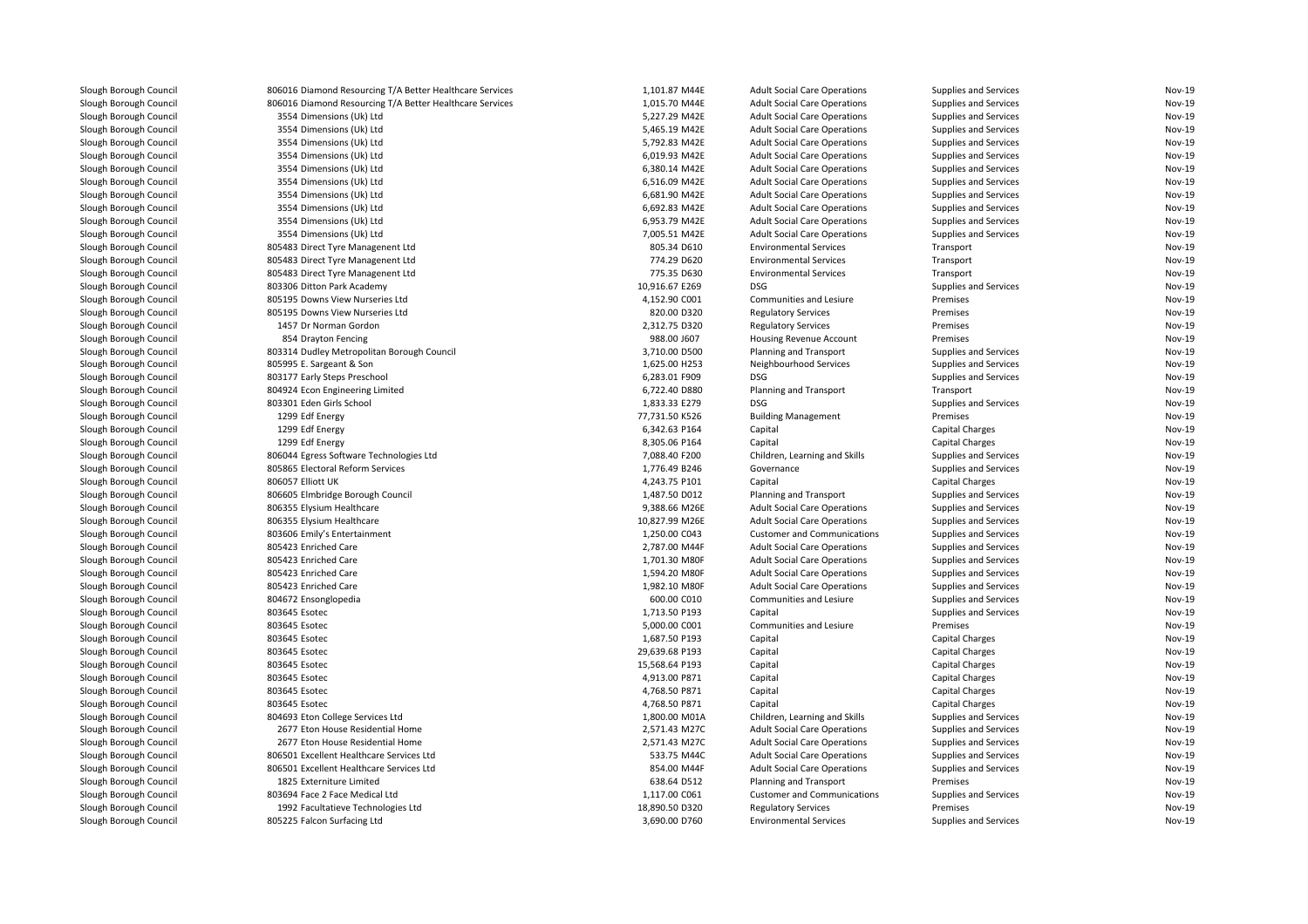Slough Borough Council and the Subsetted Borough Slough Borough Council and Subsetted Borough Council and Subsetted Borough Subsetted Borough Council and Subsetted Borough Subsetted Borough Subsetted Borough Subsetted Boro Slough Borough Council and the Subsetted Borough Slough Borough Council and Subsetted Borough Council and Subsetted Borough Subsetted Borough Council and Subsetted Borough Subsetted Borough Subsetted Borough Subsetted Boro Slough Borough Council and the Subset of Borough Council and the Subset of Borough Council and Subset of Borough Subset of Borough Subset of Borough Subset of Borough Subset of Borough Subset of Borough Subset of Borough S Slough Borough Council and the Subset of Borough Slough Borough Council and Subset Council 805225 Falcon Surfacing Ltd Slough Borough Council and the Subset of Borough Slough Borough Council and Subset Council 805225 Falcon Surfacing Ltd Slough Borough Council and the Subsetted Borough Slough Borough Council and Subsetted Borough Council and Subsetted Borough Subsetted Borough Council and Subsetted Borough Subsetted Borough Subsetted Borough Subsetted Boro Slough Borough Council and the Subsetted Borough Slough Borough Council and Subsetted Borough Council and Subsetted Borough Subsetted Borough Council and Subsetted Borough Subsetted Borough Subsetted Borough Subsetted Boro Slough Borough Council <sup>805225</sup> Falcon Surfacing LtdSlough Borough Council **805225 Falcon Surfacing Ltd**<br>805225 Falcon Surfacing Ltd Slough Borough Council and the Subset of Borough Slough Borough Council and Subset Council 805225 Falcon Surfacing Ltd Slough Borough Council and the Subsetted Borough Slough Borough Council and Subsetted Borough Council and Subsetted Borough Subsetted Borough Council and Subsetted Borough Subsetted Borough Subsetted Borough Subsetted Boro Slough Borough Council and the Subsetted Borough Slough Borough Council and Subsetted Borough Council and Subsetted Borough Subsetted Borough Council and Subsetted Borough Subsetted Borough Subsetted Borough Subsetted Boro Slough Borough Council and the Subset of Borough Council and the Subset of Anti-<br>Slough Borough Council and Subset Research Surfacing Ltd Slough Borough Council **805225 Falcon Surfacing Ltd**<br>805225 Falcon Surfacing Ltd Slough Borough Council and the Subset of Borough Slough Borough Council and Subset Council 805225 Falcon Surfacing Ltd Slough Borough Council and the Subset of Borough Slough Borough Council and the Subset of Borough Surfacing Ltd<br>805225 Falcon Surfacing Ltd Slough Borough Council <sup>805225</sup> Falcon Surfacing LtdSlough Borough Council and the Subset of Borough Council and the Subset of Borough Council and Subset of Borough Subset of Borough Subset of Borough Subset of Borough Subset of Borough Subset of Borough Subset of Borough S Slough Borough Council **805225 Falcon Surfacing Ltd**<br>805225 Falcon Surfacing Ltd Slough Borough Council <sup>805225</sup> Falcon Surfacing LtdSlough Borough Council and the Subset of Borough Slough Borough Council and the Subset of Borough Surfacing Ltd<br>805225 Falcon Surfacing Ltd Slough Borough Council **805225 Falcon Surfacing Ltd**<br>1905 - Slough Borough Council **805225** Falcon Surfacing Ltd Slough Borough Council 805225 Falcon Surfacing Ltd<br>805225 Falcon Surfacing Ltd<br>805225 Falcon Surfacing Ltd Slough Borough Council <sup>805225</sup> Falcon Surfacing LtdSlough Borough Council <sup>805225</sup> Falcon Surfacing LtdSlough Borough Council and the Subsetted Borough Slough Borough Council and Subsetted Borough Council and Subsetted Borough Subsetted Borough Council and Subsetted Borough Subsetted Borough Subsetted Borough Subsetted Boro Slough Borough Council and the Subsetted Borough Slough Borough Council and Subsetted Borough Council and Subsetted Borough Subsetted Borough Council and Subsetted Borough Subsetted Borough Subsetted Borough Subsetted Boro Slough Borough Council and the Subset of Borough Council and the Subset of Borough Council and Subset of Borough Subset of Borough Subset of Borough Subset of Borough Subset of Borough Subset of Borough Subset of Borough S Slough Borough Council <sup>805225</sup> Falcon Surfacing LtdSlough Borough Council and the Subset of Borough Slough Borough Council and Subset Council 805225 Falcon Surfacing Ltd Slough Borough Council and the Subsetted Borough Slough Borough Council and Subsetted Borough Council and Subsetted Borough Subsetted Borough Council and Subsetted Borough Subsetted Borough Subsetted Borough Subsetted Boro Slough Borough Council <sup>805225</sup> Falcon Surfacing LtdSlough Borough Council and the Subset of Borough Council and the Subset of Borough Council and Subset of Borough Subset of Borough Subset of Borough Subset of Borough Subset of Borough Subset of Borough Subset of Borough S Slough Borough Council and the Subset of Borough Slough Borough Council and Subset Council 805225 Falcon Surfacing Ltd Slough Borough Council and the Subset of Borough Slough Borough Council and Subset Council 805225 Falcon Surfacing Ltd Slough Borough Council and the Subsetted Borough Slough Borough Council and Subsetted Borough Council and Subsetted Borough Subsetted Borough Council and Subsetted Borough Subsetted Borough Subsetted Borough Subsetted Boro Slough Borough Council <sup>805225</sup> Falcon Surfacing LtdSlough Borough Council 805225 Falcon Surfacing Ltd<br>805225 Falcon Surfacing Ltd<br>805225 Falcon Surfacing Ltd Slough Borough Council and the Subset of Borough Slough Borough Council and Subset Council 805225 Falcon Surfacing Ltd Slough Borough Council and the Subsetted Borough Slough Borough Council and Subsetted Borough Council and Subsetted Borough Subsetted Borough Council and Subsetted Borough Subsetted Borough Subsetted Borough Subsetted Boro Slough Borough Council <sup>805225</sup> Falcon Surfacing LtdSlough Borough Council and Subsetst Borough Council and Subsetsion Surfacing Ltd<br>805225 Falcon Surfacing Ltd Slough Borough Council 805225 Falcon Surfacing Ltd<br>805225 Falcon Surfacing Ltd<br>805225 Falcon Surfacing Ltd Slough Borough Council and the Subset of Borough Slough Borough Council and Subset Council 805225 Falcon Surfacing Ltd Slough Borough Council and the Subsetted Borough Slough Borough Council and Subsetted Borough Council and Subsetted Borough Subsetted Borough Council and Subsetted Borough Subsetted Borough Subsetted Borough Subsetted Boro Slough Borough Council and the Subsetted Borough Slough Borough Council and Subsetted Borough Council and Subsetted Borough Subsetted Borough Council and Subsetted Borough Subsetted Borough Subsetted Borough Subsetted Boro Slough Borough Council 805225 Falcon Surfacing Ltd<br>805225 Falcon Surfacing Ltd<br>805225 Falcon Surfacing Ltd Slough Borough Council and Supering Council and Supering Council and Supering Council and Supering Council and Supering Council and Supering Council and Supering Council and Supering Council and Supering Council and Superi Slough Borough Council and the Subset of Borough Slough Borough Council and Subset Council 805225 Falcon Surfacing Ltd Slough Borough Council and the Subset of Borough Slough Borough Council and the Subset of Borough Surfacing Ltd<br>805225 Falcon Surfacing Ltd Slough Borough Council and the Subsetted Borough Slough Borough Council and Subsetted Borough Council and Subsetted Borough Subsetted Borough Council and Subsetted Borough Subsetted Borough Subsetted Borough Subsetted Boro Slough Borough Council 805225 Falcon Surfacing Ltd<br>Slough Borough Council 805 600 1000 4031 Family Support Pract Slough Borough Council **1000 Family Support Practise Limited**<br>4031 Family Support Practise Limited Slough Borough Council **1988** and 4031 Family Support Practise Limited<br>4031 Family Support Practise Limited Slough Borough Council **1000 Family Support Practise Limited**<br>4031 Family Support Practise Limited Slough Borough Council **1000 Family Support Practise Limited**<br>4031 Family Support Practise Limited 4031 Family Support Practise Limited

|               | 9,620.00 D760  | <b>Environmental Services</b> | Supplies and Services        | Nov-19        |
|---------------|----------------|-------------------------------|------------------------------|---------------|
| d             | 4,053.40 D760  | <b>Environmental Services</b> | <b>Supplies and Services</b> | Nov-19        |
| d             |                |                               |                              |               |
|               | 1,585.80 D880  | Planning and Transport        | Supplies and Services        | Nov-19        |
| d             | 4,575.00 D880  | Planning and Transport        | <b>Supplies and Services</b> | <b>Nov-19</b> |
| d             | 9,201.11 D880  | Planning and Transport        | Supplies and Services        | <b>Nov-19</b> |
| d             | 850.00 D880    | Planning and Transport        | Supplies and Services        | Nov-19        |
| d             | 1,521.54 D880  | Planning and Transport        | Supplies and Services        | <b>Nov-19</b> |
|               | 1,850.00 D880  | Planning and Transport        | Supplies and Services        | Nov-19        |
| d             | 1,850.00 D880  | Planning and Transport        | <b>Supplies and Services</b> | Nov-19        |
| d             | 3,400.00 D880  | Planning and Transport        | Supplies and Services        | <b>Nov-19</b> |
| d             | 5,057.60 D880  | Planning and Transport        | Supplies and Services        | Nov-19        |
|               | 1,825.00 D880  | Planning and Transport        | Supplies and Services        | Nov-19        |
|               | 1,900.00 D880  | Planning and Transport        | Supplies and Services        | Nov-19        |
|               | 2,085.35 D880  | Planning and Transport        | <b>Supplies and Services</b> | <b>Nov-19</b> |
| d             | 3,802.50 D880  | Planning and Transport        | Supplies and Services        | <b>Nov-19</b> |
|               | 29,219.00 D880 | Planning and Transport        | <b>Supplies and Services</b> | Nov-19        |
|               | 32,699.20 D880 | Planning and Transport        | Supplies and Services        | <b>Nov-19</b> |
| d             | 40,669.40 D880 | Planning and Transport        | Supplies and Services        | <b>Nov-19</b> |
|               |                |                               |                              | Nov-19        |
|               | 1,028.20 D880  | Planning and Transport        | Supplies and Services        | <b>Nov-19</b> |
|               | 1,094.80 D880  | Planning and Transport        | Supplies and Services        |               |
|               | 1,954.13 D880  | Planning and Transport        | Supplies and Services        | Nov-19        |
| d             | 2,009.32 D880  | Planning and Transport        | Supplies and Services        | Nov-19        |
| d             | 2,199.00 D880  | Planning and Transport        | <b>Supplies and Services</b> | <b>Nov-19</b> |
|               | 3,350.00 D880  | Planning and Transport        | Supplies and Services        | Nov-19        |
|               | 13,725.00 D880 | Planning and Transport        | Supplies and Services        | Nov-19        |
|               | 570.00 D880    | Planning and Transport        | Supplies and Services        | Nov-19        |
| d             | 630.00 D880    | Planning and Transport        | <b>Supplies and Services</b> | Nov-19        |
| d             | 645.32 D880    | Planning and Transport        | Supplies and Services        | <b>Nov-19</b> |
|               | 750.00 D880    | Planning and Transport        | Supplies and Services        | <b>Nov-19</b> |
|               | 828.20 D880    | Planning and Transport        | <b>Supplies and Services</b> | <b>Nov-19</b> |
| d             | 862.98 D880    | Planning and Transport        | Supplies and Services        | Nov-19        |
|               | 873.88 D880    | Planning and Transport        | <b>Supplies and Services</b> | Nov-19        |
|               | 1,090.26 D880  | Planning and Transport        | Supplies and Services        | <b>Nov-19</b> |
| d             | 1,204.32 D880  | Planning and Transport        | <b>Supplies and Services</b> | <b>Nov-19</b> |
| d             | 1,299.56 D880  | Planning and Transport        | Supplies and Services        | Nov-19        |
| d             | 1,404.46 D880  | Planning and Transport        | Supplies and Services        | <b>Nov-19</b> |
|               | 1,428.30 D880  | Planning and Transport        | Supplies and Services        | Nov-19        |
| d             | 1,430.00 D880  | Planning and Transport        | Supplies and Services        | Nov-19        |
| d             | 2,135.00 D880  | Planning and Transport        | <b>Supplies and Services</b> | <b>Nov-19</b> |
| d             | 2,997.15 D880  | Planning and Transport        | Supplies and Services        | Nov-19        |
| d             | 4,165.80 D880  | Planning and Transport        | Supplies and Services        | Nov-19        |
| d             | 6,883.80 D880  | Planning and Transport        | Supplies and Services        | <b>Nov-19</b> |
| d             | 15,858.56 D880 | Planning and Transport        | Supplies and Services        | Nov-19        |
| d             | 53,496.48 D880 | Planning and Transport        | Supplies and Services        | <b>Nov-19</b> |
|               | 1,015.80 D880  | Planning and Transport        | Supplies and Services        | Nov-19        |
|               | 1,215.50 D880  | Planning and Transport        | <b>Supplies and Services</b> | <b>Nov-19</b> |
| d             | 1,826.90 D880  | Planning and Transport        | Supplies and Services        | <b>Nov-19</b> |
| d             | 2,542.60 D880  | Planning and Transport        | Supplies and Services        | Nov-19        |
|               | 4,201.53 D880  | Planning and Transport        | Supplies and Services        | <b>Nov-19</b> |
|               | 5,490.00 D880  | Planning and Transport        | Supplies and Services        | Nov-19        |
|               |                |                               |                              | Nov-19        |
| d             | 6,452.79 D880  | Planning and Transport        | <b>Supplies and Services</b> | <b>Nov-19</b> |
|               | 24,711.60 D880 | Planning and Transport        | Supplies and Services        | Nov-19        |
| ctise Limited | 1,665.00 B277  | Digital and Strategic IT      | Supplies and Services        |               |
| ctise Limited | 1,665.00 B277  | Digital and Strategic IT      | Supplies and Services        | Nov-19        |
| ctise Limited | 1,665.00 B277  | Digital and Strategic IT      | <b>Supplies and Services</b> | <b>Nov-19</b> |
| ctise Limited | 1,665.00 B277  | Digital and Strategic IT      | Supplies and Services        | <b>Nov-19</b> |
| ctise Limited | 1,665.00 B277  | Digital and Strategic IT      | <b>Supplies and Services</b> | Nov-19        |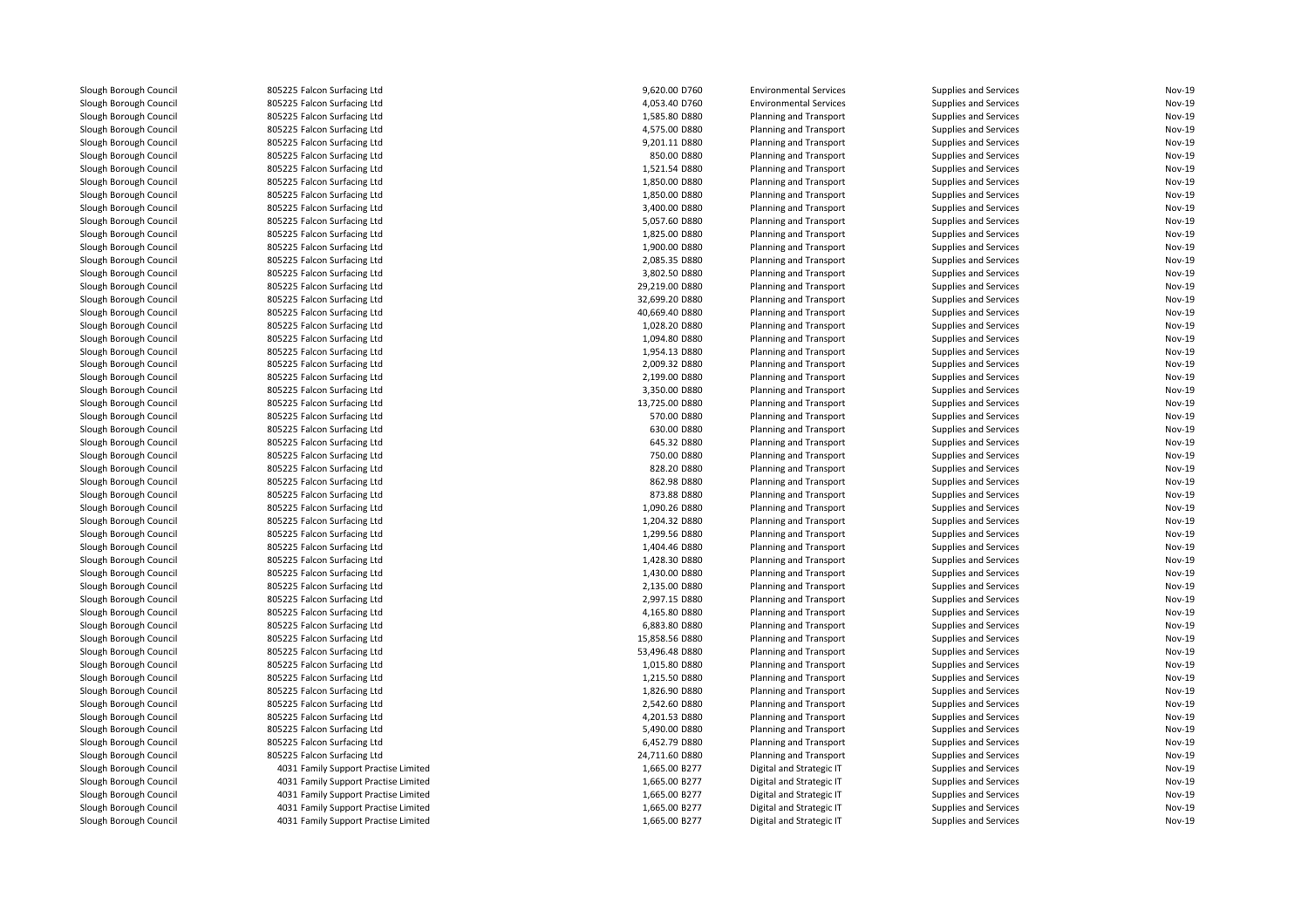| Slough Borough Council | 2678 Farnham Common Nurseries Ltd  | 2,400.00 D750  | <b>Environmental Services</b>          | Supplies and Services      | Nov-19        |
|------------------------|------------------------------------|----------------|----------------------------------------|----------------------------|---------------|
| Slough Borough Council | 806191 Farnham Maltings            | 550.00 C010    | Communities and Lesiure                | Supplies and Services      | Nov-19        |
| Slough Borough Council | 475 Farnham Road Surgery           | 15,603.66 A04C | <b>Adult Social Care Commissioning</b> | Supplies and Services      | Nov-19        |
| Slough Borough Council | 754 First Steps Day Nursery        | 9,375.33 F909  | <b>DSG</b>                             | Supplies and Services      | Nov-19        |
| Slough Borough Council | 754 First Steps Day Nursery        | 1,503.68 F909  | <b>DSG</b>                             | Supplies and Services      | Nov-19        |
| Slough Borough Council | 1626 Five Star Radio Cars Limited  | 500.00 F123    | Children, Learning and Skills          | Supplies and Services      | Nov-19        |
| Slough Borough Council | 1626 Five Star Radio Cars Limited  | 600.00 F123    | Children, Learning and Skills          | Supplies and Services      | Nov-19        |
| Slough Borough Council | 1626 Five Star Radio Cars Limited  | 875.00 F123    | Children, Learning and Skills          | Supplies and Services      | Nov-19        |
| Slough Borough Council | 1626 Five Star Radio Cars Limited  | 1,615.00 F123  | Children, Learning and Skills          | Supplies and Services      | Nov-19        |
| Slough Borough Council | 1626 Five Star Radio Cars Limited  | 1,820.00 F123  | Children, Learning and Skills          | Supplies and Services      | Nov-19        |
| Slough Borough Council | 2519 Fleet Tutors                  | 2,892.00 F446  | <b>DSG</b>                             | Supplies and Services      | Nov-19        |
| Slough Borough Council | 2519 Fleet Tutors                  | 2,442.00 F446  | <b>DSG</b>                             | Supplies and Services      | Nov-19        |
| Slough Borough Council | 2460 Forest Bridge School Ltd      | 2,500.00 F417  | <b>DSG</b>                             | Supplies and Services      | Nov-19        |
| Slough Borough Council | 2460 Forest Bridge School Ltd      | 6,678.67 F551  | <b>DSG</b>                             | Supplies and Services      | Nov-19        |
| Slough Borough Council | 2460 Forest Bridge School Ltd      | 6,678.67 F551  | <b>DSG</b>                             | Supplies and Services      | Nov-19        |
| Slough Borough Council | 2460 Forest Bridge School Ltd      | 8,464.67 F551  | <b>DSG</b>                             | Supplies and Services      | Nov-19        |
| Slough Borough Council | 2460 Forest Bridge School Ltd      | 8,464.67 F551  | <b>DSG</b>                             | Supplies and Services      | Nov-19        |
| Slough Borough Council | 2460 Forest Bridge School Ltd      | 12,215.00 F551 | <b>DSG</b>                             | Supplies and Services      | Nov-19        |
| Slough Borough Council | 3826 Forever Homecare Ltd          | 542.98 M44C    | <b>Adult Social Care Operations</b>    | Supplies and Services      | Nov-19        |
| Slough Borough Council | 3826 Forever Homecare Ltd          | 734.77 M44C    | <b>Adult Social Care Operations</b>    | Supplies and Services      | Nov-19        |
| Slough Borough Council | 3826 Forever Homecare Ltd          | 886.35 M44C    | <b>Adult Social Care Operations</b>    | Supplies and Services      | Nov-19        |
|                        |                                    | 889.15 M44C    |                                        |                            | Nov-19        |
| Slough Borough Council | 3826 Forever Homecare Ltd          |                | <b>Adult Social Care Operations</b>    | Supplies and Services      |               |
| Slough Borough Council | 3826 Forever Homecare Ltd          | 1,001.65 M44C  | <b>Adult Social Care Operations</b>    | Supplies and Services      | Nov-19        |
| Slough Borough Council | 3826 Forever Homecare Ltd          | 2,094.03 M44C  | <b>Adult Social Care Operations</b>    | Supplies and Services      | Nov-19        |
| Slough Borough Council | 3826 Forever Homecare Ltd          | 2,814.00 M44C  | <b>Adult Social Care Operations</b>    | Supplies and Services      | Nov-19        |
| Slough Borough Council | 3826 Forever Homecare Ltd          | 4,393.53 M44C  | <b>Adult Social Care Operations</b>    | Supplies and Services      | Nov-19        |
| Slough Borough Council | 3826 Forever Homecare Ltd          | 583.18 M44C    | <b>Adult Social Care Operations</b>    | Supplies and Services      | Nov-19        |
| Slough Borough Council | 3826 Forever Homecare Ltd          | 852.85 M44C    | <b>Adult Social Care Operations</b>    | Supplies and Services      | Nov-19        |
| Slough Borough Council | 3826 Forever Homecare Ltd          | 554.98 M44C    | <b>Adult Social Care Operations</b>    | Supplies and Services      | Nov-19        |
| Slough Borough Council | 3826 Forever Homecare Ltd          | 695.12 M44D    | <b>Adult Social Care Operations</b>    | Supplies and Services      | Nov-19        |
| Slough Borough Council | 3826 Forever Homecare Ltd          | 1,231.12 M44D  | <b>Adult Social Care Operations</b>    | Supplies and Services      | Nov-19        |
| Slough Borough Council | 3826 Forever Homecare Ltd          | 1,428.77 M44D  | <b>Adult Social Care Operations</b>    | Supplies and Services      | Nov-19        |
| Slough Borough Council | 3826 Forever Homecare Ltd          | 1,066.14 M44E  | <b>Adult Social Care Operations</b>    | Supplies and Services      | Nov-19        |
| Slough Borough Council | 3826 Forever Homecare Ltd          | 737.00 M44F    | <b>Adult Social Care Operations</b>    | Supplies and Services      | Nov-19        |
| Slough Borough Council | 3826 Forever Homecare Ltd          | 773.29 M44F    | <b>Adult Social Care Operations</b>    | Supplies and Services      | Nov-19        |
| Slough Borough Council | 3826 Forever Homecare Ltd          | 670.00 M48C    | <b>Adult Social Care Operations</b>    | Supplies and Services      | Nov-19        |
| Slough Borough Council | 3826 Forever Homecare Ltd          | 1,137.60 M48C  | <b>Adult Social Care Operations</b>    | Supplies and Services      | Nov-19        |
| Slough Borough Council | 1204 Forget Me Not                 | 3,000.00 M25C  | <b>Adult Social Care Operations</b>    | Supplies and Services      | <b>Nov-19</b> |
| Slough Borough Council | 1204 Forget Me Not                 | 3,000.00 M27C  | <b>Adult Social Care Operations</b>    | Supplies and Services      | Nov-19        |
| Slough Borough Council | 1204 Forget Me Not                 | 3,400.00 M27C  | <b>Adult Social Care Operations</b>    | Supplies and Services      | Nov-19        |
| Slough Borough Council | 647 Foxborough Primary School      | 7,741.55 E229  | <b>DSG</b>                             | Supplies and Services      | Nov-19        |
| Slough Borough Council | 806616 Foxleigh Grove Nursing Home | 3,822.17 M18C  | <b>Adult Social Care Operations</b>    | Supplies and Services      | Nov-19        |
| Slough Borough Council | 806480 Frontier NX Limited         | 3,867.50 A04C  | <b>Adult Social Care Commissioning</b> | Supplies and Services      | Nov-19        |
| Slough Borough Council | 3120 Frontier Software Plc         | 7,845.55 P161  | Capital                                | Indirect Employee Expenses | Nov-19        |
| Slough Borough Council | 806845 Future Effects Ltd          | 8,329.00 C061  | <b>Customer and Communications</b>     | Supplies and Services      | Nov-19        |
| Slough Borough Council | 806845 Future Effects Ltd          | 1,194.00 C061  | <b>Customer and Communications</b>     | Supplies and Services      | Nov-19        |
| Slough Borough Council | 806700 G3 Comms Limited            | 747.62 A106    | <b>Customer and Communications</b>     | Supplies and Services      | Nov-19        |
| Slough Borough Council | 806700 G3 Comms Limited            | 94,257.41 B017 | Finance                                | Supplies and Services      | Nov-19        |
| Slough Borough Council | 1555 Gallagher Bassett             | 31,756.55 B018 | Finance                                | Supplies and Services      | Nov-19        |
| Slough Borough Council | 804911 GAP Group Limited           | 1,012.00 D880  | Planning and Transport                 | Supplies and Services      | Nov-19        |
| Slough Borough Council | 804911 GAP Group Limited           | 1,182.20 D880  | Planning and Transport                 | Supplies and Services      | Nov-19        |
| Slough Borough Council | 806026 GARIMA AGRAWAL              | 1,330.00 F558  | <b>DSG</b>                             | Supplies and Services      | Nov-19        |
| Slough Borough Council | 1758 Gas Advisory Services Limited | 1,122.00 J606  | Housing Revenue Account                | Supplies and Services      | Nov-19        |
| Slough Borough Council | 1758 Gas Advisory Services Limited | 1,500.00 J606  | Housing Revenue Account                | Supplies and Services      | Nov-19        |
| Slough Borough Council | 1758 Gas Advisory Services Limited | 3,451.00 J606  | Housing Revenue Account                | Supplies and Services      | Nov-19        |
| Slough Borough Council | 1758 Gas Advisory Services Limited | 560.00 J606    | <b>Housing Revenue Account</b>         | Supplies and Services      | Nov-19        |
| Slough Borough Council | 1758 Gas Advisory Services Limited | 560.00 J606    | Housing Revenue Account                | Supplies and Services      | Nov-19        |
|                        |                                    |                |                                        |                            |               |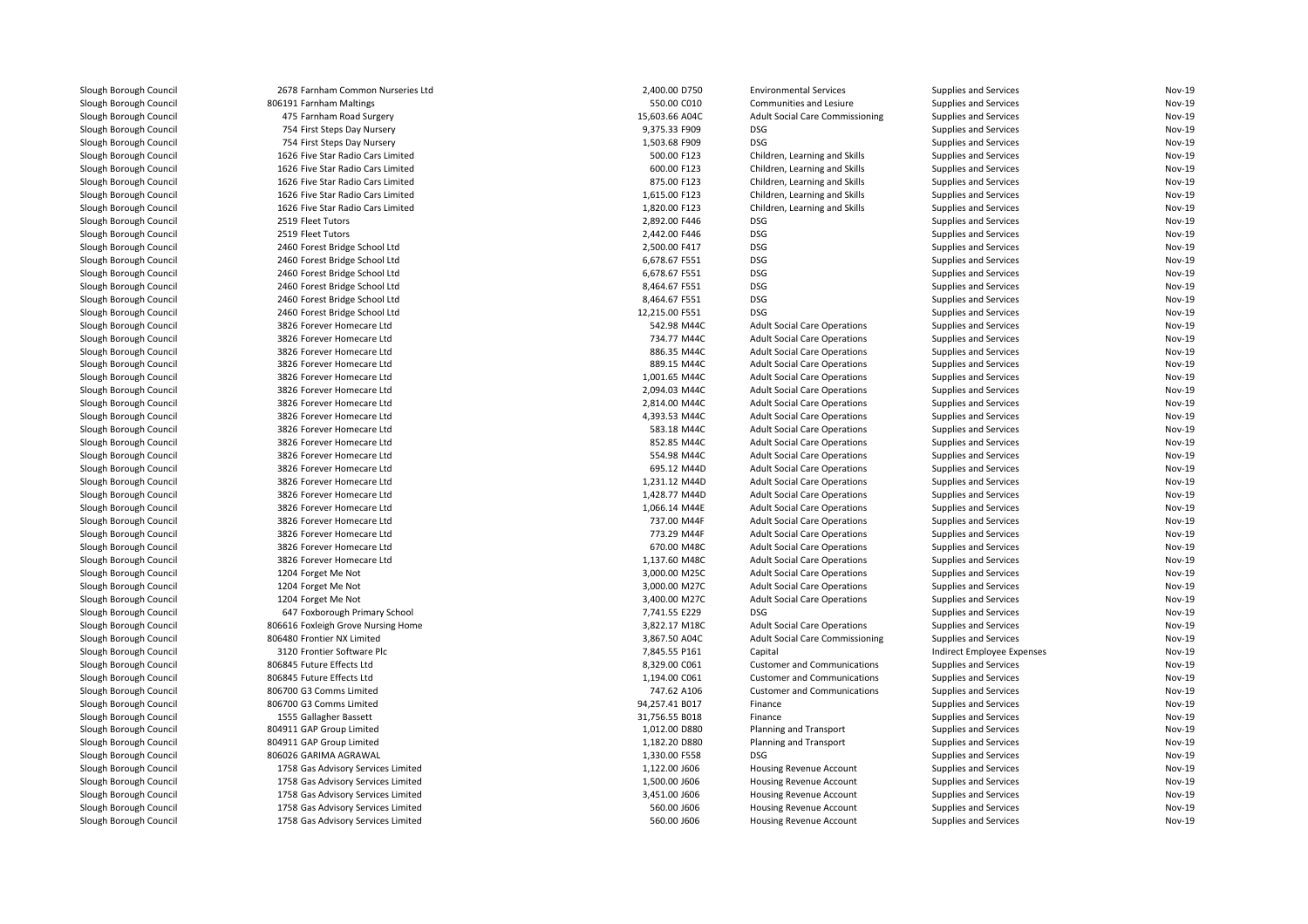| Slough Borough Council | 1758 Gas Advisory Services Limited                  | 840.00 J606     | Housing Revenue Account                | Supplies and Services        | Nov-19 |
|------------------------|-----------------------------------------------------|-----------------|----------------------------------------|------------------------------|--------|
| Slough Borough Council | 1758 Gas Advisory Services Limited                  | 840.00 J606     | Housing Revenue Account                | Supplies and Services        | Nov-19 |
| Slough Borough Council | 1758 Gas Advisory Services Limited                  | 1,763.00 J606   | <b>Housing Revenue Account</b>         | Supplies and Services        | Nov-19 |
| Slough Borough Council | 1758 Gas Advisory Services Limited                  | 4,356.00 J606   | <b>Housing Revenue Account</b>         | Supplies and Services        | Nov-19 |
| Slough Borough Council | 806619 Gate One                                     | 94,927.00 B203  | <b>Strategy and Performance</b>        | Supplies and Services        | Nov-19 |
| Slough Borough Council | 806278 Gateway Qualifications Ltd                   | 1,042.50 F210   | Communities and Lesiure                | Supplies and Services        | Nov-19 |
| Slough Borough Council | 806663 General Register Office /Home Office         | 2,790.16 D332   | <b>Regulatory Services</b>             | Supplies and Services        | Nov-19 |
| Slough Borough Council | 803715 Gillian Dibden                               | 800.00 F253     | Children, Learning and Skills          | <b>Agency Staff</b>          | Nov-19 |
| Slough Borough Council | 806738 GJMILES CLEANING SERVICES                    | 6,000.00 D880   | Planning and Transport                 | Supplies and Services        | Nov-19 |
| Slough Borough Council | 806738 GJMILES CLEANING SERVICES                    | 16,000.00 D880  | Planning and Transport                 | Supplies and Services        | Nov-19 |
| Slough Borough Council | 1355 Gl Assessment                                  | 594.62 F640     | Children, Learning and Skills          | Supplies and Services        | Nov-19 |
| Slough Borough Council | 805667 Glenside                                     | 8,100.00 M25D   | <b>Adult Social Care Operations</b>    | Supplies and Services        | Nov-19 |
| Slough Borough Council | 806921 Goblin Entertainments Ltd                    | 700.00 C010     | Communities and Lesiure                | Supplies and Services        | Nov-19 |
| Slough Borough Council | 652 Godolphin Infant School                         | 16,916.67 E289  | <b>DSG</b>                             | Supplies and Services        | Nov-19 |
| Slough Borough Council | 2830 Golden Rose Comm Care Ltd                      | 664.86 M44C     | <b>Adult Social Care Operations</b>    | Supplies and Services        | Nov-19 |
| Slough Borough Council | 2830 Golden Rose Comm Care Ltd                      | 665.00 M44C     | <b>Adult Social Care Operations</b>    | Supplies and Services        | Nov-19 |
| Slough Borough Council | 2830 Golden Rose Comm Care Ltd                      | 931.00 M44C     | <b>Adult Social Care Operations</b>    | Supplies and Services        | Nov-19 |
| Slough Borough Council | 2830 Golden Rose Comm Care Ltd                      | 1,861.68 M44C   | <b>Adult Social Care Operations</b>    | Supplies and Services        | Nov-19 |
| Slough Borough Council | 2830 Golden Rose Comm Care Ltd                      | 1,928.20 M44C   | <b>Adult Social Care Operations</b>    | Supplies and Services        | Nov-19 |
| Slough Borough Council | 2830 Golden Rose Comm Care Ltd                      | 2,033.00 M44C   | <b>Adult Social Care Operations</b>    | Supplies and Services        | Nov-19 |
|                        | 2830 Golden Rose Comm Care Ltd                      | 2,090.00 M44C   | <b>Adult Social Care Operations</b>    | Supplies and Services        | Nov-19 |
| Slough Borough Council | 2830 Golden Rose Comm Care Ltd                      | 2,387.66 M44C   |                                        |                              | Nov-19 |
| Slough Borough Council |                                                     |                 | <b>Adult Social Care Operations</b>    | Supplies and Services        |        |
| Slough Borough Council | 2830 Golden Rose Comm Care Ltd                      | 2,394.00 M44C   | <b>Adult Social Care Operations</b>    | Supplies and Services        | Nov-19 |
| Slough Borough Council | 2830 Golden Rose Comm Care Ltd                      | 2,394.00 M44C   | <b>Adult Social Care Operations</b>    | Supplies and Services        | Nov-19 |
| Slough Borough Council | 2830 Golden Rose Comm Care Ltd                      | 2,394.00 M44C   | <b>Adult Social Care Operations</b>    | Supplies and Services        | Nov-19 |
| Slough Borough Council | 2830 Golden Rose Comm Care Ltd                      | 2,394.00 M44C   | <b>Adult Social Care Operations</b>    | Supplies and Services        | Nov-19 |
| Slough Borough Council | 2830 Golden Rose Comm Care Ltd                      | 2,280.00 M44C   | <b>Adult Social Care Operations</b>    | Supplies and Services        | Nov-19 |
| Slough Borough Council | 2830 Golden Rose Comm Care Ltd                      | 674.50 M44D     | <b>Adult Social Care Operations</b>    | Supplies and Services        | Nov-19 |
| Slough Borough Council | 2830 Golden Rose Comm Care Ltd                      | 2,625.16 M44D   | <b>Adult Social Care Operations</b>    | Supplies and Services        | Nov-19 |
| Slough Borough Council | 2830 Golden Rose Comm Care Ltd                      | 2,175.50 M44D   | <b>Adult Social Care Operations</b>    | Supplies and Services        | Nov-19 |
| Slough Borough Council | 2830 Golden Rose Comm Care Ltd                      | 1,159.00 M44D   | <b>Adult Social Care Operations</b>    | Supplies and Services        | Nov-19 |
| Slough Borough Council | 2830 Golden Rose Comm Care Ltd                      | 1.596.00 M44D   | <b>Adult Social Care Operations</b>    | Supplies and Services        | Nov-19 |
| Slough Borough Council | 2830 Golden Rose Comm Care Ltd                      | 3,457.36 M44D   | <b>Adult Social Care Operations</b>    | Supplies and Services        | Nov-19 |
| Slough Borough Council | 2830 Golden Rose Comm Care Ltd                      | 2,175.50 M44D   | <b>Adult Social Care Operations</b>    | Supplies and Services        | Nov-19 |
| Slough Borough Council | 2830 Golden Rose Comm Care Ltd                      | 608.00 M44D     | <b>Adult Social Care Operations</b>    | Supplies and Services        | Nov-19 |
| Slough Borough Council | 2830 Golden Rose Comm Care Ltd                      | 2,128.00 M44F   | <b>Adult Social Care Operations</b>    | Supplies and Services        | Nov-19 |
| Slough Borough Council | 2830 Golden Rose Comm Care Ltd                      | 2,669.50 M48C   | <b>Adult Social Care Operations</b>    | Supplies and Services        | Nov-19 |
| Slough Borough Council | 2830 Golden Rose Comm Care Ltd                      | 11,600.00 A06C  | <b>Adult Social Care Commissioning</b> | Supplies and Services        | Nov-19 |
| Slough Borough Council | 805693 Gowrings Mobility Group LTD                  | 855.00 M50A     | Planning and Transport                 | Transport                    | Nov-19 |
| Slough Borough Council | 805693 Gowrings Mobility Group LTD                  | 900.00 M50A     | Planning and Transport                 | Transport                    | Nov-19 |
| Slough Borough Council | 805693 Gowrings Mobility Group LTD                  | 900.00 M50A     | Planning and Transport                 | Transport                    | Nov-19 |
| Slough Borough Council | 1682 Gpex                                           | 1,868.48 B014   | <b>Customer and Communications</b>     | Supplies and Services        | Nov-19 |
| Slough Borough Council | 1682 Gpex                                           | 578.00 B064     | <b>Building Management</b>             | Supplies and Services        | Nov-19 |
| Slough Borough Council | 806485 GPF Lewis Plc                                | 353.924.49 P101 | Capital                                | Capital Charges              | Nov-19 |
| Slough Borough Council | 805186 Grafton Merchanting GB Ltd                   | 567.84 D880     | Planning and Transport                 | Supplies and Services        | Nov-19 |
| Slough Borough Council | 805186 Grafton Merchanting GB Ltd                   | 910.08 D880     | Planning and Transport                 | <b>Supplies and Services</b> | Nov-19 |
| Slough Borough Council | 805186 Grafton Merchanting GB Ltd                   | 2,198.16 D880   | Planning and Transport                 | Supplies and Services        | Nov-19 |
| Slough Borough Council | 805186 Grafton Merchanting GB Ltd                   | 4,840.29 D880   | Planning and Transport                 | Supplies and Services        | Nov-19 |
| Slough Borough Council | 848 Graham Peters Ltd                               | 2,339.70 P547   | Capital                                | <b>Capital Charges</b>       | Nov-19 |
| Slough Borough Council | 848 Graham Peters Ltd                               | 9,536.13 P006   | Capital                                | <b>Capital Charges</b>       | Nov-19 |
| Slough Borough Council | 805191 Graphiti Art Ltd                             | 2,762.00 D880   | Planning and Transport                 | Supplies and Services        | Nov-19 |
| Slough Borough Council | 804577 Green Monarch ZC2016 c/o Savills(UK) Limited | 2,000.00 B417   | Regeneration                           | Premises                     | Nov-19 |
| Slough Borough Council | 391 Gresswell                                       | 578.00 C104     | Communities and Lesiure                | Premises                     | Nov-19 |
| Slough Borough Council | 805069 Grove Academy                                | 147,813.33 E299 | <b>DSG</b>                             | Supplies and Services        | Nov-19 |
| Slough Borough Council | 804447 Grundon Waste Management Limited             | 922.00 D342     | <b>Environmental Services</b>          | Supplies and Services        | Nov-19 |
| Slough Borough Council | 804447 Grundon Waste Management Limited             | 455.372.05 D342 | <b>Environmental Services</b>          | Supplies and Services        | Nov-19 |
| Slough Borough Council | 3228 H Plus Care Ltd                                | 3,072.17 M15F   | <b>Adult Social Care Operations</b>    | Supplies and Services        | Nov-19 |
|                        |                                                     |                 |                                        |                              |        |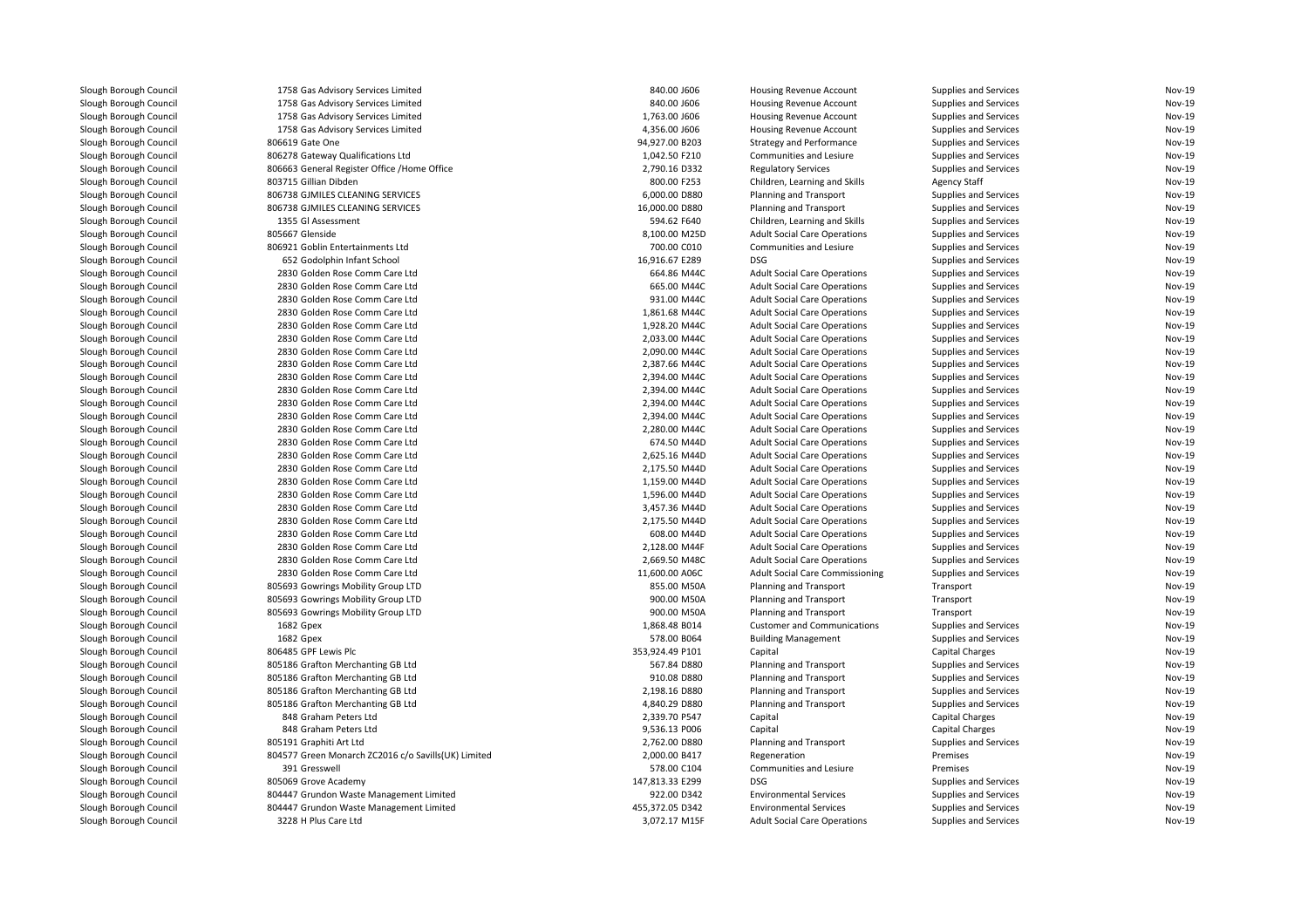| Slough Borough Council                           | 3228 H Plus Care Ltd                    | 3,174.58 M15F   | <b>Adult Social Care Operations</b>    | <b>Supplies and Services</b> | <b>Nov-19</b> |
|--------------------------------------------------|-----------------------------------------|-----------------|----------------------------------------|------------------------------|---------------|
| Slough Borough Council                           | 3228 H Plus Care Ltd                    | 3,072.17 M15F   | <b>Adult Social Care Operations</b>    | Supplies and Services        | <b>Nov-19</b> |
| Slough Borough Council                           | 3228 H Plus Care Ltd                    | 3,040.50 M17C   | <b>Adult Social Care Operations</b>    | Supplies and Services        | <b>Nov-19</b> |
| Slough Borough Council                           | 3228 H Plus Care Ltd                    | 3,162.86 M17C   | <b>Adult Social Care Operations</b>    | Supplies and Services        | Nov-19        |
| Slough Borough Council                           | 3228 H Plus Care Ltd                    | 3,040.50 M17C   | <b>Adult Social Care Operations</b>    | Supplies and Services        | <b>Nov-19</b> |
| Slough Borough Council                           | 3228 H Plus Care Ltd                    | 3,141.85 M17C   | <b>Adult Social Care Operations</b>    | Supplies and Services        | <b>Nov-19</b> |
| Slough Borough Council                           | 3228 H Plus Care Ltd                    | 3,162.86 M17C   | <b>Adult Social Care Operations</b>    | <b>Supplies and Services</b> | <b>Nov-19</b> |
| Slough Borough Council                           | 3228 H Plus Care Ltd                    | 3,268.29 M17C   | <b>Adult Social Care Operations</b>    | Supplies and Services        | <b>Nov-19</b> |
| Slough Borough Council                           | 3228 H Plus Care Ltd                    | 3,072.17 M18C   | <b>Adult Social Care Operations</b>    | Supplies and Services        | <b>Nov-19</b> |
| Slough Borough Council                           | 3228 H Plus Care Ltd                    | 3,072.17 M18C   | <b>Adult Social Care Operations</b>    | Supplies and Services        | <b>Nov-19</b> |
| Slough Borough Council                           | 3228 H Plus Care Ltd                    | 3,174.58 M18C   | <b>Adult Social Care Operations</b>    | Supplies and Services        | <b>Nov-19</b> |
| Slough Borough Council                           | 3228 H Plus Care Ltd                    | 11,725.71 M26E  | <b>Adult Social Care Operations</b>    | Supplies and Services        | <b>Nov-19</b> |
| Slough Borough Council                           | 3228 H Plus Care Ltd                    | 11,725.71 M26E  | <b>Adult Social Care Operations</b>    | Supplies and Services        | <b>Nov-19</b> |
| Slough Borough Council                           | 3228 H Plus Care Ltd                    | 12,116.57 M26E  | <b>Adult Social Care Operations</b>    | Supplies and Services        | <b>Nov-19</b> |
| Slough Borough Council                           | 1600 Hagsplay Ltd                       | 872.00 D750     | <b>Environmental Services</b>          | Supplies and Services        | <b>Nov-19</b> |
| Slough Borough Council                           | 806681 Hako Machines Ltd                | 597.42 D620     | <b>Environmental Services</b>          | <b>Supplies and Services</b> | <b>Nov-19</b> |
| Slough Borough Council                           | 1828 Hallens Solicitors                 | 875.00 D900     | <b>Environmental Services</b>          | Indirect Employee Expenses   | <b>Nov-19</b> |
| Slough Borough Council                           | 744 Hampshire County Council            | 637.50 D012     | Planning and Transport                 | Supplies and Services        | <b>Nov-19</b> |
| Slough Borough Council                           | 744 Hampshire County Council            | 3,116.67 D012   | Planning and Transport                 | Supplies and Services        | <b>Nov-19</b> |
| Slough Borough Council                           | 744 Hampshire County Council            | 6.885.00 D012   | Planning and Transport                 | Supplies and Services        | <b>Nov-19</b> |
| Slough Borough Council                           | 744 Hampshire County Council            | 151,736.82 D015 | Planning and Transport                 | Supplies and Services        | <b>Nov-19</b> |
|                                                  |                                         |                 |                                        |                              | Nov-19        |
| Slough Borough Council<br>Slough Borough Council | 805540 harrison.evans LTD               | 17,880.00 J020  | <b>Housing Revenue Account</b>         | Supplies and Services        | <b>Nov-19</b> |
|                                                  | 400 Hart & Co (Windsor) Ltd             | 2,745.00 C043   | <b>Customer and Communications</b>     | Supplies and Services        |               |
| Slough Borough Council                           | 1465 HAS Technology Limited             | 1.945.90 M44C   | <b>Adult Social Care Operations</b>    | Supplies and Services        | <b>Nov-19</b> |
| Slough Borough Council                           | 1465 HAS Technology Limited             | 567.15 A02F     | <b>Adult Social Care Commissioning</b> | Supplies and Services        | <b>Nov-19</b> |
| Slough Borough Council                           | 1465 HAS Technology Limited             | 1,016.18 A07R   | <b>Adult Social Care Operations</b>    | Supplies and Services        | <b>Nov-19</b> |
| Slough Borough Council                           | 804986 Havencare Ltd                    | 5,118.00 M26E   | <b>Adult Social Care Operations</b>    | Supplies and Services        | <b>Nov-19</b> |
| Slough Borough Council                           | 804986 Havencare Ltd                    | 5,118.00 M26E   | <b>Adult Social Care Operations</b>    | Supplies and Services        | <b>Nov-19</b> |
| Slough Borough Council                           | 1381 Haybrook College                   | 150,188.76 E809 | <b>DSG</b>                             | Supplies and Services        | <b>Nov-19</b> |
| Slough Borough Council                           | 3784 Haybrook College Pru               | 54,115.00 E809  | <b>DSG</b>                             | Supplies and Services        | Nov-19        |
| Slough Borough Council                           | 805058 Hayley Barker                    | 920.00 C322     | Communities and Lesiure                | Supplies and Services        | <b>Nov-19</b> |
| Slough Borough Council                           | 803753 Healthcare Homes                 | 2,734.29 M15D   | <b>Adult Social Care Operations</b>    | Supplies and Services        | <b>Nov-19</b> |
| Slough Borough Council                           | 803753 Healthcare Homes                 | 3,214.29 M18C   | <b>Adult Social Care Operations</b>    | Supplies and Services        | <b>Nov-19</b> |
| Slough Borough Council                           | 803753 Healthcare Homes                 | 3,000.00 M27C   | <b>Adult Social Care Operations</b>    | Supplies and Services        | <b>Nov-19</b> |
| Slough Borough Council                           | 805368 Heathermount School              | 14,262.67 F462  | DSG                                    | Supplies and Services        | <b>Nov-19</b> |
| Slough Borough Council                           | 805368 Heathermount School              | 17,445.67 F462  | <b>DSG</b>                             | Supplies and Services        | <b>Nov-19</b> |
| Slough Borough Council                           | 805368 Heathermount School              | 17,445.67 F462  | <b>DSG</b>                             | Supplies and Services        | <b>Nov-19</b> |
| Slough Borough Council                           | 1956 Heathlands School                  | 12,642.91 F551  | <b>DSG</b>                             | Supplies and Services        | <b>Nov-19</b> |
| Slough Borough Council                           | 1956 Heathlands School                  | 3,492.67 F551   | <b>DSG</b>                             | <b>Supplies and Services</b> | <b>Nov-19</b> |
| Slough Borough Council                           | 1956 Heathlands School                  | 10,114.34 F551  | <b>DSG</b>                             | Supplies and Services        | <b>Nov-19</b> |
| Slough Borough Council                           | 1686 Herald Chase                       | 3,346.85 J028   | <b>Housing Revenue Account</b>         | Supplies and Services        | <b>Nov-19</b> |
| Slough Borough Council                           | 1686 Herald Chase                       | 16,368.00 B252  | <b>Customer and Communications</b>     | <b>Supplies and Services</b> | <b>Nov-19</b> |
| Slough Borough Council                           | 803447 Herewards House Residential Home | 2,785.71 M27C   | <b>Adult Social Care Operations</b>    | Supplies and Services        | <b>Nov-19</b> |
| Slough Borough Council                           | 3387 Herschel Grammar School            | 833.33 E309     | DSG                                    | Supplies and Services        | <b>Nov-19</b> |
| Slough Borough Council                           | 805818 Hestia Housing & Support         | 65,817.06 H254  | <b>Regulatory Services</b>             | Supplies and Services        | <b>Nov-19</b> |
| Slough Borough Council                           | 806731 High Hurlands Homes              | 6,770.66 M26E   | <b>Adult Social Care Operations</b>    | Supplies and Services        | <b>Nov-19</b> |
| Slough Borough Council                           | 3280 Hillcrest Childrens Services Ltd   | 4,605.71 F462   | <b>DSG</b>                             | Supplies and Services        | <b>Nov-19</b> |
| Slough Borough Council                           | 3280 Hillcrest Childrens Services Ltd   | 4,605.71 F462   | <b>DSG</b>                             | Supplies and Services        | <b>Nov-19</b> |
| Slough Borough Council                           | 3280 Hillcrest Childrens Services Ltd   | 4,605.71 F462   | <b>DSG</b>                             | Supplies and Services        | <b>Nov-19</b> |
| Slough Borough Council                           | 3280 Hillcrest Childrens Services Ltd   | 4,605.71 F462   | <b>DSG</b>                             | Supplies and Services        | <b>Nov-19</b> |
| Slough Borough Council                           | 3280 Hillcrest Childrens Services Ltd   | 3,642.43 F462   | <b>DSG</b>                             | Supplies and Services        | <b>Nov-19</b> |
| Slough Borough Council                           | 3280 Hillcrest Childrens Services Ltd   | 4,457.14 F462   | <b>DSG</b>                             | Supplies and Services        | <b>Nov-19</b> |
| Slough Borough Council                           | 3280 Hillcrest Childrens Services Ltd   | 4,605.71 F462   | DSG                                    | Supplies and Services        | <b>Nov-19</b> |
| Slough Borough Council                           | 806071 HLM Architects                   | 3,700.00 P101   | Capital                                | <b>Capital Charges</b>       | <b>Nov-19</b> |
| Slough Borough Council                           | 806071 HLM Architects                   | 3,700.00 P101   | Capital                                | <b>Capital Charges</b>       | <b>Nov-19</b> |
| Slough Borough Council                           | 38 Hobart Paving Company Ltd            | 1,559.48 P051   | Capital                                | <b>Capital Charges</b>       | <b>Nov-19</b> |
| Slough Borough Council                           | 3250 Hodge Hill Grange H C One Ltd      | 2,572.62 M15D   | <b>Adult Social Care Operations</b>    | Supplies and Services        | <b>Nov-19</b> |
|                                                  |                                         |                 |                                        |                              |               |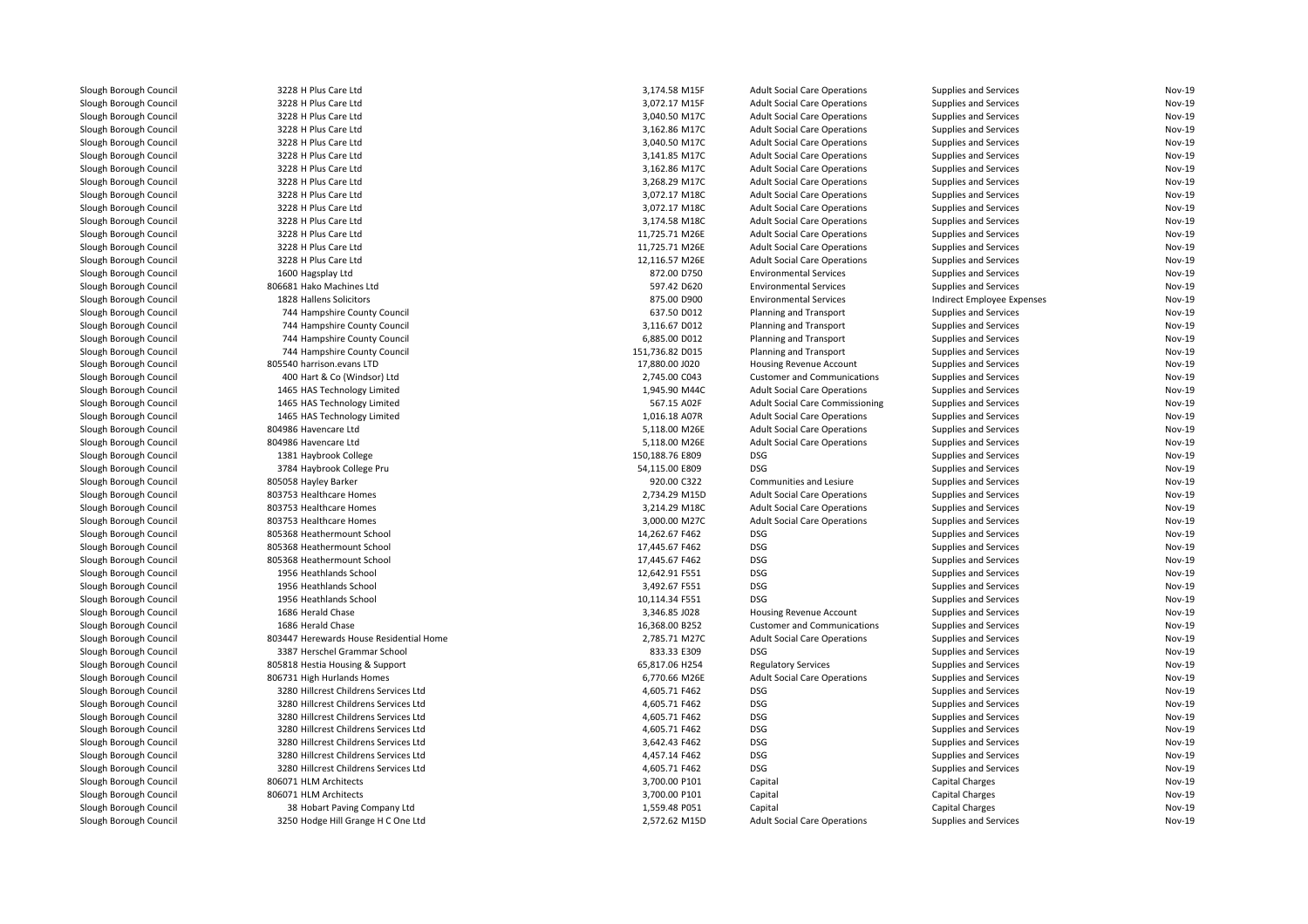| Slough Borough Council | 850 Holy Family Catholic Primary School                | 221,693.00 E259 | <b>DSG</b>                          | Supplies and Services        | Nov-19        |
|------------------------|--------------------------------------------------------|-----------------|-------------------------------------|------------------------------|---------------|
| Slough Borough Council | 804339 Hopedale Children and Family Services Ltd       | 16,325.41 F462  | <b>DSG</b>                          | Supplies and Services        | Nov-19        |
| Slough Borough Council | 2113 Housing Partners                                  | 7,946.00 J200   | Housing Revenue Account             | Supplies and Services        | Nov-19        |
| Slough Borough Council | 1914 Huntcliff Limited                                 | 2,062.30 J028   | Housing Revenue Account             | Supplies and Services        | Nov-19        |
| Slough Borough Council | 804773 HYPERION INFRASTRUCTURE CONSULTANCY LTD         | 2,475.00 D015   | Planning and Transport              | Supplies and Services        | <b>Nov-19</b> |
| Slough Borough Council | 804773 HYPERION INFRASTRUCTURE CONSULTANCY LTD         | 512.50 D015     | Planning and Transport              | Supplies and Services        | <b>Nov-19</b> |
| Slough Borough Council | 804955 Imosphere Limited                               | 4,143.68 A03D   | <b>Adult Social Care Operations</b> | Supplies and Services        | <b>Nov-19</b> |
| Slough Borough Council | 2917 Imperial Coaches Ltd                              | 3,040.00 F123   | Children, Learning and Skills       | Supplies and Services        | <b>Nov-19</b> |
| Slough Borough Council | 2917 Imperial Coaches Ltd                              | 7,410.00 F123   | Children, Learning and Skills       | Supplies and Services        | <b>Nov-19</b> |
| Slough Borough Council | 351 Imperial Polythene Products Ltd                    | 4,197.50 D620   | <b>Environmental Services</b>       | Supplies and Services        | Nov-19        |
| Slough Borough Council | 3269 In Hand Care Services Ltd                         | 624.84 M44C     | <b>Adult Social Care Operations</b> | Supplies and Services        | <b>Nov-19</b> |
| Slough Borough Council | 3269 In Hand Care Services Ltd                         | 765.07 M44C     | <b>Adult Social Care Operations</b> | Supplies and Services        | <b>Nov-19</b> |
| Slough Borough Council | 3269 In Hand Care Services Ltd                         | 828.76 M44C     | <b>Adult Social Care Operations</b> | Supplies and Services        | <b>Nov-19</b> |
| Slough Borough Council | 3269 In Hand Care Services Ltd                         | 1,264.00 M44C   | <b>Adult Social Care Operations</b> | Supplies and Services        | <b>Nov-19</b> |
| Slough Borough Council | 3269 In Hand Care Services Ltd                         | 576.00 M44F     | <b>Adult Social Care Operations</b> | Supplies and Services        | <b>Nov-19</b> |
| Slough Borough Council | 3269 In Hand Care Services Ltd                         | 3,200.00 M48C   | <b>Adult Social Care Operations</b> | Supplies and Services        | <b>Nov-19</b> |
| Slough Borough Council | 3570 Independent Supported Living And Disabilities Ltd | 4,674.96 M42E   | <b>Adult Social Care Operations</b> | Supplies and Services        | <b>Nov-19</b> |
| Slough Borough Council | 3570 Independent Supported Living And Disabilities Ltd | 3,000.28 M42E   | <b>Adult Social Care Operations</b> | Supplies and Services        | <b>Nov-19</b> |
| Slough Borough Council | 3570 Independent Supported Living And Disabilities Ltd | 880.00 M44D     | <b>Adult Social Care Operations</b> | Supplies and Services        | <b>Nov-19</b> |
| Slough Borough Council | 3570 Independent Supported Living And Disabilities Ltd | 2,174.40 M44D   | <b>Adult Social Care Operations</b> | Supplies and Services        | Nov-19        |
| Slough Borough Council | 3570 Independent Supported Living And Disabilities Ltd | 1,049.72 M44E   | <b>Adult Social Care Operations</b> | Supplies and Services        | <b>Nov-19</b> |
| Slough Borough Council | 3570 Independent Supported Living And Disabilities Ltd | 1,440.00 M44E   | <b>Adult Social Care Operations</b> | Supplies and Services        | <b>Nov-19</b> |
| Slough Borough Council | 3570 Independent Supported Living And Disabilities Ltd | 3,570.00 M44E   | <b>Adult Social Care Operations</b> | Supplies and Services        | Nov-19        |
| Slough Borough Council | 3570 Independent Supported Living And Disabilities Ltd | 4,212.00 M44E   |                                     | Supplies and Services        | <b>Nov-19</b> |
|                        |                                                        | 1,128.60 D880   | <b>Adult Social Care Operations</b> |                              | <b>Nov-19</b> |
| Slough Borough Council | 805325 Instarmac Group plc                             |                 | Planning and Transport              | Supplies and Services        | Nov-19        |
| Slough Borough Council | 805325 Instarmac Group plc                             | 1,167.60 D880   | Planning and Transport              | Supplies and Services        |               |
| Slough Borough Council | 805325 Instarmac Group plc                             | 1,484.00 D880   | Planning and Transport              | Supplies and Services        | <b>Nov-19</b> |
| Slough Borough Council | 3172 Intelligent Transport Services                    | 5,887.00 D508   | Planning and Transport              | Supplies and Services        | <b>Nov-19</b> |
| Slough Borough Council | 3172 Intelligent Transport Services                    | 5,887.00 D508   | Planning and Transport              | Supplies and Services        | Nov-19        |
| Slough Borough Council | 3172 Intelligent Transport Services                    | 6,037.00 D508   | Planning and Transport              | Supplies and Services        | <b>Nov-19</b> |
| Slough Borough Council | 806710 Intercity Managed Services Limited              | 2,208.38 P193   | Capital                             | <b>Capital Charges</b>       | <b>Nov-19</b> |
| Slough Borough Council | 3500 Iqra Slough Islamic Primary School                | 144,667.73 E489 | <b>DSG</b>                          | Supplies and Services        | Nov-19        |
| Slough Borough Council | 3500 Iqra Slough Islamic Primary School                | 5,000.00 D508   | Planning and Transport              | Supplies and Services        | <b>Nov-19</b> |
| Slough Borough Council | 2919 Islamic Shakhsiyah Foundation                     | 8,535.75 F909   | DSG                                 | Supplies and Services        | Nov-19        |
| Slough Borough Council | 2919 Islamic Shakhsiyah Foundation                     | 1,065.24 F909   | <b>DSG</b>                          | Supplies and Services        | <b>Nov-19</b> |
| Slough Borough Council | 804739 J&D Investment                                  | 4,481.55 B480   | Regeneration                        | Premises                     | <b>Nov-19</b> |
| Slough Borough Council | 806270 J2 RESEARCH LTD                                 | 3,058.00 F210   | Communities and Lesiure             | Supplies and Services        | Nov-19        |
| Slough Borough Council | 753 Jack In The Box Day Nursery                        | 8,130.93 F909   | <b>DSG</b>                          | Supplies and Services        | Nov-19        |
| Slough Borough Council | 805377 Jack Steadman                                   | 960.00 C031     | Communities and Lesiure             | Supplies and Services        | <b>Nov-19</b> |
| Slough Borough Council | 1479 Jactone Products Limited                          | 3,596.41 P193   | Capital                             | <b>Capital Charges</b>       | <b>Nov-19</b> |
| Slough Borough Council | 1479 Jactone Products Limited                          | 1,004.96 P193   | Capital                             | Capital Charges              | <b>Nov-19</b> |
| Slough Borough Council | 1479 Jactone Products Limited                          | 1,213.96 P193   | Capital                             | <b>Capital Charges</b>       | Nov-19        |
| Slough Borough Council | 733 James Elliman School                               | 29,443.59 E319  | <b>DSG</b>                          | Supplies and Services        | <b>Nov-19</b> |
| Slough Borough Council | 806436 Jasmin Vardimon Educational Company             | 937.30 C322     | Communities and Lesiure             | Supplies and Services        | <b>Nov-19</b> |
| Slough Borough Council | 805226 JD Surfacing & Civil Engineering Limited        | 1,682.00 D880   | Planning and Transport              | Supplies and Services        | Nov-19        |
| Slough Borough Council | 805226 JD Surfacing & Civil Engineering Limited        | 3,671.25 D880   | Planning and Transport              | Supplies and Services        | <b>Nov-19</b> |
| Slough Borough Council | 805226 JD Surfacing & Civil Engineering Limited        | 9,706.80 D880   | Planning and Transport              | Supplies and Services        | <b>Nov-19</b> |
| Slough Borough Council | 805226 JD Surfacing & Civil Engineering Limited        | 1,855.00 D880   | Planning and Transport              | Supplies and Services        | <b>Nov-19</b> |
| Slough Borough Council | 805226 JD Surfacing & Civil Engineering Limited        | 2,572.00 D880   | Planning and Transport              | Supplies and Services        | <b>Nov-19</b> |
| Slough Borough Council | 805226 JD Surfacing & Civil Engineering Limited        | 10,199.36 D880  | Planning and Transport              | Supplies and Services        | <b>Nov-19</b> |
| Slough Borough Council | 805226 JD Surfacing & Civil Engineering Limited        | 1,400.00 D880   | Planning and Transport              | Supplies and Services        | Nov-19        |
| Slough Borough Council | 805226 JD Surfacing & Civil Engineering Limited        | 2,400.00 D880   | Planning and Transport              | Supplies and Services        | <b>Nov-19</b> |
| Slough Borough Council | 805226 JD Surfacing & Civil Engineering Limited        | 2,542.00 D880   | Planning and Transport              | Supplies and Services        | Nov-19        |
| Slough Borough Council | 805226 JD Surfacing & Civil Engineering Limited        | 10,666.20 D880  | Planning and Transport              | Supplies and Services        | <b>Nov-19</b> |
| Slough Borough Council | 805226 JD Surfacing & Civil Engineering Limited        | 2,856.25 D880   | Planning and Transport              | <b>Supplies and Services</b> | <b>Nov-19</b> |
| Slough Borough Council | 805226 JD Surfacing & Civil Engineering Limited        | 3,115.02 D880   | Planning and Transport              | Supplies and Services        | <b>Nov-19</b> |
| Slough Borough Council | 805226 JD Surfacing & Civil Engineering Limited        | 7,786.88 D880   | Planning and Transport              | Supplies and Services        | Nov-19        |
|                        |                                                        |                 |                                     |                              |               |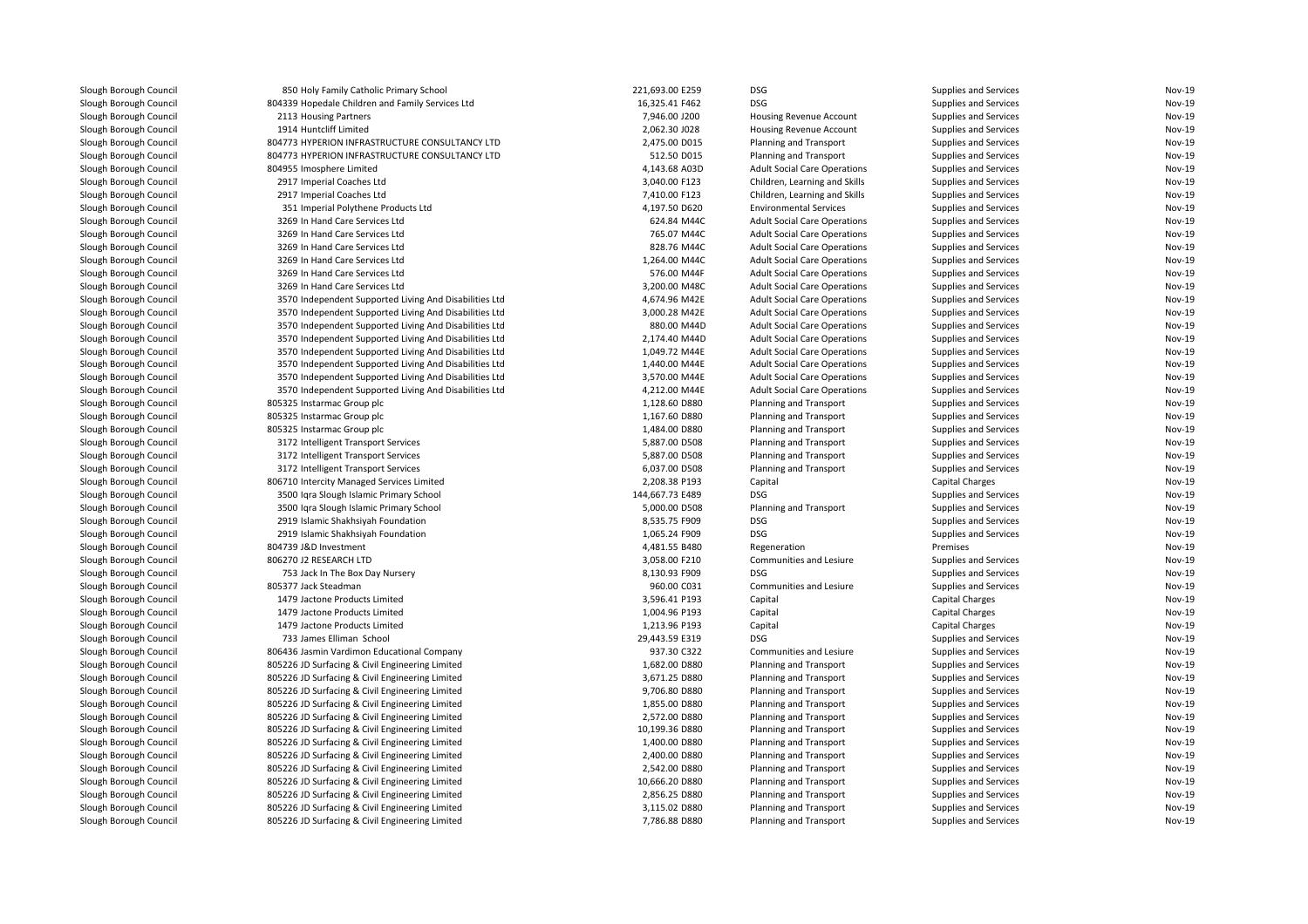| Slough Borough Council | 805226 JD Surfacing & Civil Engineering Limited                | 700.00 D880                    | Planning and Transport                                                     | Supplies and Services        | <b>Nov-19</b> |
|------------------------|----------------------------------------------------------------|--------------------------------|----------------------------------------------------------------------------|------------------------------|---------------|
| Slough Borough Council | 805226 JD Surfacing & Civil Engineering Limited                | 2,091.00 D880                  | Planning and Transport                                                     | <b>Supplies and Services</b> | Nov-19        |
| Slough Borough Council | 805226 JD Surfacing & Civil Engineering Limited                | 12,633.90 D880                 | Planning and Transport                                                     | <b>Supplies and Services</b> | Nov-19        |
| Slough Borough Council | 804698 Jenny Hooper SEN Consulting Ltd                         | 4,560.00 F500                  | Children, Learning and Skills                                              | <b>Supplies and Services</b> | Nov-19        |
| Slough Borough Council | 804698 Jenny Hooper SEN Consulting Ltd                         | 4,560.00 F500                  | Children, Learning and Skills                                              | <b>Supplies and Services</b> | Nov-19        |
| Slough Borough Council | 806952 JLJ Mediation Limited                                   | 2,850.00 B096                  | Governance                                                                 | <b>Supplies and Services</b> | <b>Nov-19</b> |
| Slough Borough Council | 1835 Jlt Speciality Limited                                    | 7,500.00 B018                  | Finance                                                                    | <b>Agency Staff</b>          | Nov-19        |
| Slough Borough Council | 805702 Joanna Staples                                          | 1,020.00 A01D                  | <b>Adult Social Care Operations</b>                                        | <b>Supplies and Services</b> | <b>Nov-19</b> |
| Slough Borough Council | 956 John Murphy & Company Ltd                                  | 1,280.00 H206                  | <b>Strategic Housing Services</b>                                          | Premises                     | Nov-19        |
| Slough Borough Council | 956 John Murphy & Company Ltd                                  | 1,280.00 H206                  | <b>Strategic Housing Services</b>                                          | Premises                     | Nov-19        |
| Slough Borough Council | 2200 Joshua Pilmore                                            | 1,620.50 C322                  | Communities and Lesiure                                                    | Supplies and Services        | Nov-19        |
| Slough Borough Council | 2200 Joshua Pilmore                                            | 2,935.00 C322                  | Communities and Lesiure                                                    | <b>Supplies and Services</b> | Nov-19        |
| Slough Borough Council | 1971 Katherine Werrell                                         | 600.00 C322                    | Communities and Lesiure                                                    | <b>Supplies and Services</b> | Nov-19        |
| Slough Borough Council | 803815 Kathys Childcare                                        | 564.90 F909                    | <b>DSG</b>                                                                 | <b>Supplies and Services</b> | <b>Nov-19</b> |
| Slough Borough Council | 2620 Kcare Nursing Agency Ltd                                  | 504.00 M44C                    | <b>Adult Social Care Operations</b>                                        | Supplies and Services        | Nov-19        |
| Slough Borough Council | 2620 Kcare Nursing Agency Ltd                                  | 672.00 M44C                    | <b>Adult Social Care Operations</b>                                        | Supplies and Services        | Nov-19        |
| Slough Borough Council | 2620 Kcare Nursing Agency Ltd                                  | 1,792.00 M44C                  | <b>Adult Social Care Operations</b>                                        | <b>Supplies and Services</b> | Nov-19        |
| Slough Borough Council | 2620 Kcare Nursing Agency Ltd                                  | 2,016.00 M44C                  | <b>Adult Social Care Operations</b>                                        | <b>Supplies and Services</b> | <b>Nov-19</b> |
| Slough Borough Council | 2620 Kcare Nursing Agency Ltd                                  | 2,016.00 M44C                  | <b>Adult Social Care Operations</b>                                        | <b>Supplies and Services</b> | Nov-19        |
| Slough Borough Council | 2620 Kcare Nursing Agency Ltd                                  | 2,016.00 M44C                  | <b>Adult Social Care Operations</b>                                        | <b>Supplies and Services</b> | Nov-19        |
| Slough Borough Council | 2620 Kcare Nursing Agency Ltd                                  | 2,224.00 M44C                  | <b>Adult Social Care Operations</b>                                        | <b>Supplies and Services</b> | <b>Nov-19</b> |
| Slough Borough Council | 2620 Kcare Nursing Agency Ltd                                  | 2,224.00 M44C                  | <b>Adult Social Care Operations</b>                                        | <b>Supplies and Services</b> | <b>Nov-19</b> |
| Slough Borough Council | 2620 Kcare Nursing Agency Ltd                                  | 704.00 M44D                    | <b>Adult Social Care Operations</b>                                        | <b>Supplies and Services</b> | Nov-19        |
|                        |                                                                |                                |                                                                            |                              | Nov-19        |
| Slough Borough Council | 2620 Kcare Nursing Agency Ltd                                  | 1,240.00 M44D<br>1,168.00 M44D | <b>Adult Social Care Operations</b>                                        | <b>Supplies and Services</b> | Nov-19        |
| Slough Borough Council | 2620 Kcare Nursing Agency Ltd<br>2620 Kcare Nursing Agency Ltd | 1,216.00 M48C                  | <b>Adult Social Care Operations</b><br><b>Adult Social Care Operations</b> | <b>Supplies and Services</b> | <b>Nov-19</b> |
| Slough Borough Council |                                                                |                                |                                                                            | Supplies and Services        |               |
| Slough Borough Council | 2620 Kcare Nursing Agency Ltd                                  | 2,496.00 M48C                  | <b>Adult Social Care Operations</b>                                        | <b>Supplies and Services</b> | Nov-19        |
| Slough Borough Council | 804887 KCare Nursing Agency Ltd Supported House Living         | 2,926.00 M42F                  | <b>Adult Social Care Operations</b>                                        | <b>Supplies and Services</b> | Nov-19        |
| Slough Borough Council | 806164 KCS Consulting Ltd                                      | 5,947.50 P101                  | Capital                                                                    | Capital Charges              | Nov-19        |
| Slough Borough Council | 803658 Kendall Kingscott                                       | 931.67 P577                    | Capital                                                                    | Capital Charges              | Nov-19        |
| Slough Borough Council | 1996 Keysoft Solutions Limited                                 | 3,000.00 D900                  | <b>Environmental Services</b>                                              | <b>Supplies and Services</b> | <b>Nov-19</b> |
| Slough Borough Council | 803916 Kharis Solutions                                        | 1,848.00 M44C                  | <b>Adult Social Care Operations</b>                                        | <b>Supplies and Services</b> | Nov-19        |
| Slough Borough Council | 803916 Kharis Solutions                                        | 2,079.00 M44C                  | <b>Adult Social Care Operations</b>                                        | <b>Supplies and Services</b> | Nov-19        |
| Slough Borough Council | 803916 Kharis Solutions                                        | 2,079.00 M44C                  | <b>Adult Social Care Operations</b>                                        | <b>Supplies and Services</b> | Nov-19        |
| Slough Borough Council | 803916 Kharis Solutions                                        | 2,079.00 M44C                  | <b>Adult Social Care Operations</b>                                        | <b>Supplies and Services</b> | <b>Nov-19</b> |
| Slough Borough Council | 803916 Kharis Solutions                                        | 2,079.00 M44C                  | <b>Adult Social Care Operations</b>                                        | Supplies and Services        | Nov-19        |
| Slough Borough Council | 803916 Kharis Solutions                                        | 2,079.00 M44C                  | <b>Adult Social Care Operations</b>                                        | <b>Supplies and Services</b> | Nov-19        |
| Slough Borough Council | 803916 Kharis Solutions                                        | 2,079.00 M44C                  | <b>Adult Social Care Operations</b>                                        | <b>Supplies and Services</b> | <b>Nov-19</b> |
| Slough Borough Council | 803916 Kharis Solutions                                        | 4,518.00 M44E                  | <b>Adult Social Care Operations</b>                                        | <b>Supplies and Services</b> | Nov-19        |
| Slough Borough Council | 803916 Kharis Solutions                                        | 10,395.00 M44E                 | <b>Adult Social Care Operations</b>                                        | <b>Supplies and Services</b> | Nov-19        |
| Slough Borough Council | 803916 Kharis Solutions                                        | 10,458.00 M44E                 | <b>Adult Social Care Operations</b>                                        | <b>Supplies and Services</b> | <b>Nov-19</b> |
| Slough Borough Council | 803916 Kharis Solutions                                        | 1,221.00 M45C                  | <b>Adult Social Care Operations</b>                                        | <b>Supplies and Services</b> | Nov-19        |
| Slough Borough Council | 803916 Kharis Solutions                                        | 2,079.00 M45C                  | <b>Adult Social Care Operations</b>                                        | <b>Supplies and Services</b> | Nov-19        |
| Slough Borough Council | 803916 Kharis Solutions                                        | 940.50 M48C                    | <b>Adult Social Care Operations</b>                                        | <b>Supplies and Services</b> | Nov-19        |
| Slough Borough Council | 803916 Kharis Solutions                                        | 1,171.50 M48C                  | <b>Adult Social Care Operations</b>                                        | <b>Supplies and Services</b> | Nov-19        |
| Slough Borough Council | 803916 Kharis Solutions                                        | 1,848.00 M48C                  | <b>Adult Social Care Operations</b>                                        | Supplies and Services        | <b>Nov-19</b> |
| Slough Borough Council | 803916 Kharis Solutions                                        | 2,079.00 M48C                  | <b>Adult Social Care Operations</b>                                        | <b>Supplies and Services</b> | Nov-19        |
| Slough Borough Council | 806897 King's College London                                   | 6,500.00 B409                  | People                                                                     | Indirect Employee Expenses   | Nov-19        |
| Slough Borough Council | 806579 Kisimul Group Ltd                                       | 26,192.30 F462                 | <b>DSG</b>                                                                 | <b>Supplies and Services</b> | Nov-19        |
| Slough Borough Council | 804320 Landmark Chambers                                       | 1,320.00 P405                  | Capital                                                                    | Capital Charges              | Nov-19        |
| Slough Borough Council | 804320 Landmark Chambers                                       | 2,075.00 P405                  | Capital                                                                    | Capital Charges              | Nov-19        |
| Slough Borough Council | 664 Langley Grammar School                                     | 833.33 E329                    | <b>DSG</b>                                                                 | <b>Supplies and Services</b> | Nov-19        |
| Slough Borough Council | 805463 Langley Hall Arts Limited                               | 1,777.50 F253                  | Children, Learning and Skills                                              | Agency Staff                 | Nov-19        |
| Slough Borough Council | 1699 Langley Hall Primary Academy                              | 2,008.22 E739                  | <b>DSG</b>                                                                 | <b>Supplies and Services</b> | <b>Nov-19</b> |
| Slough Borough Council | 3001 Langley Haven Care Homes Ltd                              | 3,257.14 M25C                  | <b>Adult Social Care Operations</b>                                        | <b>Supplies and Services</b> | Nov-19        |
| Slough Borough Council | 3001 Langley Haven Care Homes Ltd                              | 3,257.14 M25C                  | <b>Adult Social Care Operations</b>                                        | Supplies and Services        | Nov-19        |
| Slough Borough Council | 3001 Langley Haven Care Homes Ltd                              | 3,257.14 M25C                  | <b>Adult Social Care Operations</b>                                        | <b>Supplies and Services</b> | Nov-19        |
|                        |                                                                |                                |                                                                            |                              |               |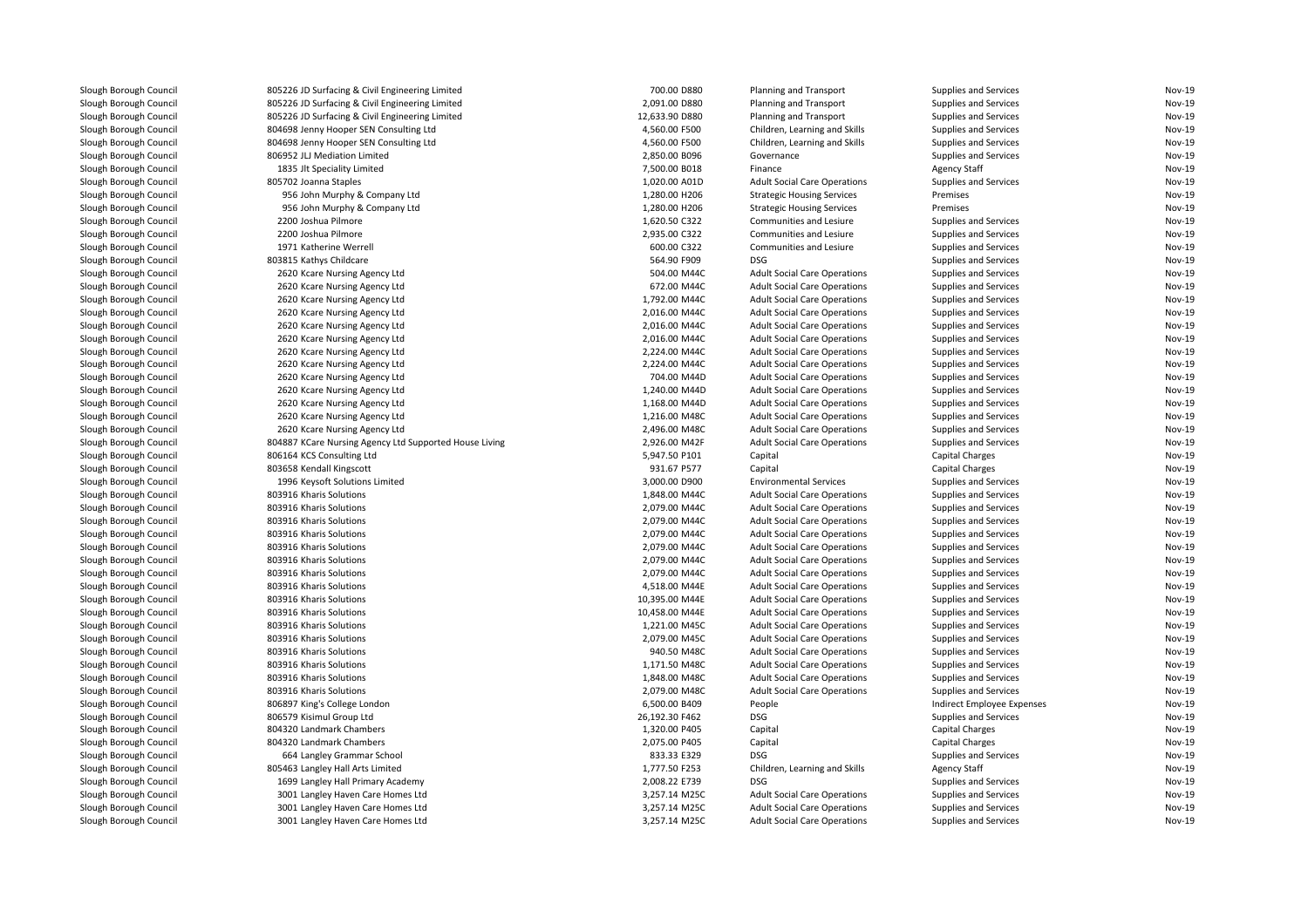| Slough Borough Council | 3001 Langley Haven Care Homes Ltd            | 3,428.57 M25C  | <b>Adult Social Care Operations</b>   | Supplies and Services        | <b>Nov-19</b>                  |
|------------------------|----------------------------------------------|----------------|---------------------------------------|------------------------------|--------------------------------|
| Slough Borough Council | 3001 Langley Haven Care Homes Ltd            | 3,857.14 M25C  | <b>Adult Social Care Operations</b>   | Supplies and Services        | <b>Nov-19</b>                  |
| Slough Borough Council | 3001 Langley Haven Care Homes Ltd            | 2,057.14 M25C  | <b>Adult Social Care Operations</b>   | Supplies and Services        | <b>Nov-19</b>                  |
| Slough Borough Council | 3001 Langley Haven Care Homes Ltd            | 3,257.14 M25C  | <b>Adult Social Care Operations</b>   | Supplies and Services        | <b>Nov-19</b>                  |
| Slough Borough Council | 3001 Langley Haven Care Homes Ltd            | 3,257.14 M27C  | <b>Adult Social Care Operations</b>   | Supplies and Services        | <b>Nov-19</b>                  |
| Slough Borough Council | 3001 Langley Haven Care Homes Ltd            | 3,257.14 M27C  | <b>Adult Social Care Operations</b>   | Supplies and Services        | <b>Nov-19</b>                  |
| Slough Borough Council | 3001 Langley Haven Care Homes Ltd            | 3,257.14 M27C  | <b>Adult Social Care Operations</b>   | Supplies and Services        | <b>Nov-19</b>                  |
| Slough Borough Council | 3001 Langley Haven Care Homes Ltd            | 3,257.14 M27C  | <b>Adult Social Care Operations</b>   | Supplies and Services        | <b>Nov-19</b>                  |
| Slough Borough Council | 3001 Langley Haven Care Homes Ltd            | 3,257.14 M27F  | <b>Adult Social Care Operations</b>   | Supplies and Services        | <b>Nov-19</b>                  |
| Slough Borough Council | 3001 Langley Haven Care Homes Ltd            | 3,857.14 M27F  | <b>Adult Social Care Operations</b>   | Supplies and Services        | <b>Nov-19</b>                  |
| Slough Borough Council | 3001 Langley Haven Care Homes Ltd            | 2,540.00 M27F  | <b>Adult Social Care Operations</b>   | Supplies and Services        | <b>Nov-19</b>                  |
| Slough Borough Council | 3001 Langley Haven Care Homes Ltd            | 3,257.14 M28C  | <b>Adult Social Care Operations</b>   | Supplies and Services        | <b>Nov-19</b>                  |
| Slough Borough Council | 3001 Langley Haven Care Homes Ltd            | 3,257.14 M29C  | <b>Adult Social Care Operations</b>   | Supplies and Services        | <b>Nov-19</b>                  |
| Slough Borough Council | 803686 Lascelles Park Nursery                | 17,063.62 F909 | <b>DSG</b>                            | Supplies and Services        | <b>Nov-19</b>                  |
| Slough Borough Council | 803686 Lascelles Park Nursery                | 2,745.93 F909  | <b>DSG</b>                            | Supplies and Services        | <b>Nov-19</b>                  |
| Slough Borough Council | 3482 Leonard Cheshire Disability             | 5,008.76 M25D  | <b>Adult Social Care Operations</b>   | Supplies and Services        | <b>Nov-19</b>                  |
| Slough Borough Council | 3482 Leonard Cheshire Disability             | 5,860.71 M26E  | <b>Adult Social Care Operations</b>   | Supplies and Services        | <b>Nov-19</b>                  |
| Slough Borough Council | 3482 Leonard Cheshire Disability             | 6,056.07 M26E  | <b>Adult Social Care Operations</b>   | Supplies and Services        | <b>Nov-19</b>                  |
|                        |                                              |                |                                       |                              | <b>Nov-19</b>                  |
| Slough Borough Council | 3482 Leonard Cheshire Disability             | 6,056.07 M26E  | <b>Adult Social Care Operations</b>   | Supplies and Services        |                                |
| Slough Borough Council | 2981 Limelight Futures C.I.C                 | 2,800.00 C400  | Communities and Lesiure<br><b>DSG</b> | Supplies and Services        | <b>Nov-19</b><br><b>Nov-19</b> |
| Slough Borough Council | 805808 LINDEN LODGE SCHOOL                   | 35,797.00 F551 |                                       | Supplies and Services        |                                |
| Slough Borough Council | 804692 Little Diamonds Pre School            | 17,311.09 F909 | <b>DSG</b>                            | Supplies and Services        | <b>Nov-19</b>                  |
| Slough Borough Council | 804692 Little Diamonds Pre School            | 4,497.33 F909  | <b>DSG</b>                            | Supplies and Services        | <b>Nov-19</b>                  |
| Slough Borough Council | 3791 Littledown Pru                          | 17,110.00 E807 | <b>DSG</b>                            | Supplies and Services        | <b>Nov-19</b>                  |
| Slough Borough Council | 667 Littledown School                        | 86,079.78 E807 | <b>DSG</b>                            | Supplies and Services        | <b>Nov-19</b>                  |
| Slough Borough Council | 803678 London Borough of Ealing              | 3,633.75 D012  | Planning and Transport                | Supplies and Services        | <b>Nov-19</b>                  |
| Slough Borough Council | 804544 London Borough of Harrow              | 70,732.62 B096 | Governance                            | Indirect Employee Expenses   | <b>Nov-19</b>                  |
| Slough Borough Council | 804544 London Borough of Harrow              | 58,053.50 B096 | Governance                            | Indirect Employee Expenses   | Nov-19                         |
| Slough Borough Council | 804544 London Borough of Harrow              | 2,250.00 B203  | <b>Strategy and Performance</b>       | Supplies and Services        | <b>Nov-19</b>                  |
| Slough Borough Council | 308 London Hire Ltd                          | 1,020.00 M50A  | Planning and Transport                | Supplies and Services        | <b>Nov-19</b>                  |
| Slough Borough Council | 803750 London South Bank University          | 4,166.67 D224  | Planning and Transport                | Indirect Employee Expenses   | <b>Nov-19</b>                  |
| Slough Borough Council | 1282 Long Close School                       | 8,080.60 F909  | <b>DSG</b>                            | Supplies and Services        | <b>Nov-19</b>                  |
| Slough Borough Council | 804585 Longlea Ltd                           | 3,857.14 M18C  | <b>Adult Social Care Operations</b>   | Supplies and Services        | <b>Nov-19</b>                  |
| Slough Borough Council | 804919 Louise Seddon (Louise's Little Peeps) | 659.05 F909    | <b>DSG</b>                            | Supplies and Services        | <b>Nov-19</b>                  |
| Slough Borough Council | 806297 Love to ride                          | 3.080.00 D508  | Planning and Transport                | Supplies and Services        | Nov-19                         |
| Slough Borough Council | 804895 Luisa Figueiredo                      | 965.00 C031    | Communities and Lesiure               | Supplies and Services        | <b>Nov-19</b>                  |
| Slough Borough Council | 1195 Lynch Hill (Foundation Primary) School  | 20,866.67 E749 | <b>DSG</b>                            | Supplies and Services        | <b>Nov-19</b>                  |
| Slough Borough Council | 1771 Lynch Hill Academy                      | 6,541.67 E359  | <b>DSG</b>                            | Supplies and Services        | <b>Nov-19</b>                  |
| Slough Borough Council | 290 Lyreco Uk Limited                        | 1,196.91 A04F  | <b>Adult Social Care Operations</b>   | Supplies and Services        | <b>Nov-19</b>                  |
| Slough Borough Council | 290 Lyreco Uk Limited                        | 766.67 A02D    | <b>Adult Social Care Operations</b>   | Supplies and Services        | <b>Nov-19</b>                  |
| Slough Borough Council | 3424 M D Homes                               | 4,714.29 M15F  | <b>Adult Social Care Operations</b>   | Supplies and Services        | <b>Nov-19</b>                  |
| Slough Borough Council | 1874 Maccabee Pets Hotel                     | 1,224.00 H253  | Neighbourhood Services                | Supplies and Services        | <b>Nov-19</b>                  |
| Slough Borough Council | 1874 Maccabee Pets Hotel                     | 510.00 H253    | Neighbourhood Services                | Supplies and Services        | <b>Nov-19</b>                  |
| Slough Borough Council | 1874 Maccabee Pets Hotel                     | 527.00 H253    | Neighbourhood Services                | <b>Supplies and Services</b> | <b>Nov-19</b>                  |
| Slough Borough Council | 1874 Maccabee Pets Hotel                     | 612.00 H253    | Neighbourhood Services                | Supplies and Services        | <b>Nov-19</b>                  |
| Slough Borough Council | 1874 Maccabee Pets Hotel                     | 1,003.00 H253  | Neighbourhood Services                | Supplies and Services        | <b>Nov-19</b>                  |
| Slough Borough Council | 1874 Maccabee Pets Hotel                     | 1,158.00 H253  | Neighbourhood Services                | Supplies and Services        | <b>Nov-19</b>                  |
| Slough Borough Council | 1874 Maccabee Pets Hotel                     | 1,207.00 H253  | Neighbourhood Services                | Supplies and Services        | <b>Nov-19</b>                  |
| Slough Borough Council | 806750 Magiboards Limited                    | 1,231.20 P193  | Capital                               | <b>Capital Charges</b>       | <b>Nov-19</b>                  |
| Slough Borough Council | 806750 Magiboards Limited                    | 8,011.80 P193  | Capital                               | <b>Capital Charges</b>       | <b>Nov-19</b>                  |
| Slough Borough Council | 806750 Magiboards Limited                    | 1,166.40 P193  | Capital                               | <b>Capital Charges</b>       | Nov-19                         |
| Slough Borough Council | 1941 Manor Green School                      | 16,766.68 F551 | <b>DSG</b>                            | Supplies and Services        | <b>Nov-19</b>                  |
| Slough Borough Council | 4001 Manpower Direct Uk Limited              | 4,142.48 A107  | <b>Building Management</b>            | Premises                     | <b>Nov-19</b>                  |
| Slough Borough Council | 4001 Manpower Direct Uk Limited              | 4,547.94 A107  | <b>Building Management</b>            | Premises                     | Nov-19                         |
| Slough Borough Council | 4001 Manpower Direct Uk Limited              | 3,150.83 B175  | <b>Building Management</b>            | Premises                     | <b>Nov-19</b>                  |
| Slough Borough Council | 4001 Manpower Direct Uk Limited              | 3,526.97 B175  | <b>Building Management</b>            | Premises                     | <b>Nov-19</b>                  |
| Slough Borough Council | 4001 Manpower Direct Uk Limited              | 5,187.87 A07M  | <b>Adult Social Care Operations</b>   | Premises                     | Nov-19                         |
|                        |                                              |                |                                       |                              |                                |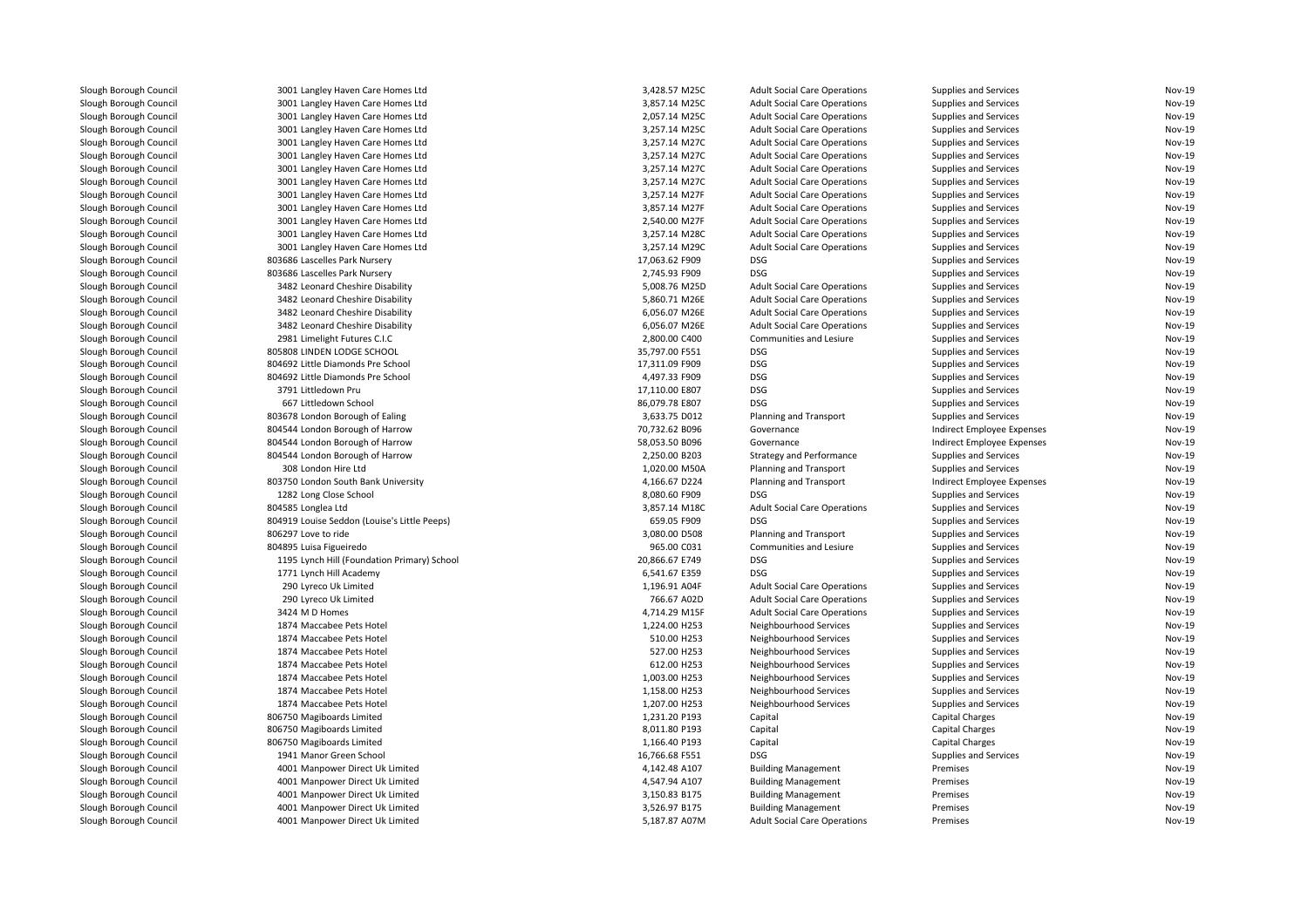| Slough Borough Council | 4001 Manpower Direct Uk Limited    | 5,246.49 A07M   | <b>Adult Social Care Operations</b> | Premises                     | Nov-19        |
|------------------------|------------------------------------|-----------------|-------------------------------------|------------------------------|---------------|
| Slough Borough Council | 4001 Manpower Direct Uk Limited    | 16,413.60 P422  | Capital                             | Capital Charges              | Nov-19        |
| Slough Borough Council | 4001 Manpower Direct Uk Limited    | 20,946.88 P422  | Capital                             | <b>Capital Charges</b>       | <b>Nov-19</b> |
| Slough Borough Council | 3768 Marish Academy Trust          | 1,545.91 P101   | Capital                             | Capital Charges              | Nov-19        |
| Slough Borough Council | 529 Marish Primary School          | 67,990.23 E759  | DSG                                 | <b>Supplies and Services</b> | Nov-19        |
| Slough Borough Council | 2751 Martin Conway                 | 618.40 M44F     | <b>Adult Social Care Operations</b> | Supplies and Services        | Nov-19        |
| Slough Borough Council | 2751 Martin Conway                 | 618.40 M44F     | <b>Adult Social Care Operations</b> | <b>Supplies and Services</b> | Nov-19        |
| Slough Borough Council | 2751 Martin Conway                 | 618.40 M80F     | <b>Adult Social Care Operations</b> | Supplies and Services        | <b>Nov-19</b> |
| Slough Borough Council | 2751 Martin Conway                 | 618.40 M80F     | <b>Adult Social Care Operations</b> | Supplies and Services        | Nov-19        |
| Slough Borough Council | 2751 Martin Conway                 | 618.40 M80F     | <b>Adult Social Care Operations</b> | Supplies and Services        | Nov-19        |
| Slough Borough Council | 2751 Martin Conway                 | 618.40 M80F     | <b>Adult Social Care Operations</b> | Supplies and Services        | Nov-19        |
| Slough Borough Council | 2751 Martin Conway                 | 618.40 M80F     | <b>Adult Social Care Operations</b> | <b>Supplies and Services</b> | Nov-19        |
| Slough Borough Council | 2751 Martin Conway                 | 618.40 M80F     | <b>Adult Social Care Operations</b> | Supplies and Services        | Nov-19        |
| Slough Borough Council | 2752 Martin Conway                 | 501.62 H205     | <b>Strategic Housing Services</b>   | Supplies and Services        | Nov-19        |
| Slough Borough Council | 2752 Martin Conway                 | 501.62 H205     | <b>Strategic Housing Services</b>   | <b>Supplies and Services</b> | <b>Nov-19</b> |
| Slough Borough Council | 803582 Mary Hare                   | 8,205.00 F462   | <b>DSG</b>                          | Supplies and Services        | Nov-19        |
| Slough Borough Council | 803582 Mary Hare                   | 11,538.00 F462  | <b>DSG</b>                          | Supplies and Services        | <b>Nov-19</b> |
| Slough Borough Council | 1886 Matrix Scm                    | 290,690.72 B023 | Finance                             | <b>Agency Staff</b>          | Nov-19        |
| Slough Borough Council | 1886 Matrix Scm                    | 247,710.40 B023 | Finance                             | <b>Agency Staff</b>          | Nov-19        |
| Slough Borough Council | 1886 Matrix Scm                    | 258,935.73 B023 | Finance                             | <b>Agency Staff</b>          | Nov-19        |
| Slough Borough Council | 1886 Matrix Scm                    | 279,769.52 B023 | Finance                             | <b>Agency Staff</b>          | Nov-19        |
| Slough Borough Council | 1887 Michael Dyson Associates Ltd  | 2,425.00 P180   | Capital                             | <b>Capital Charges</b>       | Nov-19        |
| Slough Borough Council | 1887 Michael Dyson Associates Ltd  | 3,377.77 P101   | Capital                             | <b>Capital Charges</b>       | <b>Nov-19</b> |
| Slough Borough Council | 1496 Mighty Acorns Day Nursery Ltd | 19,521.57 F909  | <b>DSG</b>                          | Supplies and Services        | Nov-19        |
| Slough Borough Council | 1496 Mighty Acorns Day Nursery Ltd | 5,302.85 F909   | DSG                                 | Supplies and Services        | Nov-19        |
| Slough Borough Council | 806737 Mishcon de Reya LLP         | 6,158.00 P405   | Capital                             | Capital Charges              | Nov-19        |
| Slough Borough Council | 806737 Mishcon de Reya LLP         | 13,576.00 P405  | Capital                             | Capital Charges              | <b>Nov-19</b> |
| Slough Borough Council | 1879 Mj Events Support Limited     | 10,404.61 C061  | <b>Customer and Communications</b>  | Supplies and Services        | Nov-19        |
| Slough Borough Council | 2106 Mj Events Support Ltd         | 582.40 C038     | Communities and Lesiure             | Supplies and Services        | Nov-19        |
| Slough Borough Council | 805121 MMCG (2) Limited            | 3,321.43 M17C   | <b>Adult Social Care Operations</b> | Supplies and Services        | Nov-19        |
| Slough Borough Council | 805121 MMCG (2) Limited            | 3,321.43 M17C   | <b>Adult Social Care Operations</b> | Supplies and Services        | Nov-19        |
| Slough Borough Council | 805121 MMCG (2) Limited            | 3,321.43 M18C   | <b>Adult Social Care Operations</b> | Supplies and Services        | Nov-19        |
| Slough Borough Council | 805121 MMCG (2) Limited            | 3,321.43 M18C   | <b>Adult Social Care Operations</b> | Supplies and Services        | Nov-19        |
| Slough Borough Council | 805121 MMCG (2) Limited            | 3,321.43 M18C   | <b>Adult Social Care Operations</b> | Supplies and Services        | Nov-19        |
| Slough Borough Council | 805121 MMCG (2) Limited            | 3,321.43 M18C   | <b>Adult Social Care Operations</b> | <b>Supplies and Services</b> | <b>Nov-19</b> |
| Slough Borough Council | 805121 MMCG (2) Limited            | 3,321.43 M18C   | <b>Adult Social Care Operations</b> | Supplies and Services        | Nov-19        |
| Slough Borough Council | 805121 MMCG (2) Limited            | 3,321.43 M18C   | <b>Adult Social Care Operations</b> | Supplies and Services        | Nov-19        |
| Slough Borough Council | 805121 MMCG (2) Limited            | 3,321.43 M18C   | <b>Adult Social Care Operations</b> | Supplies and Services        | Nov-19        |
| Slough Borough Council | 805121 MMCG (2) Limited            | 3,321.43 M18C   | <b>Adult Social Care Operations</b> | Supplies and Services        | <b>Nov-19</b> |
| Slough Borough Council | 805121 MMCG (2) Limited            | 3,321.43 M18C   | <b>Adult Social Care Operations</b> | Supplies and Services        | Nov-19        |
| Slough Borough Council | 805121 MMCG (2) Limited            | 3,321.43 M18C   | <b>Adult Social Care Operations</b> | Supplies and Services        | Nov-19        |
| Slough Borough Council | 805121 MMCG (2) Limited            | 3,321.43 M18C   | <b>Adult Social Care Operations</b> | Supplies and Services        | Nov-19        |
| Slough Borough Council | 805121 MMCG (2) Limited            | 3,321.43 M25C   | <b>Adult Social Care Operations</b> | Supplies and Services        | <b>Nov-19</b> |
| Slough Borough Council | 805121 MMCG (2) Limited            | 3,321.43 M25C   | <b>Adult Social Care Operations</b> | Supplies and Services        | Nov-19        |
| Slough Borough Council | 805121 MMCG (2) Limited            | 3,321.43 M25C   | <b>Adult Social Care Operations</b> | Supplies and Services        | Nov-19        |
| Slough Borough Council | 805121 MMCG (2) Limited            | 3,321.43 M25C   | <b>Adult Social Care Operations</b> | Supplies and Services        | Nov-19        |
| Slough Borough Council | 805121 MMCG (2) Limited            | 3,321.43 M25C   | <b>Adult Social Care Operations</b> | Supplies and Services        | <b>Nov-19</b> |
| Slough Borough Council | 805121 MMCG (2) Limited            | 3,321.43 M26D   | <b>Adult Social Care Operations</b> | Supplies and Services        | <b>Nov-19</b> |
| Slough Borough Council | 805121 MMCG (2) Limited            | 3,321.43 M27C   | <b>Adult Social Care Operations</b> | Supplies and Services        | Nov-19        |
| Slough Borough Council | 805121 MMCG (2) Limited            | 3,321.43 M27C   | <b>Adult Social Care Operations</b> | Supplies and Services        | Nov-19        |
| Slough Borough Council | 805121 MMCG (2) Limited            | 3,321.43 M27C   | <b>Adult Social Care Operations</b> | Supplies and Services        | Nov-19        |
| Slough Borough Council | 805121 MMCG (2) Limited            | 3,321.43 M27C   | <b>Adult Social Care Operations</b> | Supplies and Services        | Nov-19        |
| Slough Borough Council | 805121 MMCG (2) Limited            | 3,321.43 M27C   | <b>Adult Social Care Operations</b> | Supplies and Services        | Nov-19        |
| Slough Borough Council | 805121 MMCG (2) Limited            | 3,321.43 M27C   | <b>Adult Social Care Operations</b> | Supplies and Services        | Nov-19        |
| Slough Borough Council | 805121 MMCG (2) Limited            | 1,285.71 M28C   | <b>Adult Social Care Operations</b> | <b>Supplies and Services</b> | Nov-19        |
| Slough Borough Council | 805121 MMCG (2) Limited            | 750.00 M28C     | <b>Adult Social Care Operations</b> | Supplies and Services        | Nov-19        |
| Slough Borough Council | 805121 MMCG (2) Limited            | 3,964.29 M28C   | <b>Adult Social Care Operations</b> | Supplies and Services        | Nov-19        |
|                        |                                    |                 |                                     |                              |               |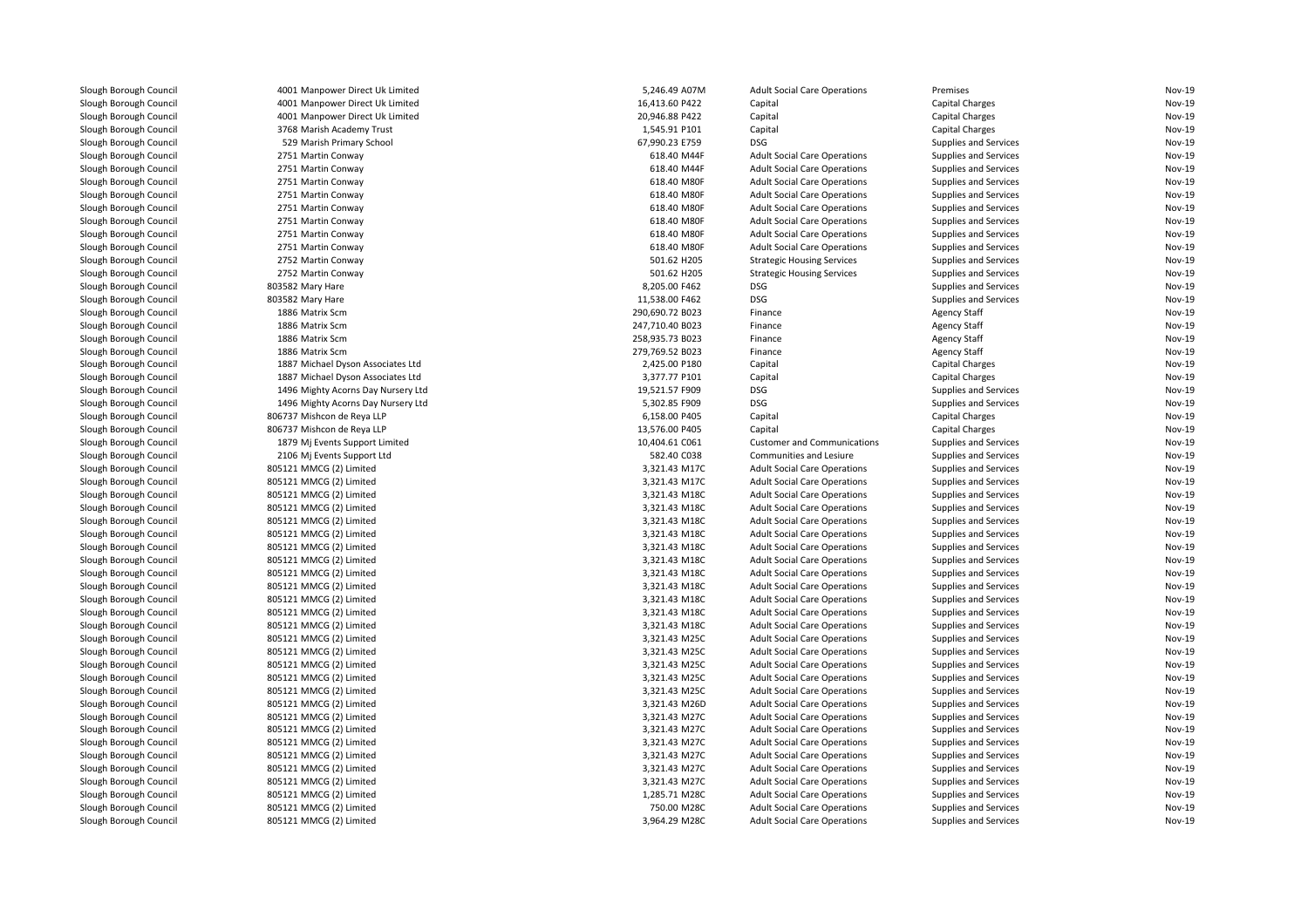| Slough Borough Council | 805121 MMCG (2) Limited                                     | 4,096.43 M28C                  | <b>Adult Social Care Operations</b> | Supplies and Services    | Nov-19           |
|------------------------|-------------------------------------------------------------|--------------------------------|-------------------------------------|--------------------------|------------------|
| Slough Borough Council | 805121 MMCG (2) Limited                                     | 1,092.86 M29C                  | <b>Adult Social Care Operations</b> | Supplies and Services    | Nov-19           |
| Slough Borough Council | 805121 MMCG (2) Limited                                     | 3,278.57 M29C                  | <b>Adult Social Care Operations</b> | Supplies and Services    | Nov-19           |
| Slough Borough Council | 806795 MMCG (3) Ltd                                         | 4,928.57 M15D                  | <b>Adult Social Care Operations</b> | Supplies and Services    | Nov-19           |
| Slough Borough Council | 804815 Molly Southal                                        | 978.25 C322                    | Communities and Lesiure             | Supplies and Services    | Nov-19           |
| Slough Borough Council | 2115 Montagu Evans Llp                                      | 7,500.00 P156                  | Capital                             | <b>Capital Charges</b>   | Nov-19           |
| Slough Borough Council | 2115 Montagu Evans Llp                                      | 11,345.00 P172                 | Capital                             | <b>Capital Charges</b>   | Nov-19           |
| Slough Borough Council | 2166 Montague Swift Recruitment Ltd                         | 2,000.00 F640                  | Children, Learning and Skills       | <b>Agency Staff</b>      | Nov-19           |
| Slough Borough Council | 2166 Montague Swift Recruitment Ltd                         | 3,375.00 F640                  | Children, Learning and Skills       | <b>Agency Staff</b>      | Nov-19           |
| Slough Borough Council | 2166 Montague Swift Recruitment Ltd                         | 11,301.70 F640                 | Children, Learning and Skills       | <b>Agency Staff</b>      | Nov-19           |
| Slough Borough Council | 3302 Montem Primary School                                  | 21,227.63 E339                 | <b>DSG</b>                          | Supplies and Services    | Nov-19           |
| Slough Borough Council | 3372 More House School                                      | 5,590.00 F462                  | <b>DSG</b>                          | Supplies and Services    | Nov-19           |
| Slough Borough Council | 805053 Mr Thomas Graham                                     | 3,000.00 B096                  | Governance                          | Supplies and Services    | Nov-19           |
| Slough Borough Council | 1090 Mrib                                                   | 533.58 B018                    | Finance                             | Supplies and Services    | Nov-19           |
| Slough Borough Council | 806858 MUDDY BOOTS DAY NURSERY LTD                          | 3,150.00 F550                  | <b>DSG</b>                          | Supplies and Services    | Nov-19           |
| Slough Borough Council | 806858 MUDDY BOOTS DAY NURSERY LTD                          | 9,513.96 F909                  | <b>DSG</b>                          | Supplies and Services    | Nov-19           |
| Slough Borough Council | 805504 N A Brown Ltd                                        | 800.00 D620                    | <b>Environmental Services</b>       | Supplies and Services    | Nov-19           |
| Slough Borough Council | 806264 NAL Ltd                                              | 3,209.10 D880                  | Planning and Transport              | Supplies and Services    | Nov-19           |
| Slough Borough Council | 805369 NAS Services Limited                                 | 8,317.64 M42E                  | <b>Adult Social Care Operations</b> | Supplies and Services    | Nov-19           |
| Slough Borough Council | 805369 NAS Services Limited                                 | 8,049.43 M42E                  | <b>Adult Social Care Operations</b> | Supplies and Services    | Nov-19           |
| Slough Borough Council | 805369 NAS Services Limited                                 | 3,441.00 F462                  | <b>DSG</b>                          | Supplies and Services    | Nov-19           |
| Slough Borough Council | 805369 NAS Services Limited                                 | 15,288.00 F462                 | <b>DSG</b>                          | Supplies and Services    | Nov-19           |
| Slough Borough Council | 805369 NAS Services Limited                                 | 13,358.00 F462                 | <b>DSG</b>                          | Supplies and Services    | Nov-19           |
| Slough Borough Council | 805369 NAS Services Limited                                 | 14,560.00 F462                 | <b>DSG</b>                          | Supplies and Services    | Nov-19           |
| Slough Borough Council | 805369 NAS Services Limited                                 | 21,147.50 F462                 | <b>DSG</b>                          | Supplies and Services    | Nov-19           |
| Slough Borough Council | 805369 NAS Services Limited                                 | 21,147.50 F462                 | <b>DSG</b>                          | Supplies and Services    | Nov-19           |
| Slough Borough Council | 1945 Neem Tree Care Ltd                                     | 2,785.71 M17C                  | <b>Adult Social Care Operations</b> |                          | Nov-19           |
|                        |                                                             |                                | <b>Environmental Services</b>       | Supplies and Services    |                  |
| Slough Borough Council | 805194 New City Scales Ltd<br>805863 NEW REFLEXIONS LIMITED | 1,880.00 D630                  | <b>DSG</b>                          | Supplies and Services    | Nov-19<br>Nov-19 |
| Slough Borough Council | 805863 NEW REFLEXIONS LIMITED                               | 2,978.57 F462                  | <b>DSG</b>                          | Supplies and Services    | Nov-19           |
| Slough Borough Council |                                                             | 3,077.85 F462<br>5,000.00 A01P | Public Health                       | Supplies and Services    | Nov-19           |
| Slough Borough Council | 805932 NHS East Berkshire CCG                               |                                |                                     | Supplies and Services    |                  |
| Slough Borough Council | 806049 Nick Sharratt                                        | 700.00 C010                    | Communities and Lesiure             | Supplies and Services    | Nov-19           |
| Slough Borough Council | 1864 Noahs Ark Environmental Services Ltd                   | 4,455.00 H253                  | Neighbourhood Services              | Supplies and Services    | Nov-19           |
| Slough Borough Council | 1864 Noahs Ark Environmental Services Ltd                   | 2,721.16 H253                  | Neighbourhood Services              | Supplies and Services    | Nov-19           |
| Slough Borough Council | 805330 Norden Farm Centre Trust Limited                     | 1,026.00 B175                  | <b>Building Management</b>          | <b>External Receipts</b> | Nov-19           |
| Slough Borough Council | 805330 Norden Farm Centre Trust Limited                     | 1,026.00 B175                  | <b>Building Management</b>          | <b>External Receipts</b> | Nov-19           |
| Slough Borough Council | 805330 Norden Farm Centre Trust Limited                     | 1,250.00 B175                  | <b>Building Management</b>          | <b>External Receipts</b> | Nov-19           |
| Slough Borough Council | 3717 Norwood Schools Limited                                | 2,595.84 M26E                  | <b>Adult Social Care Operations</b> | Supplies and Services    | Nov-19           |
| Slough Borough Council | 3717 Norwood Schools Limited                                | 1,426.60 M50E                  | <b>Adult Social Care Operations</b> | Supplies and Services    | Nov-19           |
| Slough Borough Council | 3717 Norwood Schools Limited                                | -552.40 M26E                   | <b>Adult Social Care Operations</b> | <b>External Receipts</b> | Nov-19           |
| Slough Borough Council | 1073 Nottingham Rehab Ltd                                   | 833.40 A07R                    | <b>Adult Social Care Operations</b> | Supplies and Services    | Nov-19           |
| Slough Borough Council | 2021 Now Medical                                            | 740.00 H207                    | <b>Strategic Housing Services</b>   | Supplies and Services    | Nov-19           |
| Slough Borough Council | 803238 Oasis Care and Training Agency                       | 1,082.96 M42C                  | <b>Adult Social Care Operations</b> | Supplies and Services    | Nov-19           |
| Slough Borough Council | 803238 Oasis Care and Training Agency                       | 722.00 M44C                    | <b>Adult Social Care Operations</b> | Supplies and Services    | Nov-19           |
| Slough Borough Council | 803238 Oasis Care and Training Agency                       | 790.76 M44C                    | <b>Adult Social Care Operations</b> | Supplies and Services    | Nov-19           |
| Slough Borough Council | 803238 Oasis Care and Training Agency                       | 842.32 M44C                    | <b>Adult Social Care Operations</b> | Supplies and Services    | Nov-19           |
| Slough Borough Council | 803238 Oasis Care and Training Agency                       | 1,082.96 M44C                  | <b>Adult Social Care Operations</b> | Supplies and Services    | Nov-19           |
| Slough Borough Council | 803238 Oasis Care and Training Agency                       | 1,082.96 M44C                  | <b>Adult Social Care Operations</b> | Supplies and Services    | Nov-19           |
| Slough Borough Council | 803238 Oasis Care and Training Agency                       | 1,216.19 M44C                  | <b>Adult Social Care Operations</b> | Supplies and Services    | Nov-19           |
| Slough Borough Council | 803238 Oasis Care and Training Agency                       | 1,701.80 M44C                  | <b>Adult Social Care Operations</b> | Supplies and Services    | Nov-19           |
| Slough Borough Council | 803238 Oasis Care and Training Agency                       | 2,406.60 M44C                  | <b>Adult Social Care Operations</b> | Supplies and Services    | Nov-19           |
| Slough Borough Council | 803238 Oasis Care and Training Agency                       | 2,544.12 M44C                  | <b>Adult Social Care Operations</b> | Supplies and Services    | Nov-19           |
| Slough Borough Council | 803238 Oasis Care and Training Agency                       | 945.44 M44C                    | <b>Adult Social Care Operations</b> | Supplies and Services    | Nov-19           |
| Slough Borough Council | 803238 Oasis Care and Training Agency                       | 683.31 M44D                    | <b>Adult Social Care Operations</b> | Supplies and Services    | Nov-19           |
| Slough Borough Council | 803238 Oasis Care and Training Agency                       | 876.68 M44D                    | <b>Adult Social Care Operations</b> | Supplies and Services    | Nov-19           |
| Slough Borough Council | 803238 Oasis Care and Training Agency                       | 979.84 M44D                    | <b>Adult Social Care Operations</b> | Supplies and Services    | Nov-19           |
| Slough Borough Council | 803238 Oasis Care and Training Agency                       | 1,340.84 M44D                  | <b>Adult Social Care Operations</b> | Supplies and Services    | Nov-19           |
|                        |                                                             |                                |                                     |                          |                  |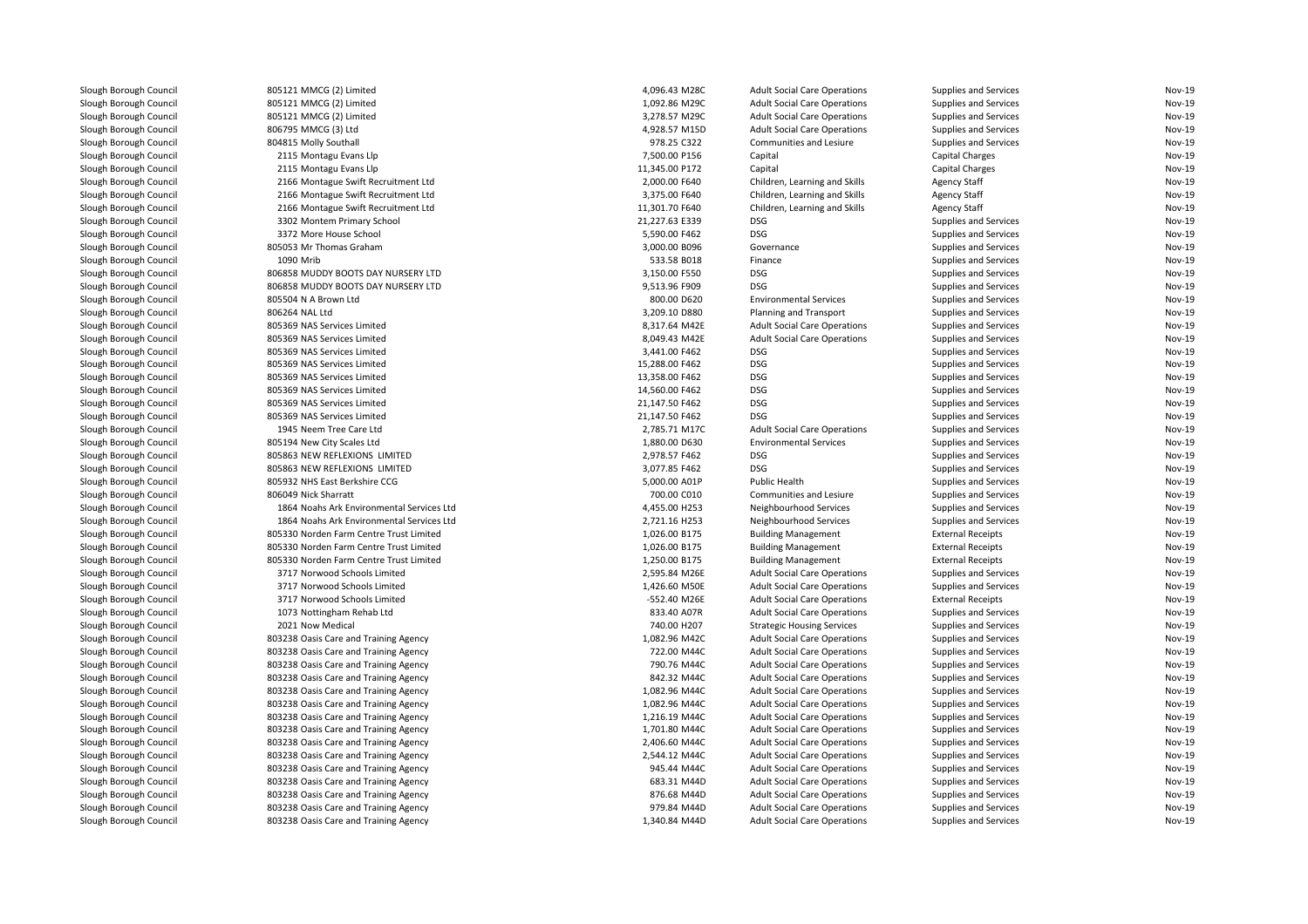| Slough Borough Council | 803238 Oasis Care and Training Agency                               | 1,375.20 M44D  | <b>Adult Social Care Operations</b> | Supplies and Services | <b>Nov-19</b>                  |
|------------------------|---------------------------------------------------------------------|----------------|-------------------------------------|-----------------------|--------------------------------|
| Slough Borough Council | 803238 Oasis Care and Training Agency                               | 1,684.64 M44D  | <b>Adult Social Care Operations</b> | Supplies and Services | <b>Nov-19</b>                  |
| Slough Borough Council | 803238 Oasis Care and Training Agency                               | 2,165.96 M44D  | <b>Adult Social Care Operations</b> | Supplies and Services | <b>Nov-19</b>                  |
| Slough Borough Council | 803238 Oasis Care and Training Agency                               | 1,207.62 M44E  | <b>Adult Social Care Operations</b> | Supplies and Services | <b>Nov-19</b>                  |
| Slough Borough Council | 803238 Oasis Care and Training Agency                               | 597.36 M48C    | <b>Adult Social Care Operations</b> | Supplies and Services | <b>Nov-19</b>                  |
| Slough Borough Council | 803238 Oasis Care and Training Agency                               | 1,203.32 M48C  | <b>Adult Social Care Operations</b> | Supplies and Services | <b>Nov-19</b>                  |
| Slough Borough Council | 803238 Oasis Care and Training Agency                               | 1,529.92 M48C  | <b>Adult Social Care Operations</b> | Supplies and Services | <b>Nov-19</b>                  |
| Slough Borough Council | 803238 Oasis Care and Training Agency                               | 2,406.60 M48C  | <b>Adult Social Care Operations</b> | Supplies and Services | <b>Nov-19</b>                  |
|                        |                                                                     | 747.74 M48C    |                                     |                       | <b>Nov-19</b>                  |
| Slough Borough Council | 803238 Oasis Care and Training Agency<br>1129 Ocean Media Group Ltd | 2,435.25 J400  | <b>Adult Social Care Operations</b> | Supplies and Services | <b>Nov-19</b>                  |
| Slough Borough Council |                                                                     |                | Housing Revenue Account             | Supplies and Services |                                |
| Slough Borough Council | 282 Ocn Contract Services                                           | 5,316.00 J022  | Housing Revenue Account             | Supplies and Services | Nov-19                         |
| Slough Borough Council | 1823 Oh Works Ltd                                                   | 10,112.50 B349 | People                              | Supplies and Services | <b>Nov-19</b>                  |
| Slough Borough Council | 1767 Olive Tree Montessori Ltd                                      | 17,122.50 F909 | <b>DSG</b>                          | Supplies and Services | <b>Nov-19</b>                  |
| Slough Borough Council | 3603 Olympia Transport Limited                                      | 11,312.25 F123 | Children, Learning and Skills       | Supplies and Services | <b>Nov-19</b>                  |
| Slough Borough Council | 804687 Optalis Limited                                              | 4,587.33 M26E  | <b>Adult Social Care Operations</b> | Supplies and Services | <b>Nov-19</b>                  |
| Slough Borough Council | 804687 Optalis Limited                                              | -4,587.31 M26E | <b>Adult Social Care Operations</b> | Supplies and Services | <b>Nov-19</b>                  |
| Slough Borough Council | 804687 Optalis Limited                                              | 5,642.13 M26E  | <b>Adult Social Care Operations</b> | Supplies and Services | <b>Nov-19</b>                  |
| Slough Borough Council | 804687 Optalis Limited                                              | 5,642.13 M26E  | <b>Adult Social Care Operations</b> | Supplies and Services | <b>Nov-19</b>                  |
| Slough Borough Council | 803490 Optimum Specialised Home Limited                             | 8,400.00 M26E  | <b>Adult Social Care Operations</b> | Supplies and Services | <b>Nov-19</b>                  |
| Slough Borough Council | 803490 Optimum Specialised Home Limited                             | 8,400.00 M26E  | <b>Adult Social Care Operations</b> | Supplies and Services | <b>Nov-19</b>                  |
| Slough Borough Council | 805804 OPTIONS AUTISM SERVICES LIMITED                              | 562.50 F558    | <b>DSG</b>                          | Supplies and Services | Nov-19                         |
| Slough Borough Council | 805804 OPTIONS AUTISM SERVICES LIMITED                              | 1,456.70 F558  | <b>DSG</b>                          | Supplies and Services | <b>Nov-19</b>                  |
| Slough Borough Council | 805804 OPTIONS AUTISM SERVICES LIMITED                              | 1,560.00 F558  | <b>DSG</b>                          | Supplies and Services | <b>Nov-19</b>                  |
| Slough Borough Council | 805804 OPTIONS AUTISM SERVICES LIMITED                              | 1,566.00 F558  | <b>DSG</b>                          | Supplies and Services | <b>Nov-19</b>                  |
| Slough Borough Council | 805804 OPTIONS AUTISM SERVICES LIMITED                              | 1,566.00 F558  | <b>DSG</b>                          | Supplies and Services | Nov-19                         |
| Slough Borough Council | 805804 OPTIONS AUTISM SERVICES LIMITED                              | 1,566.00 F558  | <b>DSG</b>                          | Supplies and Services | <b>Nov-19</b>                  |
| Slough Borough Council | 805804 OPTIONS AUTISM SERVICES LIMITED                              | 1,566.00 F558  | <b>DSG</b>                          | Supplies and Services | <b>Nov-19</b>                  |
| Slough Borough Council | 805804 OPTIONS AUTISM SERVICES LIMITED                              | 2,052.62 F558  | <b>DSG</b>                          | Supplies and Services | <b>Nov-19</b>                  |
| Slough Borough Council | 805804 OPTIONS AUTISM SERVICES LIMITED                              | 2,088.00 F558  | <b>DSG</b>                          | Supplies and Services | <b>Nov-19</b>                  |
| Slough Borough Council | 805804 OPTIONS AUTISM SERVICES LIMITED                              | 2,428.03 F558  | <b>DSG</b>                          | Supplies and Services | <b>Nov-19</b>                  |
| Slough Borough Council | 805804 OPTIONS AUTISM SERVICES LIMITED                              | 2,610.00 F558  | <b>DSG</b>                          | Supplies and Services | <b>Nov-19</b>                  |
|                        |                                                                     |                |                                     |                       |                                |
| Slough Borough Council | 805804 OPTIONS AUTISM SERVICES LIMITED                              | 2,990.00 F558  | <b>DSG</b><br><b>DSG</b>            | Supplies and Services | <b>Nov-19</b><br><b>Nov-19</b> |
| Slough Borough Council | 805804 OPTIONS AUTISM SERVICES LIMITED                              | 3,180.00 F558  |                                     | Supplies and Services |                                |
| Slough Borough Council | 805804 OPTIONS AUTISM SERVICES LIMITED                              | 3,180.00 F558  | <b>DSG</b>                          | Supplies and Services | <b>Nov-19</b>                  |
| Slough Borough Council | 805804 OPTIONS AUTISM SERVICES LIMITED                              | 3,180.00 F558  | <b>DSG</b>                          | Supplies and Services | <b>Nov-19</b>                  |
| Slough Borough Council | 805804 OPTIONS AUTISM SERVICES LIMITED                              | 3,180.00 F558  | <b>DSG</b>                          | Supplies and Services | <b>Nov-19</b>                  |
| Slough Borough Council | 805804 OPTIONS AUTISM SERVICES LIMITED                              | 3,180.00 F558  | <b>DSG</b>                          | Supplies and Services | <b>Nov-19</b>                  |
| Slough Borough Council | 805804 OPTIONS AUTISM SERVICES LIMITED                              | 3,180.00 F558  | <b>DSG</b>                          | Supplies and Services | <b>Nov-19</b>                  |
| Slough Borough Council | 805804 OPTIONS AUTISM SERVICES LIMITED                              | 3,180.00 F558  | <b>DSG</b>                          | Supplies and Services | <b>Nov-19</b>                  |
| Slough Borough Council | 805804 OPTIONS AUTISM SERVICES LIMITED                              | 3,180.00 F558  | <b>DSG</b>                          | Supplies and Services | <b>Nov-19</b>                  |
| Slough Borough Council | 805804 OPTIONS AUTISM SERVICES LIMITED                              | 3,180.00 F558  | <b>DSG</b>                          | Supplies and Services | <b>Nov-19</b>                  |
| Slough Borough Council | 805804 OPTIONS AUTISM SERVICES LIMITED                              | 3,421.32 F558  | <b>DSG</b>                          | Supplies and Services | <b>Nov-19</b>                  |
| Slough Borough Council | 805804 OPTIONS AUTISM SERVICES LIMITED                              | 4,002.00 F558  | <b>DSG</b>                          | Supplies and Services | <b>Nov-19</b>                  |
| Slough Borough Council | 805804 OPTIONS AUTISM SERVICES LIMITED                              | 4,028.00 F558  | <b>DSG</b>                          | Supplies and Services | <b>Nov-19</b>                  |
| Slough Borough Council | 805804 OPTIONS AUTISM SERVICES LIMITED                              | 5,142.86 F558  | <b>DSG</b>                          | Supplies and Services | <b>Nov-19</b>                  |
| Slough Borough Council | 805804 OPTIONS AUTISM SERVICES LIMITED                              | 5,314.29 F558  | DSG                                 | Supplies and Services | <b>Nov-19</b>                  |
| Slough Borough Council | 805804 OPTIONS AUTISM SERVICES LIMITED                              | 5,314.29 F558  | <b>DSG</b>                          | Supplies and Services | <b>Nov-19</b>                  |
| Slough Borough Council | 805804 OPTIONS AUTISM SERVICES LIMITED                              | 5,314.29 F558  | <b>DSG</b>                          | Supplies and Services | <b>Nov-19</b>                  |
| Slough Borough Council | 805804 OPTIONS AUTISM SERVICES LIMITED                              | 1,060.00 F558  | <b>DSG</b>                          | Supplies and Services | <b>Nov-19</b>                  |
| Slough Borough Council | 805804 OPTIONS AUTISM SERVICES LIMITED                              | 5,724.00 F558  | <b>DSG</b>                          | Supplies and Services | <b>Nov-19</b>                  |
| Slough Borough Council | 805804 OPTIONS AUTISM SERVICES LIMITED                              | 1,740.00 F558  | <b>DSG</b>                          | Supplies and Services | <b>Nov-19</b>                  |
|                        | 805804 OPTIONS AUTISM SERVICES LIMITED                              | 2,730.00 F558  | <b>DSG</b>                          |                       | <b>Nov-19</b>                  |
| Slough Borough Council |                                                                     |                | <b>DSG</b>                          | Supplies and Services | <b>Nov-19</b>                  |
| Slough Borough Council | 805804 OPTIONS AUTISM SERVICES LIMITED                              | 3,392.00 F558  |                                     | Supplies and Services |                                |
| Slough Borough Council | 805804 OPTIONS AUTISM SERVICES LIMITED                              | 3,392.00 F558  | <b>DSG</b>                          | Supplies and Services | <b>Nov-19</b>                  |
| Slough Borough Council | 805804 OPTIONS AUTISM SERVICES LIMITED                              | 3,654.00 F558  | <b>DSG</b>                          | Supplies and Services | <b>Nov-19</b>                  |
| Slough Borough Council | 805804 OPTIONS AUTISM SERVICES LIMITED                              | 5,300.00 F558  | <b>DSG</b>                          | Supplies and Services | <b>Nov-19</b>                  |
| Slough Borough Council | 805804 OPTIONS AUTISM SERVICES LIMITED                              | 1,740.00 F558  | <b>DSG</b>                          | Supplies and Services | Nov-19                         |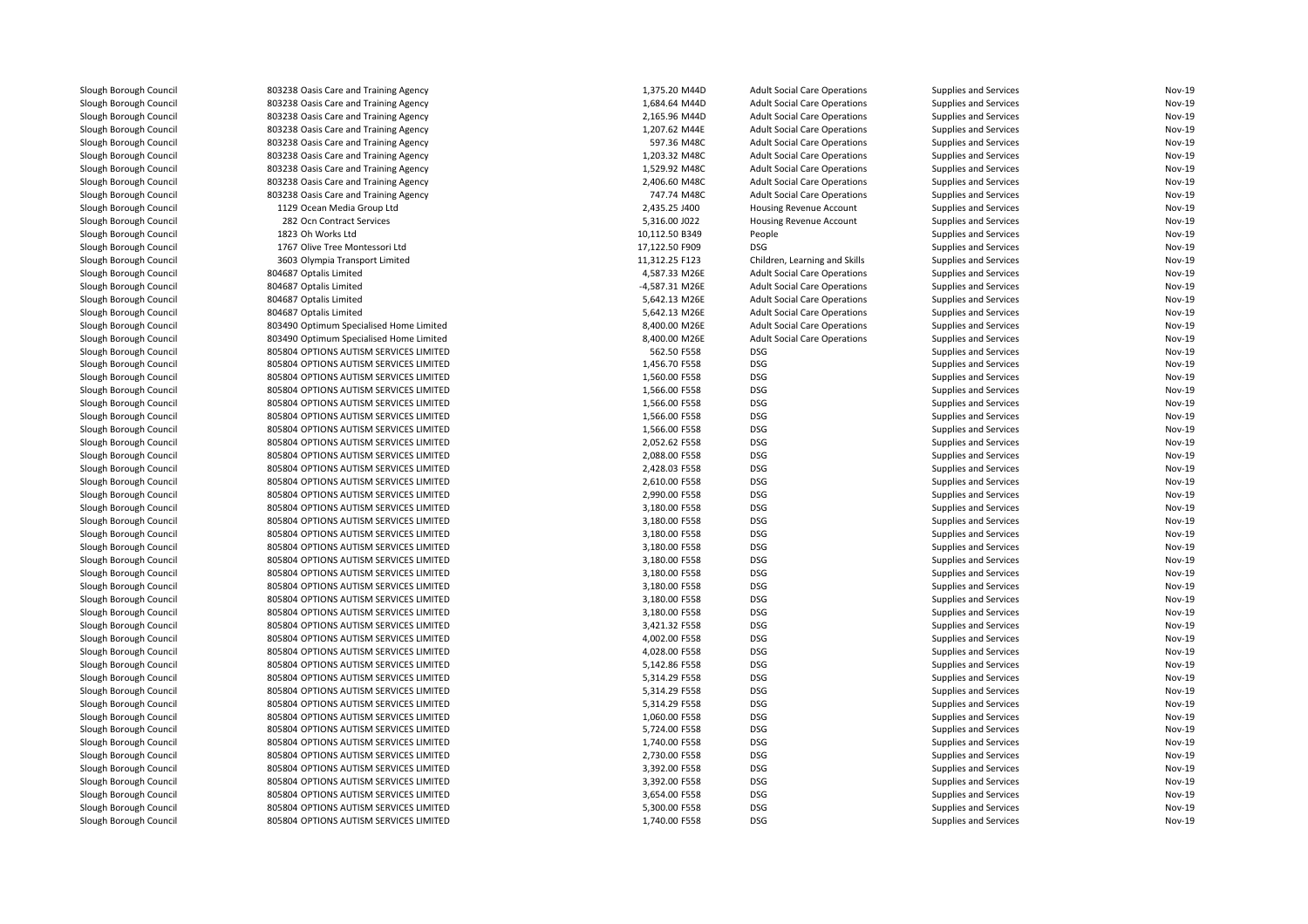| Slough Borough Council | 805804 OPTIONS AUTISM SERVICES LIMITED                     | 3,392.00 F558   | <b>DSG</b>                          | Supplies and Services        | Nov-19 |
|------------------------|------------------------------------------------------------|-----------------|-------------------------------------|------------------------------|--------|
| Slough Borough Council | 805804 OPTIONS AUTISM SERVICES LIMITED                     | 3,392.00 F558   | <b>DSG</b>                          | Supplies and Services        | Nov-19 |
| Slough Borough Council | 805804 OPTIONS AUTISM SERVICES LIMITED                     | 3,392.00 F558   | <b>DSG</b>                          | Supplies and Services        | Nov-19 |
| Slough Borough Council | 805804 OPTIONS AUTISM SERVICES LIMITED                     | 3,392.00 F558   | <b>DSG</b>                          | Supplies and Services        | Nov-19 |
| Slough Borough Council | 985 Opus Pharmacy Services Ltd                             | 750.00 B409     | People                              | Indirect Employee Expenses   | Nov-19 |
| Slough Borough Council | 803960 Orchard Hill College                                | 1,503.00 F558   | <b>DSG</b>                          | Supplies and Services        | Nov-19 |
| Slough Borough Council | 805011 Osborne Property Services Limited                   | 44,194.57 J015  | Housing Revenue Account             | Premises                     | Nov-19 |
| Slough Borough Council | 805011 Osborne Property Services Limited                   | 44,090.78 J015  | <b>Housing Revenue Account</b>      | Premises                     | Nov-19 |
| Slough Borough Council | 805011 Osborne Property Services Limited                   | 125,593.44 J607 | Housing Revenue Account             | Premises                     | Nov-19 |
| Slough Borough Council | 805011 Osborne Property Services Limited                   | 51,855.41 P408  | Capital                             | <b>Capital Charges</b>       | Nov-19 |
| Slough Borough Council | 805011 Osborne Property Services Limited                   | 80,210.72 P409  | Capital                             | Capital Charges              | Nov-19 |
| Slough Borough Council | 805011 Osborne Property Services Limited                   | 3,600.00 P412   | Capital                             | <b>Capital Charges</b>       | Nov-19 |
| Slough Borough Council | 805011 Osborne Property Services Limited                   | 15,000.00 P412  | Capital                             | Capital Charges              | Nov-19 |
| Slough Borough Council | 805011 Osborne Property Services Limited                   | 25,807.73 P413  | Capital                             | <b>Capital Charges</b>       | Nov-19 |
| Slough Borough Council | 805011 Osborne Property Services Limited                   | 113,757.65 P413 | Capital                             | <b>Capital Charges</b>       | Nov-19 |
| Slough Borough Council | 805011 Osborne Property Services Limited                   | 19,322.80 P415  | Capital                             | Capital Charges              | Nov-19 |
| Slough Borough Council | 805011 Osborne Property Services Limited                   | 2,605.66 P419   | Capital                             | <b>Capital Charges</b>       | Nov-19 |
| Slough Borough Council | 805011 Osborne Property Services Limited                   | 3,212.42 P419   | Capital                             | <b>Capital Charges</b>       | Nov-19 |
| Slough Borough Council | 805011 Osborne Property Services Limited                   | 3.961.34 P419   | Capital                             | <b>Capital Charges</b>       | Nov-19 |
| Slough Borough Council | 805011 Osborne Property Services Limited                   | 98,978.61 P431  | Capital                             | <b>Capital Charges</b>       | Nov-19 |
| Slough Borough Council | 805011 Osborne Property Services Limited                   | 260,480.36 J606 | <b>Housing Revenue Account</b>      | Supplies and Services        | Nov-19 |
| Slough Borough Council | 804370 Our Community Enterprise                            | 1,000.00 B426   | <b>Regulatory Services</b>          | Supplies and Services        | Nov-19 |
| Slough Borough Council | 804370 Our Community Enterprise                            | 3,375.00 B211   | <b>Strategy and Performance</b>     | Supplies and Services        | Nov-19 |
| Slough Borough Council | 3371 Our Lady Of Peace Catholic Primary and Nursery School | 2,730.00 F550   | <b>DSG</b>                          | Supplies and Services        | Nov-19 |
| Slough Borough Council | 3371 Our Lady Of Peace Catholic Primary and Nursery School | 115,920.90 E349 | <b>DSG</b>                          | Supplies and Services        | Nov-19 |
| Slough Borough Council | 806757 Ove Arup & Partners Ltd                             | 29,625.00 D012  | Planning and Transport              | Supplies and Services        | Nov-19 |
| Slough Borough Council | 294 Oxford Computer Consultants Ltd                        | 2,738.39 A03D   | <b>Adult Social Care Operations</b> | Supplies and Services        | Nov-19 |
| Slough Borough Council | 804411 Oxford Health NHS FT                                | 2,280.50 A01P   | Public Health                       | Supplies and Services        | Nov-19 |
| Slough Borough Council | 680 Oxford House Community Care                            | 981.79 M44C     | <b>Adult Social Care Operations</b> | Supplies and Services        | Nov-19 |
| Slough Borough Council | 680 Oxford House Community Care                            | 528.29 M44C     | <b>Adult Social Care Operations</b> | Supplies and Services        | Nov-19 |
| Slough Borough Council | 680 Oxford House Community Care                            | 559.09 M44C     | <b>Adult Social Care Operations</b> | Supplies and Services        | Nov-19 |
| Slough Borough Council | 680 Oxford House Community Care                            | 592.54 M44C     | <b>Adult Social Care Operations</b> | Supplies and Services        | Nov-19 |
| Slough Borough Council | 680 Oxford House Community Care                            | 592.54 M44C     | <b>Adult Social Care Operations</b> | Supplies and Services        | Nov-19 |
| Slough Borough Council | 680 Oxford House Community Care                            | 600.18 M44C     | <b>Adult Social Care Operations</b> | Supplies and Services        | Nov-19 |
| Slough Borough Council | 680 Oxford House Community Care                            | 604.57 M44C     | <b>Adult Social Care Operations</b> | Supplies and Services        | Nov-19 |
| Slough Borough Council | 680 Oxford House Community Care                            | 608.38 M44C     | <b>Adult Social Care Operations</b> | Supplies and Services        | Nov-19 |
| Slough Borough Council | 680 Oxford House Community Care                            | 619.87 M44C     | <b>Adult Social Care Operations</b> | Supplies and Services        | Nov-19 |
| Slough Borough Council | 680 Oxford House Community Care                            | 726.59 M44C     | <b>Adult Social Care Operations</b> | Supplies and Services        | Nov-19 |
| Slough Borough Council | 680 Oxford House Community Care                            | 728.35 M44C     | <b>Adult Social Care Operations</b> | Supplies and Services        | Nov-19 |
| Slough Borough Council | 680 Oxford House Community Care                            | 803.13 M44C     | <b>Adult Social Care Operations</b> | Supplies and Services        | Nov-19 |
| Slough Borough Council | 680 Oxford House Community Care                            | 909.92 M44C     | <b>Adult Social Care Operations</b> | Supplies and Services        | Nov-19 |
| Slough Borough Council | 680 Oxford House Community Care                            | 949.82 M44C     | <b>Adult Social Care Operations</b> | Supplies and Services        | Nov-19 |
| Slough Borough Council | 680 Oxford House Community Care                            | 961.55 M44C     | <b>Adult Social Care Operations</b> | Supplies and Services        | Nov-19 |
| Slough Borough Council | 680 Oxford House Community Care                            | 974.76 M44C     | <b>Adult Social Care Operations</b> | Supplies and Services        | Nov-19 |
| Slough Borough Council | 680 Oxford House Community Care                            | 1,011.12 M44C   | <b>Adult Social Care Operations</b> | <b>Supplies and Services</b> | Nov-19 |
| Slough Borough Council | 680 Oxford House Community Care                            | 1,024.92 M44C   | <b>Adult Social Care Operations</b> | Supplies and Services        | Nov-19 |
| Slough Borough Council | 680 Oxford House Community Care                            | 1,043.09 M44C   | <b>Adult Social Care Operations</b> | Supplies and Services        | Nov-19 |
| Slough Borough Council | 680 Oxford House Community Care                            | 1,077.45 M44C   | <b>Adult Social Care Operations</b> | Supplies and Services        | Nov-19 |
| Slough Borough Council | 680 Oxford House Community Care                            | 1,078.32 M44C   | <b>Adult Social Care Operations</b> | Supplies and Services        | Nov-19 |
| Slough Borough Council | 680 Oxford House Community Care                            | 1,090.02 M44C   | <b>Adult Social Care Operations</b> | Supplies and Services        | Nov-19 |
| Slough Borough Council | 680 Oxford House Community Care                            | 1,095.60 M44C   | <b>Adult Social Care Operations</b> | Supplies and Services        | Nov-19 |
| Slough Borough Council | 680 Oxford House Community Care                            | 1,127.29 M44C   | <b>Adult Social Care Operations</b> | Supplies and Services        | Nov-19 |
| Slough Borough Council | 680 Oxford House Community Care                            | 1,159.55 M44C   | <b>Adult Social Care Operations</b> | Supplies and Services        | Nov-19 |
| Slough Borough Council | 680 Oxford House Community Care                            | 1,475.77 M44C   | <b>Adult Social Care Operations</b> | Supplies and Services        | Nov-19 |
| Slough Borough Council | 680 Oxford House Community Care                            | 1,539.13 M44C   | <b>Adult Social Care Operations</b> | Supplies and Services        | Nov-19 |
| Slough Borough Council | 680 Oxford House Community Care                            | 1,968.87 M44C   | <b>Adult Social Care Operations</b> | Supplies and Services        | Nov-19 |
| Slough Borough Council | 680 Oxford House Community Care                            | 2,179.19 M44C   | <b>Adult Social Care Operations</b> | Supplies and Services        | Nov-19 |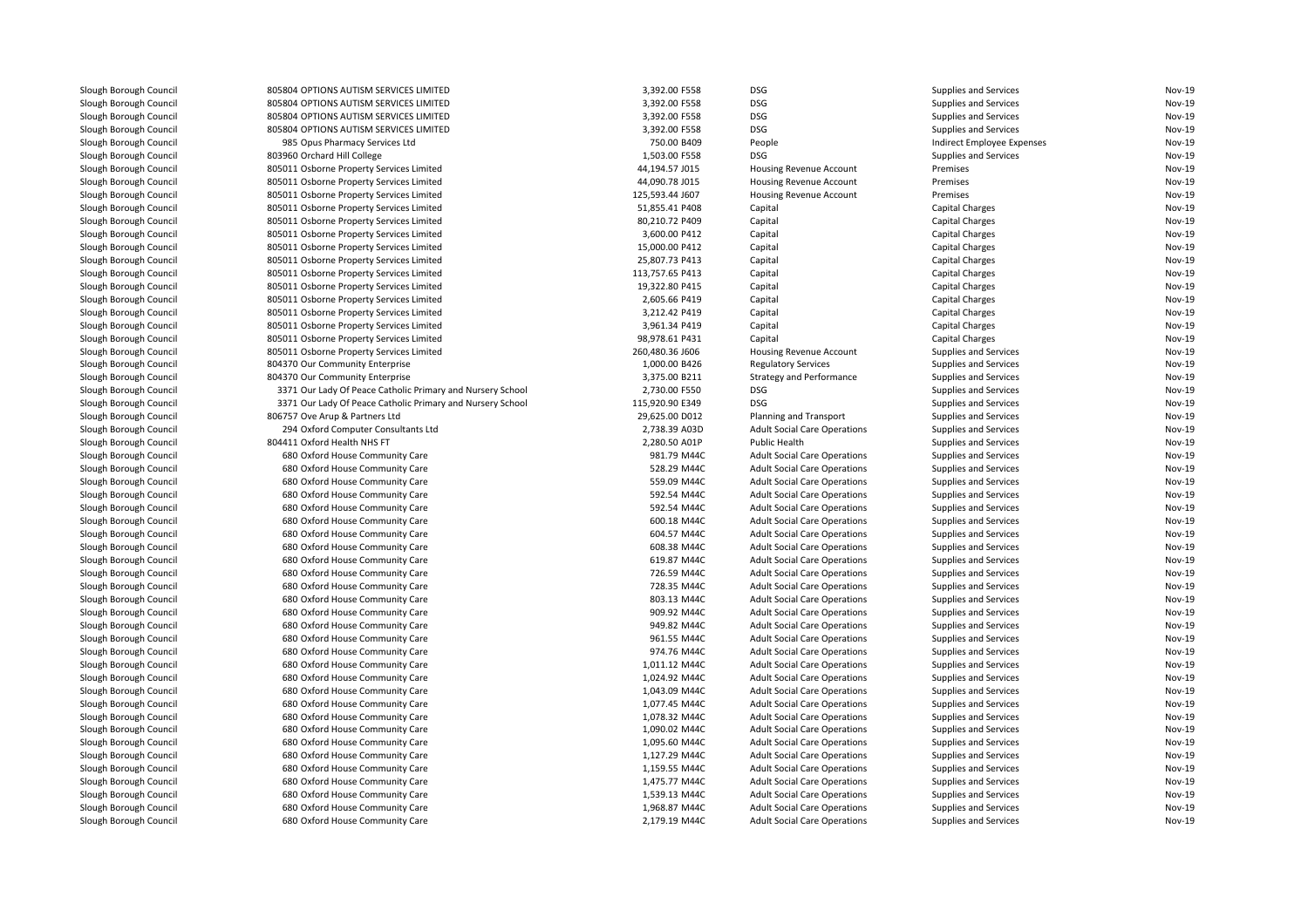| Slough Borough Council | 680 Oxford House Community Care          | 691.69 M44C     | <b>Adult Social Care Operations</b> | Supplies and Services        | Nov-19        |
|------------------------|------------------------------------------|-----------------|-------------------------------------|------------------------------|---------------|
| Slough Borough Council | 680 Oxford House Community Care          | 1,159.26 M44C   | <b>Adult Social Care Operations</b> | <b>Supplies and Services</b> | <b>Nov-19</b> |
| Slough Borough Council | 680 Oxford House Community Care          | 1,442.03 M44C   | <b>Adult Social Care Operations</b> | Supplies and Services        | Nov-19        |
| Slough Borough Council | 680 Oxford House Community Care          | 2,734.44 M44C   | <b>Adult Social Care Operations</b> | <b>Supplies and Services</b> | <b>Nov-19</b> |
| Slough Borough Council | 680 Oxford House Community Care          | 608.67 M44D     | <b>Adult Social Care Operations</b> | <b>Supplies and Services</b> | Nov-19        |
| Slough Borough Council | 680 Oxford House Community Care          | 631.25 M47D     | <b>Adult Social Care Operations</b> | <b>Supplies and Services</b> | <b>Nov-19</b> |
| Slough Borough Council | 680 Oxford House Community Care          | 640.42 M48C     | <b>Adult Social Care Operations</b> | <b>Supplies and Services</b> | Nov-19        |
| Slough Borough Council | 680 Oxford House Community Care          | 728.34 M48C     | <b>Adult Social Care Operations</b> | <b>Supplies and Services</b> | <b>Nov-19</b> |
| Slough Borough Council | 680 Oxford House Community Care          | 803.15 M48C     | <b>Adult Social Care Operations</b> | <b>Supplies and Services</b> | Nov-19        |
| Slough Borough Council | 680 Oxford House Community Care          | 1,557.60 M48C   | <b>Adult Social Care Operations</b> | Supplies and Services        | Nov-19        |
| Slough Borough Council | 680 Oxford House Community Care          | 514.51 M48C     | <b>Adult Social Care Operations</b> | <b>Supplies and Services</b> | Nov-19        |
| Slough Borough Council | 518 Oxford House Nursing Home            | 2,862.00 M15D   | <b>Adult Social Care Operations</b> | Supplies and Services        | Nov-19        |
| Slough Borough Council | 518 Oxford House Nursing Home            | 2,862.00 M18C   | <b>Adult Social Care Operations</b> | Supplies and Services        | Nov-19        |
| Slough Borough Council | 518 Oxford House Nursing Home            | 2,862.00 M18C   | <b>Adult Social Care Operations</b> | Supplies and Services        | Nov-19        |
| Slough Borough Council | 518 Oxford House Nursing Home            | 2,862.00 M18C   | <b>Adult Social Care Operations</b> | Supplies and Services        | Nov-19        |
| Slough Borough Council | 518 Oxford House Nursing Home            | 2,862.00 M18C   | <b>Adult Social Care Operations</b> | Supplies and Services        | Nov-19        |
| Slough Borough Council | 518 Oxford House Nursing Home            | 2,862.00 M18C   | <b>Adult Social Care Operations</b> | Supplies and Services        | Nov-19        |
| Slough Borough Council |                                          | 2,862.00 M18C   |                                     |                              | Nov-19        |
|                        | 518 Oxford House Nursing Home            |                 | <b>Adult Social Care Operations</b> | Supplies and Services        |               |
| Slough Borough Council | 518 Oxford House Nursing Home            | 2,862.00 M18C   | <b>Adult Social Care Operations</b> | Supplies and Services        | Nov-19        |
| Slough Borough Council | 518 Oxford House Nursing Home            | 2,862.00 M18C   | <b>Adult Social Care Operations</b> | Supplies and Services        | Nov-19        |
| Slough Borough Council | 518 Oxford House Nursing Home            | 3,000.00 M18C   | <b>Adult Social Care Operations</b> | Supplies and Services        | <b>Nov-19</b> |
| Slough Borough Council | 518 Oxford House Nursing Home            | 2,862.00 M28C   | <b>Adult Social Care Operations</b> | Supplies and Services        | Nov-19        |
| Slough Borough Council | 333 P W Secure-It Ltd                    | 2,104.80 C001   | Communities and Lesiure             | Premises                     | <b>Nov-19</b> |
| Slough Borough Council | 333 P W Secure-It Ltd                    | 717.60 D610     | <b>Environmental Services</b>       | TP-Other Authorities         | Nov-19        |
| Slough Borough Council | 3271 Partnership In Care Ltd             | 3,660.00 M27F   | <b>Adult Social Care Operations</b> | Supplies and Services        | <b>Nov-19</b> |
| Slough Borough Council | 3271 Partnership In Care Ltd             | 4,404.20 M27F   | <b>Adult Social Care Operations</b> | Supplies and Services        | Nov-19        |
| Slough Borough Council | 2509 Parvaaz Project                     | 1,155.00 M44D   | <b>Adult Social Care Operations</b> | Supplies and Services        | <b>Nov-19</b> |
| Slough Borough Council | 2509 Parvaaz Project                     | 540.00 M44E     | <b>Adult Social Care Operations</b> | Supplies and Services        | Nov-19        |
| Slough Borough Council | 2509 Parvaaz Project                     | 900.00 M44E     | <b>Adult Social Care Operations</b> | Supplies and Services        | <b>Nov-19</b> |
| Slough Borough Council | 2509 Parvaaz Project                     | 1,080.00 M44E   | <b>Adult Social Care Operations</b> | Supplies and Services        | Nov-19        |
| Slough Borough Council | 2509 Parvaaz Project                     | 1,440.00 M44E   | <b>Adult Social Care Operations</b> | Supplies and Services        | <b>Nov-19</b> |
| Slough Borough Council | 2509 Parvaaz Project                     | 2,340.00 M44E   | <b>Adult Social Care Operations</b> | Supplies and Services        | Nov-19        |
| Slough Borough Council | 2509 Parvaaz Project                     | 510.00 M44E     | <b>Adult Social Care Operations</b> | <b>Supplies and Services</b> | Nov-19        |
| Slough Borough Council | 2509 Parvaaz Project                     | 1,650.00 M44E   | <b>Adult Social Care Operations</b> | Supplies and Services        | Nov-19        |
| Slough Borough Council | 2509 Parvaaz Project                     | 1,650.00 M44E   | <b>Adult Social Care Operations</b> | Supplies and Services        | <b>Nov-19</b> |
| Slough Borough Council | 2509 Parvaaz Project                     | 576.00 M50E     | <b>Adult Social Care Operations</b> | <b>Supplies and Services</b> | Nov-19        |
| Slough Borough Council | 2509 Parvaaz Project                     | 2,944.00 M50E   | <b>Adult Social Care Operations</b> | Supplies and Services        | <b>Nov-19</b> |
| Slough Borough Council | 1468 Patrol                              | 9,426.60 D010   | Planning and Transport              | Supplies and Services        | Nov-19        |
| Slough Borough Council | 1468 Patrol                              | 4,429.50 D123   | Planning and Transport              | Supplies and Services        | <b>Nov-19</b> |
|                        |                                          |                 | DSG                                 |                              | Nov-19        |
| Slough Borough Council | 824 Penn Wood Primary and Nursery School | 4,620.00 F550   |                                     | Supplies and Services        |               |
| Slough Borough Council | 824 Penn Wood Primary and Nursery School | 366,593.18 E459 | DSG                                 | <b>Supplies and Services</b> | Nov-19        |
| Slough Borough Council | 806857 PENNA PLC                         | 15,466.00 B015  | Finance                             | <b>Agency Staff</b>          | Nov-19        |
| Slough Borough Council | 1504 Permanent Futures Limited           | 4,185.00 F410   | DSG                                 | <b>Agency Staff</b>          | Nov-19        |
| Slough Borough Council | 806519 Peter Brett Associates LLP        | 6,500.00 P095   | Capital                             | <b>Capital Charges</b>       | Nov-19        |
| Slough Borough Council | 803786 Phillipa Holliday                 | 3,100.55 C322   | Communities and Lesiure             | Supplies and Services        | Nov-19        |
| Slough Borough Council | 803498 Phoenix Software                  | 16,523.60 B017  | Finance                             | Supplies and Services        | Nov-19        |
| Slough Borough Council | 803498 Phoenix Software                  | 1,363.93 B199   | <b>Strategy and Performance</b>     | Supplies and Services        | Nov-19        |
| Slough Borough Council | 805351 Pield Heath House School          | 35,146.66 F462  | <b>DSG</b>                          | Supplies and Services        | <b>Nov-19</b> |
| Slough Borough Council | 3359 Pippins School                      | 36,079.87 E379  | DSG                                 | <b>Supplies and Services</b> | Nov-19        |
| Slough Borough Council | 904 Pitney Bowes Finance Plc             | 883.03 P193     | Capital                             | <b>Capital Charges</b>       | Nov-19        |
| Slough Borough Council | 806807 Poppy Radford                     | 528.00 C322     | Communities and Lesiure             | Supplies and Services        | Nov-19        |
| Slough Borough Council | 1045 Posturite Uk Ltd                    | 665.55 A01D     | <b>Adult Social Care Operations</b> | <b>Supplies and Services</b> | <b>Nov-19</b> |
| Slough Borough Council | 805896 PPL PRS Ltd                       | 628.37 B167     | <b>Building Management</b>          | Supplies and Services        | Nov-19        |
| Slough Borough Council | 803188 Pre Paid Financial Services Ltd   | 609.29 A01D     | <b>Adult Social Care Operations</b> | <b>Supplies and Services</b> | <b>Nov-19</b> |
| Slough Borough Council | 803188 Pre Paid Financial Services Ltd   | 610.72 A01D     | <b>Adult Social Care Operations</b> | <b>Supplies and Services</b> | Nov-19        |
| Slough Borough Council | 803188 Pre Paid Financial Services Ltd   | 602.15 A01D     | <b>Adult Social Care Operations</b> | <b>Supplies and Services</b> | Nov-19        |
| Slough Borough Council | 2537 Pre School Stars                    | 7,673.02 F909   | <b>DSG</b>                          | Supplies and Services        | Nov-19        |
|                        |                                          |                 |                                     |                              |               |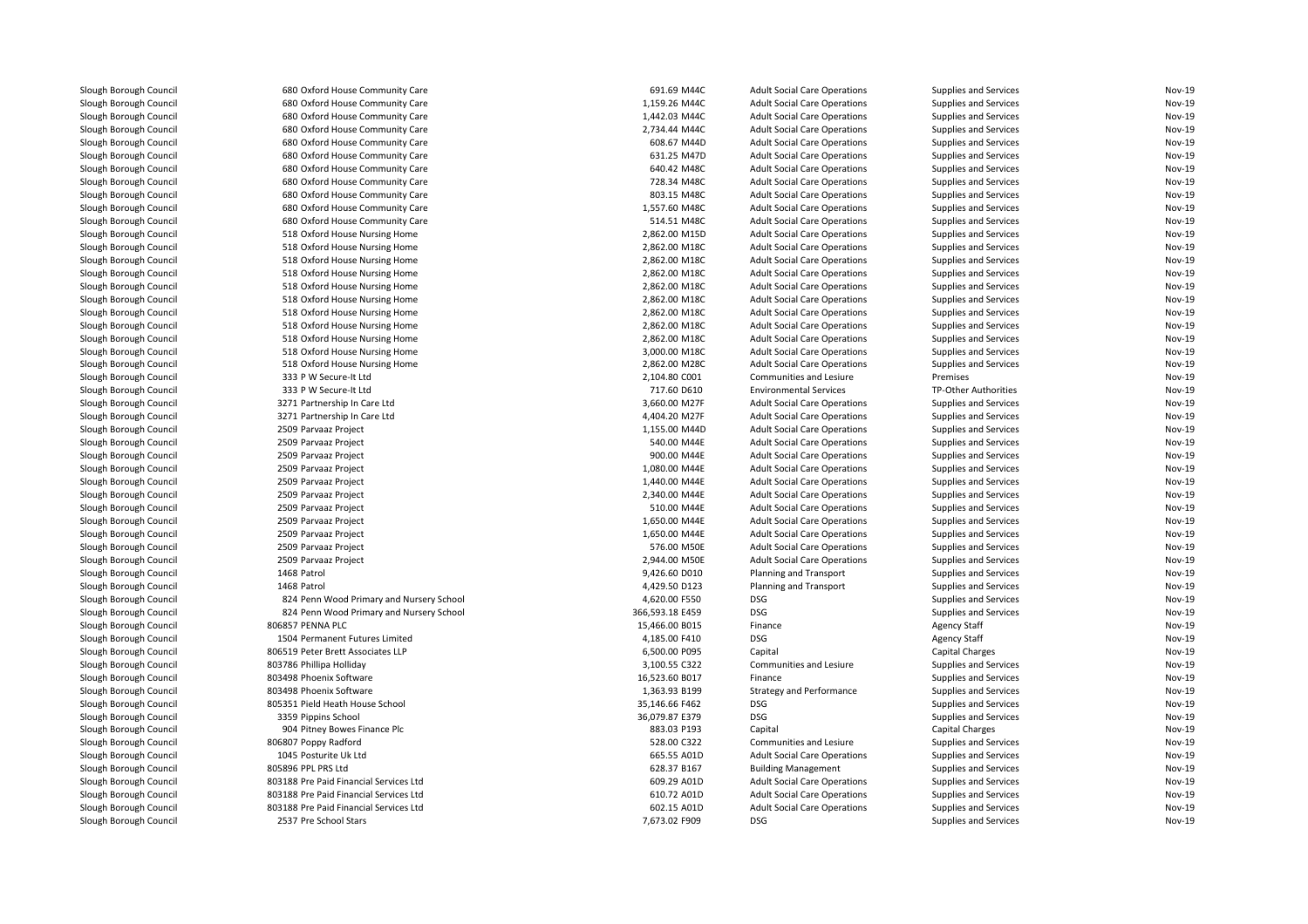| Slough Borough Council | 2537 Pre School Stars               | 1,048.13 F909              | <b>DSG</b>                             | Supplies and Services        | Nov-19                  |
|------------------------|-------------------------------------|----------------------------|----------------------------------------|------------------------------|-------------------------|
| Slough Borough Council | 803391 Premier People Solutions LTS | 780.00 B409                | People                                 | Indirect Employee Expenses   | Nov-19                  |
| Slough Borough Council | 803391 Premier People Solutions LTS | 578.00 D610                | <b>Environmental Services</b>          | Indirect Employee Expenses   | <b>Nov-19</b>           |
| Slough Borough Council | 803391 Premier People Solutions LTS | 2,434.00 D610              | <b>Environmental Services</b>          | Indirect Employee Expenses   | <b>Nov-19</b>           |
| Slough Borough Council | 803391 Premier People Solutions LTS | 2,469.00 D610              | <b>Environmental Services</b>          | Indirect Employee Expenses   | Nov-19                  |
| Slough Borough Council | 803391 Premier People Solutions LTS | 578.00 D610                | <b>Environmental Services</b>          | Indirect Employee Expenses   | <b>Nov-19</b>           |
| Slough Borough Council | 803391 Premier People Solutions LTS | 578.00 D610                | <b>Environmental Services</b>          | Indirect Employee Expenses   | <b>Nov-19</b>           |
| Slough Borough Council | 803391 Premier People Solutions LTS | 578.00 D610                | <b>Environmental Services</b>          | Indirect Employee Expenses   | Nov-19                  |
| Slough Borough Council | 803391 Premier People Solutions LTS | 1,008.00 D610              | <b>Environmental Services</b>          | Indirect Employee Expenses   | Nov-19                  |
| Slough Borough Council | 2693 Pressbeau Ltd                  | 4,200.00 M17C              | <b>Adult Social Care Operations</b>    | Supplies and Services        | Nov-19                  |
| Slough Borough Council | 803790 Primula Care Limited         | 2,571.43 M25C              | <b>Adult Social Care Operations</b>    | Supplies and Services        | Nov-19                  |
| Slough Borough Council | 805398 PRIORITEYES LTD              | 6,360.00 A05C              | <b>Adult Social Care Commissioning</b> | Supplies and Services        | <b>Nov-19</b>           |
| Slough Borough Council | 805398 PRIORITEYES LTD              | 8,580.00 A05C              | <b>Adult Social Care Commissioning</b> | Supplies and Services        | Nov-19                  |
| Slough Borough Council | 849 Priory Primary School           | 545,172.43 E389            | <b>DSG</b>                             | Supplies and Services        | Nov-19                  |
| Slough Borough Council | 806931 Proclus Mediation Limited    | 2,500.00 B096              | Governance                             | Supplies and Services        | Nov-19                  |
| Slough Borough Council | 806931 Proclus Mediation Limited    | 3,161.25 B096              | Governance                             | Supplies and Services        | <b>Nov-19</b>           |
| Slough Borough Council | 805949 Promedica24 UK Limited       | 3,321.43 M44D              | <b>Adult Social Care Operations</b>    | Supplies and Services        | <b>Nov-19</b>           |
| Slough Borough Council | 805949 Promedica24 UK Limited       | 3,432.14 M44D              | <b>Adult Social Care Operations</b>    | Supplies and Services        | Nov-19                  |
| Slough Borough Council | 805949 Promedica24 UK Limited       | 3,432.14 M44D              | <b>Adult Social Care Operations</b>    | Supplies and Services        | <b>Nov-19</b>           |
| Slough Borough Council | 805949 Promedica24 UK Limited       | 3,764.29 M48C              | <b>Adult Social Care Operations</b>    | Supplies and Services        | <b>Nov-19</b>           |
| Slough Borough Council | 1138 Qed Slough Ltd                 | 4,332.48 F868              | Children, Learning and Skills          | Supplies and Services        | Nov-19                  |
| Slough Borough Council | 1138 Qed Slough Ltd                 | 567,056.64 F868            | Children, Learning and Skills          | Supplies and Services        | <b>Nov-19</b>           |
| Slough Borough Council | 805746 Qfree (Bristol) UK Ltd       | 976.16 D500                | Planning and Transport                 | Supplies and Services        | Nov-19                  |
|                        | 805746 Qfree (Bristol) UK Ltd       |                            |                                        |                              |                         |
| Slough Borough Council |                                     | 976.16 D500<br>976.17 D500 | Planning and Transport                 | Supplies and Services        | Nov-19<br><b>Nov-19</b> |
| Slough Borough Council | 805746 Qfree (Bristol) UK Ltd       |                            | Planning and Transport                 | Supplies and Services        |                         |
| Slough Borough Council | 805746 Qfree (Bristol) UK Ltd       | 976.17 D500                | <b>Planning and Transport</b>          | Supplies and Services        | Nov-19                  |
| Slough Borough Council | 2376 Quality Care Homes Uk Ltd      | 7,180.00 M26E              | <b>Adult Social Care Operations</b>    | Supplies and Services        | Nov-19                  |
| Slough Borough Council | 2376 Quality Care Homes Uk Ltd      | 7,180.00 M26E              | <b>Adult Social Care Operations</b>    | <b>Supplies and Services</b> | <b>Nov-19</b>           |
| Slough Borough Council | 2376 Quality Care Homes Uk Ltd      | 7,180.00 M26E              | <b>Adult Social Care Operations</b>    | Supplies and Services        | Nov-19                  |
| Slough Borough Council | 2376 Quality Care Homes Uk Ltd      | 7,200.00 M26E              | <b>Adult Social Care Operations</b>    | Supplies and Services        | <b>Nov-19</b>           |
| Slough Borough Council | 2376 Quality Care Homes Uk Ltd      | 7,200.00 M26E              | <b>Adult Social Care Operations</b>    | Supplies and Services        | Nov-19                  |
| Slough Borough Council | 3006 Quench.Me.Uk Limited           | 1,310.40 B064              | <b>Building Management</b>             | Supplies and Services        | <b>Nov-19</b>           |
| Slough Borough Council | 1942 Quickson (South & West) Ltd    | 156,564.39 P180            | Capital                                | <b>Capital Charges</b>       | <b>Nov-19</b>           |
| Slough Borough Council | 1872 R&D Contractors                | 5,000.00 P006              | Capital                                | Capital Charges              | Nov-19                  |
| Slough Borough Council | 1872 R&D Contractors                | 4,815.00 P006              | Capital                                | Capital Charges              | Nov-19                  |
| Slough Borough Council | 2685 R.E.A.C.H                      | 4,757.52 M26E              | <b>Adult Social Care Operations</b>    | Supplies and Services        | Nov-19                  |
| Slough Borough Council | 2685 R.E.A.C.H                      | 4,959.40 M26E              | <b>Adult Social Care Operations</b>    | Supplies and Services        | <b>Nov-19</b>           |
| Slough Borough Council | 2685 R.E.A.C.H                      | 6,400.00 M26E              | <b>Adult Social Care Operations</b>    | Supplies and Services        | Nov-19                  |
| Slough Borough Council | 2685 R.E.A.C.H                      | 6,471.44 M26E              | <b>Adult Social Care Operations</b>    | Supplies and Services        | Nov-19                  |
| Slough Borough Council | 2685 R.E.A.C.H                      | 7,056.00 M26E              | <b>Adult Social Care Operations</b>    | Supplies and Services        | <b>Nov-19</b>           |
| Slough Borough Council | 2685 R.E.A.C.H                      | -521.80 M26E               | <b>Adult Social Care Operations</b>    | <b>External Receipts</b>     | <b>Nov-19</b>           |
| Slough Borough Council | 1305 Rackspace Limited              | 3,050.56 B342              | Digital and Strategic IT               | Supplies and Services        | <b>Nov-19</b>           |
| Slough Borough Council | 690 Reading Borough Council         | 21,000.00 B349             | People                                 | Salaries and Wages           | <b>Nov-19</b>           |
| Slough Borough Council | 806615 Realtime Management Ltd      | 1,512.00 B408              | People                                 | <b>Supplies and Services</b> | <b>Nov-19</b>           |
| Slough Borough Council | 806484 Redacted                     | 5,456.00 H205              | <b>Strategic Housing Services</b>      | Supplies and Services        | Nov-19                  |
| Slough Borough Council | 804359 Redacted                     | 571.86 F123                | Children, Learning and Skills          | Supplies and Services        | <b>Nov-19</b>           |
| Slough Borough Council | 805267 Redacted                     | 1,646.62 F909              | <b>DSG</b>                             | Supplies and Services        | Nov-19                  |
| Slough Borough Council | 803864 Redacted                     | 688.64 F909                | <b>DSG</b>                             | Supplies and Services        | <b>Nov-19</b>           |
| Slough Borough Council | 806541 Redacted                     | 8,335.89 F909              | <b>DSG</b>                             | Supplies and Services        | <b>Nov-19</b>           |
| Slough Borough Council | 803807 Redacted                     | 978.76 F909                | <b>DSG</b>                             | Supplies and Services        | Nov-19                  |
| Slough Borough Council | 804763 Redacted                     | 720.43 F909                | <b>DSG</b>                             | <b>Supplies and Services</b> | Nov-19                  |
| Slough Borough Council | 805307 Redacted                     | 1,152.86 F909              | <b>DSG</b>                             | Supplies and Services        | Nov-19                  |
| Slough Borough Council | 3834 Redacted                       | 853.65 F909                | <b>DSG</b>                             | Supplies and Services        | <b>Nov-19</b>           |
| Slough Borough Council | 806671 Redacted                     | 576.43 F909                | DSG                                    | Supplies and Services        | Nov-19                  |
| Slough Borough Council | 803825 Redacted                     | 1,321.03 F909              | <b>DSG</b>                             | Supplies and Services        | Nov-19                  |
| Slough Borough Council | 804932 Redacted                     | 537.54 F909                | <b>DSG</b>                             | Supplies and Services        | <b>Nov-19</b>           |
| Slough Borough Council | 804707 Redacted                     | 511.10 F909                | <b>DSG</b>                             | Supplies and Services        | Nov-19                  |
|                        |                                     |                            |                                        |                              |                         |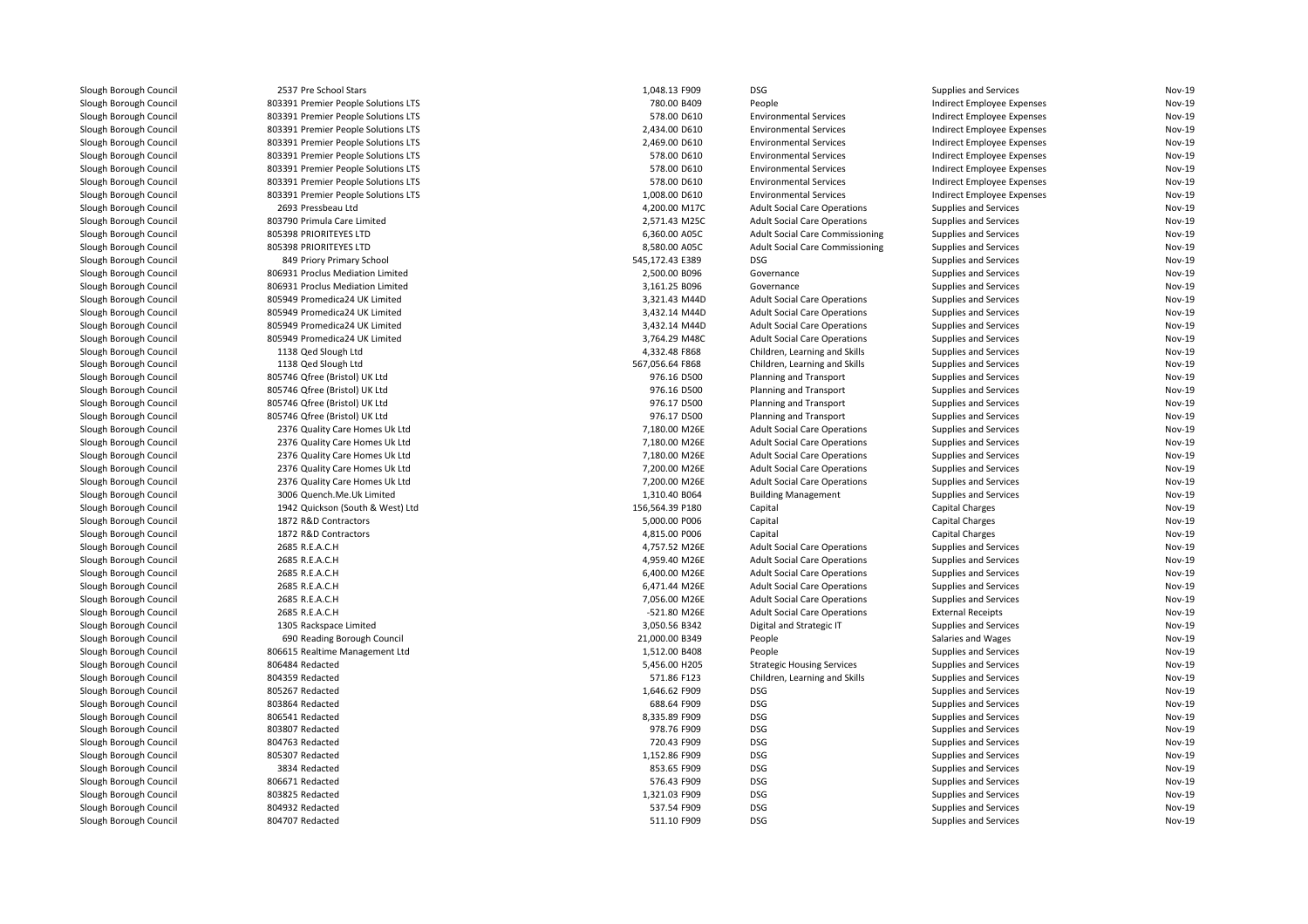| Slough Borough Council                           | 805779 Redacted                                                              | 628.88 F909                     | DSG          |
|--------------------------------------------------|------------------------------------------------------------------------------|---------------------------------|--------------|
| Slough Borough Council                           | 3251 Redacted                                                                | 925.55 F909                     | DSG          |
| Slough Borough Council                           | 803853 Redacted                                                              | 975.06 F909                     | DSG          |
| Slough Borough Council                           | 803884 Redacted                                                              | 684.49 F909                     | DSG          |
| Slough Borough Council                           | 806721 Redacted                                                              | 800.54 F909                     | DSG          |
| Slough Borough Council                           | 803842 Redacted                                                              | 714.93 F909                     | DSG          |
| Slough Borough Council                           | 805301 Redacted                                                              | 564.90 F909                     | DSG          |
| Slough Borough Council                           | 805301 Redacted                                                              | 699.30 F909                     | DSG          |
| Slough Borough Council                           | 805806 Redacted                                                              | 948.23 F909                     | DSG          |
| Slough Borough Council                           | 805317 Redacted                                                              | 864.64 F909                     | DSG          |
| Slough Borough Council                           | 806854 Reed Specialist Recruitment                                           | 743.97 B033                     | Peo          |
| Slough Borough Council                           | 806854 Reed Specialist Recruitment                                           | 757.50 B033                     | Peo          |
| Slough Borough Council                           | 806854 Reed Specialist Recruitment                                           | 757.50 B033                     | Peo          |
| Slough Borough Council                           | 2229 Reliance High-Tech Limited (T/A Reliance Project)                       | 639.36 H231                     | Stra         |
| Slough Borough Council                           | 2229 Reliance High-Tech Limited (T/A Reliance Project)                       | 649.35 H231                     | Stra         |
| Slough Borough Council                           | 806612 Rentokil Initial K Ltd T/A Initial Washroom Hygiene                   | 1,964.74 B068                   | Buil         |
| Slough Borough Council                           | 806612 Rentokil Initial K Ltd T/A Initial Washroom Hygiene                   | 2,003.74 B068                   | Buil         |
| Slough Borough Council                           | 3486 Response Organisation                                                   | 3,067.40 M42F                   | Adu          |
| Slough Borough Council                           | 3486 Response Organisation                                                   | 2,453.92 M42F                   | Adu          |
| Slough Borough Council                           | 3486 Response Organisation                                                   | 1,818.60 M42F                   | Adu          |
| Slough Borough Council                           | 805653 Revive & Thrive Ltd                                                   | 3,900.66 B415                   | Stra         |
| Slough Borough Council                           | 1893 Ricardo-Aea Limited                                                     | 1,052.00 D224                   | Plar         |
| Slough Borough Council                           | 1893 Ricardo-Aea Limited                                                     | 1,200.00 D224                   | Plar         |
|                                                  | 687 Rics                                                                     |                                 |              |
| Slough Borough Council                           | 687 Rics                                                                     | 564.00 B081<br>539.00 D218      | Reg<br>Plar  |
| Slough Borough Council                           | 975 Rifco Arts                                                               | 2,448.00 C010                   | Con          |
| Slough Borough Council                           |                                                                              |                                 |              |
| Slough Borough Council                           | 805202 Rigby Taylor Ltd                                                      | 1,744.00 D750                   | Envi         |
| Slough Borough Council                           | 803665 Riskmonitor Ltd                                                       | 14,606.90 J006                  | Hou          |
| Slough Borough Council                           | 805200 RJ Morgan Fencing Ltd                                                 | 3,915.00 D880                   | Plar         |
| Slough Borough Council                           | 1553 Robyn Baker                                                             | 675.00 C322                     | Con          |
| Slough Borough Council                           | 692 Ross Stonecraft Ltd                                                      | 917.00 D320                     | Reg          |
| Slough Borough Council                           | 805580 Rouge Media                                                           | 3,900.00 A07M                   | Adu          |
| Slough Borough Council                           | 1220 Royal Borough Of Windsor & Mhead                                        | 8,415.00 D012                   | Plar         |
| Slough Borough Council                           | 696 Royal Borough Of Windsor And Maidenhead                                  | 2,375.00 F210                   | Con          |
| Slough Borough Council                           | 356 Royal Mail Group Ltd                                                     | 609.11 B246                     | Gov          |
| Slough Borough Council                           | 2168 RSM Risk Assurance Services LLP                                         | 21,299.00 B132                  | Fina         |
| Slough Borough Council                           | 2168 RSM Risk Assurance Services LLP                                         | 1.797.65 B132                   | Fina         |
| Slough Borough Council                           | 2168 RSM Risk Assurance Services LLP                                         | 24,975.00 B132                  | Fina         |
| Slough Borough Council                           | 2168 RSM Risk Assurance Services LLP                                         | 4,837.65 B132                   | Fina         |
| Slough Borough Council                           | 2168 RSM Risk Assurance Services LLP                                         | 23,104.00 B132                  | Fina         |
| Slough Borough Council                           | 2168 RSM Risk Assurance Services LLP                                         | 3,300.00 B018                   | Fina         |
| Slough Borough Council                           | 806091 Runnymede Borough Council                                             | 10,858.75 D012                  | Plar         |
| Slough Borough Council                           | 842 Ryvers Primary School                                                    | 27,108.33 E399                  | DSG          |
| Slough Borough Council                           | 806398 Saba Park UK Services Limited                                         | 12,385.01 D010                  | Plar         |
| Slough Borough Council                           | 806398 Saba Park UK Services Limited                                         | 20,264.12 D010                  | Plar         |
| Slough Borough Council                           | 806398 Saba Park UK Services Limited                                         | 12,760.08 D122                  | Plar         |
| Slough Borough Council                           | 806398 Saba Park UK Services Limited                                         | 12,760.08 D122                  | Plar         |
| Slough Borough Council                           | 806398 Saba Park UK Services Limited                                         | 885.70 D123                     | Plar         |
| Slough Borough Council                           | 806398 Saba Park UK Services Limited                                         | 2,336.58 D123                   | Plar         |
| Slough Borough Council                           | 806398 Saba Park UK Services Limited                                         | 1,160.10 D123                   | Plar         |
| Slough Borough Council                           | 806398 Saba Park UK Services Limited                                         | 2,411.82 D123                   | Plar         |
|                                                  | 806398 Saba Park UK Services Limited                                         | 96,933.62 D123                  | Plar         |
| Slough Borough Council                           |                                                                              |                                 | Plar         |
|                                                  | 806398 Saba Park UK Services Limited                                         |                                 |              |
| Slough Borough Council                           |                                                                              | 105,813.52 D123                 |              |
| Slough Borough Council                           | 806398 Saba Park UK Services Limited                                         | 10,770.40 D122                  | Plar         |
| Slough Borough Council<br>Slough Borough Council | 806398 Saba Park UK Services Limited<br>806398 Saba Park UK Services Limited | 11,757.06 D122<br>1,544.97 D123 | Plar<br>Plar |

| Slough Borough Council | 805779 Redacted                                            | 628.88 F909                    | <b>DSG</b>                                       | Supplies and Services                          | Nov-19 |
|------------------------|------------------------------------------------------------|--------------------------------|--------------------------------------------------|------------------------------------------------|--------|
| Slough Borough Council | 3251 Redacted                                              | 925.55 F909                    | <b>DSG</b>                                       | Supplies and Services                          | Nov-19 |
| Slough Borough Council | 803853 Redacted                                            | 975.06 F909                    | <b>DSG</b>                                       | Supplies and Services                          | Nov-19 |
| Slough Borough Council | 803884 Redacted                                            | 684.49 F909                    | <b>DSG</b>                                       | Supplies and Services                          | Nov-19 |
| Slough Borough Council | 806721 Redacted                                            | 800.54 F909                    | <b>DSG</b>                                       | Supplies and Services                          | Nov-19 |
| Slough Borough Council | 803842 Redacted                                            | 714.93 F909                    | <b>DSG</b>                                       | Supplies and Services                          | Nov-19 |
| Slough Borough Council | 805301 Redacted                                            | 564.90 F909                    | <b>DSG</b>                                       | Supplies and Services                          | Nov-19 |
| Slough Borough Council | 805301 Redacted                                            | 699.30 F909                    | <b>DSG</b>                                       | Supplies and Services                          | Nov-19 |
| Slough Borough Council | 805806 Redacted                                            | 948.23 F909                    | <b>DSG</b>                                       | Supplies and Services                          | Nov-19 |
| Slough Borough Council | 805317 Redacted                                            | 864.64 F909                    | <b>DSG</b>                                       | Supplies and Services                          | Nov-19 |
| Slough Borough Council | 806854 Reed Specialist Recruitment                         | 743.97 B033                    | People                                           | Salaries and Wages                             | Nov-19 |
| Slough Borough Council | 806854 Reed Specialist Recruitment                         | 757.50 B033                    | People                                           | Salaries and Wages                             | Nov-19 |
| Slough Borough Council | 806854 Reed Specialist Recruitment                         | 757.50 B033                    | People                                           | Salaries and Wages                             | Nov-19 |
| Slough Borough Council | 2229 Reliance High-Tech Limited (T/A Reliance Project)     | 639.36 H231                    | <b>Strategic Housing Services</b>                | Supplies and Services                          | Nov-19 |
| Slough Borough Council | 2229 Reliance High-Tech Limited (T/A Reliance Project)     | 649.35 H231                    | <b>Strategic Housing Services</b>                | Supplies and Services                          | Nov-19 |
| Slough Borough Council | 806612 Rentokil Initial K Ltd T/A Initial Washroom Hygiene | 1,964.74 B068                  | <b>Building Management</b>                       | Supplies and Services                          | Nov-19 |
| Slough Borough Council | 806612 Rentokil Initial K Ltd T/A Initial Washroom Hygiene | 2,003.74 B068                  | <b>Building Management</b>                       | Supplies and Services                          | Nov-19 |
| Slough Borough Council | 3486 Response Organisation                                 | 3,067.40 M42F                  | <b>Adult Social Care Operations</b>              | Supplies and Services                          | Nov-19 |
| Slough Borough Council | 3486 Response Organisation                                 | 2,453.92 M42F                  | <b>Adult Social Care Operations</b>              | <b>Supplies and Services</b>                   | Nov-19 |
| Slough Borough Council | 3486 Response Organisation                                 | 1,818.60 M42F                  | <b>Adult Social Care Operations</b>              | Supplies and Services                          | Nov-19 |
| Slough Borough Council | 805653 Revive & Thrive Ltd                                 | 3,900.66 B415                  | <b>Strategy and Performance</b>                  | Supplies and Services                          | Nov-19 |
| Slough Borough Council | 1893 Ricardo-Aea Limited                                   |                                |                                                  |                                                | Nov-19 |
|                        | 1893 Ricardo-Aea Limited                                   | 1,052.00 D224<br>1,200.00 D224 | Planning and Transport<br>Planning and Transport | Supplies and Services<br>Supplies and Services | Nov-19 |
| Slough Borough Council |                                                            |                                |                                                  |                                                |        |
| Slough Borough Council | 687 Rics                                                   | 564.00 B081                    | Regeneration                                     | Salaries and Wages-Employees Expenses          | Nov-19 |
| Slough Borough Council | 687 Rics                                                   | 539.00 D218                    | Planning and Transport                           | Salaries and Wages-Employees Expenses          | Nov-19 |
| Slough Borough Council | 975 Rifco Arts                                             | 2,448.00 C010                  | Communities and Lesiure                          | Supplies and Services                          | Nov-19 |
| Slough Borough Council | 805202 Rigby Taylor Ltd                                    | 1,744.00 D750                  | <b>Environmental Services</b>                    | Supplies and Services                          | Nov-19 |
| Slough Borough Council | 803665 Riskmonitor Ltd                                     | 14,606.90 J006                 | Housing Revenue Account                          | Supplies and Services                          | Nov-19 |
| Slough Borough Council | 805200 RJ Morgan Fencing Ltd                               | 3,915.00 D880                  | Planning and Transport                           | Supplies and Services                          | Nov-19 |
| Slough Borough Council | 1553 Robyn Baker                                           | 675.00 C322                    | Communities and Lesiure                          | Supplies and Services                          | Nov-19 |
| Slough Borough Council | 692 Ross Stonecraft Ltd                                    | 917.00 D320                    | <b>Regulatory Services</b>                       | Supplies and Services                          | Nov-19 |
| Slough Borough Council | 805580 Rouge Media                                         | 3,900.00 A07M                  | <b>Adult Social Care Operations</b>              | Supplies and Services                          | Nov-19 |
| Slough Borough Council | 1220 Royal Borough Of Windsor & Mhead                      | 8,415.00 D012                  | Planning and Transport                           | Supplies and Services                          | Nov-19 |
| Slough Borough Council | 696 Royal Borough Of Windsor And Maidenhead                | 2,375.00 F210                  | Communities and Lesiure                          | Premises                                       | Nov-19 |
| Slough Borough Council | 356 Royal Mail Group Ltd                                   | 609.11 B246                    | Governance                                       | Supplies and Services                          | Nov-19 |
| Slough Borough Council | 2168 RSM Risk Assurance Services LLP                       | 21,299.00 B132                 | Finance                                          | Supplies and Services                          | Nov-19 |
| Slough Borough Council | 2168 RSM Risk Assurance Services LLP                       | 1,797.65 B132                  | Finance                                          | Supplies and Services                          | Nov-19 |
| Slough Borough Council | 2168 RSM Risk Assurance Services LLP                       | 24,975.00 B132                 | Finance                                          | Supplies and Services                          | Nov-19 |
| Slough Borough Council | 2168 RSM Risk Assurance Services LLP                       | 4,837.65 B132                  | Finance                                          | Supplies and Services                          | Nov-19 |
| Slough Borough Council | 2168 RSM Risk Assurance Services LLP                       | 23,104.00 B132                 | Finance                                          | Supplies and Services                          | Nov-19 |
| Slough Borough Council | 2168 RSM Risk Assurance Services LLP                       | 3,300.00 B018                  | Finance                                          | Supplies and Services                          | Nov-19 |
| Slough Borough Council | 806091 Runnymede Borough Council                           | 10,858.75 D012                 | Planning and Transport                           | Supplies and Services                          | Nov-19 |
| Slough Borough Council | 842 Ryvers Primary School                                  | 27,108.33 E399                 | <b>DSG</b>                                       | Supplies and Services                          | Nov-19 |
| Slough Borough Council | 806398 Saba Park UK Services Limited                       | 12,385.01 D010                 | <b>Planning and Transport</b>                    | Supplies and Services                          | Nov-19 |
| Slough Borough Council | 806398 Saba Park UK Services Limited                       | 20,264.12 D010                 | Planning and Transport                           | Supplies and Services                          | Nov-19 |
| Slough Borough Council | 806398 Saba Park UK Services Limited                       | 12,760.08 D122                 | Planning and Transport                           | Premises                                       | Nov-19 |
| Slough Borough Council | 806398 Saba Park UK Services Limited                       | 12,760.08 D122                 | Planning and Transport                           | Premises                                       | Nov-19 |
| Slough Borough Council | 806398 Saba Park UK Services Limited                       | 885.70 D123                    | Planning and Transport                           | Supplies and Services                          | Nov-19 |
| Slough Borough Council | 806398 Saba Park UK Services Limited                       | 2,336.58 D123                  | Planning and Transport                           | Supplies and Services                          | Nov-19 |
| Slough Borough Council | 806398 Saba Park UK Services Limited                       | 1,160.10 D123                  | Planning and Transport                           | Supplies and Services                          | Nov-19 |
| Slough Borough Council | 806398 Saba Park UK Services Limited                       | 2,411.82 D123                  | Planning and Transport                           | Supplies and Services                          | Nov-19 |
| Slough Borough Council | 806398 Saba Park UK Services Limited                       | 96,933.62 D123                 | <b>Planning and Transport</b>                    | Supplies and Services                          | Nov-19 |
| Slough Borough Council | 806398 Saba Park UK Services Limited                       | 105,813.52 D123                | Planning and Transport                           | Supplies and Services                          | Nov-19 |
| Slough Borough Council | 806398 Saba Park UK Services Limited                       | 10.770.40 D122                 | Planning and Transport                           | Supplies and Services                          | Nov-19 |
| Slough Borough Council | 806398 Saba Park UK Services Limited                       | 11,757.06 D122                 | Planning and Transport                           | Supplies and Services                          | Nov-19 |
| Slough Borough Council | 806398 Saba Park UK Services Limited                       | 1,544.97 D123                  | Planning and Transport                           | Supplies and Services                          | Nov-19 |
| Slough Borough Council | 806398 Saba Park UK Services Limited                       | 1,544.97 D123                  | Planning and Transport                           | Supplies and Services                          | Nov-19 |
|                        |                                                            |                                |                                                  |                                                |        |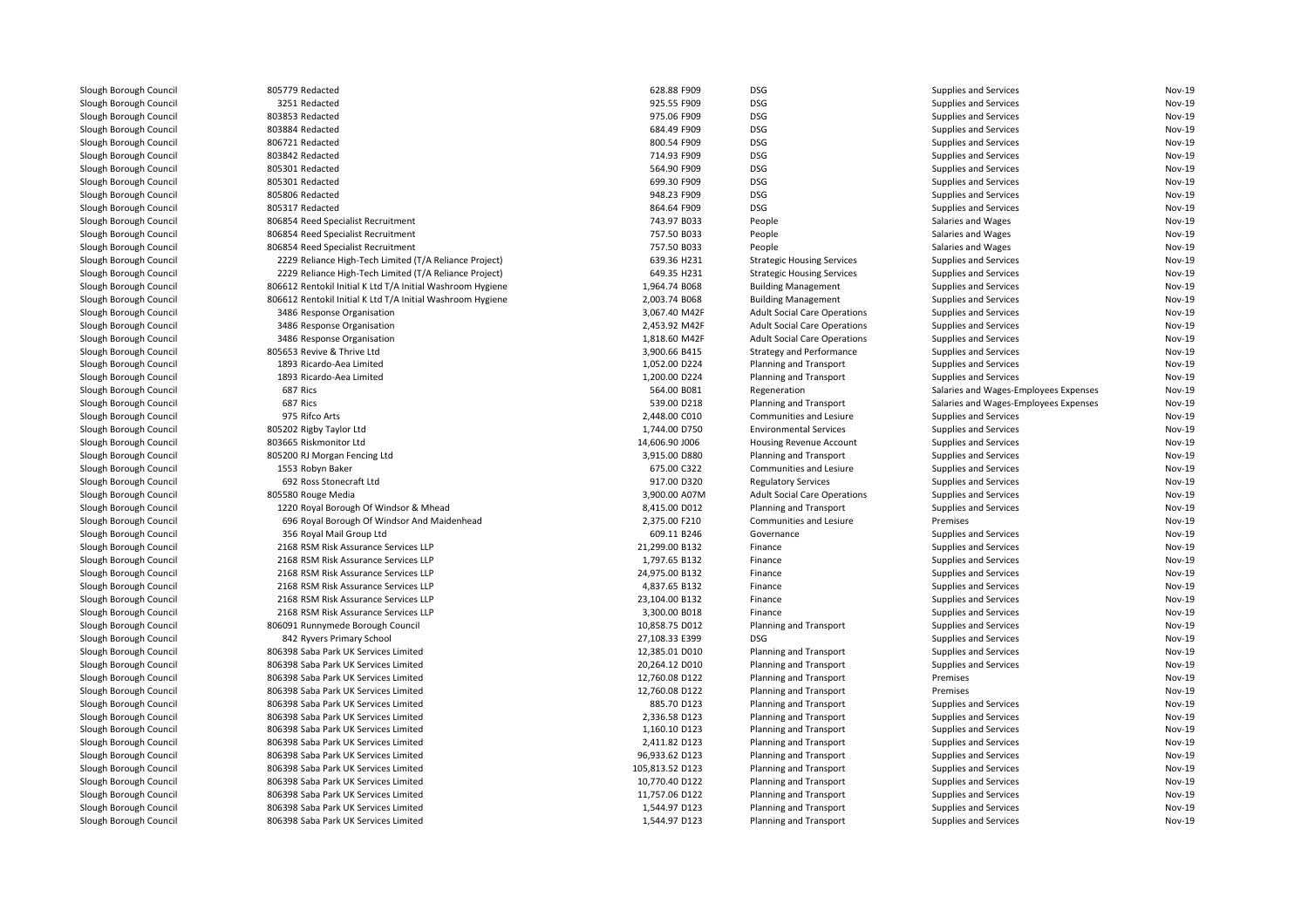| Slough Borough Council | 3729 Sainsburys Business Direct                    | 1,950.00 D305  | <b>Customer and Communications</b>  | Supplies and Services        | Nov-19        |
|------------------------|----------------------------------------------------|----------------|-------------------------------------|------------------------------|---------------|
| Slough Borough Council | 3729 Sainsburys Business Direct                    | 1,950.00 D305  | <b>Customer and Communications</b>  | <b>Supplies and Services</b> | Nov-19        |
| Slough Borough Council | 3729 Sainsburys Business Direct                    | 1,950.00 D305  | <b>Customer and Communications</b>  | <b>Supplies and Services</b> | Nov-19        |
| Slough Borough Council | 3729 Sainsburys Business Direct                    | 1,950.00 D305  | <b>Customer and Communications</b>  | <b>Supplies and Services</b> | Nov-19        |
| Slough Borough Council | 805875 Salutem LD Bidco IV Limited T/A Ambito Care | 3,502.50 M25D  | <b>Adult Social Care Operations</b> | <b>Supplies and Services</b> | Nov-19        |
| Slough Borough Council | 805875 Salutem LD Bidco IV Limited T/A Ambito Care | 3,502.50 M25D  | <b>Adult Social Care Operations</b> | <b>Supplies and Services</b> | Nov-19        |
| Slough Borough Council | 805875 Salutem LD Bidco IV Limited T/A Ambito Care | 3,619.25 M25D  | <b>Adult Social Care Operations</b> | <b>Supplies and Services</b> | Nov-19        |
| Slough Borough Council | 805114 Sandberg LLP                                | 900.00 P193    | Capital                             | Capital Charges              | Nov-19        |
| Slough Borough Council | 804350 Sandra's Childcare                          | 948.49 F909    | <b>DSG</b>                          | Supplies and Services        | Nov-19        |
| Slough Borough Council | 925 Sara Wood                                      | 925.00 D320    | <b>Regulatory Services</b>          | Supplies and Services        | Nov-19        |
| Slough Borough Council | 925 Sara Wood                                      | 925.00 D320    | <b>Regulatory Services</b>          | Supplies and Services        | Nov-19        |
| Slough Borough Council | 925 Sara Wood                                      | 700.00 D320    | <b>Regulatory Services</b>          | <b>Supplies and Services</b> | Nov-19        |
| Slough Borough Council | 925 Sara Wood                                      | 675.00 D320    | <b>Regulatory Services</b>          | Supplies and Services        | Nov-19        |
| Slough Borough Council | 1580 Savills (UK) Ltd                              | 2,530.00 J150  | <b>Housing Revenue Account</b>      | Supplies and Services        | Nov-19        |
| Slough Borough Council | 1580 Savills (UK) Ltd                              | 4,830.00 J150  | <b>Housing Revenue Account</b>      | <b>Supplies and Services</b> | Nov-19        |
| Slough Borough Council | 1580 Savills (UK) Ltd                              | 7,380.00 P208  | Capital                             | <b>Capital Charges</b>       | Nov-19        |
| Slough Borough Council | 1580 Savills (UK) Ltd                              | 1,950.00 P405  | Capital                             | <b>Capital Charges</b>       | Nov-19        |
| Slough Borough Council | 1580 Savills (UK) Ltd                              | 2,450.00 P432  | Capital                             | Capital Charges              | Nov-19        |
|                        |                                                    |                |                                     |                              | Nov-19        |
| Slough Borough Council | 1580 Savills (UK) Ltd                              | 6,662.50 P432  | Capital                             | <b>Capital Charges</b>       |               |
| Slough Borough Council | 1580 Savills (UK) Ltd                              | 6,150.00 P432  | Capital                             | <b>Capital Charges</b>       | Nov-19        |
| Slough Borough Council | 1580 Savills (UK) Ltd                              | 3,587.50 P432  | Capital                             | Capital Charges              | Nov-19        |
| Slough Borough Council | 1580 Savills (UK) Ltd                              | 25,625.00 P432 | Capital                             | <b>Capital Charges</b>       | Nov-19        |
| Slough Borough Council | 1580 Savills (UK) Ltd                              | 62,069.00 P432 | Capital                             | Capital Charges              | <b>Nov-19</b> |
| Slough Borough Council | 1580 Savills (UK) Ltd                              | 3,587.50 P432  | Capital                             | <b>Capital Charges</b>       | Nov-19        |
| Slough Borough Council | 1580 Savills (UK) Ltd                              | 3,587.50 P432  | Capital                             | <b>Capital Charges</b>       | Nov-19        |
| Slough Borough Council | 1580 Savills (UK) Ltd                              | 3,587.50 P432  | Capital                             | Capital Charges              | Nov-19        |
| Slough Borough Council | 1580 Savills (UK) Ltd                              | 3,587.50 P432  | Capital                             | <b>Capital Charges</b>       | Nov-19        |
| Slough Borough Council | 1580 Savills (UK) Ltd                              | 3,587.50 P432  | Capital                             | Capital Charges              | Nov-19        |
| Slough Borough Council | 1580 Savills (UK) Ltd                              | 3,587.50 P432  | Capital                             | <b>Capital Charges</b>       | Nov-19        |
| Slough Borough Council | 1580 Savills (UK) Ltd                              | 3,587.50 P432  | Capital                             | Capital Charges              | Nov-19        |
| Slough Borough Council | 1580 Savills (UK) Ltd                              | 3,587.50 P432  | Capital                             | Capital Charges              | Nov-19        |
| Slough Borough Council | 1580 Savills (UK) Ltd                              | 3,587.50 P432  | Capital                             | <b>Capital Charges</b>       | Nov-19        |
| Slough Borough Council | 1580 Savills (UK) Ltd                              | 3,587.50 P432  | Capital                             | Capital Charges              | Nov-19        |
| Slough Borough Council | 1580 Savills (UK) Ltd                              | 3,587.50 P432  | Capital                             | <b>Capital Charges</b>       | Nov-19        |
| Slough Borough Council | 1580 Savills (UK) Ltd                              | 3,587.50 P432  | Capital                             | <b>Capital Charges</b>       | Nov-19        |
| Slough Borough Council | 1580 Savills (UK) Ltd                              | 10,455.00 P432 | Capital                             | Capital Charges              | Nov-19        |
| Slough Borough Council | 1580 Savills (UK) Ltd                              | 3,587.50 P432  | Capital                             | <b>Capital Charges</b>       | Nov-19        |
| Slough Borough Council | 1580 Savills (UK) Ltd                              | 3,587.50 P432  | Capital                             | <b>Capital Charges</b>       | Nov-19        |
| Slough Borough Council | 1580 Savills (UK) Ltd                              | 1,500.00 P432  | Capital                             | <b>Capital Charges</b>       | Nov-19        |
| Slough Borough Council | 1580 Savills (UK) Ltd                              | 1,529.40 P432  | Capital                             | <b>Capital Charges</b>       | Nov-19        |
| Slough Borough Council | 1580 Savills (UK) Ltd                              | 42,900.00 J606 | <b>Housing Revenue Account</b>      | Supplies and Services        | Nov-19        |
| Slough Borough Council | 1580 Savills (UK) Ltd                              | 10,250.00 P432 | Capital                             | <b>Capital Charges</b>       | Nov-19        |
| Slough Borough Council | 1022 Sdk Environmental Ltd                         | 5,745.33 H253  | Neighbourhood Services              | Supplies and Services        | Nov-19        |
| Slough Borough Council | 3169 Seeability                                    | 8,210.13 M26E  | <b>Adult Social Care Operations</b> | Supplies and Services        | Nov-19        |
| Slough Borough Council | 803999 Sequence Care Group                         | 585.00 M26E    | <b>Adult Social Care Operations</b> | <b>Supplies and Services</b> | Nov-19        |
| Slough Borough Council | 803999 Sequence Care Group                         | 604.50 M26E    | <b>Adult Social Care Operations</b> | <b>Supplies and Services</b> | Nov-19        |
| Slough Borough Council | 803999 Sequence Care Group                         | 11,402.74 M26E | <b>Adult Social Care Operations</b> | Supplies and Services        | Nov-19        |
| Slough Borough Council | 803999 Sequence Care Group                         | 11,782.83 M26E | <b>Adult Social Care Operations</b> | Supplies and Services        | Nov-19        |
| Slough Borough Council | 803999 Sequence Care Group                         | -604.50 M26E   | <b>Adult Social Care Operations</b> | <b>External Receipts</b>     | Nov-19        |
| Slough Borough Council | 803999 Sequence Care Group                         | -585.00 M26E   | <b>Adult Social Care Operations</b> | <b>External Receipts</b>     | Nov-19        |
| Slough Borough Council | 1853 Shamita Ray                                   | 588.00 C322    | Communities and Lesiure             | Supplies and Services        | Nov-19        |
| Slough Borough Council | 2003 Sharpe Pritchard Llp                          | 7,638.00 D105  | Planning and Transport              | Supplies and Services        | Nov-19        |
|                        | 701 Shaw & Sons Ltd                                | 1,140.25 B240  | Governance                          |                              | Nov-19        |
| Slough Borough Council |                                                    |                |                                     | Supplies and Services        |               |
| Slough Borough Council | 804905 SHB Hire Limited                            | 588.80 D610    | <b>Environmental Services</b>       | Supplies and Services        | Nov-19        |
| Slough Borough Council | 804905 SHB Hire Limited                            | 4,097.90 D620  | <b>Environmental Services</b>       | <b>Supplies and Services</b> | Nov-19        |
| Slough Borough Council | 804905 SHB Hire Limited                            | 752.97 D620    | <b>Environmental Services</b>       | Supplies and Services        | Nov-19        |
| Slough Borough Council | 804905 SHB Hire Limited                            | 785.45 D620    | <b>Environmental Services</b>       | Supplies and Services        | Nov-19        |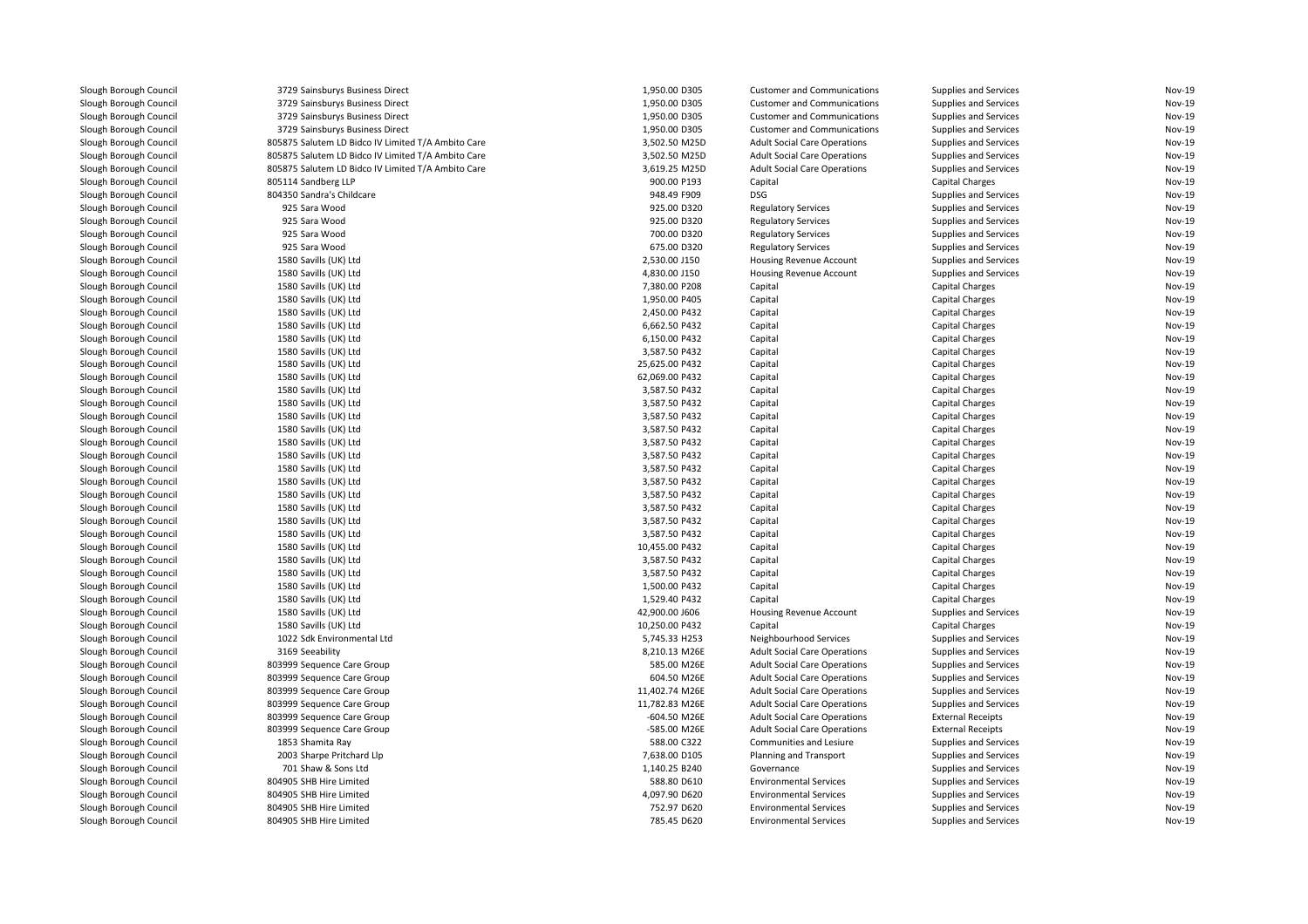| Slough Borough Council | 804905 SHB Hire Limited                                                                           | 2,567.24 D750                    | <b>Environmental Services</b>       | Supplies and Services        | Nov-19        |
|------------------------|---------------------------------------------------------------------------------------------------|----------------------------------|-------------------------------------|------------------------------|---------------|
| Slough Borough Council | 804905 SHB Hire Limited                                                                           | 1,040.75 D880                    | Planning and Transport              | <b>Supplies and Services</b> | <b>Nov-19</b> |
| Slough Borough Council | 804905 SHB Hire Limited                                                                           | 839.47 D880                      | Planning and Transport              | <b>Supplies and Services</b> | <b>Nov-19</b> |
| Slough Borough Council | 804905 SHB Hire Limited                                                                           | 667.33 D750                      | <b>Environmental Services</b>       | Transport                    | <b>Nov-19</b> |
| Slough Borough Council | 804905 SHB Hire Limited                                                                           | 667.33 D750                      | <b>Environmental Services</b>       | Transport                    | Nov-19        |
| Slough Borough Council | 804905 SHB Hire Limited                                                                           | 667.33 D750                      | <b>Environmental Services</b>       | Transport                    | Nov-19        |
| Slough Borough Council | 804905 SHB Hire Limited                                                                           | 600.00 D750                      | <b>Environmental Services</b>       | Transport                    | <b>Nov-19</b> |
| Slough Borough Council | 804905 SHB Hire Limited                                                                           | 30,884.78 D910                   | <b>Environmental Services</b>       | Transport                    | Nov-19        |
| Slough Borough Council | 806851 Shelter Legal Services                                                                     | 5,630.87 J019                    | Housing Revenue Account             | Supplies and Services        | Nov-19        |
| Slough Borough Council | 805203 Shorts Agricultural Services Ltd                                                           | 8,982.40 D342                    | <b>Environmental Services</b>       | <b>Supplies and Services</b> | Nov-19        |
| Slough Borough Council | 805203 Shorts Agricultural Services Ltd                                                           | 9,674.35 D342                    | <b>Environmental Services</b>       | <b>Supplies and Services</b> | Nov-19        |
| Slough Borough Council | 806751 Shropshire Council                                                                         | 7,416.66 F552                    | <b>DSG</b>                          | <b>Supplies and Services</b> | <b>Nov-19</b> |
| Slough Borough Council | 805807 Siemens Mobility Limited                                                                   | 89,677.06 P149                   | Capital                             | Capital Charges              | Nov-19        |
| Slough Borough Council | 805807 Siemens Mobility Limited                                                                   | 4,263.81 D500                    | Planning and Transport              | <b>Supplies and Services</b> | Nov-19        |
| Slough Borough Council | 805303 Sign Health                                                                                | 3,461.10 M27C                    | <b>Adult Social Care Operations</b> | <b>Supplies and Services</b> | Nov-19        |
| Slough Borough Council | 3333 Slk Services                                                                                 | 8,835.00 F123                    | Children, Learning and Skills       | <b>Supplies and Services</b> | <b>Nov-19</b> |
| Slough Borough Council | 1459 Slough And Eton C E School                                                                   | 46,144.20 E769                   | <b>DSG</b>                          | Supplies and Services        | Nov-19        |
| Slough Borough Council | 803795 Slough Centre Nursery School                                                               | 4,620.00 F550                    | <b>DSG</b>                          | Supplies and Services        | Nov-19        |
|                        |                                                                                                   |                                  |                                     |                              | <b>Nov-19</b> |
| Slough Borough Council | 2466 Slough Childrens Services Trust Limited                                                      | 2,205,525.89 M99C<br>531.42 M44E | Children, Learning and Skills       | <b>Supplies and Services</b> | Nov-19        |
| Slough Borough Council | 276 Slough Community Transport & Shopmobility                                                     |                                  | <b>Adult Social Care Operations</b> | Supplies and Services        |               |
| Slough Borough Council | 276 Slough Community Transport & Shopmobility                                                     | 21,622.00 F123                   | Children, Learning and Skills       | Supplies and Services        | Nov-19        |
| Slough Borough Council | 276 Slough Community Transport & Shopmobility                                                     | 2,185.00 M50A                    | Planning and Transport              | Transport                    | Nov-19        |
| Slough Borough Council | 1913 Slough Crossroads Caring For Carers                                                          | 576.66 M44D                      | <b>Adult Social Care Operations</b> | <b>Supplies and Services</b> | Nov-19        |
| Slough Borough Council | 1913 Slough Crossroads Caring For Carers                                                          | 521.07 M44D                      | <b>Adult Social Care Operations</b> | Supplies and Services        | Nov-19        |
| Slough Borough Council | 1913 Slough Crossroads Caring For Carers                                                          | 576.18 M44E                      | <b>Adult Social Care Operations</b> | <b>Supplies and Services</b> | <b>Nov-19</b> |
| Slough Borough Council | 1913 Slough Crossroads Caring For Carers                                                          | 576.18 M44E                      | <b>Adult Social Care Operations</b> | <b>Supplies and Services</b> | Nov-19        |
| Slough Borough Council | 1913 Slough Crossroads Caring For Carers                                                          | 576.18 M44E                      | <b>Adult Social Care Operations</b> | <b>Supplies and Services</b> | Nov-19        |
| Slough Borough Council | 1913 Slough Crossroads Caring For Carers                                                          | 837.72 M44E                      | <b>Adult Social Care Operations</b> | <b>Supplies and Services</b> | <b>Nov-19</b> |
| Slough Borough Council | 1913 Slough Crossroads Caring For Carers                                                          | 1,288.80 M44E                    | <b>Adult Social Care Operations</b> | <b>Supplies and Services</b> | Nov-19        |
| Slough Borough Council | 1913 Slough Crossroads Caring For Carers                                                          | 1,546.56 M44E                    | <b>Adult Social Care Operations</b> | Supplies and Services        | Nov-19        |
| Slough Borough Council | 1913 Slough Crossroads Caring For Carers                                                          | 1,608.80 M44E                    | <b>Adult Social Care Operations</b> | <b>Supplies and Services</b> | Nov-19        |
| Slough Borough Council | 1913 Slough Crossroads Caring For Carers                                                          | 836.62 M44F                      | <b>Adult Social Care Operations</b> | Supplies and Services        | Nov-19        |
| Slough Borough Council | 1913 Slough Crossroads Caring For Carers                                                          | 856.21 M44F                      | <b>Adult Social Care Operations</b> | <b>Supplies and Services</b> | Nov-19        |
| Slough Borough Council | 3503 Slough Day Nursery                                                                           | 7,263.22 F909                    | <b>DSG</b>                          | Supplies and Services        | Nov-19        |
| Slough Borough Council | 806746 Slough Mencap                                                                              | 2,640.00 A04F                    | <b>Adult Social Care Operations</b> | Premises                     | Nov-19        |
| Slough Borough Council | 804380 Slough Refugee Council                                                                     | 3,371.79 B211                    | <b>Strategy and Performance</b>     | <b>Supplies and Services</b> | Nov-19        |
| Slough Borough Council | 804380 Slough Refugee Council                                                                     | 4,517.08 B211                    | <b>Strategy and Performance</b>     | Supplies and Services        | Nov-19        |
| Slough Borough Council | 803792 Slough Town Football Club                                                                  | 656.00 B228                      | Governance                          | <b>Supplies and Services</b> | Nov-19        |
| Slough Borough Council | 806733 Smart Move (Estate Agents UK) LTD                                                          | 1,525.00 A03A                    | <b>Adult Social Care Operations</b> | <b>Supplies and Services</b> | Nov-19        |
| Slough Borough Council | 806733 Smart Move (Estate Agents UK) LTD                                                          | 1,525.00 A03A                    | <b>Adult Social Care Operations</b> | <b>Supplies and Services</b> | <b>Nov-19</b> |
| Slough Borough Council | 806241 Smith Health Consultancy                                                                   | 3,000.00 A01P                    | Public Health                       | <b>Supplies and Services</b> | <b>Nov-19</b> |
| Slough Borough Council | 114 Solutions 4 Health Ltd                                                                        | 11,000.00 A01P                   | Public Health                       | <b>Supplies and Services</b> | Nov-19        |
| Slough Borough Council | 114 Solutions 4 Health Ltd                                                                        | 7,500.00 A01P                    | Public Health                       | <b>Supplies and Services</b> | Nov-19        |
| Slough Borough Council | 114 Solutions 4 Health Ltd                                                                        | 226,216.31 A01P                  | <b>Public Health</b>                | <b>Supplies and Services</b> | <b>Nov-19</b> |
| Slough Borough Council | 805742 Southern Tyre Recycling Ltd                                                                | 534.75 D342                      | <b>Environmental Services</b>       | <b>Supplies and Services</b> | Nov-19        |
| Slough Borough Council | 806089 Spelthorne Borough Council                                                                 | 5,185.00 D012                    | Planning and Transport              | Supplies and Services        | Nov-19        |
| Slough Borough Council | 804649 Sport and Fitness Evolution                                                                | 600.00 C322                      | Communities and Lesiure             | <b>Supplies and Services</b> | Nov-19        |
| Slough Borough Council | 804781 Sports and Leisure Management Ltd                                                          | 2,291.63 C322                    | Communities and Lesiure             | <b>Supplies and Services</b> | Nov-19        |
| Slough Borough Council | 804781 Sports and Leisure Management Ltd                                                          | 4,553.55 C025                    | Communities and Lesiure             | <b>Supplies and Services</b> | <b>Nov-19</b> |
| Slough Borough Council | 2019 Ssr General & Management Ltd                                                                 | -500.00 F640                     | Children, Learning and Skills       | <b>Agency Staff</b>          | Nov-19        |
| Slough Borough Council | 2019 Ssr General & Management Ltd                                                                 | 500.00 F640                      | Children, Learning and Skills       | <b>Agency Staff</b>          | Nov-19        |
| Slough Borough Council | 2019 Ssr General & Management Ltd                                                                 | 500.00 F640                      | Children, Learning and Skills       | <b>Agency Staff</b>          | Nov-19        |
| Slough Borough Council | 2019 Ssr General & Management Ltd                                                                 | 500.00 F640                      | Children, Learning and Skills       | <b>Agency Staff</b>          | Nov-19        |
| Slough Borough Council | 2019 Ssr General & Management Ltd                                                                 | 500.00 F640                      | Children, Learning and Skills       | <b>Agency Staff</b>          | Nov-19        |
| Slough Borough Council | 2019 Ssr General & Management Ltd                                                                 | 1,000.00 F640                    | Children, Learning and Skills       | <b>Agency Staff</b>          | Nov-19        |
|                        |                                                                                                   | 9.908.33 E409                    | <b>DSG</b>                          |                              | <b>Nov-19</b> |
| Slough Borough Council | 803165 St Anthony's Catholic Primary School & Nursery<br>3383 St Bernards Catholic Grammar School | 489,195.62 E559                  | <b>DSG</b>                          | <b>Supplies and Services</b> | Nov-19        |
| Slough Borough Council |                                                                                                   |                                  |                                     | Supplies and Services        |               |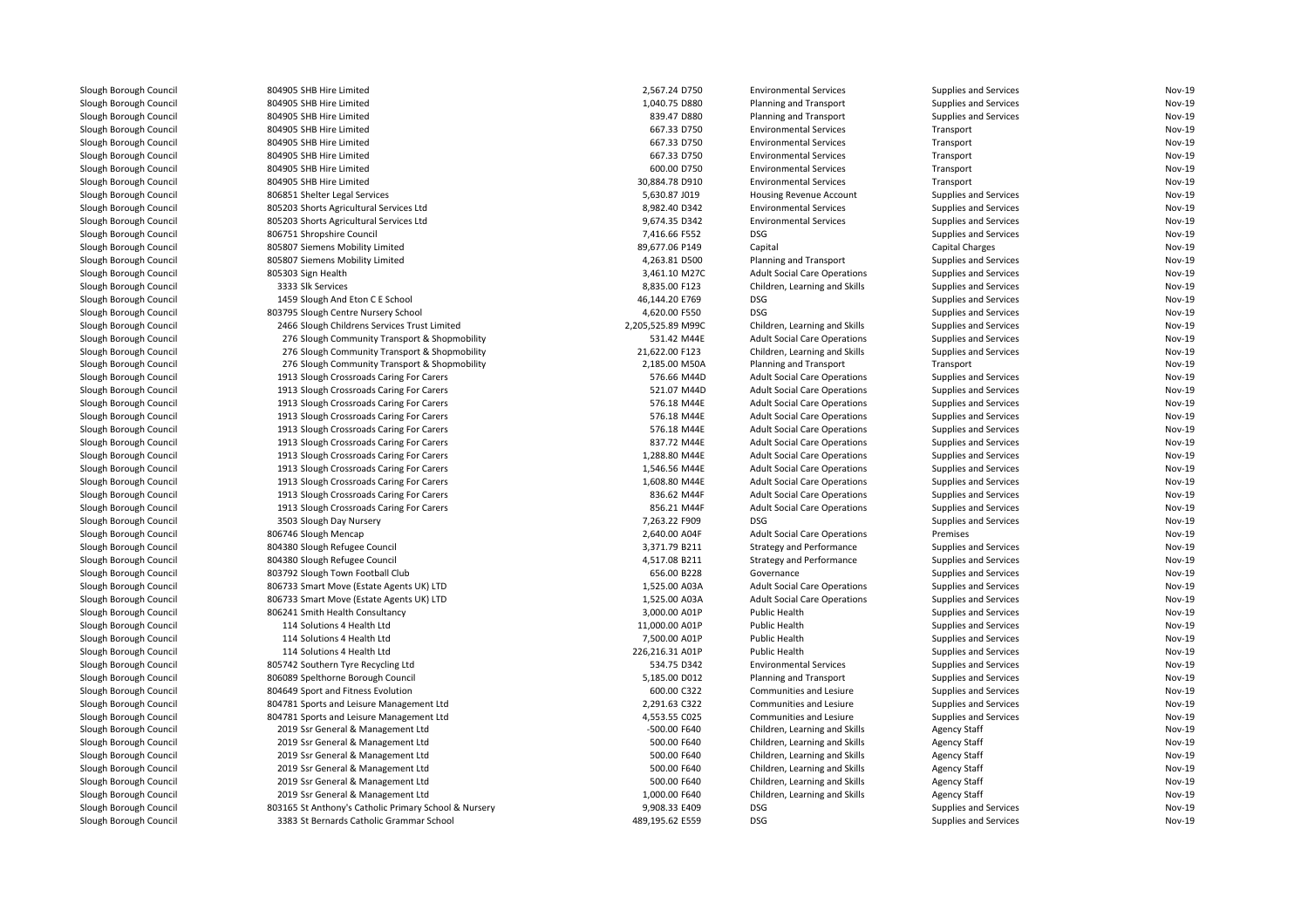| Slough Borough Council                           | 2918 St Bernard'S Rc Preparatory School    | 14,694.13 F909 | <b>DSG</b>                          | Supplies and Services                           | Nov-19        |
|--------------------------------------------------|--------------------------------------------|----------------|-------------------------------------|-------------------------------------------------|---------------|
| Slough Borough Council                           | 3547 St Ethelberts School                  | 16,417.98 E419 | <b>DSG</b>                          | Supplies and Services                           | <b>Nov-19</b> |
| Slough Borough Council                           | 1378 St Josephs Catholic High School       | 12,500.00 E569 | <b>DSG</b>                          | Supplies and Services                           | <b>Nov-19</b> |
| Slough Borough Council                           | 1445 Stallcombe House                      | 11,844.00 M26E | <b>Adult Social Care Operations</b> | Supplies and Services                           | <b>Nov-19</b> |
| Slough Borough Council                           | 1445 Stallcombe House                      | 5,922.00 M26E  | <b>Adult Social Care Operations</b> | Supplies and Services                           | <b>Nov-19</b> |
| Slough Borough Council                           | 468 Stannah Lift Services Ltd              | 1,155.00 P006  | Capital                             | <b>Capital Charges</b>                          | <b>Nov-19</b> |
| Slough Borough Council                           | 468 Stannah Lift Services Ltd              | 875.00 P006    | Capital                             | <b>Capital Charges</b>                          | <b>Nov-19</b> |
| Slough Borough Council                           | 804910 Stennetts Limited                   | 5,070.00 D630  | <b>Environmental Services</b>       | Supplies and Services                           | Nov-19        |
| Slough Borough Council                           | 804910 Stennetts Limited                   | 1,000.00 D750  | <b>Environmental Services</b>       | Supplies and Services                           | <b>Nov-19</b> |
| Slough Borough Council                           | 804910 Stennetts Limited                   | 1,365.00 D880  | Planning and Transport              | Supplies and Services                           | <b>Nov-19</b> |
| Slough Borough Council                           | 806947 Stephanie dCH Yoga                  | 900.00 A07M    | <b>Adult Social Care Operations</b> | Supplies and Services                           | <b>Nov-19</b> |
| Slough Borough Council                           | 1330 Storm Technologies Ltd                | 1,210.42 B017  | Finance                             | Supplies and Services                           | <b>Nov-19</b> |
| Slough Borough Council                           | 1330 Storm Technologies Ltd                | 3,064.50 B017  | Finance                             | Supplies and Services                           | Nov-19        |
| Slough Borough Council                           | 1330 Storm Technologies Ltd                | 900.00 B017    | Finance                             | Supplies and Services                           | <b>Nov-19</b> |
| Slough Borough Council                           | 1330 Storm Technologies Ltd                | 6,900.18 B017  | Finance                             | Supplies and Services                           | <b>Nov-19</b> |
| Slough Borough Council                           | 1330 Storm Technologies Ltd                | 1,253.52 B342  | Digital and Strategic IT            | Supplies and Services                           | <b>Nov-19</b> |
| Slough Borough Council                           | 1330 Storm Technologies Ltd                | 1,160.36 P193  | Capital                             | <b>Capital Charges</b>                          | Nov-19        |
| Slough Borough Council                           | 805181 Street Furnishings Ltd              | 503.00 D880    | Planning and Transport              | Supplies and Services                           | <b>Nov-19</b> |
| Slough Borough Council                           | 805181 Street Furnishings Ltd              | 2,434.50 D880  | Planning and Transport              | <b>Supplies and Services</b>                    | <b>Nov-19</b> |
|                                                  | 805181 Street Furnishings Ltd              | 837.50 D880    | Planning and Transport              |                                                 | <b>Nov-19</b> |
| Slough Borough Council<br>Slough Borough Council | 806084 Structural Engineering Services LTD | 650.00 P418    | Capital                             | Supplies and Services<br><b>Capital Charges</b> | <b>Nov-19</b> |
|                                                  |                                            | 2.979.80 M17C  |                                     |                                                 | <b>Nov-19</b> |
| Slough Borough Council                           | 2688 Sunnyside Nursing Home                |                | <b>Adult Social Care Operations</b> | Supplies and Services                           | <b>Nov-19</b> |
| Slough Borough Council                           | 293 Surecare Slough                        | 1,335.28 M44C  | <b>Adult Social Care Operations</b> | Supplies and Services                           |               |
| Slough Borough Council                           | 293 Surecare Slough                        | 1,022.33 M44C  | <b>Adult Social Care Operations</b> | Supplies and Services                           | <b>Nov-19</b> |
| Slough Borough Council                           | 293 Surecare Slough                        | 508.74 M44C    | <b>Adult Social Care Operations</b> | Supplies and Services                           | <b>Nov-19</b> |
| Slough Borough Council                           | 293 Surecare Slough                        | 508.74 M44C    | <b>Adult Social Care Operations</b> | Supplies and Services                           | <b>Nov-19</b> |
| Slough Borough Council                           | 293 Surecare Slough                        | 527.32 M44C    | <b>Adult Social Care Operations</b> | Supplies and Services                           | <b>Nov-19</b> |
| Slough Borough Council                           | 293 Surecare Slough                        | 544.98 M44C    | <b>Adult Social Care Operations</b> | Supplies and Services                           | <b>Nov-19</b> |
| Slough Borough Council                           | 293 Surecare Slough                        | 634.62 M44C    | <b>Adult Social Care Operations</b> | Supplies and Services                           | <b>Nov-19</b> |
| Slough Borough Council                           | 293 Surecare Slough                        | 636.30 M44C    | <b>Adult Social Care Operations</b> | Supplies and Services                           | <b>Nov-19</b> |
| Slough Borough Council                           | 293 Surecare Slough                        | 754.47 M44C    | <b>Adult Social Care Operations</b> | Supplies and Services                           | <b>Nov-19</b> |
| Slough Borough Council                           | 293 Surecare Slough                        | 761.75 M44C    | <b>Adult Social Care Operations</b> | Supplies and Services                           | <b>Nov-19</b> |
| Slough Borough Council                           | 293 Surecare Slough                        | 763.66 M44C    | <b>Adult Social Care Operations</b> | Supplies and Services                           | <b>Nov-19</b> |
| Slough Borough Council                           | 293 Surecare Slough                        | 772.19 M44C    | <b>Adult Social Care Operations</b> | Supplies and Services                           | <b>Nov-19</b> |
| Slough Borough Council                           | 293 Surecare Slough                        | 780.05 M44C    | <b>Adult Social Care Operations</b> | Supplies and Services                           | <b>Nov-19</b> |
| Slough Borough Council                           | 293 Surecare Slough                        | 971.41 M44C    | <b>Adult Social Care Operations</b> | Supplies and Services                           | <b>Nov-19</b> |
| Slough Borough Council                           | 293 Surecare Slough                        | 1,002.02 M44C  | <b>Adult Social Care Operations</b> | Supplies and Services                           | <b>Nov-19</b> |
| Slough Borough Council                           | 293 Surecare Slough                        | 1,015.36 M44C  | <b>Adult Social Care Operations</b> | Supplies and Services                           | <b>Nov-19</b> |
| Slough Borough Council                           | 293 Surecare Slough                        | 1,018.08 M44C  | <b>Adult Social Care Operations</b> | Supplies and Services                           | <b>Nov-19</b> |
| Slough Borough Council                           | 293 Surecare Slough                        | 1,022.63 M44C  | <b>Adult Social Care Operations</b> | Supplies and Services                           | <b>Nov-19</b> |
| Slough Borough Council                           | 293 Surecare Slough                        | 1,051.72 M44C  | <b>Adult Social Care Operations</b> | Supplies and Services                           | <b>Nov-19</b> |
| Slough Borough Council                           | 293 Surecare Slough                        | 1,144.55 M44C  | <b>Adult Social Care Operations</b> | Supplies and Services                           | <b>Nov-19</b> |
| Slough Borough Council                           | 293 Surecare Slough                        | 1,145.34 M44C  | <b>Adult Social Care Operations</b> | Supplies and Services                           | <b>Nov-19</b> |
| Slough Borough Council                           | 293 Surecare Slough                        | 1,199.88 M44C  | <b>Adult Social Care Operations</b> | Supplies and Services                           | <b>Nov-19</b> |
| Slough Borough Council                           | 293 Surecare Slough                        | 1,292.58 M44C  | <b>Adult Social Care Operations</b> | Supplies and Services                           | <b>Nov-19</b> |
| Slough Borough Council                           | 293 Surecare Slough                        | 1,732.91 M44C  | <b>Adult Social Care Operations</b> | Supplies and Services                           | <b>Nov-19</b> |
| Slough Borough Council                           | 293 Surecare Slough                        | 1,781.32 M44C  | <b>Adult Social Care Operations</b> | Supplies and Services                           | <b>Nov-19</b> |
| Slough Borough Council                           | 293 Surecare Slough                        | 2,285.74 M44C  | <b>Adult Social Care Operations</b> | Supplies and Services                           | <b>Nov-19</b> |
| Slough Borough Council                           | 293 Surecare Slough                        | 2,287.92 M44C  | <b>Adult Social Care Operations</b> | Supplies and Services                           | <b>Nov-19</b> |
| Slough Borough Council                           | 293 Surecare Slough                        | 2,290.60 M44C  | <b>Adult Social Care Operations</b> | Supplies and Services                           | <b>Nov-19</b> |
| Slough Borough Council                           | 293 Surecare Slough                        | 2,290.68 M44C  | <b>Adult Social Care Operations</b> | Supplies and Services                           | <b>Nov-19</b> |
| Slough Borough Council                           | 293 Surecare Slough                        | 2,318.20 M44C  | <b>Adult Social Care Operations</b> | Supplies and Services                           | <b>Nov-19</b> |
| Slough Borough Council                           | 293 Surecare Slough                        | 2,361.56 M44C  | <b>Adult Social Care Operations</b> | Supplies and Services                           | <b>Nov-19</b> |
| Slough Borough Council                           | 293 Surecare Slough                        | 2,531.22 M44C  | <b>Adult Social Care Operations</b> | Supplies and Services                           | <b>Nov-19</b> |
| Slough Borough Council                           | 293 Surecare Slough                        | 2,787.83 M44C  | <b>Adult Social Care Operations</b> | Supplies and Services                           | <b>Nov-19</b> |
| Slough Borough Council                           | 293 Surecare Slough                        | 3,236.00 M44C  | <b>Adult Social Care Operations</b> | Supplies and Services                           | <b>Nov-19</b> |
| Slough Borough Council                           | 293 Surecare Slough                        | 824.16 M44C    | <b>Adult Social Care Operations</b> | Supplies and Services                           | Nov-19        |
|                                                  |                                            |                |                                     |                                                 |               |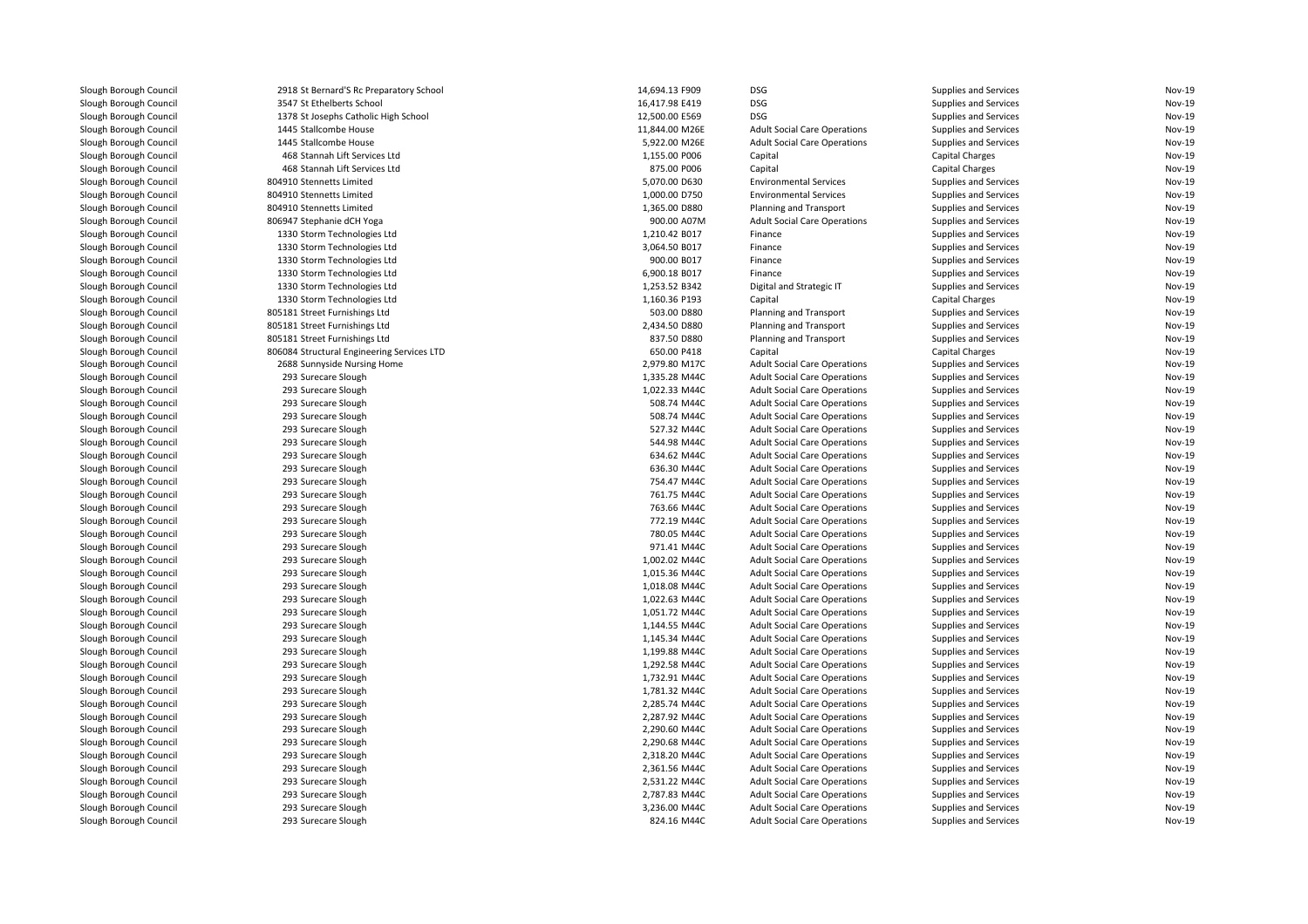| Slough Borough Council                           | 293 Surecare Slough                                    | 854.71 M44C                    | <b>Adult Social Care Operations</b> | Supplies and Services      | Nov-19 |
|--------------------------------------------------|--------------------------------------------------------|--------------------------------|-------------------------------------|----------------------------|--------|
| Slough Borough Council                           | 293 Surecare Slough                                    | 1,195.49 M44C                  | <b>Adult Social Care Operations</b> | Supplies and Services      | Nov-19 |
| Slough Borough Council                           | 293 Surecare Slough                                    | 1,841.28 M44C                  | <b>Adult Social Care Operations</b> | Supplies and Services      | Nov-19 |
| Slough Borough Council                           | 293 Surecare Slough                                    | 815.07 M44C                    | <b>Adult Social Care Operations</b> | Supplies and Services      | Nov-19 |
| Slough Borough Council                           | 293 Surecare Slough                                    | 1,148.21 M44C                  | <b>Adult Social Care Operations</b> | Supplies and Services      | Nov-19 |
| Slough Borough Council                           | 293 Surecare Slough                                    | 1,347.02 M44C                  | <b>Adult Social Care Operations</b> | Supplies and Services      | Nov-19 |
| Slough Borough Council                           | 293 Surecare Slough                                    | 2,319.41 M44C                  | <b>Adult Social Care Operations</b> | Supplies and Services      | Nov-19 |
| Slough Borough Council                           | 293 Surecare Slough                                    | 762.96 M44C                    | <b>Adult Social Care Operations</b> | Supplies and Services      | Nov-19 |
| Slough Borough Council                           | 293 Surecare Slough                                    | 1,254.07 M44C                  | <b>Adult Social Care Operations</b> | Supplies and Services      | Nov-19 |
| Slough Borough Council                           | 293 Surecare Slough                                    | 761.75 M44D                    | <b>Adult Social Care Operations</b> | Supplies and Services      | Nov-19 |
| Slough Borough Council                           | 293 Surecare Slough                                    | 635.22 M44D                    | <b>Adult Social Care Operations</b> | Supplies and Services      | Nov-19 |
| Slough Borough Council                           | 293 Surecare Slough                                    | 1.153.43 M44D                  | <b>Adult Social Care Operations</b> | Supplies and Services      | Nov-19 |
| Slough Borough Council                           | 293 Surecare Slough                                    | 2,279.69 M44D                  | <b>Adult Social Care Operations</b> | Supplies and Services      | Nov-19 |
| Slough Borough Council                           | 293 Surecare Slough                                    | 2,290.34 M44D                  | <b>Adult Social Care Operations</b> | Supplies and Services      | Nov-19 |
| Slough Borough Council                           | 293 Surecare Slough                                    | 2,290.68 M44D                  | <b>Adult Social Care Operations</b> | Supplies and Services      | Nov-19 |
| Slough Borough Council                           | 293 Surecare Slough                                    | 2,399.70 M44D                  | <b>Adult Social Care Operations</b> | Supplies and Services      | Nov-19 |
| Slough Borough Council                           | 293 Surecare Slough                                    | 2,536.11 M44D                  | <b>Adult Social Care Operations</b> | Supplies and Services      | Nov-19 |
| Slough Borough Council                           | 293 Surecare Slough                                    | 2,796.44 M44D                  | <b>Adult Social Care Operations</b> | Supplies and Services      | Nov-19 |
| Slough Borough Council                           | 293 Surecare Slough                                    | 1,530.77 M44D                  | <b>Adult Social Care Operations</b> | Supplies and Services      | Nov-19 |
| Slough Borough Council                           | 293 Surecare Slough                                    | 654.72 M44E                    | <b>Adult Social Care Operations</b> | Supplies and Services      | Nov-19 |
| Slough Borough Council                           | 293 Surecare Slough                                    | 1,016.88 M44E                  | <b>Adult Social Care Operations</b> | Supplies and Services      | Nov-19 |
|                                                  |                                                        |                                |                                     |                            | Nov-19 |
| Slough Borough Council<br>Slough Borough Council | 293 Surecare Slough                                    | 1,133.40 M44E<br>1,158.99 M44F | <b>Adult Social Care Operations</b> | Supplies and Services      | Nov-19 |
|                                                  | 293 Surecare Slough                                    |                                | <b>Adult Social Care Operations</b> | Supplies and Services      | Nov-19 |
| Slough Borough Council                           | 293 Surecare Slough                                    | 2,290.04 M47D                  | <b>Adult Social Care Operations</b> | Supplies and Services      |        |
| Slough Borough Council                           | 293 Surecare Slough                                    | 1,427.55 M48C                  | <b>Adult Social Care Operations</b> | Supplies and Services      | Nov-19 |
| Slough Borough Council                           | 293 Surecare Slough                                    | 2,290.16 M48C                  | <b>Adult Social Care Operations</b> | Supplies and Services      | Nov-19 |
| Slough Borough Council                           | 293 Surecare Slough                                    | 635.23 M48C                    | <b>Adult Social Care Operations</b> | Supplies and Services      | Nov-19 |
| Slough Borough Council                           | 293 Surecare Slough                                    | 1,779.21 M48C                  | <b>Adult Social Care Operations</b> | Supplies and Services      | Nov-19 |
| Slough Borough Council                           | 293 Surecare Slough                                    | 1,800.04 M48C                  | <b>Adult Social Care Operations</b> | Supplies and Services      | Nov-19 |
| Slough Borough Council                           | 293 Surecare Slough                                    | 2,036.72 M48C                  | <b>Adult Social Care Operations</b> | Supplies and Services      | Nov-19 |
| Slough Borough Council                           | 293 Surecare Slough                                    | 2,254.32 M48C                  | <b>Adult Social Care Operations</b> | Supplies and Services      | Nov-19 |
| Slough Borough Council                           | 293 Surecare Slough                                    | 2,650.30 M48C                  | <b>Adult Social Care Operations</b> | Supplies and Services      | Nov-19 |
| Slough Borough Council                           | 293 Surecare Slough                                    | 1,522.31 M48C                  | <b>Adult Social Care Operations</b> | Supplies and Services      | Nov-19 |
| Slough Borough Council                           | 715 Surrey County Council                              | 15,725.00 D012                 | Planning and Transport              | Supplies and Services      | Nov-19 |
| Slough Borough Council                           | 1724 Susan Nash                                        | 1,860.00 C322                  | Communities and Lesiure             | Supplies and Services      | Nov-19 |
| Slough Borough Council                           | 803889 Swift Cleaning Services Ltd                     | 1,656.43 F189                  | Children, Learning and Skills       | Premises                   | Nov-19 |
| Slough Borough Council                           | 805794 SYMBOL UK LIMITED                               | 510.00 F417                    | <b>DSG</b>                          | Supplies and Services      | Nov-19 |
| Slough Borough Council                           | 804906 T H White Limited                               | 850.00 D750                    | <b>Environmental Services</b>       | Supplies and Services      | Nov-19 |
| Slough Borough Council                           | 803578 T Haynes Chorley & Co Ltd t/a Spectrum Plastics | 789.03 C104                    | Communities and Lesiure             | Supplies and Services      | Nov-19 |
| Slough Borough Council                           | 803464 TAIRA FOO                                       | 2,500.00 C322                  | <b>Communities and Lesiure</b>      | Supplies and Services      | Nov-19 |
| Slough Borough Council                           | 803464 TAIRA FOO                                       | 1,150.00 C322                  | Communities and Lesiure             | Supplies and Services      | Nov-19 |
| Slough Borough Council                           | 803464 TAIRA FOO                                       | 1,250.00 C322                  | Communities and Lesiure             | Supplies and Services      | Nov-19 |
| Slough Borough Council                           | 805683 Team Carita DCS Limited                         | 868.00 M42C                    | <b>Adult Social Care Operations</b> | Supplies and Services      | Nov-19 |
| Slough Borough Council                           | 805683 Team Carita DCS Limited                         | 1,263.25 M44C                  | <b>Adult Social Care Operations</b> | Supplies and Services      | Nov-19 |
| Slough Borough Council                           | 805683 Team Carita DCS Limited                         | 759.64 M44C                    | <b>Adult Social Care Operations</b> | Supplies and Services      | Nov-19 |
| Slough Borough Council                           | 805683 Team Carita DCS Limited                         | 813.75 M44C                    | <b>Adult Social Care Operations</b> | Supplies and Services      | Nov-19 |
| Slough Borough Council                           | 805683 Team Carita DCS Limited                         | 1,193.64 M44C                  | <b>Adult Social Care Operations</b> | Supplies and Services      | Nov-19 |
| Slough Borough Council                           | 805683 Team Carita DCS Limited                         | 1,116.00 M48C                  | <b>Adult Social Care Operations</b> | Supplies and Services      | Nov-19 |
| Slough Borough Council                           | 805683 Team Carita DCS Limited                         | 1,085.28 M48C                  | <b>Adult Social Care Operations</b> | Supplies and Services      | Nov-19 |
| Slough Borough Council                           | 3369 Teeny Boppers Montessori School                   | 9,170.90 F909                  | <b>DSG</b>                          | Supplies and Services      | Nov-19 |
| Slough Borough Council                           | 806836 Telford Cleaners LTD                            | 550.00 M80F                    | <b>Adult Social Care Operations</b> | Supplies and Services      | Nov-19 |
| Slough Borough Council                           | 806634 Temple Group Ltd                                | 12,500.00 D015                 | Planning and Transport              | Supplies and Services      | Nov-19 |
| Slough Borough Council                           | 806335 Tennyson Finn Ltd                               | 1,961.00 C322                  | Communities and Lesiure             | Supplies and Services      | Nov-19 |
| Slough Borough Council                           | 804594 Thames Valley AMHP Refresher Consortium         | 2,844.00 B409                  | People                              | Indirect Employee Expenses | Nov-19 |
| Slough Borough Council                           | 803712 Thames Valley Transport Services LTD            | 107,193.83 F123                | Children, Learning and Skills       | Supplies and Services      | Nov-19 |
| Slough Borough Council                           | 717 Thames Water Utilities Limited                     | 1,479.94 J015                  | <b>Housing Revenue Account</b>      | Premises                   | Nov-19 |
| Slough Borough Council                           | 438 The Beeches Veterinary Hospital                    | 671.39 H253                    | Neighbourhood Services              | Supplies and Services      | Nov-19 |
|                                                  |                                                        |                                |                                     |                            |        |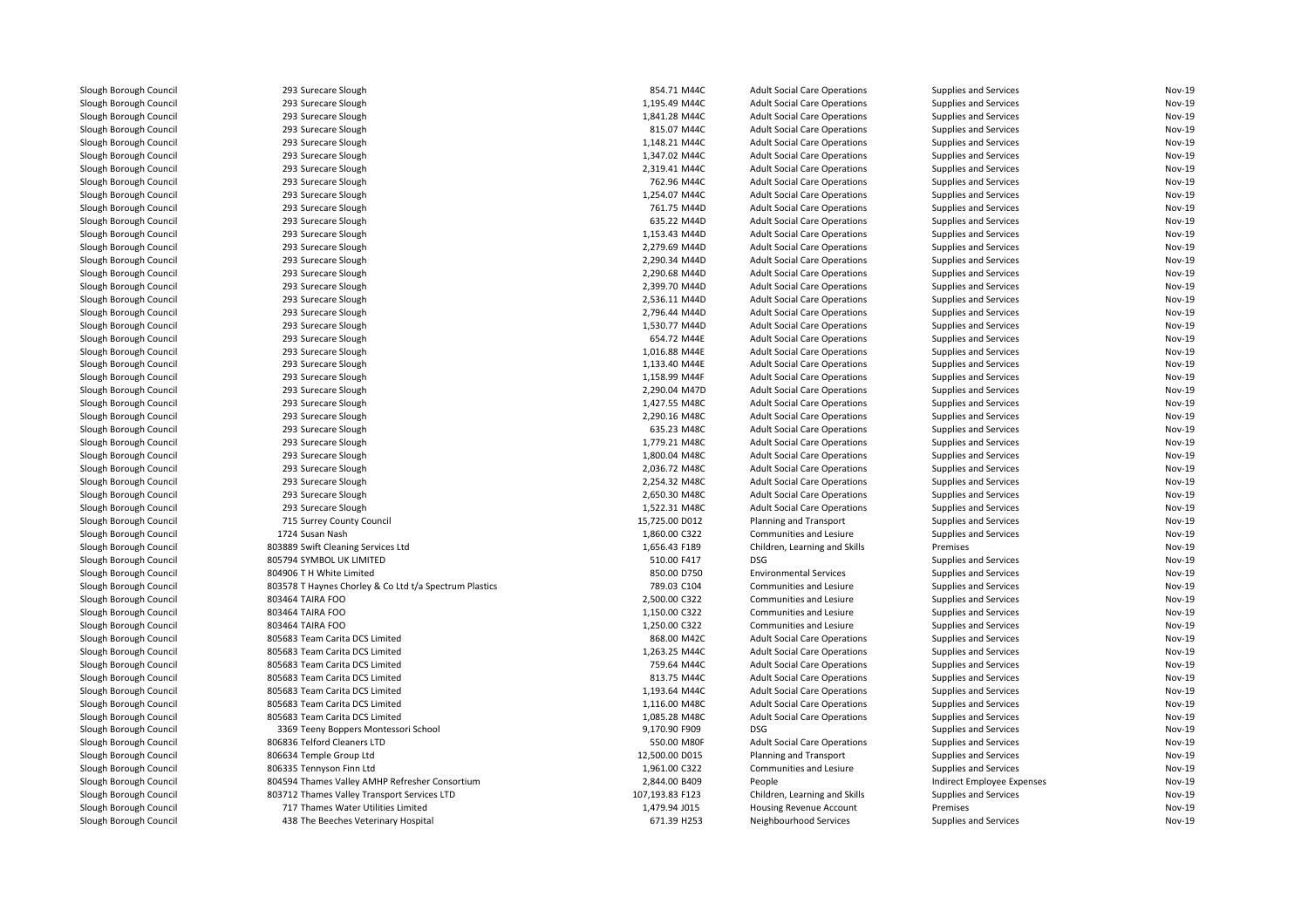| Slough Borough Council | 438 The Beeches Veterinary Hospital               | 835.26 H253    | Neighbourhood Services              | Supplies and Services        | Nov-19        |
|------------------------|---------------------------------------------------|----------------|-------------------------------------|------------------------------|---------------|
| Slough Borough Council | 438 The Beeches Veterinary Hospital               | 2,507.16 H253  | Neighbourhood Services              | Supplies and Services        | Nov-19        |
| Slough Borough Council | 398 The Big Yellow Self Storage Company Ltd       | 2,914.60 F143  | Children, Learning and Skills       | Premises                     | Nov-19        |
| Slough Borough Council | 398 The Big Yellow Self Storage Company Ltd       | 2,914.60 F640  | Children, Learning and Skills       | Premises                     | <b>Nov-19</b> |
| Slough Borough Council | 806768 The Clore Leadership Programme             | 500.00 C010    | Communities and Lesiure             | Indirect Employee Expenses   | Nov-19        |
| Slough Borough Council | 2035 The Cycle Experience                         | 2,320.00 D508  | Planning and Transport              | <b>Supplies and Services</b> | Nov-19        |
| Slough Borough Council | 2035 The Cycle Experience                         | 1,120.00 D508  | Planning and Transport              | Supplies and Services        | Nov-19        |
| Slough Borough Council | 805247 The Eden Academy T/A Pentland Field School | 11,616.44 F551 | DSG.                                | Supplies and Services        | Nov-19        |
| Slough Borough Council | 653 The Godolphin Junior Academy                  | 16,809.15 E779 | <b>DSG</b>                          | <b>Supplies and Services</b> | Nov-19        |
| Slough Borough Council | 806838 The Green Room Foundation Ltd              | 12,500.00 F462 | <b>DSG</b>                          | Supplies and Services        | Nov-19        |
| Slough Borough Council | 806838 The Green Room Foundation Ltd              | 12,500.00 F462 | <b>DSG</b>                          | Supplies and Services        | Nov-19        |
| Slough Borough Council | 804768 The Helping Hand Company Limited           | 995.00 D620    | <b>Environmental Services</b>       | Supplies and Services        | Nov-19        |
| Slough Borough Council | 804942 The Key Support Services Limited           | 34,406.79 F200 | Children, Learning and Skills       | <b>Supplies and Services</b> | Nov-19        |
| Slough Borough Council | 1385 The Langley Academy                          | 8,250.00 E719  | <b>DSG</b>                          | Supplies and Services        | Nov-19        |
| Slough Borough Council | 803300 The Langley Academy Primary                | 16,983.33 E469 | <b>DSG</b>                          | Supplies and Services        | Nov-19        |
| Slough Borough Council | 806847 The Langley Heritage Primary Academy       | 17,897.92 E369 | DSG                                 | Supplies and Services        | Nov-19        |
| Slough Borough Council | 805400 The Leading Care Company                   | 526.88 M44C    | <b>Adult Social Care Operations</b> | <b>Supplies and Services</b> | Nov-19        |
| Slough Borough Council | 805400 The Leading Care Company                   | 548.19 M44C    | <b>Adult Social Care Operations</b> | <b>Supplies and Services</b> | Nov-19        |
| Slough Borough Council | 805400 The Leading Care Company                   | 608.97 M44C    | <b>Adult Social Care Operations</b> | Supplies and Services        | <b>Nov-19</b> |
| Slough Borough Council | 805400 The Leading Care Company                   | 609.71 M44C    | <b>Adult Social Care Operations</b> | Supplies and Services        | Nov-19        |
| Slough Borough Council | 805400 The Leading Care Company                   | 664.92 M44C    | <b>Adult Social Care Operations</b> | <b>Supplies and Services</b> | Nov-19        |
| Slough Borough Council | 805400 The Leading Care Company                   | 918.55 M44C    | <b>Adult Social Care Operations</b> | <b>Supplies and Services</b> | Nov-19        |
| Slough Borough Council | 805400 The Leading Care Company                   | 1,232.30 M44C  | <b>Adult Social Care Operations</b> | Supplies and Services        | <b>Nov-19</b> |
| Slough Borough Council | 805400 The Leading Care Company                   | 1,598.58 M44D  | <b>Adult Social Care Operations</b> | <b>Supplies and Services</b> | Nov-19        |
| Slough Borough Council | 805400 The Leading Care Company                   | 1,854.20 M44D  | <b>Adult Social Care Operations</b> | Supplies and Services        | Nov-19        |
| Slough Borough Council | 805400 The Leading Care Company                   | 578.33 M44E    | <b>Adult Social Care Operations</b> | <b>Supplies and Services</b> | Nov-19        |
| Slough Borough Council | 1794 The Light UK                                 | 670.00 M44E    | <b>Adult Social Care Operations</b> | <b>Supplies and Services</b> | <b>Nov-19</b> |
|                        | 1794 The Light UK                                 | 804.00 M44E    |                                     |                              | Nov-19        |
| Slough Borough Council |                                                   |                | <b>Adult Social Care Operations</b> | <b>Supplies and Services</b> | Nov-19        |
| Slough Borough Council | 1794 The Light UK                                 | 1,004.00 M44E  | <b>Adult Social Care Operations</b> | Supplies and Services        |               |
| Slough Borough Council | 1794 The Light UK                                 | 1,340.00 M44E  | <b>Adult Social Care Operations</b> | Supplies and Services        | Nov-19        |
| Slough Borough Council | 1794 The Light UK                                 | 1,340.00 M44E  | <b>Adult Social Care Operations</b> | Supplies and Services        | Nov-19        |
| Slough Borough Council | 1794 The Light UK                                 | 1,407.00 M44E  | <b>Adult Social Care Operations</b> | <b>Supplies and Services</b> | Nov-19        |
| Slough Borough Council | 1794 The Light UK                                 | 1,407.00 M44E  | <b>Adult Social Care Operations</b> | <b>Supplies and Services</b> | Nov-19        |
| Slough Borough Council | 1794 The Light UK                                 | 1,758.75 M44E  | <b>Adult Social Care Operations</b> | Supplies and Services        | Nov-19        |
| Slough Borough Council | 1794 The Light UK                                 | 536.00 M44E    | <b>Adult Social Care Operations</b> | <b>Supplies and Services</b> | Nov-19        |
| Slough Borough Council | 3883 The Maples Reading                           | 4,200.00 M26E  | <b>Adult Social Care Operations</b> | <b>Supplies and Services</b> | Nov-19        |
| Slough Borough Council | 3883 The Maples Reading                           | 11,785.71 M26E | <b>Adult Social Care Operations</b> | <b>Supplies and Services</b> | Nov-19        |
| Slough Borough Council | 3116 The Oratory Montessori Day Nursery           | 7,137.92 F909  | <b>DSG</b>                          | <b>Supplies and Services</b> | Nov-19        |
| Slough Borough Council | 806120 The Real Experience Social Enterprise      | 550.00 B017    | Finance                             | <b>Supplies and Services</b> | Nov-19        |
| Slough Borough Council | 2898 The Regard Partnership Ltd                   | 5,571.43 M26E  | <b>Adult Social Care Operations</b> | <b>Supplies and Services</b> | Nov-19        |
| Slough Borough Council | 2898 The Regard Partnership Ltd                   | 6,596.74 M26E  | <b>Adult Social Care Operations</b> | Supplies and Services        | Nov-19        |
| Slough Borough Council | 2898 The Regard Partnership Ltd                   | 2,977.50 M42E  | <b>Adult Social Care Operations</b> | <b>Supplies and Services</b> | <b>Nov-19</b> |
| Slough Borough Council | 2898 The Regard Partnership Ltd                   | 4,284.81 M42E  | <b>Adult Social Care Operations</b> | Supplies and Services        | Nov-19        |
| Slough Borough Council | 2898 The Regard Partnership Ltd                   | 4,591.71 M42E  | <b>Adult Social Care Operations</b> | <b>Supplies and Services</b> | Nov-19        |
| Slough Borough Council | 2898 The Regard Partnership Ltd                   | 4,678.93 M42E  | <b>Adult Social Care Operations</b> | <b>Supplies and Services</b> | Nov-19        |
| Slough Borough Council | 2898 The Regard Partnership Ltd                   | 4,883.10 M42E  | <b>Adult Social Care Operations</b> | Supplies and Services        | Nov-19        |
| Slough Borough Council | 2898 The Regard Partnership Ltd                   | 6,151.50 M42E  | <b>Adult Social Care Operations</b> | Supplies and Services        | Nov-19        |
| Slough Borough Council | 2898 The Regard Partnership Ltd                   | 4,245.99 M44D  | <b>Adult Social Care Operations</b> | Supplies and Services        | Nov-19        |
| Slough Borough Council | 2898 The Regard Partnership Ltd                   | 5,103.43 M44E  | <b>Adult Social Care Operations</b> | <b>Supplies and Services</b> | Nov-19        |
| Slough Borough Council | 2831 The Turner Home                              | 1,725.60 M15D  | <b>Adult Social Care Operations</b> | Supplies and Services        | Nov-19        |
| Slough Borough Council | 821 The Westgate School                           | 14,833.33 E789 | <b>DSG</b>                          | <b>Supplies and Services</b> | Nov-19        |
| Slough Borough Council | 1127 Tinies Childcare Berkshire Nurseries Limited | 506.41 F187    | Children, Learning and Skills       | <b>Agency Staff</b>          | Nov-19        |
| Slough Borough Council | 806360 Tiny Turtles Daycare Nursery Ltd           | 630.00 F550    | <b>DSG</b>                          | Supplies and Services        | Nov-19        |
| Slough Borough Council | 806360 Tiny Turtles Daycare Nursery Ltd           | 6,953.79 F909  | <b>DSG</b>                          | Supplies and Services        | Nov-19        |
| Slough Borough Council | 805506 TKF Training                               | 800.00 D610    | <b>Environmental Services</b>       | Indirect Employee Expenses   | Nov-19        |
| Slough Borough Council | 805506 TKF Training                               | 990.00 D750    | <b>Environmental Services</b>       | Indirect Employee Expenses   | Nov-19        |
| Slough Borough Council | 805506 TKF Training                               | 800.00 D750    | <b>Environmental Services</b>       | Indirect Employee Expenses   | Nov-19        |
|                        |                                                   |                |                                     |                              |               |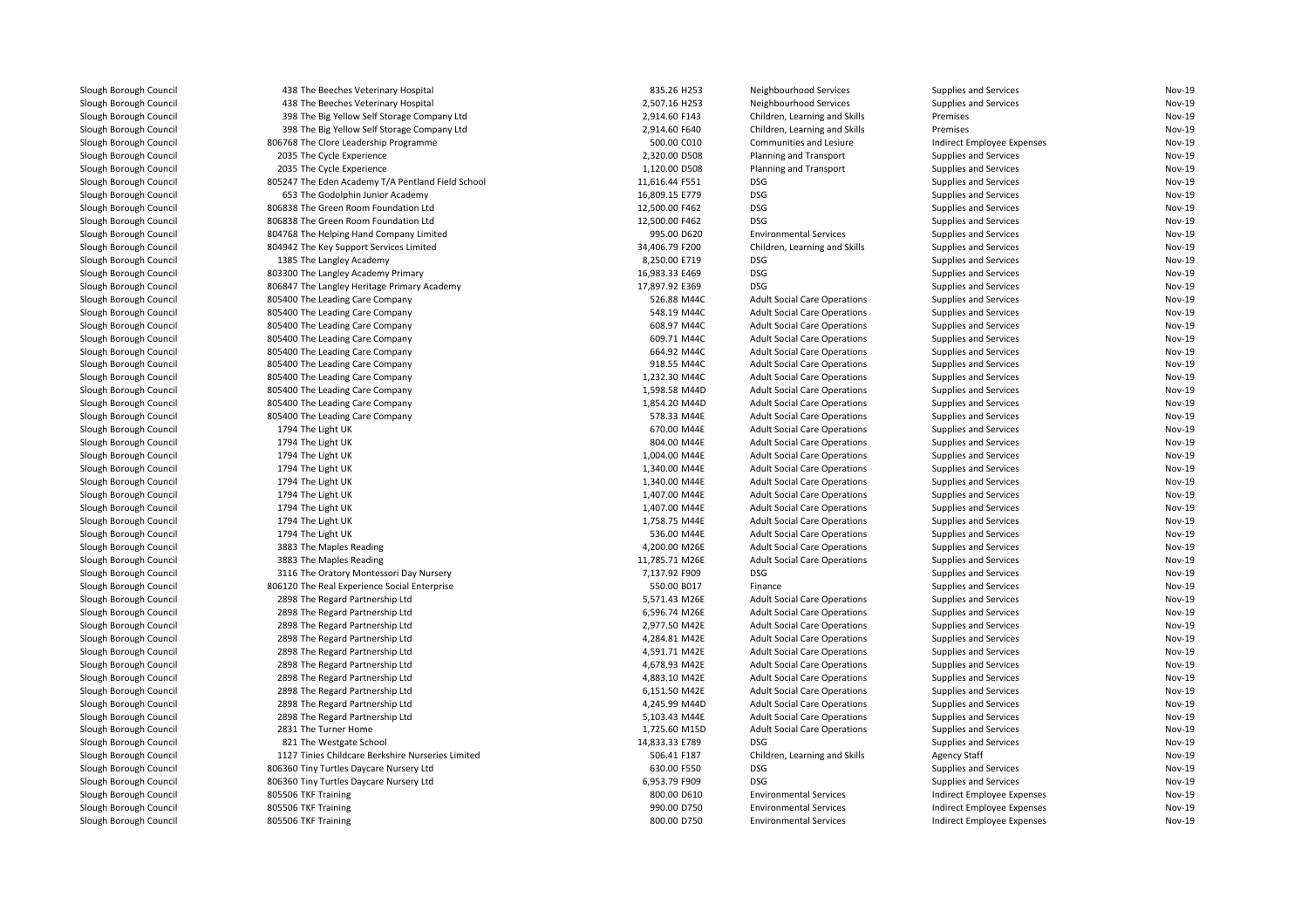| Slough Borough Council | 805506 TKF Training                              | 2,640.00 D750                | <b>Environmental Services</b>          | Indirect Employee Expenses | Nov-19        |
|------------------------|--------------------------------------------------|------------------------------|----------------------------------------|----------------------------|---------------|
| Slough Borough Council | 805506 TKF Training                              | 1,600.00 D880                | Planning and Transport                 | Indirect Employee Expenses | Nov-19        |
| Slough Borough Council | 803194 TMP Worldwide                             | 796.65 B348                  | People                                 | Supplies and Services      | Nov-19        |
| Slough Borough Council | 803194 TMP Worldwide                             | 1,170.00 B348                | People                                 | Supplies and Services      | Nov-19        |
| Slough Borough Council | 171 Toad Hall Nursery                            | 21,690.57 F909               | <b>DSG</b>                             | Supplies and Services      | Nov-19        |
| Slough Borough Council | 805562 Tobias Eastwood                           | 720.00 C322                  | Communities and Lesiure                | Supplies and Services      | Nov-19        |
| Slough Borough Council | 804367 Tom Horn                                  | 675.00 F253                  | Children, Learning and Skills          | <b>Agency Staff</b>        | Nov-19        |
| Slough Borough Council | 1157 Total Gas & Power                           | 6,504.06 K526                | <b>Building Management</b>             | Premises                   | Nov-19        |
| Slough Borough Council | 1157 Total Gas & Power                           | 10,807.05 K526               | <b>Building Management</b>             | Premises                   | Nov-19        |
| Slough Borough Council | 1157 Total Gas & Power                           | 551.96 K526                  | <b>Building Management</b>             | Premises                   | Nov-19        |
| Slough Borough Council | 1157 Total Gas & Power                           | 6,050.62 K526                | <b>Building Management</b>             | Premises                   | Nov-19        |
| Slough Borough Council | 1157 Total Gas & Power                           | 20,455.85 K526               | <b>Building Management</b>             | Premises                   | Nov-19        |
| Slough Borough Council | 1157 Total Gas & Power                           | 1,170.41 K526                | <b>Building Management</b>             | Premises                   | Nov-19        |
| Slough Borough Council | 1157 Total Gas & Power                           | 7,144.70 K526                | <b>Building Management</b>             | Premises                   | Nov-19        |
| Slough Borough Council | 1157 Total Gas & Power                           | 6,460.42 P193                | Capital                                | Premises                   | Nov-19        |
| Slough Borough Council | 803748 Toye, Kenning & Spencer Ltd               | 1,073.20 B228                | Governance                             | Supplies and Services      | Nov-19        |
| Slough Borough Council | 805176 TP Bennett LP                             | 1,625.00 P128                | Capital                                | <b>Capital Charges</b>     | Nov-19        |
| Slough Borough Council | 805176 TP Bennett LP                             | 1,625.00 P128                | Capital                                | <b>Capital Charges</b>     | Nov-19        |
| Slough Borough Council | 805176 TP Bennett LP                             | 7.100.00 P172                | Capital                                | <b>Capital Charges</b>     | Nov-19        |
| Slough Borough Council | 805176 TP Bennett LP                             | 11,160.00 P172               | Capital                                | <b>Capital Charges</b>     | Nov-19        |
| Slough Borough Council | 804286 TRICS Consortium Limited                  | 3,400.00 D508                | Planning and Transport                 | Supplies and Services      | Nov-19        |
| Slough Borough Council | 804286 TRICS Consortium Limited                  | 625.00 D508                  | Planning and Transport                 | Supplies and Services      | Nov-19        |
| Slough Borough Council | 804286 TRICS Consortium Limited                  | 2,775.00 D508                | Planning and Transport                 | Supplies and Services      | Nov-19        |
|                        |                                                  |                              |                                        |                            | Nov-19        |
| Slough Borough Council | 2288 Trowers & Hamlins<br>2288 Trowers & Hamlins | 3,411.86 J006<br>571.14 J006 | Housing Revenue Account                | Supplies and Services      | Nov-19        |
| Slough Borough Council |                                                  |                              | Housing Revenue Account                | Supplies and Services      | Nov-19        |
| Slough Borough Council | 2288 Trowers & Hamlins                           | 3,814.50 J006                | <b>Housing Revenue Account</b>         | Supplies and Services      |               |
| Slough Borough Council | 2889 Tudor (UK) Ltd t/a Tudor Environmental      | 900.00 D610                  | <b>Environmental Services</b>          | Supplies and Services      | Nov-19        |
| Slough Borough Council | 2889 Tudor (UK) Ltd t/a Tudor Environmental      | 751.50 D610                  | <b>Environmental Services</b>          | Supplies and Services      | Nov-19        |
| Slough Borough Council | 2889 Tudor (UK) Ltd t/a Tudor Environmental      | 1,198.00 D750                | <b>Environmental Services</b>          | Supplies and Services      | Nov-19        |
| Slough Borough Council | 2889 Tudor (UK) Ltd t/a Tudor Environmental      | 508.34 D750                  | <b>Environmental Services</b>          | Supplies and Services      | Nov-19        |
| Slough Borough Council | 2889 Tudor (UK) Ltd t/a Tudor Environmental      | 711.59 D750                  | <b>Environmental Services</b>          | Supplies and Services      | Nov-19        |
| Slough Borough Council | 942 Turning Point                                | 2,083.33 A04C                | <b>Adult Social Care Commissioning</b> | Supplies and Services      | Nov-19        |
| Slough Borough Council | 942 Turning Point                                | 6,666.67 A04C                | <b>Adult Social Care Commissioning</b> | Supplies and Services      | <b>Nov-19</b> |
| Slough Borough Council | 804303 Tusker                                    | 503.44 D610                  | <b>Environmental Services</b>          | Transport                  | Nov-19        |
| Slough Borough Council | 804303 Tusker                                    | 721.68 D750                  | <b>Environmental Services</b>          | Transport                  | Nov-19        |
| Slough Borough Council | 804303 Tusker                                    | 1,147.10 D880                | Planning and Transport                 | Transport                  | Nov-19        |
| Slough Borough Council | 804303 Tusker                                    | 503.44 D900                  | <b>Environmental Services</b>          | Transport                  | Nov-19        |
| Slough Borough Council | 804303 Tusker                                    | 596.20 D900                  | <b>Environmental Services</b>          | Transport                  | Nov-19        |
| Slough Borough Council | 307 Ucas Media Ltd                               | 2,575.00 C322                | Communities and Lesiure                | Supplies and Services      | Nov-19        |
| Slough Borough Council | 1387 Ultimate Incentive Ltd                      | 610.00 B064                  | <b>Building Management</b>             | Supplies and Services      | Nov-19        |
| Slough Borough Council | 577 Upton Park Hotel                             | 1,820.00 M80F                | <b>Adult Social Care Operations</b>    | Supplies and Services      | Nov-19        |
| Slough Borough Council | 577 Upton Park Hotel                             | 1,820.00 M80F                | <b>Adult Social Care Operations</b>    | Supplies and Services      | Nov-19        |
| Slough Borough Council | 577 Upton Park Hotel                             | 1,820.00 M80F                | <b>Adult Social Care Operations</b>    | Supplies and Services      | Nov-19        |
| Slough Borough Council | 577 Upton Park Hotel                             | 1,820.00 M80F                | <b>Adult Social Care Operations</b>    | Supplies and Services      | Nov-19        |
| Slough Borough Council | 577 Upton Park Hotel                             | 1,820.00 M80F                | <b>Adult Social Care Operations</b>    | Supplies and Services      | Nov-19        |
| Slough Borough Council | 577 Upton Park Hotel                             | 1,820.00 M80F                | <b>Adult Social Care Operations</b>    | Supplies and Services      | Nov-19        |
| Slough Borough Council | 577 Upton Park Hotel                             | 1,820.00 M80F                | <b>Adult Social Care Operations</b>    | Supplies and Services      | Nov-19        |
| Slough Borough Council | 577 Upton Park Hotel                             | 1,820.00 M80F                | <b>Adult Social Care Operations</b>    | Supplies and Services      | Nov-19        |
| Slough Borough Council | 577 Upton Park Hotel                             | 900.00 M80F                  | <b>Adult Social Care Operations</b>    | Supplies and Services      | Nov-19        |
| Slough Borough Council | 803251 Vail Williams LLP                         | 5,500.00 P193                | Capital                                | <b>Capital Charges</b>     | Nov-19        |
| Slough Borough Council | 725 Valuation Office Agency                      | 1,514.30 P128                | Capital                                | Supplies and Services      | Nov-19        |
| Slough Borough Council | 1212 Virgin Media Ltd                            | 16,834.06 B023               | Finance                                | Supplies and Services      | Nov-19        |
| Slough Borough Council | 806099 Virtual College                           | 8,000.00 F200                | Children, Learning and Skills          | Supplies and Services      | Nov-19        |
| Slough Borough Council | 752 Vodafone Limited                             | 5,266.06 P053                | Capital                                | <b>Capital Charges</b>     | Nov-19        |
| Slough Borough Council | 803779 Voxvisions Overseas Ltd                   | 625.00 A02A                  | <b>Adult Social Care Operations</b>    | Supplies and Services      | Nov-19        |
| Slough Borough Council | 2682 Voyage 1 Limited                            | 5.051.93 M26E                | <b>Adult Social Care Operations</b>    | Supplies and Services      | Nov-19        |
| Slough Borough Council | 2682 Voyage 1 Limited                            | 6,460.94 M26E                | <b>Adult Social Care Operations</b>    | Supplies and Services      | Nov-19        |
|                        |                                                  |                              |                                        |                            |               |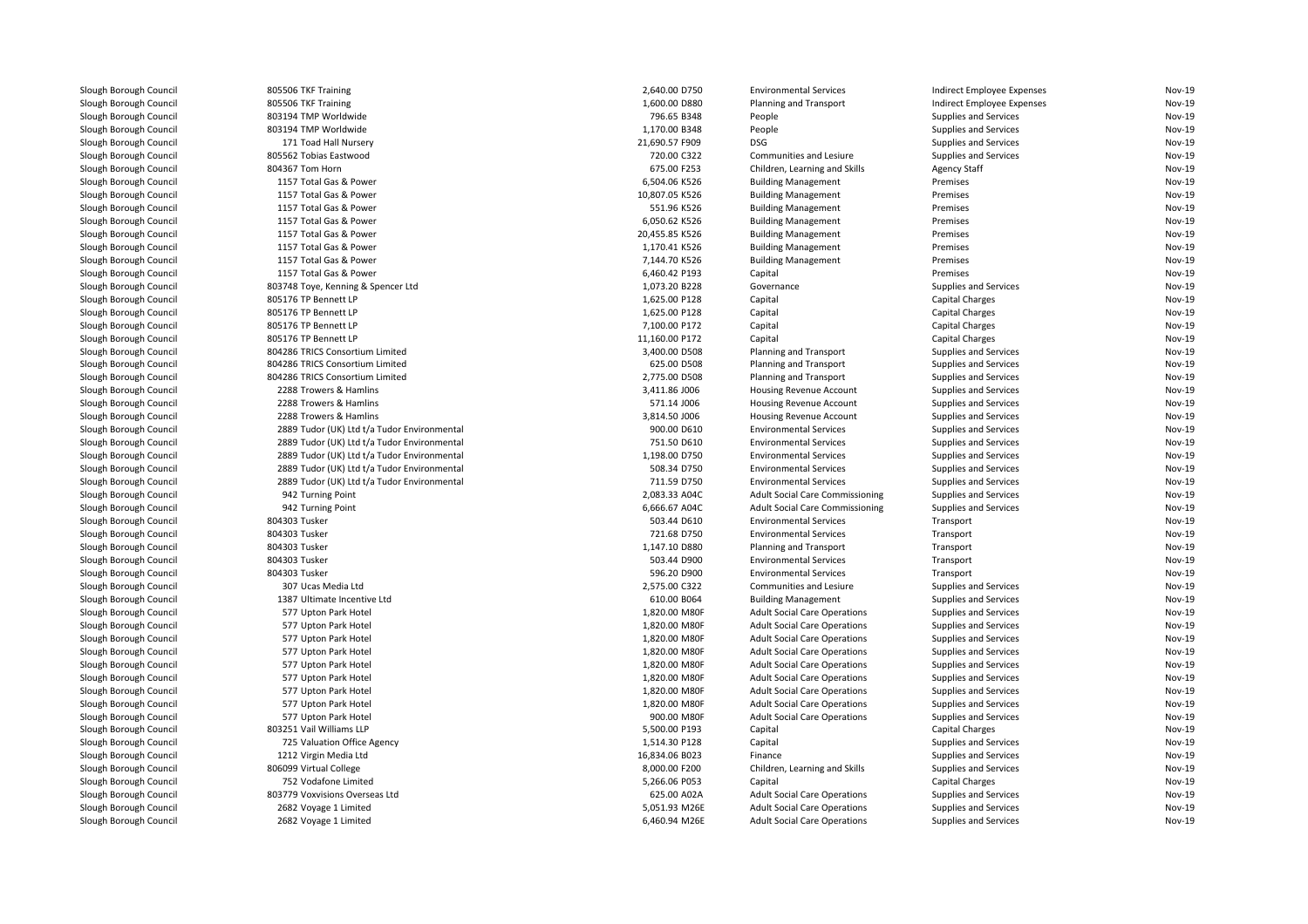| Slough Borough Council | 2682 Voyage 1 Limited                                                  | 7,164.91 M26E                  | <b>Adult Social Care Operations</b>                                        | <b>Supplies and Services</b>                   | <b>Nov-19</b> |
|------------------------|------------------------------------------------------------------------|--------------------------------|----------------------------------------------------------------------------|------------------------------------------------|---------------|
| Slough Borough Council | 2682 Voyage 1 Limited                                                  | 587.53 M26E                    | <b>Adult Social Care Operations</b>                                        | <b>Supplies and Services</b>                   | <b>Nov-19</b> |
| Slough Borough Council | 2682 Voyage 1 Limited                                                  | 5,301.21 M26E                  | <b>Adult Social Care Operations</b>                                        | Supplies and Services                          | Nov-19        |
| Slough Borough Council | 2682 Voyage 1 Limited                                                  | 5,016.97 M27F                  | <b>Adult Social Care Operations</b>                                        | <b>Supplies and Services</b>                   | <b>Nov-19</b> |
| Slough Borough Council | 2682 Voyage 1 Limited                                                  | 6,458.22 M26E                  | <b>Adult Social Care Operations</b>                                        | Supplies and Services                          | Nov-19        |
| Slough Borough Council | 2682 Voyage 1 Limited                                                  | -597.73 M26E                   | <b>Adult Social Care Operations</b>                                        | <b>External Receipts</b>                       | Nov-19        |
| Slough Borough Council | 3436 Voyage Ltd                                                        | 3,460.63 M26E                  | <b>Adult Social Care Operations</b>                                        | Supplies and Services                          | Nov-19        |
| Slough Borough Council | 3436 Voyage Ltd                                                        | 5,538.98 M26E                  | <b>Adult Social Care Operations</b>                                        | Supplies and Services                          | <b>Nov-19</b> |
| Slough Borough Council | 3436 Voyage Ltd                                                        | 3,177.11 M42E                  | <b>Adult Social Care Operations</b>                                        | Supplies and Services                          | Nov-19        |
| Slough Borough Council | 3436 Voyage Ltd                                                        | 3,181.07 M42E                  | <b>Adult Social Care Operations</b>                                        | Supplies and Services                          | Nov-19        |
| Slough Borough Council | 3436 Voyage Ltd                                                        | 4,556.76 M42E                  | <b>Adult Social Care Operations</b>                                        | Supplies and Services                          | <b>Nov-19</b> |
| Slough Borough Council | 3436 Voyage Ltd                                                        | 4,613.01 M42E                  | <b>Adult Social Care Operations</b>                                        | Supplies and Services                          | Nov-19        |
| Slough Borough Council | 3436 Voyage Ltd                                                        | 5,066.76 M42E                  | <b>Adult Social Care Operations</b>                                        | Supplies and Services                          | <b>Nov-19</b> |
| Slough Borough Council | 3436 Voyage Ltd                                                        | 5,086.43 M42E                  | <b>Adult Social Care Operations</b>                                        | Supplies and Services                          | <b>Nov-19</b> |
| Slough Borough Council | 3436 Voyage Ltd                                                        | 5,516.76 M42E                  | <b>Adult Social Care Operations</b>                                        | Supplies and Services                          | <b>Nov-19</b> |
| Slough Borough Council | 3436 Voyage Ltd                                                        | 6,188.76 M42E                  | <b>Adult Social Care Operations</b>                                        | Supplies and Services                          | Nov-19        |
| Slough Borough Council | 3436 Voyage Ltd                                                        | 6,581.76 M42E                  | <b>Adult Social Care Operations</b>                                        | Supplies and Services                          | <b>Nov-19</b> |
| Slough Borough Council | 3436 Voyage Ltd                                                        | 1,665.00 M44E                  | <b>Adult Social Care Operations</b>                                        | Supplies and Services                          | Nov-19        |
| Slough Borough Council | 448 Wea Southern                                                       | 32,888.00 F210                 | Communities and Lesiure                                                    | TP-Other Bodies                                | Nov-19        |
| Slough Borough Council | 448 Wea Southern                                                       | 2,048.76 B211                  | <b>Strategy and Performance</b>                                            | Supplies and Services                          | Nov-19        |
| Slough Borough Council | 448 Wea Southern                                                       | 669.19 B211                    | <b>Strategy and Performance</b>                                            | Supplies and Services                          | <b>Nov-19</b> |
| Slough Borough Council | 448 Wea Southern                                                       | 2,151.77 B211                  | <b>Strategy and Performance</b>                                            | Supplies and Services                          | Nov-19        |
| Slough Borough Council | 1762 Wellingtons For Langley Hall                                      | 70,373.32 F909                 | <b>DSG</b>                                                                 | Supplies and Services                          | Nov-19        |
| Slough Borough Council |                                                                        |                                |                                                                            |                                                | Nov-19        |
| Slough Borough Council | 774 West Berkshire County Council<br>774 West Berkshire County Council | 1,961.52 M36E<br>2,281.52 M36E | <b>Adult Social Care Operations</b><br><b>Adult Social Care Operations</b> | Supplies and Services<br>Supplies and Services | Nov-19        |
|                        |                                                                        |                                |                                                                            |                                                | Nov-19        |
| Slough Borough Council | 774 West Berkshire County Council                                      | 1,933.84 M44E                  | <b>Adult Social Care Operations</b>                                        | Supplies and Services                          | <b>Nov-19</b> |
| Slough Borough Council | 774 West Berkshire County Council                                      | 2,353.84 M44E                  | <b>Adult Social Care Operations</b>                                        | Supplies and Services                          |               |
| Slough Borough Council | 1649 Western House Primary School                                      | 26,096.01 E439                 | <b>DSG</b>                                                                 | Supplies and Services                          | Nov-19        |
| Slough Borough Council | 2201 Wexham Road Pharmacy                                              | 975.46 A04C                    | <b>Adult Social Care Commissioning</b>                                     | Supplies and Services                          | Nov-19        |
| Slough Borough Council | 803616 WF Howes Ltd                                                    | 1,000.00 C104                  | Communities and Lesiure                                                    | Supplies and Services                          | <b>Nov-19</b> |
| Slough Borough Council | 803677 Wheelie Bin Direct Limited                                      | 539.70 D610                    | <b>Environmental Services</b>                                              | Supplies and Services                          | Nov-19        |
| Slough Borough Council | 803677 Wheelie Bin Direct Limited                                      | 1,349.50 D610                  | <b>Environmental Services</b>                                              | Supplies and Services                          | Nov-19        |
| Slough Borough Council | 3628 White Leaf Care Ltd                                               | 4,379.32 M26E                  | <b>Adult Social Care Operations</b>                                        | Supplies and Services                          | Nov-19        |
| Slough Borough Council | 3628 White Leaf Care Ltd                                               | 4,238.06 M26E                  | <b>Adult Social Care Operations</b>                                        | <b>Supplies and Services</b>                   | <b>Nov-19</b> |
| Slough Borough Council | 804908 Whitestone Care                                                 | 4,536.00 M42E                  | <b>Adult Social Care Operations</b>                                        | Supplies and Services                          | Nov-19        |
| Slough Borough Council | 804908 Whitestone Care                                                 | 4,536.00 M42E                  | <b>Adult Social Care Operations</b>                                        | Supplies and Services                          | Nov-19        |
| Slough Borough Council | 805928 Wild Acres Rest Home                                            | 3,200.00 M27C                  | <b>Adult Social Care Operations</b>                                        | Supplies and Services                          | Nov-19        |
| Slough Borough Council | 806915 Wildfowl and Wetlands Trust                                     | 8,000.00 C008                  | Communities and Lesiure                                                    | Supplies and Services                          | Nov-19        |
| Slough Borough Council | 1753 Willow Primary School                                             | 10,128.97 E499                 | DSG                                                                        | Supplies and Services                          | Nov-19        |
| Slough Borough Council | 805208 Wilson & Scott (Highways) Ltd                                   | 1,070.97 D880                  | Planning and Transport                                                     | Supplies and Services                          | <b>Nov-19</b> |
| Slough Borough Council | 805208 Wilson & Scott (Highways) Ltd                                   | 6,996.80 D880                  | Planning and Transport                                                     | Supplies and Services                          | Nov-19        |
| Slough Borough Council | 804807 Windsar Care Centre Ltd                                         | 642.86 M15D                    | <b>Adult Social Care Operations</b>                                        | <b>Supplies and Services</b>                   | Nov-19        |
| Slough Borough Council | 804807 Windsar Care Centre Ltd                                         | 3,214.29 M15D                  | <b>Adult Social Care Operations</b>                                        | Supplies and Services                          | <b>Nov-19</b> |
| Slough Borough Council | 804807 Windsar Care Centre Ltd                                         | 3,321.43 M15D                  | <b>Adult Social Care Operations</b>                                        | Supplies and Services                          | Nov-19        |
| Slough Borough Council | 804807 Windsar Care Centre Ltd                                         | 3,321.43 M15D                  | <b>Adult Social Care Operations</b>                                        | Supplies and Services                          | <b>Nov-19</b> |
| Slough Borough Council | 804807 Windsar Care Centre Ltd                                         | 6,428.57 M15D                  | <b>Adult Social Care Operations</b>                                        | Supplies and Services                          | Nov-19        |
| Slough Borough Council | 804807 Windsar Care Centre Ltd                                         | 3,214.29 M17C                  | <b>Adult Social Care Operations</b>                                        | Supplies and Services                          | <b>Nov-19</b> |
| Slough Borough Council | 804807 Windsar Care Centre Ltd                                         | 3,321.43 M17C                  | <b>Adult Social Care Operations</b>                                        | Supplies and Services                          | Nov-19        |
| Slough Borough Council | 804807 Windsar Care Centre Ltd                                         | 3,321.43 M17C                  | <b>Adult Social Care Operations</b>                                        | Supplies and Services                          | Nov-19        |
| Slough Borough Council | 804807 Windsar Care Centre Ltd                                         | 3,321.43 M17C                  | <b>Adult Social Care Operations</b>                                        | Supplies and Services                          | Nov-19        |
| Slough Borough Council | 804807 Windsar Care Centre Ltd                                         | 3,428.57 M17C                  | <b>Adult Social Care Operations</b>                                        | Supplies and Services                          | Nov-19        |
| Slough Borough Council | 804807 Windsar Care Centre Ltd                                         | 3,428.57 M17C                  | <b>Adult Social Care Operations</b>                                        | Supplies and Services                          | Nov-19        |
| Slough Borough Council | 804807 Windsar Care Centre Ltd                                         | 3,214.29 M18C                  | <b>Adult Social Care Operations</b>                                        | Supplies and Services                          | <b>Nov-19</b> |
| Slough Borough Council | 804807 Windsar Care Centre Ltd                                         | 3,214.29 M18C                  | <b>Adult Social Care Operations</b>                                        | Supplies and Services                          | Nov-19        |
| Slough Borough Council | 804807 Windsar Care Centre Ltd                                         | 3,214.29 M18C                  | <b>Adult Social Care Operations</b>                                        | <b>Supplies and Services</b>                   | Nov-19        |
| Slough Borough Council | 804807 Windsar Care Centre Ltd                                         | 3,321.43 M18C                  | <b>Adult Social Care Operations</b>                                        | Supplies and Services                          | <b>Nov-19</b> |
| Slough Borough Council | 804807 Windsar Care Centre Ltd                                         | 3,321.43 M18C                  | <b>Adult Social Care Operations</b>                                        | Supplies and Services                          | Nov-19        |
|                        |                                                                        |                                |                                                                            |                                                |               |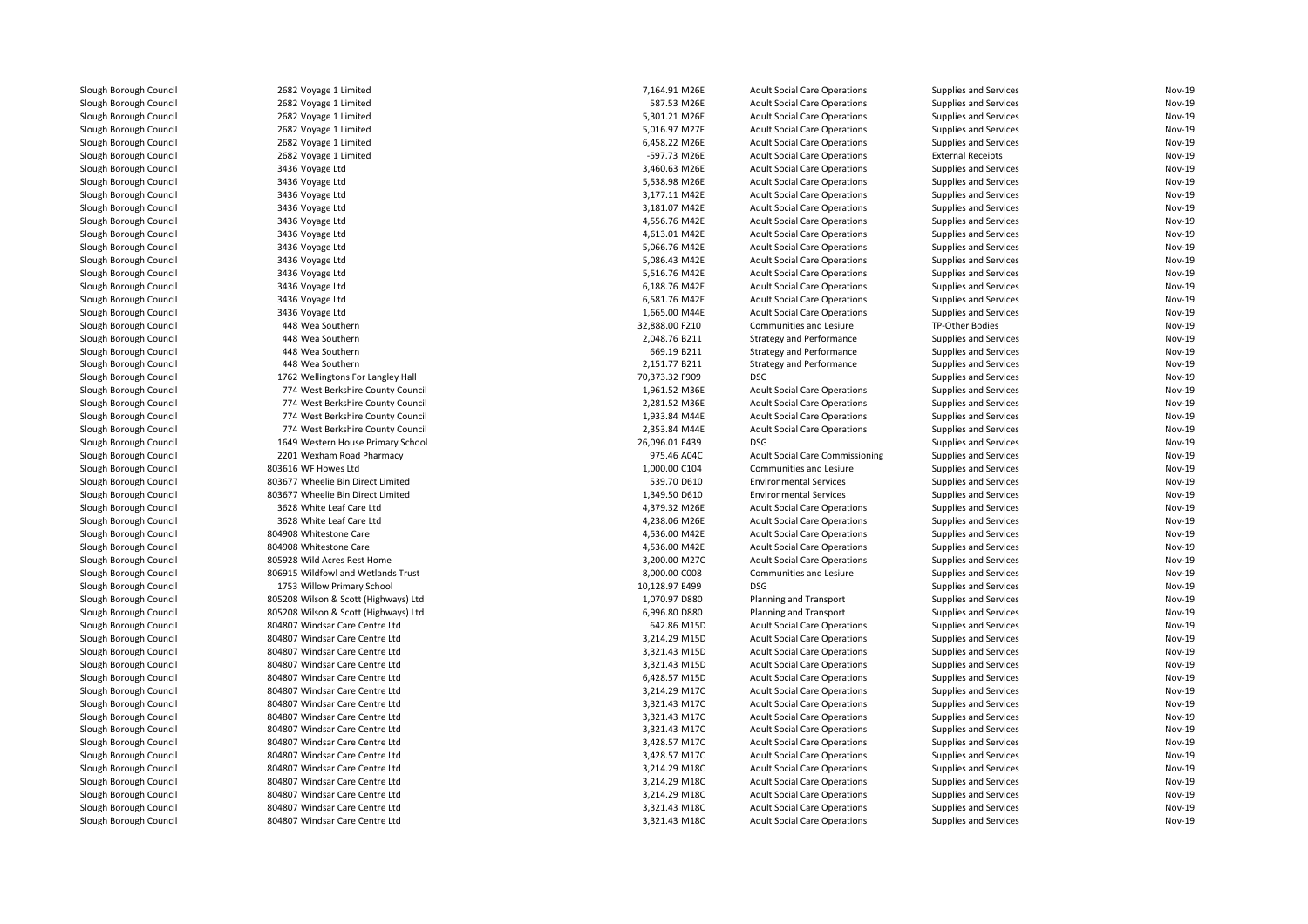| Slough Borough Council                           | 804807 Windsar Care Centre Ltd                       | 3,321.43 M18C  | <b>Adult Social Care Operations</b> | Supplies and Services | Nov-19           |
|--------------------------------------------------|------------------------------------------------------|----------------|-------------------------------------|-----------------------|------------------|
| Slough Borough Council                           | 804807 Windsar Care Centre Ltd                       | 3,321.43 M18C  | <b>Adult Social Care Operations</b> | Supplies and Services | Nov-19           |
| Slough Borough Council                           | 804807 Windsar Care Centre Ltd                       | 3,214.29 M25C  | <b>Adult Social Care Operations</b> | Supplies and Services | Nov-19           |
| Slough Borough Council                           | 804807 Windsar Care Centre Ltd                       | 3,642.86 M27C  | <b>Adult Social Care Operations</b> | Supplies and Services | Nov-19           |
| Slough Borough Council                           | 804807 Windsar Care Centre Ltd                       | 3,321.43 M29C  | <b>Adult Social Care Operations</b> | Supplies and Services | <b>Nov-19</b>    |
| Slough Borough Council                           | 3604 Windsar Care Ltd                                | 3,214.29 M15F  | <b>Adult Social Care Operations</b> | Supplies and Services | Nov-19           |
| Slough Borough Council                           | 3604 Windsar Care Ltd                                | 3,321.43 M15F  | <b>Adult Social Care Operations</b> | Supplies and Services | Nov-19           |
| Slough Borough Council                           | 3604 Windsar Care Ltd                                | 1,928.57 M17C  | <b>Adult Social Care Operations</b> | Supplies and Services | Nov-19           |
| Slough Borough Council                           | 3604 Windsar Care Ltd                                | 3,000.00 M17C  | <b>Adult Social Care Operations</b> | Supplies and Services | Nov-19           |
| Slough Borough Council                           | 3604 Windsar Care Ltd                                | 3,214.29 M17C  | <b>Adult Social Care Operations</b> | Supplies and Services | Nov-19           |
| Slough Borough Council                           | 3604 Windsar Care Ltd                                | 3,214.29 M17C  | <b>Adult Social Care Operations</b> | Supplies and Services | Nov-19           |
| Slough Borough Council                           | 3604 Windsar Care Ltd                                | 3,321.43 M17C  | <b>Adult Social Care Operations</b> | Supplies and Services | <b>Nov-19</b>    |
| Slough Borough Council                           | 3604 Windsar Care Ltd                                | 3,321.43 M17C  | <b>Adult Social Care Operations</b> | Supplies and Services | Nov-19           |
| Slough Borough Council                           | 3604 Windsar Care Ltd                                | 3,428.57 M17C  | <b>Adult Social Care Operations</b> | Supplies and Services | Nov-19           |
| Slough Borough Council                           | 3604 Windsar Care Ltd                                | 3,428.57 M17C  | <b>Adult Social Care Operations</b> | Supplies and Services | Nov-19           |
| Slough Borough Council                           | 3604 Windsar Care Ltd                                | 3,000.00 M18C  | <b>Adult Social Care Operations</b> | Supplies and Services | Nov-19           |
| Slough Borough Council                           | 3604 Windsar Care Ltd                                | 3,321.43 M18C  | <b>Adult Social Care Operations</b> | Supplies and Services | <b>Nov-19</b>    |
|                                                  | 3604 Windsar Care Ltd                                |                |                                     |                       | Nov-19           |
| Slough Borough Council                           |                                                      | 3,428.57 M18C  | <b>Adult Social Care Operations</b> | Supplies and Services |                  |
| Slough Borough Council                           | 3604 Windsar Care Ltd                                | 3,428.57 M18C  | <b>Adult Social Care Operations</b> | Supplies and Services | Nov-19           |
| Slough Borough Council                           | 3604 Windsar Care Ltd                                | 3,000.00 M25C  | <b>Adult Social Care Operations</b> | Supplies and Services | Nov-19           |
| Slough Borough Council                           | 3604 Windsar Care Ltd                                | 3,214.29 M25C  | <b>Adult Social Care Operations</b> | Supplies and Services | Nov-19           |
| Slough Borough Council                           | 3604 Windsar Care Ltd                                | 3,321.43 M25C  | <b>Adult Social Care Operations</b> | Supplies and Services | Nov-19           |
| Slough Borough Council                           | 3604 Windsar Care Ltd                                | 3,643.89 M25C  | <b>Adult Social Care Operations</b> | Supplies and Services | Nov-19           |
| Slough Borough Council                           | 3604 Windsar Care Ltd                                | 5,142.86 M25D  | <b>Adult Social Care Operations</b> | Supplies and Services | Nov-19           |
| Slough Borough Council                           | 3604 Windsar Care Ltd                                | 5,142.86 M25D  | <b>Adult Social Care Operations</b> | Supplies and Services | Nov-19           |
| Slough Borough Council                           | 3604 Windsar Care Ltd                                | 5,142.86 M25D  | <b>Adult Social Care Operations</b> | Supplies and Services | Nov-19           |
| Slough Borough Council                           | 3604 Windsar Care Ltd                                | 5,314.29 M25D  | <b>Adult Social Care Operations</b> | Supplies and Services | Nov-19           |
| Slough Borough Council                           | 3604 Windsar Care Ltd                                | 5,314.29 M25D  | <b>Adult Social Care Operations</b> | Supplies and Services | Nov-19           |
| Slough Borough Council                           | 3604 Windsar Care Ltd                                | 5,314.29 M25D  | <b>Adult Social Care Operations</b> | Supplies and Services | <b>Nov-19</b>    |
| Slough Borough Council                           | 3604 Windsar Care Ltd                                | 3,214.29 M26E  | <b>Adult Social Care Operations</b> | Supplies and Services | Nov-19           |
| Slough Borough Council                           | 806641 Windsor Care Limited                          | 2,850.00 M17C  | <b>Adult Social Care Operations</b> | Supplies and Services | Nov-19           |
| Slough Borough Council                           | 806641 Windsor Care Limited                          | 4,200.00 M17C  | <b>Adult Social Care Operations</b> | Supplies and Services | Nov-19           |
| Slough Borough Council                           | 804667 Windsor Clinical & Home Care Services Grp Ltd | 2,796.43 M17C  | <b>Adult Social Care Operations</b> | Supplies and Services | Nov-19           |
| Slough Borough Council                           | 804667 Windsor Clinical & Home Care Services Grp Ltd | 6,923.57 M17C  | <b>Adult Social Care Operations</b> | Supplies and Services | Nov-19           |
| Slough Borough Council                           | 805099 Windsor Forest Colleges Group                 | 17,550.00 F210 | Communities and Lesiure             | TP-Other Bodies       | Nov-19           |
| Slough Borough Council                           | 1245 Wokingham Borough Council                       | 2,500.00 A01P  | <b>Public Health</b>                | Supplies and Services | <b>Nov-19</b>    |
| Slough Borough Council                           | 805545 Woodland Villa Care Home                      | 2,198.86 M18C  | <b>Adult Social Care Operations</b> | Supplies and Services | Nov-19           |
| Slough Borough Council                           | 51 Worldwide Education Recruitment                   | 536.50 F144    | Children, Learning and Skills       | <b>Agency Staff</b>   | Nov-19           |
| Slough Borough Council                           | 51 Worldwide Education Recruitment                   | 507.50 F144    | Children, Learning and Skills       | <b>Agency Staff</b>   | Nov-19           |
| Slough Borough Council                           | 51 Worldwide Education Recruitment                   | 536.50 F144    | Children, Learning and Skills       | Agency Staff          | Nov-19           |
| Slough Borough Council                           | 51 Worldwide Education Recruitment                   | 536.50 F144    | Children, Learning and Skills       | Agency Staff          | <b>Nov-19</b>    |
| Slough Borough Council                           | 51 Worldwide Education Recruitment                   | 1,232.69 F176  | Children, Learning and Skills       | <b>Agency Staff</b>   | Nov-19           |
| Slough Borough Council                           | 51 Worldwide Education Recruitment                   | 1,053.36 F176  | Children, Learning and Skills       | <b>Agency Staff</b>   | Nov-19           |
| Slough Borough Council                           | 51 Worldwide Education Recruitment                   | 1,249.93 F176  | Children, Learning and Skills       | <b>Agency Staff</b>   | Nov-19           |
| Slough Borough Council                           | 51 Worldwide Education Recruitment                   | 1,283.92 F176  | Children, Learning and Skills       | <b>Agency Staff</b>   | Nov-19           |
| Slough Borough Council                           | 51 Worldwide Education Recruitment                   | 583.90 F187    | Children, Learning and Skills       | Agency Staff          | Nov-19           |
| Slough Borough Council                           | 51 Worldwide Education Recruitment                   | 592.07 F187    | Children, Learning and Skills       | Agency Staff          | Nov-19           |
| Slough Borough Council                           | 51 Worldwide Education Recruitment                   | 608.17 F187    | Children, Learning and Skills       | Agency Staff          | Nov-19           |
| Slough Borough Council                           | 51 Worldwide Education Recruitment                   | 843.42 F189    | Children, Learning and Skills       | <b>Agency Staff</b>   | Nov-19           |
| Slough Borough Council                           | 51 Worldwide Education Recruitment                   | 720.72 F189    | Children, Learning and Skills       | Agency Staff          | <b>Nov-19</b>    |
| Slough Borough Council                           | 51 Worldwide Education Recruitment                   | 855.22 F189    | Children, Learning and Skills       | Agency Staff          | Nov-19           |
|                                                  | 51 Worldwide Education Recruitment                   | 878.47 F189    | Children, Learning and Skills       | Agency Staff          | Nov-19           |
| Slough Borough Council<br>Slough Borough Council | 51 Worldwide Education Recruitment                   | 799.69 F278    |                                     |                       | Nov-19           |
|                                                  |                                                      |                | Children, Learning and Skills       | <b>Agency Staff</b>   |                  |
| Slough Borough Council                           | 51 Worldwide Education Recruitment                   | 801.95 F278    | Children, Learning and Skills       | <b>Agency Staff</b>   | Nov-19<br>Nov-19 |
| Slough Borough Council                           | 51 Worldwide Education Recruitment                   | 801.95 F278    | Children, Learning and Skills       | Agency Staff          |                  |
| Slough Borough Council                           | 51 Worldwide Education Recruitment                   | 713.66 F283    | Children, Learning and Skills       | Agency Staff          | Nov-19           |
| Slough Borough Council                           | 51 Worldwide Education Recruitment                   | 609.84 F283    | Children, Learning and Skills       | <b>Agency Staff</b>   | Nov-19           |